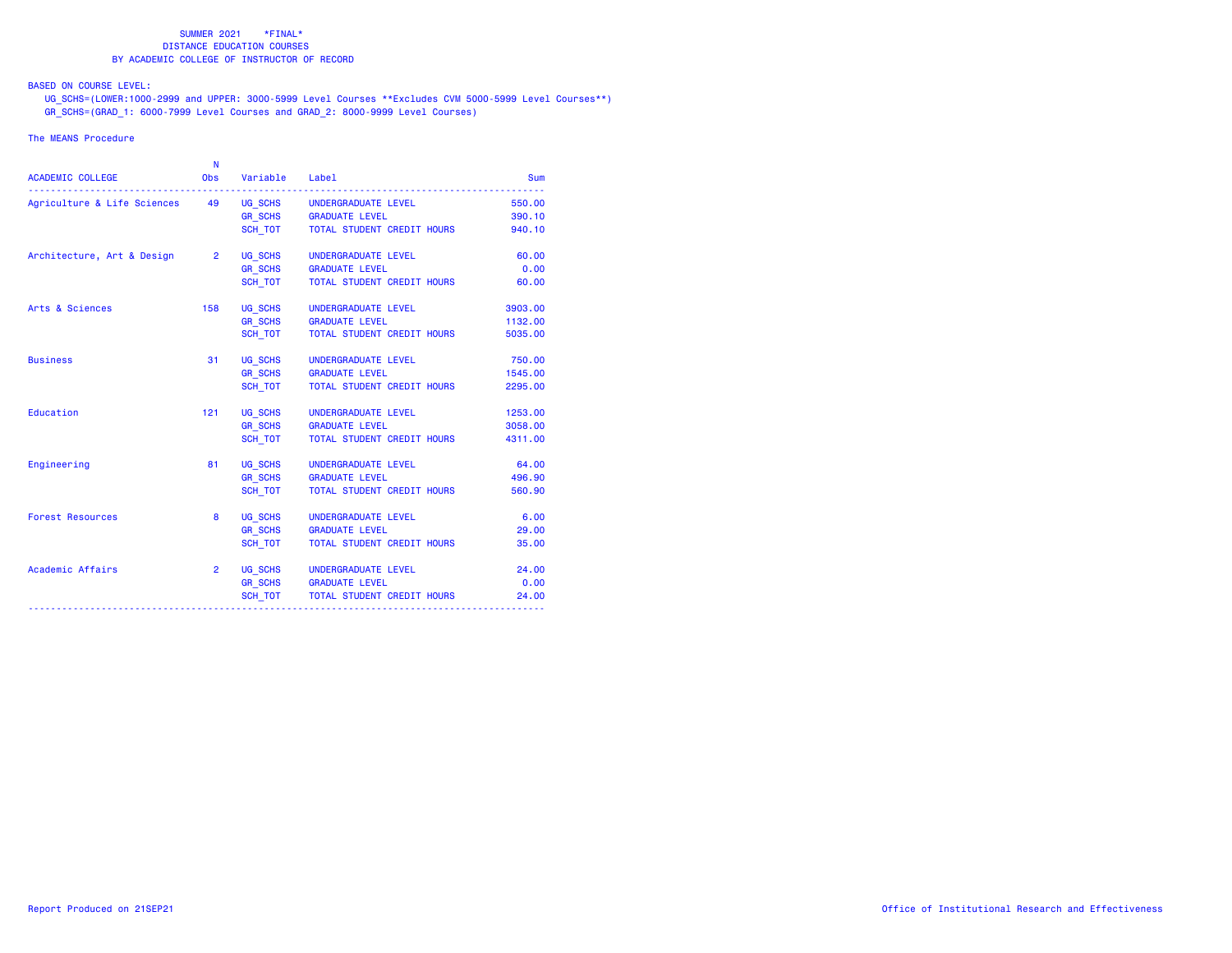# BASED ON COURSE LEVEL:

 UG\_SCHS=(LOWER:1000-2999 and UPPER: 3000-5999 Level Courses \*\*Excludes CVM 5000-5999 Level Courses\*\*) GR\_SCHS=(GRAD\_1: 6000-7999 Level Courses and GRAD\_2: 8000-9999 Level Courses)

|                                                     | <b>UNDERGRADUATE</b> | <b>GRADUATE</b> |              |
|-----------------------------------------------------|----------------------|-----------------|--------------|
| <b>ACADEMIC DEPARTMENT</b>                          | <b>LEVEL</b>         | LEVEL           | <b>TOTAL</b> |
|                                                     |                      |                 |              |
| Agricultural Economics                              | 3.00                 | 50.00           | 53.00        |
| Animal Dairy Science                                | 94.00                | 32.00           | 126.00       |
| Biochemistry, Molecular Biology, Entomology & Plant | 171.00               | 12.00           | 183.00       |
| Food Science, Nutrition & Health Promotion          | 87.00                | 117.00          | 204.00       |
| Human Sciences, School of                           | 117.00               | 179.10          | 296.10       |
| Landscape Architecture                              | 39.00                | 0.00            | 39.00        |
| Plant & Soil Sciences                               | 3.00                 | 0.00            | 3.00         |
| <b>Poultry Science</b>                              | 36.00                | 0.00            | 36.00        |
|                                                     |                      |                 |              |
|                                                     | 550.00               | 390.10          | 940.10       |
|                                                     | ==============       | ==============  | ----------   |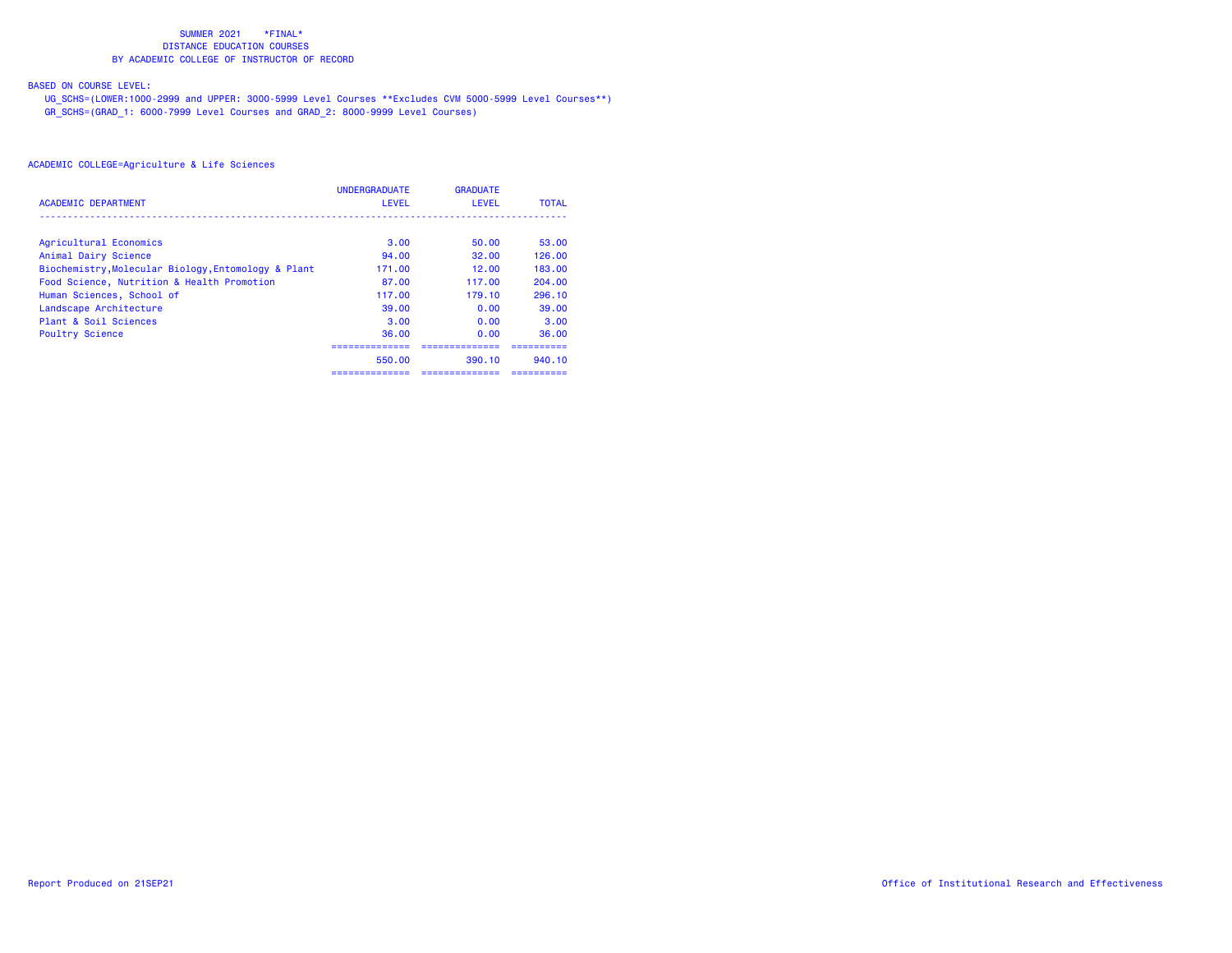# BASED ON COURSE LEVEL:

 UG\_SCHS=(LOWER:1000-2999 and UPPER: 3000-5999 Level Courses \*\*Excludes CVM 5000-5999 Level Courses\*\*) GR\_SCHS=(GRAD\_1: 6000-7999 Level Courses and GRAD\_2: 8000-9999 Level Courses)

## ACADEMIC COLLEGE=Architecture, Art & Design

| <b>ACADEMIC DEPARTMENT</b>         | <b>UNDERGRADUATE</b><br>LEVEL | <b>GRADUATE</b><br>LEVEL | <b>TOTAL</b>        |
|------------------------------------|-------------------------------|--------------------------|---------------------|
| Architecture, School of<br>Art AAD | 18,00<br>42.00                | 0.00<br>0.00             | 18.00<br>42.00      |
|                                    | -----------<br>60.00          | 0.00                     | ----------<br>60.00 |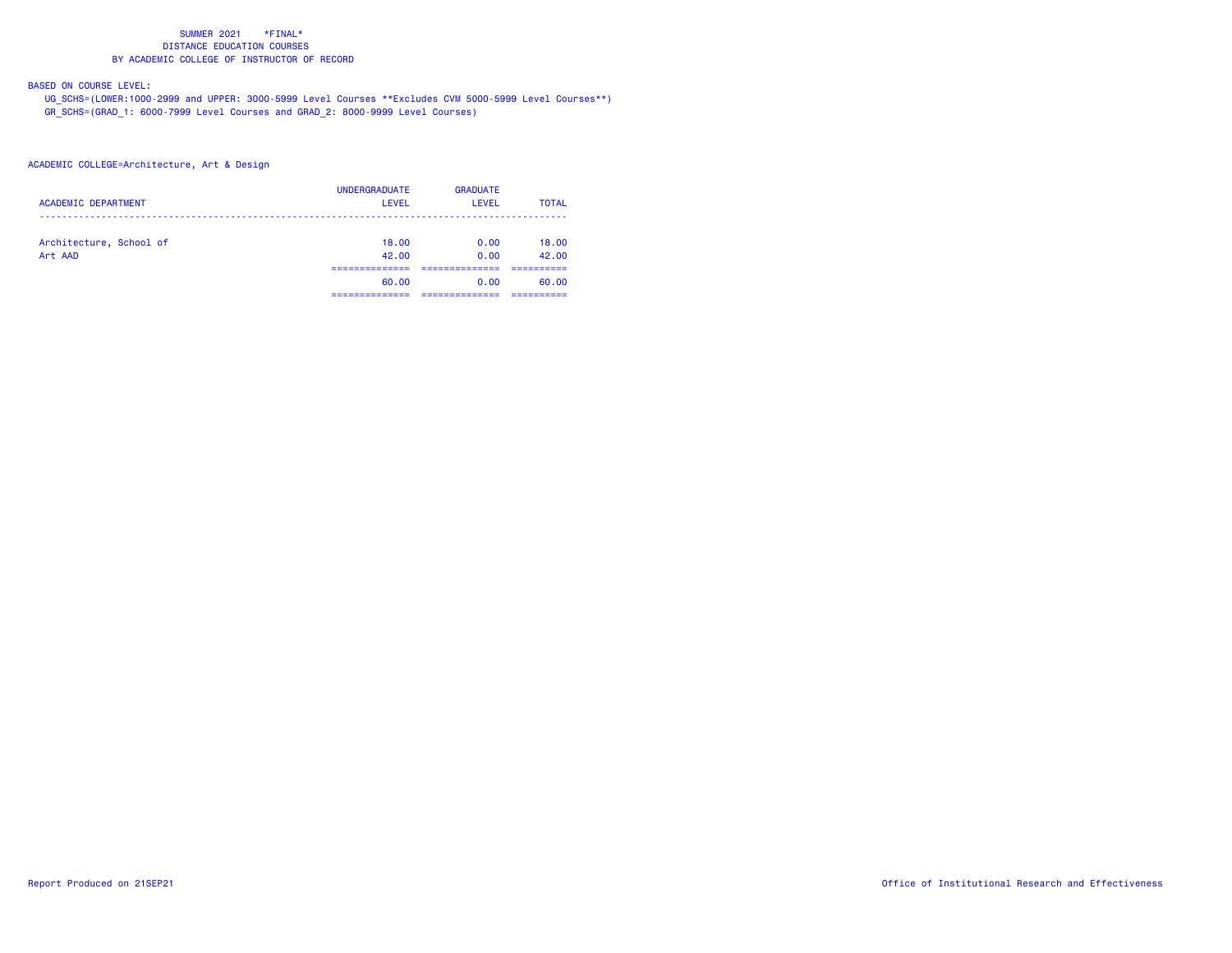## BASED ON COURSE LEVEL:

 UG\_SCHS=(LOWER:1000-2999 and UPPER: 3000-5999 Level Courses \*\*Excludes CVM 5000-5999 Level Courses\*\*) GR\_SCHS=(GRAD\_1: 6000-7999 Level Courses and GRAD\_2: 8000-9999 Level Courses)

|                                            | <b>UNDERGRADUATE</b> | <b>GRADUATE</b> |              |
|--------------------------------------------|----------------------|-----------------|--------------|
| <b>ACADEMIC DEPARTMENT</b>                 | <b>LEVEL</b>         | <b>LEVEL</b>    | <b>TOTAL</b> |
| Anthropology & Middle Eastern Cultures     | 36,00                | 0.00            | 36.00        |
| <b>Biological Sciences</b>                 | 174.00               | 106,00          | 280,00       |
| Chemistry                                  | 30,00                | 0.00            | 30.00        |
| Classical & Modern Languages & Literatures | 309,00               | 24,00           | 333,00       |
| Communication                              | 252,00               | 12.00           | 264,00       |
| English                                    | 162,00               | 6.00            | 168,00       |
| Geosciences                                | 1471.00              | 933,00          | 2404.00      |
| History                                    | 63,00                | 0.00            | 63.00        |
| Mathematics & Statistics                   | 507.00               | 0.00            | 507.00       |
| Philosophy & Religion                      | 102,00               | 0.00            | 102,00       |
| <b>Physics &amp; Astronomy</b>             | 31.00                | 0.00            | 31.00        |
| Political Science & Public Administration  | 0.00                 | 33,00           | 33,00        |
| Psychology                                 | 604.00               | 18.00           | 622,00       |
| Sociology                                  | 162,00               | 0.00            | 162,00       |
|                                            |                      | ,,,,,,,,,,,,,   |              |
|                                            | 3903.00              | 1132.00         | 5035.00      |
|                                            | ==============       | ==============  |              |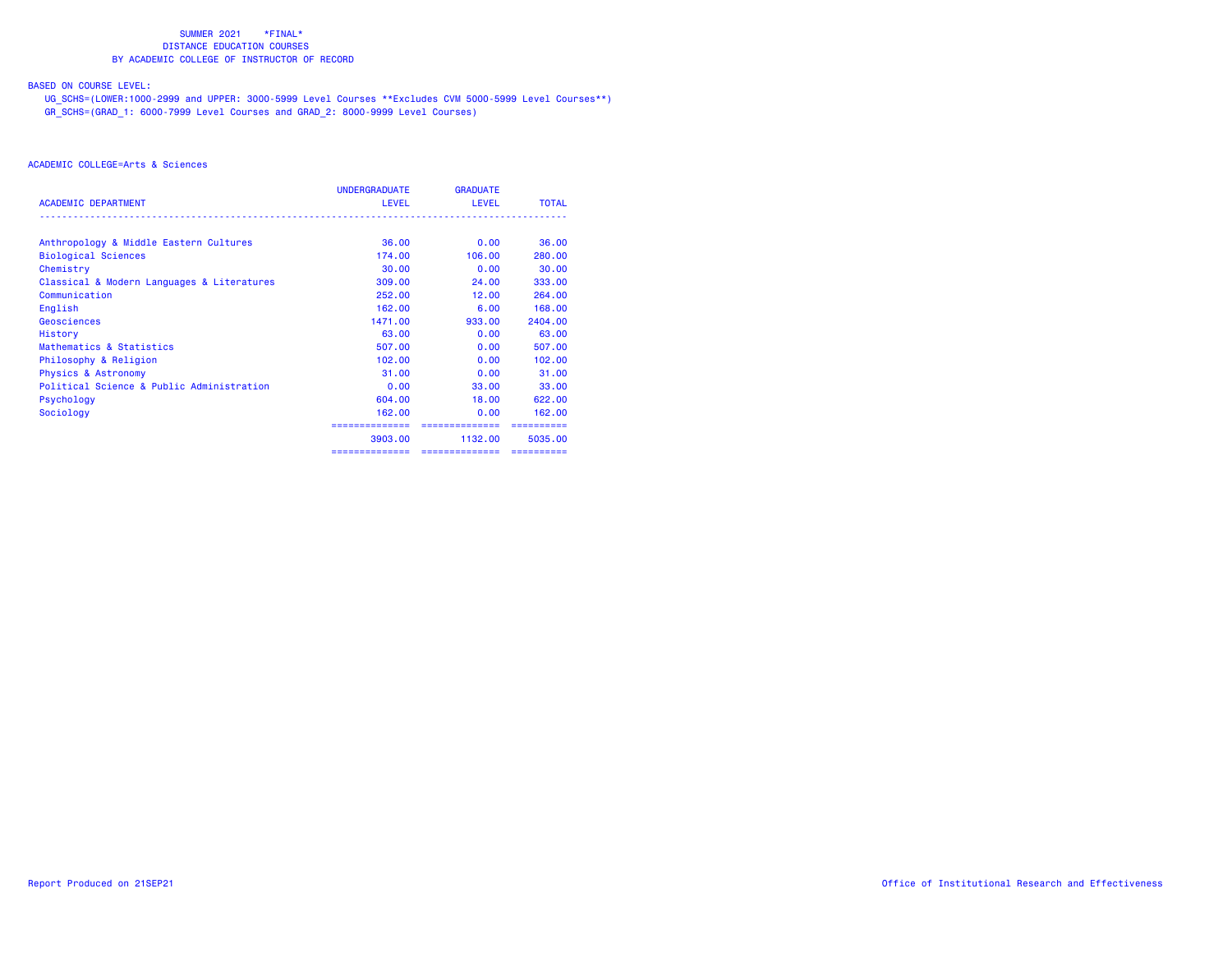# BASED ON COURSE LEVEL:

 UG\_SCHS=(LOWER:1000-2999 and UPPER: 3000-5999 Level Courses \*\*Excludes CVM 5000-5999 Level Courses\*\*) GR\_SCHS=(GRAD\_1: 6000-7999 Level Courses and GRAD\_2: 8000-9999 Level Courses)

|                                                 | <b>UNDERGRADUATE</b> | <b>GRADUATE</b> |              |
|-------------------------------------------------|----------------------|-----------------|--------------|
| <b>ACADEMIC DEPARTMENT</b>                      | LEVEL                | LEVEL           | <b>TOTAL</b> |
| Accountancy, School of                          | 54.00                | 183.00          | 237.00       |
| Finance & Economics                             | 186.00               | 135.00          | 321.00       |
| Management & Information Systems                | 216.00               | 393.00          | 609.00       |
| Marketing, Quantitative Analysis & Business Law | 294.00               | 834,00          | 1128.00      |
|                                                 |                      |                 |              |
|                                                 | 750.00               | 1545.00         | 2295.00      |
|                                                 |                      |                 |              |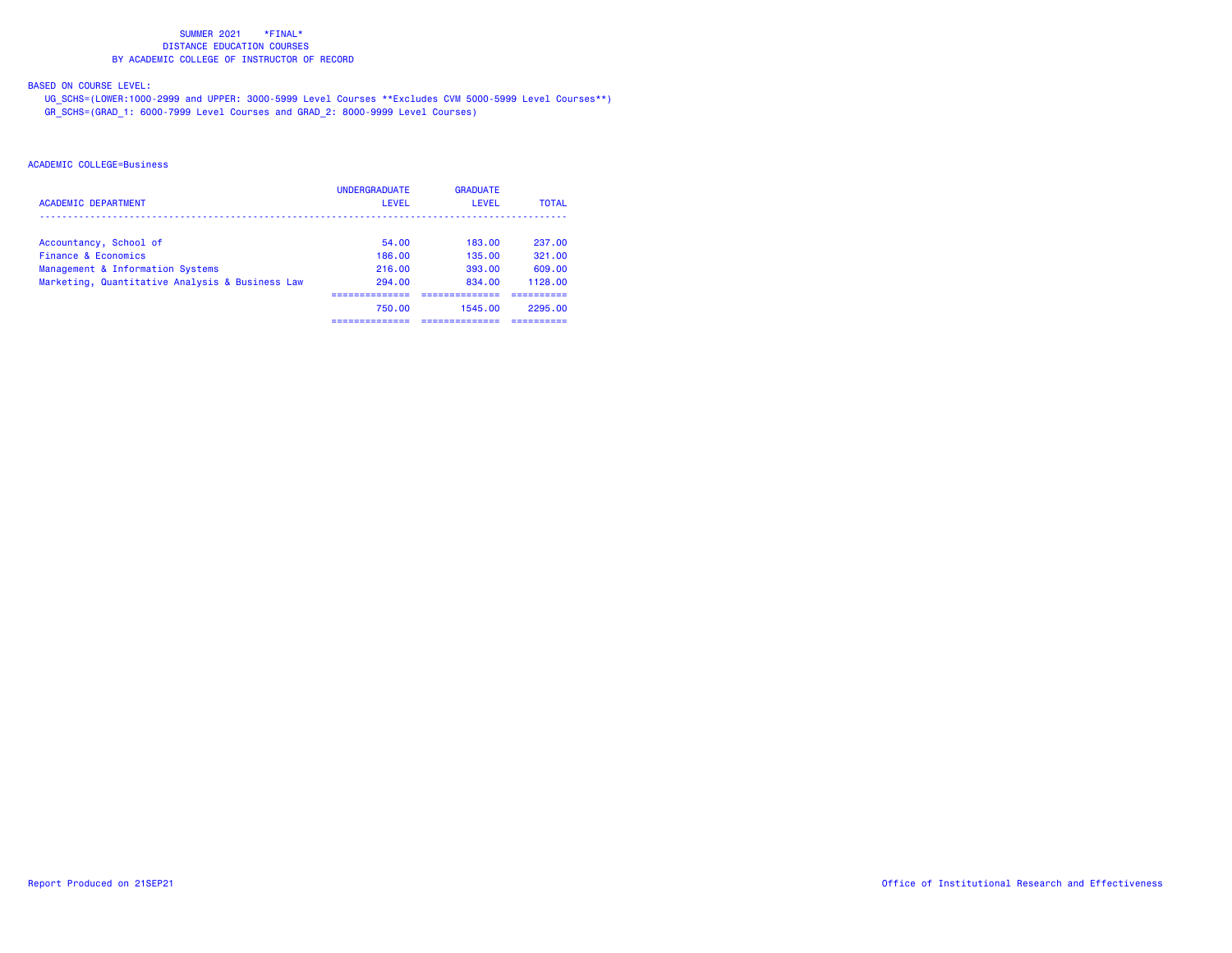## BASED ON COURSE LEVEL:

 UG\_SCHS=(LOWER:1000-2999 and UPPER: 3000-5999 Level Courses \*\*Excludes CVM 5000-5999 Level Courses\*\*) GR\_SCHS=(GRAD\_1: 6000-7999 Level Courses and GRAD\_2: 8000-9999 Level Courses)

| <b>ACADEMIC DEPARTMENT</b>                         | <b>UNDERGRADUATE</b><br>LEVEL | <b>GRADUATE</b><br>LEVEL | <b>TOTAL</b> |
|----------------------------------------------------|-------------------------------|--------------------------|--------------|
|                                                    |                               |                          |              |
| Counseling, Educational Psychology, and Foundation | 105.00                        | 247.00                   | 352.00       |
| Curriculum, Instruction & Special Education        | 381.00                        | 1497.00                  | 1878.00      |
| Educational Leadership                             | 147.00                        | 985.00                   | 1132.00      |
| Instructional Systems and Workforce Development    | 191.00                        | 329.00                   | 520.00       |
| Kinesiology                                        | 270.00                        | 0.00                     | 270.00       |
| <b>Music</b>                                       | 159.00                        | 0.00                     | 159.00       |
|                                                    | 1253.00                       | 3058.00                  | 4311.00      |
|                                                    |                               |                          |              |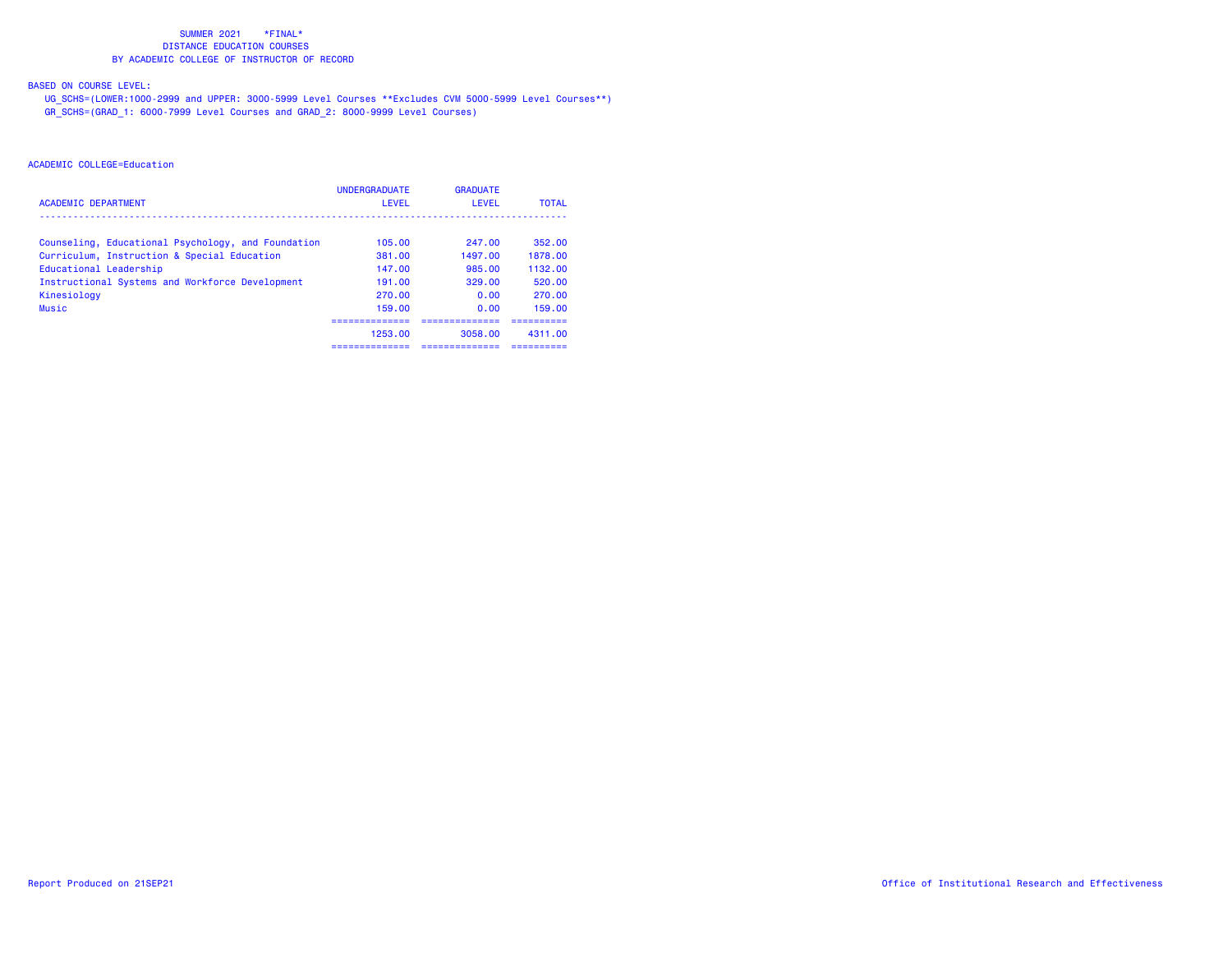## BASED ON COURSE LEVEL:

 UG\_SCHS=(LOWER:1000-2999 and UPPER: 3000-5999 Level Courses \*\*Excludes CVM 5000-5999 Level Courses\*\*) GR\_SCHS=(GRAD\_1: 6000-7999 Level Courses and GRAD\_2: 8000-9999 Level Courses)

|                                   | <b>UNDERGRADUATE</b> | <b>GRADUATE</b> |              |
|-----------------------------------|----------------------|-----------------|--------------|
| <b>ACADEMIC DEPARTMENT</b>        | LEVEL                | LEVEL           | <b>TOTAL</b> |
|                                   |                      |                 |              |
| Aerospace Engineering             | 0.00                 | 21.00           | 21.00        |
| Chemical Engineering, School of   | 12.00                | 2.00            | 14.00        |
| Civil & Environmental Engineering | 0.00                 | 94.90           | 94.90        |
| Computer Science & Engineering    | 7.00                 | 33.00           | 40.00        |
| Electrical & Computer Engineering | 33.00                | 78.00           | 111.00       |
| Industrial & Systems Engineering  | 12.00                | 198.00          | 210.00       |
| Mechanical Engineering            | 0.00                 | 70.00           | 70.00        |
|                                   |                      |                 |              |
|                                   | 64.00                | 496.90          | 560.90       |
|                                   |                      |                 |              |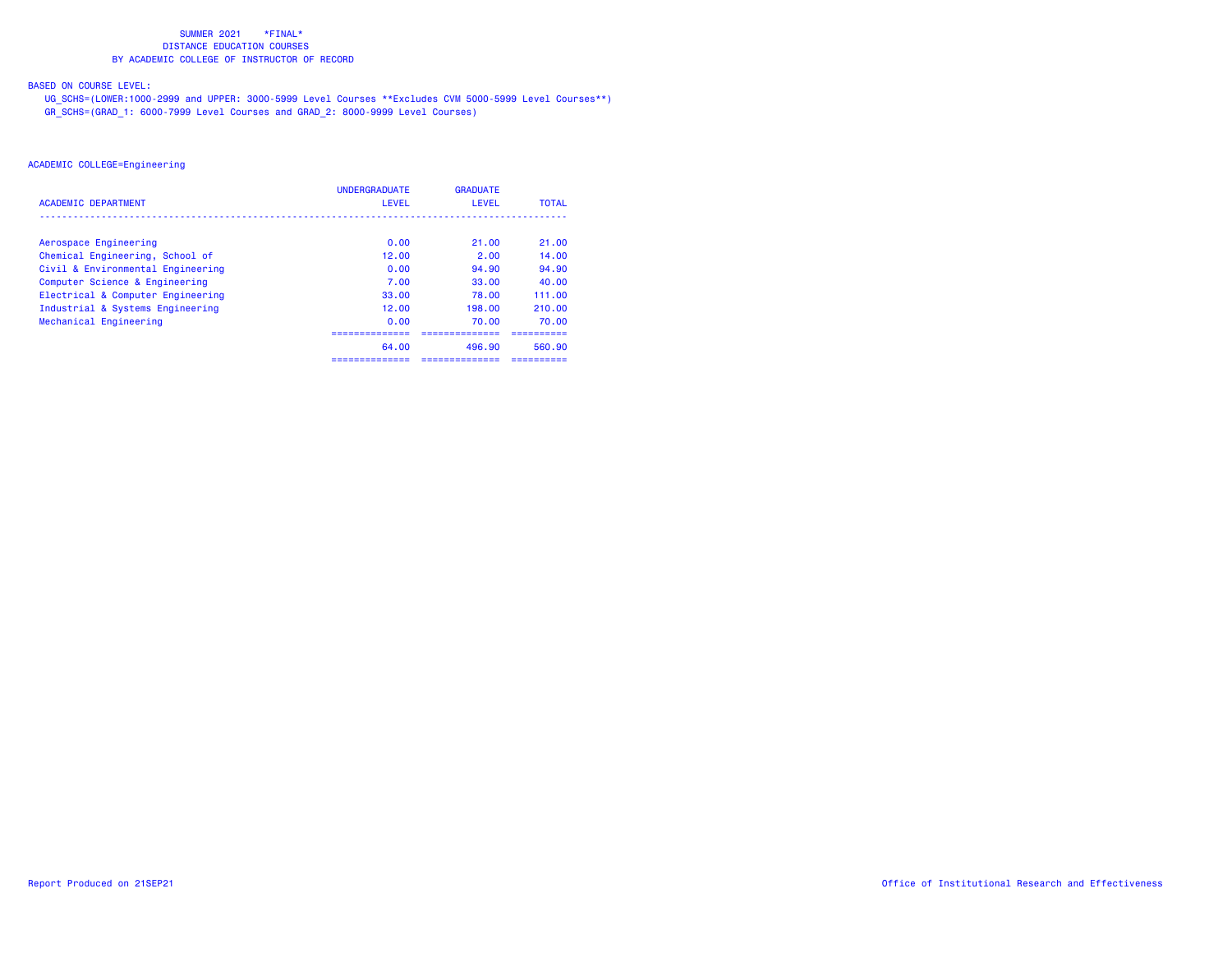# BASED ON COURSE LEVEL:

 UG\_SCHS=(LOWER:1000-2999 and UPPER: 3000-5999 Level Courses \*\*Excludes CVM 5000-5999 Level Courses\*\*) GR\_SCHS=(GRAD\_1: 6000-7999 Level Courses and GRAD\_2: 8000-9999 Level Courses)

## ACADEMIC COLLEGE=Forest Resources

| <b>ACADEMIC DEPARTMENT</b>                    | <b>UNDERGRADUATE</b><br>LEVEL | <b>GRADUATE</b><br><b>LEVEL</b> | <b>TOTAL</b>  |
|-----------------------------------------------|-------------------------------|---------------------------------|---------------|
| Forestry<br>Wildlife, Fisheries & Aquaculture | 0.00<br>6.00                  | 8.00<br>21.00                   | 8.00<br>27.00 |
|                                               | -------------                 |                                 |               |
|                                               | 6.00                          | 29.00                           | 35.00         |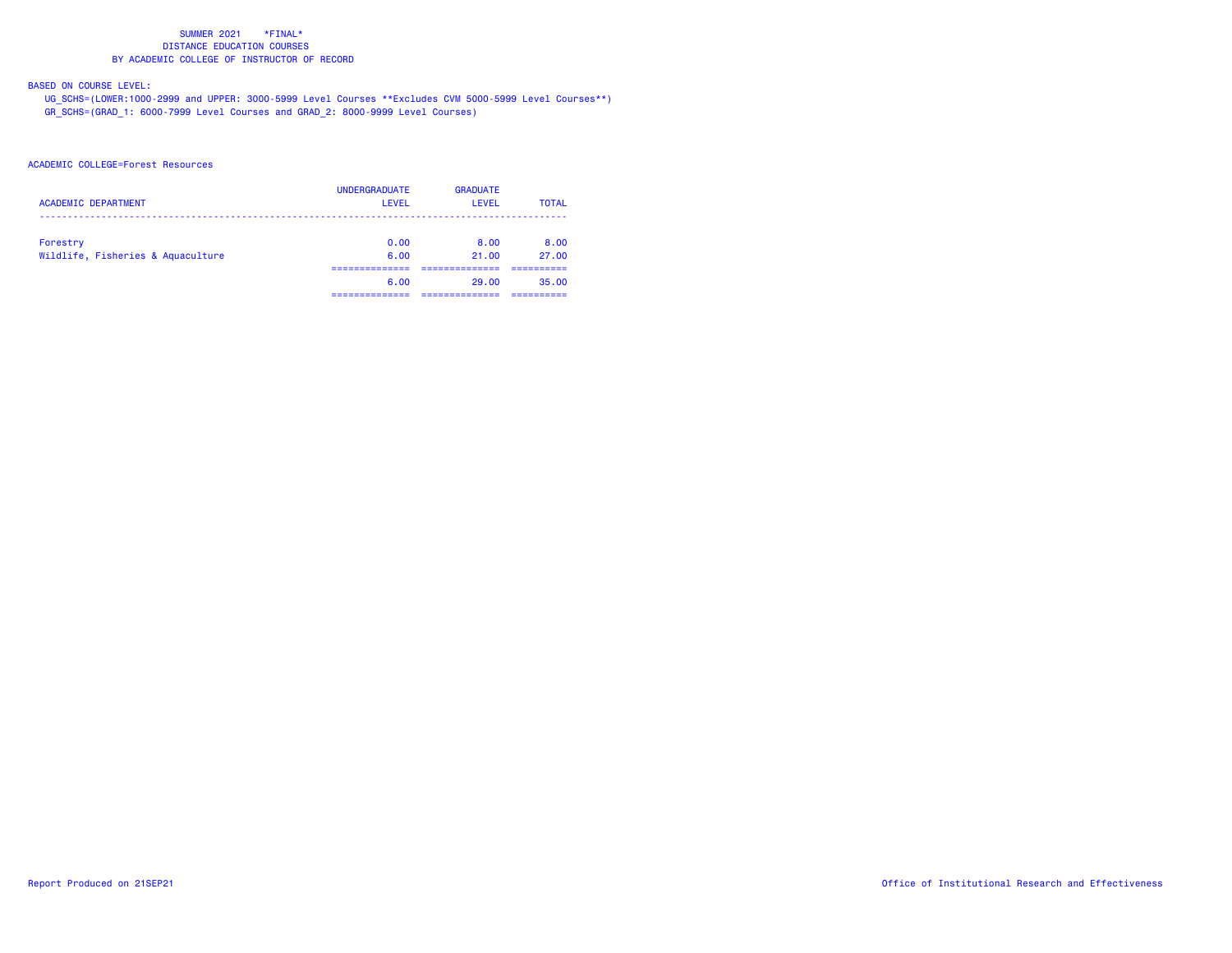## BASED ON COURSE LEVEL:

 UG\_SCHS=(LOWER:1000-2999 and UPPER: 3000-5999 Level Courses \*\*Excludes CVM 5000-5999 Level Courses\*\*) GR\_SCHS=(GRAD\_1: 6000-7999 Level Courses and GRAD\_2: 8000-9999 Level Courses)

## ACADEMIC COLLEGE=Academic Affairs

| <b>ACADEMIC DEPARTMENT</b> | <b>UNDERGRADUATE</b><br><b>LEVEL</b> | <b>GRADUATE</b><br>LEVEL | <b>TOTAL</b> |
|----------------------------|--------------------------------------|--------------------------|--------------|
| Library                    | 24.00                                | 0.00                     | 24.00        |
|                            | 24.00                                | 0.00                     | 24.00        |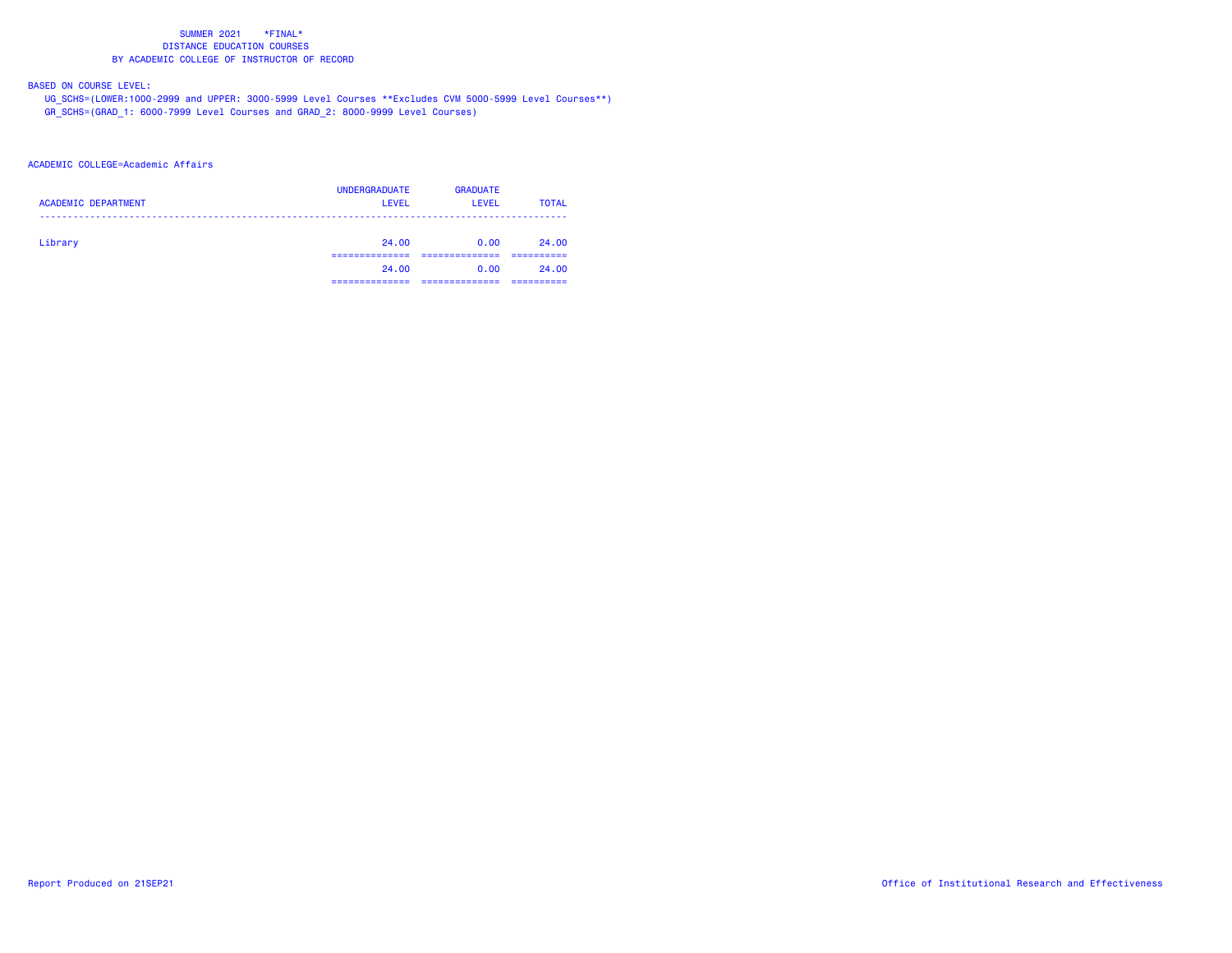| <b>ACADEMIC DEPARTMENT</b> | Instructor Name | Rank                          | <b>Tenure</b><br><b>Status</b> | <b>Course</b><br>Cip# | <b>CRN</b> | Course #                   | <b>Sec</b>   | Crs      | Type Title                                       | Delvy Per               | Inst         | UG<br><b>SCHS</b>            | <b>GR</b><br><b>SCHS</b>      | Total<br><b>SCHS</b>               |
|----------------------------|-----------------|-------------------------------|--------------------------------|-----------------------|------------|----------------------------|--------------|----------|--------------------------------------------------|-------------------------|--------------|------------------------------|-------------------------------|------------------------------------|
| Agricultural Economics     | Davis, George   | Assistant Professor Ten Track |                                |                       |            | 010103 23369 AEC 6223      | 501 C        |          | Applied Quant Anal I 0                           |                         | 0.51         | 0.00                         | 13.77                         | 13.77                              |
|                            |                 |                               |                                |                       |            |                            |              |          |                                                  |                         |              | --------<br>0.00             | --------<br>13.77             | . <b>.</b><br>13.77                |
|                            | Li, Xiaofei     | Assistant Professor Ten Track |                                | 010101                | 21253      | AEC 4363<br>21256 AEC 6363 | 501<br>501 C | <b>C</b> | Economics of Precisi 0<br>Economics of Precisi 0 |                         | 1.00<br>1.00 | 3.00<br>0.00                 | 0.00<br>15.00                 | 3.00<br>15.00                      |
|                            |                 |                               |                                |                       |            |                            |              |          |                                                  |                         |              | 3.00                         | -----<br>15.00                | 18.00                              |
|                            | Little, Randall | Professor                     | Tenured                        |                       |            | 010101 21257 AEC 6530      | 501 E        |          | Internship AEC-AGBM                              | $\overline{\mathbf{0}}$ | 1.00         | 0.00                         | 8.00                          | 8.00                               |
|                            |                 |                               |                                |                       |            |                            |              |          |                                                  |                         |              | 0.00                         | 8.00                          | 8.00                               |
|                            | Thompson, Troy  | Non-Faculty                   | Not Applicable                 |                       |            | 010103 23369 AEC 6223      | 501 C        |          | Applied Quant Anal I 0                           |                         | 0.49         | 0.00                         | 13.23                         | 13.23                              |
|                            |                 |                               |                                |                       |            |                            |              |          |                                                  |                         |              | --------<br>0.00             | -------<br>13.23              | .<br>13.23                         |
| Agricultural Economics     |                 |                               |                                |                       |            |                            |              |          |                                                  |                         |              | ========<br>3.00<br>======== | ========<br>50.00<br>======== | ==========<br>53.00<br>----------- |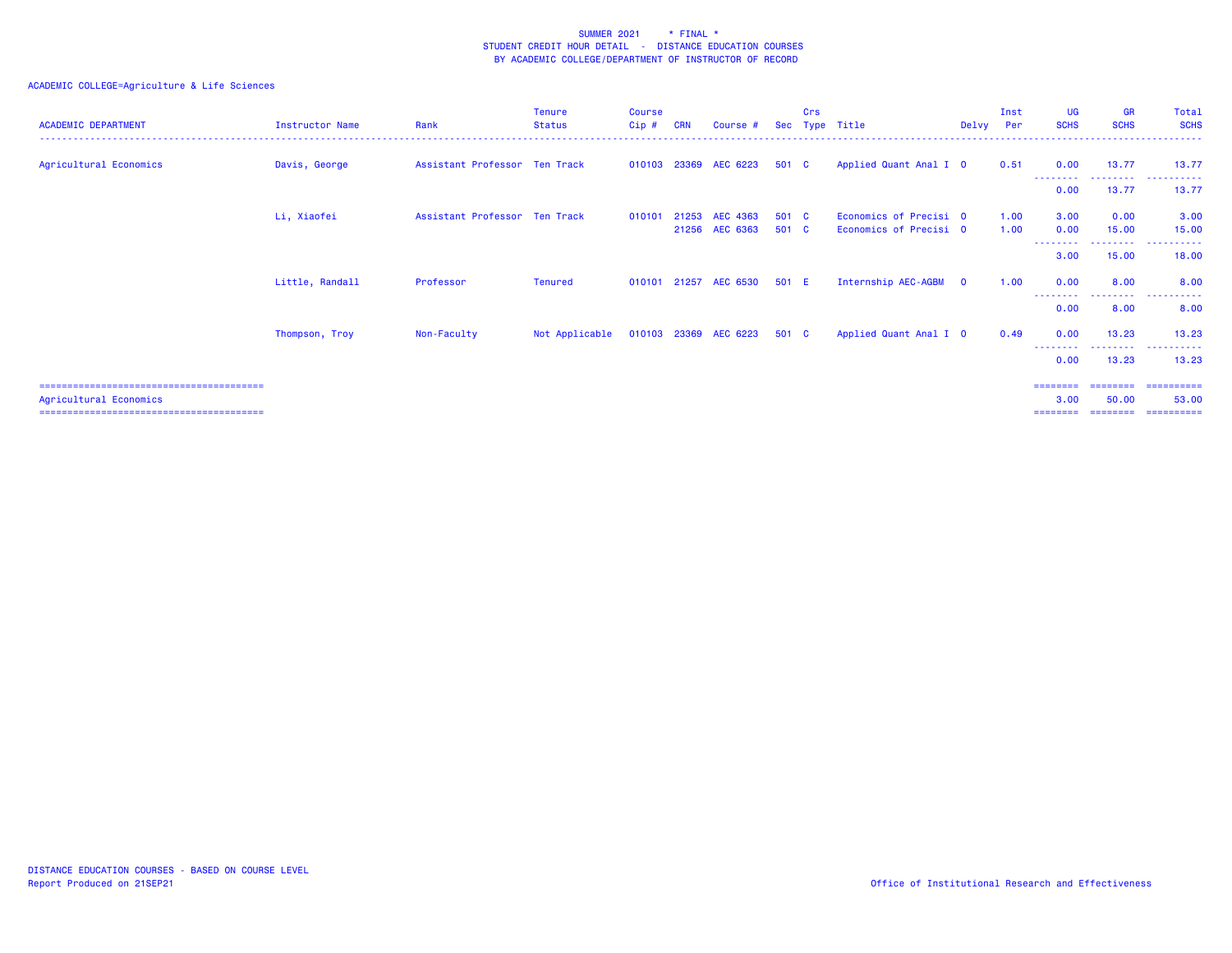| <b>ACADEMIC DEPARTMENT</b> | <b>Instructor Name</b> | Rank                          | <b>Tenure</b><br><b>Status</b> | <b>Course</b><br>Cip# | <b>CRN</b> | Course #              | <b>Sec</b> | Crs | Type Title             | Delvv        | Inst<br>Per | UG<br><b>SCHS</b>         | <b>GR</b><br><b>SCHS</b>                                                                                                                                     | Total<br><b>SCHS</b>  |
|----------------------------|------------------------|-------------------------------|--------------------------------|-----------------------|------------|-----------------------|------------|-----|------------------------|--------------|-------------|---------------------------|--------------------------------------------------------------------------------------------------------------------------------------------------------------|-----------------------|
| Animal Dairy Science       | Carroll, Erica         | Instructor                    | Non-Ten Track                  | 010101                | 21243      | <b>ADS 4420</b>       | 501 E      |     | ADS Internship         | $\mathbf{O}$ | 1.00        | 14.00                     | 0.00                                                                                                                                                         | 14.00                 |
|                            |                        |                               |                                | 010507                |            | 22134 ADS 2313        | 501 B      |     | Behavior & Training    | $\mathbf{O}$ | 1.00        | 18.00                     | 0.00                                                                                                                                                         | 18.00                 |
|                            |                        |                               |                                |                       |            |                       |            |     |                        |              |             | ---------<br>32.00        | <b><i><u><u> - - - - - - - -</u></u></i></b><br>0.00                                                                                                         | .<br>32.00            |
|                            | Devost-Burnett, Derris | Assistant Professor Ten Track |                                |                       |            | 010904 21251 ADS 8333 | 501 C      |     | Nutr BCHE of Livesto N |              | 1.00        | 0.00<br><u>.</u>          | 6.00<br>$\frac{1}{2} \left( \frac{1}{2} \right) \left( \frac{1}{2} \right) \left( \frac{1}{2} \right) \left( \frac{1}{2} \right) \left( \frac{1}{2} \right)$ | 6.00                  |
|                            |                        |                               |                                |                       |            |                       |            |     |                        |              |             | 0.00                      | 6.00                                                                                                                                                         | 6.00                  |
|                            | Liao, Shengfa          | Associate Professor Tenured   |                                | 010901                | 22565      | ADS 4114              | 501 C      |     | Animal Nutrition       | $\mathbf{O}$ | 1.00        | 56.00                     | 0.00                                                                                                                                                         | 56.00                 |
|                            |                        |                               |                                |                       |            | 24012 ADS 6114        | 501 C      |     | Animal Nutrition       | $\Omega$     | 1.00        | 0.00                      | 4.00                                                                                                                                                         | 4.00                  |
|                            |                        |                               |                                |                       |            |                       |            |     |                        |              |             | --------<br>56.00         | --------<br>4.00                                                                                                                                             | . <b>.</b> .<br>60.00 |
|                            | Stone, Amanda          | Assistant Professor Ten Track |                                | 010903                |            | 22135 ADS 4633        | 501 C      |     | Livestock Immun, and 0 |              | 1.00        | 6.00                      | 0.00                                                                                                                                                         | 6.00                  |
|                            |                        |                               |                                |                       |            | 22136 ADS 6633        | 501 C      |     | Livestock Immun, and 0 |              | 1.00        | 0.00                      | 18.00                                                                                                                                                        | 18.00                 |
|                            |                        |                               |                                | 010904                |            | 22566 ADS 8111        | 501 S      |     | Animal and Dairy Sci 0 |              | 1.00        | 0.00<br>- - - - - - - - - | 4.00<br>. <u>.</u>                                                                                                                                           | 4.00<br>. <b>.</b> .  |
|                            |                        |                               |                                |                       |            |                       |            |     |                        |              |             | 6.00                      | 22.00                                                                                                                                                        | 28.00                 |
|                            |                        |                               |                                |                       |            |                       |            |     |                        |              |             | ========                  |                                                                                                                                                              | ======== =========    |
| Animal Dairy Science       |                        |                               |                                |                       |            |                       |            |     |                        |              |             | 94.00                     | 32.00                                                                                                                                                        | 126,00                |
|                            |                        |                               |                                |                       |            |                       |            |     |                        |              |             | ========                  | ========                                                                                                                                                     | ==========            |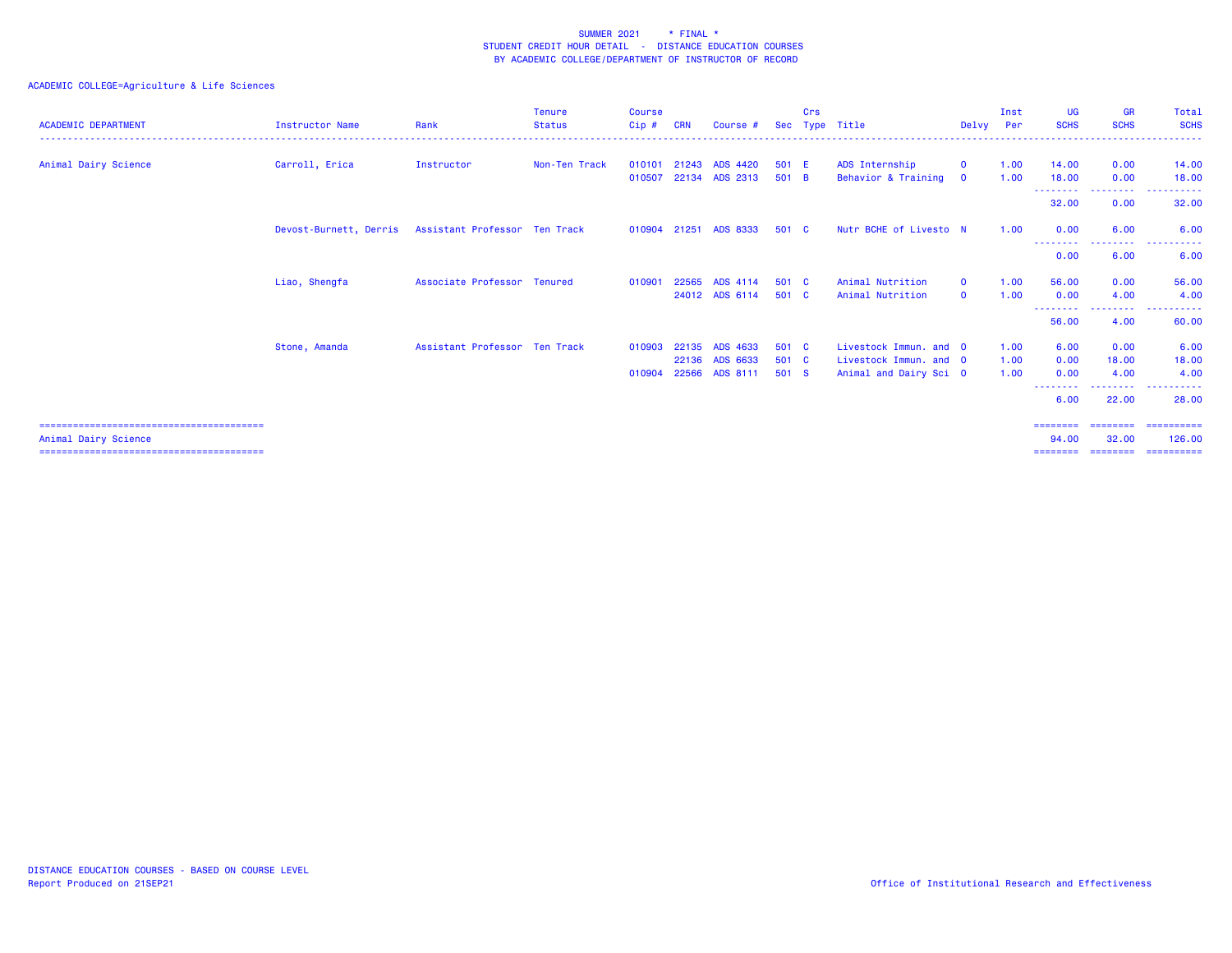| <b>ACADEMIC DEPARTMENT</b>                                    | Instructor Name | Rank                              | Tenure<br><b>Status</b> | Course<br>Cip# | <b>CRN</b> | Course #                                |                | Crs | Sec Type Title                     | Delvy Per                    | Inst         | UG<br><b>SCHS</b>  | <b>GR</b><br><b>SCHS</b> | <b>Total</b><br><b>SCHS</b> |
|---------------------------------------------------------------|-----------------|-----------------------------------|-------------------------|----------------|------------|-----------------------------------------|----------------|-----|------------------------------------|------------------------------|--------------|--------------------|--------------------------|-----------------------------|
| Biochemistry, Molecular Biology, Entomolog Hoffmann, Federico |                 | Associate Professor Tenured       |                         |                |            | 260202 21278 BCH 4503<br>21284 BCH 6503 | 501 C<br>501 C |     | Sci Comm Skills<br>Sci Comm Skills | $\mathbf{0}$<br>$\mathbf{0}$ | 1.00<br>1.00 | 27.00<br>0.00<br>. | 0.00<br>3.00<br>.        | 27.00<br>3.00<br>.          |
|                                                               |                 |                                   |                         |                |            |                                         |                |     |                                    |                              |              | 27.00              | 3.00                     | 30.00                       |
|                                                               | Rai, Aswathy    | Clinical Assist Pro Non-Ten Track |                         | 260202         |            | 21276 BCH 4013                          | 501 C          |     | Principles of Bioche 0             |                              | 1.00         | 42.00              | 0.00                     | 42.00                       |
|                                                               |                 |                                   |                         |                |            | 21279 BCH 4603                          | 501 C          |     | Gen Biochem I                      | $\mathbf{0}$                 | 1.00         | 78.00              | 0.00                     | 78.00                       |
|                                                               |                 |                                   |                         |                |            | 21280 BCH 4613                          | 501 C          |     | Gen Biochem II                     | $\mathbf{0}$                 | 1.00         | 24.00              | 0.00                     | 24.00                       |
|                                                               |                 |                                   |                         |                |            | 21282 BCH 6013                          | 501 C          |     | Principles of Bioche 0             |                              | 1.00         | 0.00<br>--------   | 9.00<br>.                | 9.00<br>----------          |
|                                                               |                 |                                   |                         |                |            |                                         |                |     |                                    |                              |              | 144.00             | 9.00                     | 153.00                      |
|                                                               |                 |                                   |                         |                |            |                                         |                |     |                                    |                              |              | ========           | ========                 | ==========                  |
| Biochemistry, Molecular Biology, Entomolog                    |                 |                                   |                         |                |            |                                         |                |     |                                    |                              |              | 171.00             | 12.00                    | 183,00                      |
|                                                               |                 |                                   |                         |                |            |                                         |                |     |                                    |                              |              | ========           |                          | -----------                 |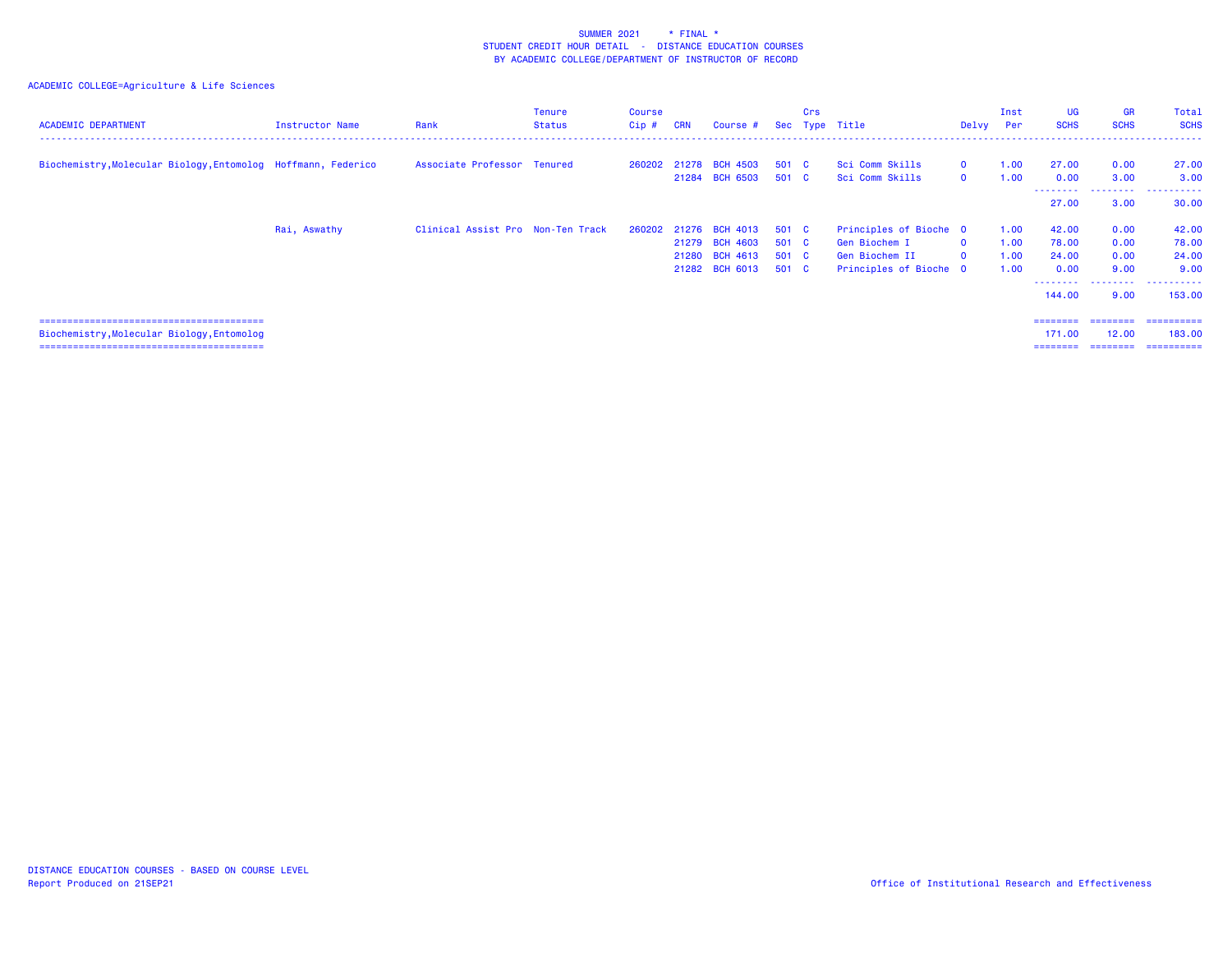| <b>ACADEMIC DEPARTMENT</b>                                | <b>Instructor Name</b> | Rank                          | <b>Tenure</b><br><b>Status</b> | <b>Course</b><br>Cip# | <b>CRN</b> | Course                           | Sec            | Crs | Type Title                                       | Delvy Per    | Inst         | <b>UG</b><br><b>SCHS</b>      | <b>GR</b><br><b>SCHS</b>  | Total<br><b>SCHS</b><br>$\frac{1}{2} \left( \frac{1}{2} \right) \left( \frac{1}{2} \right) \left( \frac{1}{2} \right) \left( \frac{1}{2} \right)$                                                                                                                                                                                                                                                                                                                                                                        |
|-----------------------------------------------------------|------------------------|-------------------------------|--------------------------------|-----------------------|------------|----------------------------------|----------------|-----|--------------------------------------------------|--------------|--------------|-------------------------------|---------------------------|--------------------------------------------------------------------------------------------------------------------------------------------------------------------------------------------------------------------------------------------------------------------------------------------------------------------------------------------------------------------------------------------------------------------------------------------------------------------------------------------------------------------------|
| Food Science, Nutrition & Health Promoti Gardner, Antonio |                        | Assistant Professor Ten Track |                                | 512207                |            | 21475 FNH 8623<br>21476 FNH 8653 | 551 C<br>501 C |     | Cur Issues School He 0<br>Imp Eval Hp Prog       | $\mathbf 0$  | 1.00<br>1.00 | 0.00<br>0.00                  | 18.00<br>45.00            | 18.00<br>45.00                                                                                                                                                                                                                                                                                                                                                                                                                                                                                                           |
|                                                           |                        |                               |                                |                       |            |                                  |                |     |                                                  |              |              | .<br>0.00                     | ---------<br>63.00        | . <b>.</b> .<br>63.00                                                                                                                                                                                                                                                                                                                                                                                                                                                                                                    |
|                                                           | Hall, Michael          | Non-Employee                  | Not Applicable                 |                       |            | 190501 21471 FNH 4773            | 501 C          |     | Intro to Env Health                              | $\mathbf{0}$ | 1.00         | 30.00                         | 0.00                      | 30.00                                                                                                                                                                                                                                                                                                                                                                                                                                                                                                                    |
|                                                           |                        |                               |                                |                       |            |                                  |                |     |                                                  |              |              | .<br>30.00                    | -----<br>0.00             | .<br>30.00                                                                                                                                                                                                                                                                                                                                                                                                                                                                                                               |
|                                                           | Hunt, Barry            | Professor                     | <b>Tenured</b>                 | 512207                |            | 23874 FNH 8673                   | 501 I          |     | Appl Proj for CHES                               | $\mathbf 0$  | 1.00         | 0.00<br>.                     | 18.00                     | 18.00                                                                                                                                                                                                                                                                                                                                                                                                                                                                                                                    |
|                                                           |                        |                               |                                |                       |            |                                  |                |     |                                                  |              |              | 0.00                          | 18.00                     | 18.00                                                                                                                                                                                                                                                                                                                                                                                                                                                                                                                    |
|                                                           | Murphy, Timothy        | Non-Employee                  | Not Applicable                 | 190504                |            | 21469 FNH 2293<br>21570 HS 2293  | 551 C<br>551 C |     | Indiv & Family Nutri 0<br>Indiv & Family Nutri 0 |              | 1.00<br>1.00 | 21,00<br>21.00                | 0.00<br>0.00              | 21.00<br>21.00                                                                                                                                                                                                                                                                                                                                                                                                                                                                                                           |
|                                                           |                        |                               |                                |                       |            |                                  |                |     |                                                  |              |              | --------<br>42.00             | .<br>0.00                 | 42.00                                                                                                                                                                                                                                                                                                                                                                                                                                                                                                                    |
|                                                           | Pylate, Leah           | Assistant Professor Ten Track |                                | 512207                |            | 21981 FNH 6793                   | 501 C          |     | Hlth Prom in the Wor 0                           |              | 1.00         | 0.00                          | 18.00                     | 18.00                                                                                                                                                                                                                                                                                                                                                                                                                                                                                                                    |
|                                                           |                        |                               |                                |                       |            |                                  |                |     |                                                  |              |              | --------<br>0.00              | 18.00                     | .<br>18.00                                                                                                                                                                                                                                                                                                                                                                                                                                                                                                               |
|                                                           | White, Kelly           | Lecturer                      | Non-Ten Track                  | 190501                |            | 21472 FNH 6223<br>21983 FNH 8473 | 501 C<br>551 C |     | Sports Nutrition<br>Advanced Sports Nutr 0       | $\mathbf{o}$ | 1.00<br>1.00 | 0.00<br>0.00                  | 9.00<br>9.00              | 9.00<br>9.00                                                                                                                                                                                                                                                                                                                                                                                                                                                                                                             |
|                                                           |                        |                               |                                | 190504                |            | 21470 FNH 4223                   | 501 C          |     | Sports Nutrition                                 | $\mathbf 0$  | 1.00         | 15.00<br>- - - - - - - - -    | 0.00                      | 15.00                                                                                                                                                                                                                                                                                                                                                                                                                                                                                                                    |
|                                                           |                        |                               |                                |                       |            |                                  |                |     |                                                  |              |              | 15.00                         | 18.00                     | 33.00                                                                                                                                                                                                                                                                                                                                                                                                                                                                                                                    |
| Food Science, Nutrition & Health Promoti                  |                        |                               |                                |                       |            |                                  |                |     |                                                  |              |              | ========<br>87.00<br>======== | <b>SEREEBER</b><br>117.00 | $\begin{array}{cccccccccc} \multicolumn{2}{c}{} & \multicolumn{2}{c}{} & \multicolumn{2}{c}{} & \multicolumn{2}{c}{} & \multicolumn{2}{c}{} & \multicolumn{2}{c}{} & \multicolumn{2}{c}{} & \multicolumn{2}{c}{} & \multicolumn{2}{c}{} & \multicolumn{2}{c}{} & \multicolumn{2}{c}{} & \multicolumn{2}{c}{} & \multicolumn{2}{c}{} & \multicolumn{2}{c}{} & \multicolumn{2}{c}{} & \multicolumn{2}{c}{} & \multicolumn{2}{c}{} & \multicolumn{2}{c}{} & \multicolumn{2}{c}{} & \mult$<br>204.00<br>-------------------- |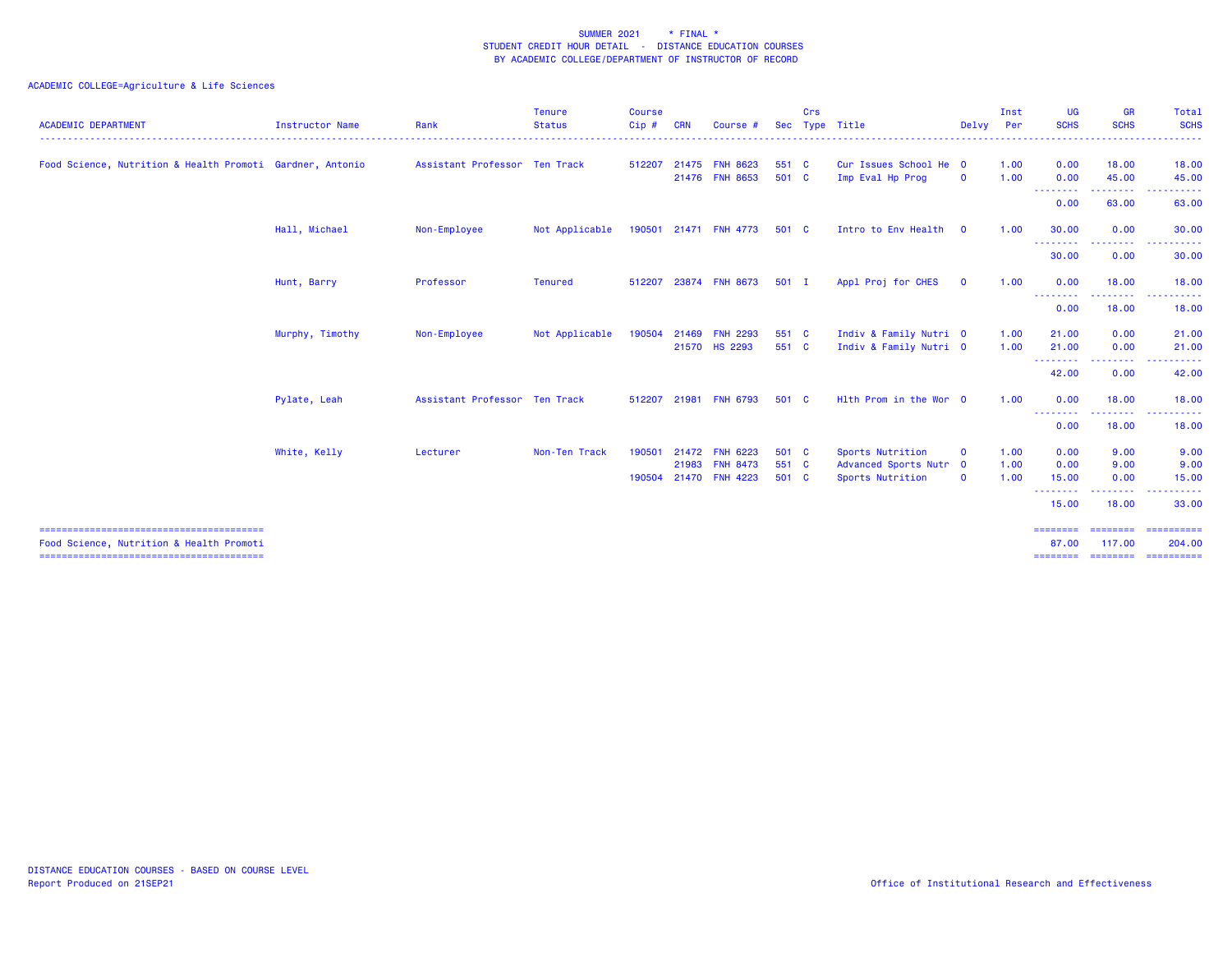| <b>ACADEMIC DEPARTMENT</b> | <b>Instructor Name</b> | Rank                        | <b>Tenure</b><br><b>Status</b> | <b>Course</b><br>Cip# | <b>CRN</b>     | Course                             | <b>Sec</b> | Crs | Type Title                          |                            | Inst<br>Delvy Per | <b>UG</b><br><b>SCHS</b> | <b>GR</b><br><b>SCHS</b> | Total<br><b>SCHS</b>  |
|----------------------------|------------------------|-----------------------------|--------------------------------|-----------------------|----------------|------------------------------------|------------|-----|-------------------------------------|----------------------------|-------------------|--------------------------|--------------------------|-----------------------|
| Human Sciences, School of  | Boutwell, Angela       | Non-Employee                | Not Applicable                 |                       |                | 190708 21553 HDFS 3803 501 C       |            |     | Creat & Play Young C 0              |                            | 1.00              | 42.00                    | 0.00<br>.                | 42.00                 |
|                            |                        |                             |                                |                       |                |                                    |            |     |                                     |                            |                   | .<br>42.00               | 0.00                     | 42.00                 |
|                            | Fason, Angel           | Instructor                  | Non-Ten Track                  |                       |                | 190704 21555 HDFS 4803 501 C       |            |     | Parenting                           | $\mathbf 0$                | 1.00              | 39.00                    | 0.00                     | 39.00                 |
|                            |                        |                             |                                |                       |                |                                    |            |     |                                     |                            |                   | <b>.</b> .<br>39.00      | 0.00                     | 39.00                 |
|                            | Parker, Julie          | Associate Professor Tenured |                                |                       | 190710 21562   | HDFS 8543 501 F                    |            |     | Practicum I                         | $\mathbf 0$                | 1.00              | 0.00                     | 9.00                     | 9.00                  |
|                            |                        |                             |                                |                       | 22209<br>22538 | HDFS 8513 551 C<br>HDFS 8553 501 F |            |     | Inclusion and FC EI<br>Practicum II | $\mathbf N$<br>$\mathbf 0$ | 1.00<br>1.00      | 0.00<br>0.00             | 45.00<br>3.00            | 45.00<br>3.00         |
|                            |                        |                             |                                |                       |                |                                    |            |     |                                     |                            |                   | --------<br>0.00         | .<br>57.00               | . <u>.</u> .<br>57.00 |
|                            | Phillips, Tommy        | Associate Professor Tenured |                                | 190701                | 21556          | HDFS 4883 551 C                    |            |     | Risk, Resilience & P 0              |                            | 1.00              | 24.00                    | 0.00                     | 24.00                 |
|                            |                        |                             |                                |                       | 21558          | <b>HDFS 6883</b>                   | 551 C      |     | Risk, Resilience & P 0              |                            | 1.00              | 0.00                     | 15.00                    | 15.00                 |
|                            |                        |                             |                                |                       | 21559          | HDFS 8313 551 C                    |            |     | Youth Issues                        | $\mathbf 0$                | 1.00              | 0.00                     | 15.00                    | 15.00                 |
|                            |                        |                             |                                |                       |                | 22210 HDFS 4893 501 C              |            |     | Adolescent Developme 0              |                            | 1.00              | 12.00                    | 0.00                     | 12.00                 |
|                            |                        |                             |                                |                       | 22211          | HDFS 6893 501 C                    |            |     | Adolescent Developme 0              |                            | 1.00              | 0.00<br>--------         | 18.00<br>.               | 18.00<br>.            |
|                            |                        |                             |                                |                       |                |                                    |            |     |                                     |                            |                   | 36.00                    | 48.00                    | 84.00                 |
|                            | Sonnier-Netto, Mary    | Lecturer                    | Non-Ten Track                  |                       | 190710 21561   | HDFS 8533 501 C                    |            |     | Instr Strat and Prac N              |                            | 1.00              | 0.00                     | 54.00                    | 54.00                 |
|                            |                        |                             |                                |                       |                |                                    |            |     |                                     |                            |                   | <b></b><br>0.00          | .<br>54.00               | 54.00                 |
|                            | Swann, Tamra           | Non-Faculty                 | Not Applicable                 | 140101                | 21486          | GE 8003                            | 501 C      |     | <b>MENG Capstone</b>                | $\mathbf{o}$               | 0.50              | 0.00                     | 3.00                     | 3.00                  |
|                            |                        |                             |                                |                       |                | 23285 GE 8303                      | 501 C      |     | Intro Military Engin 0              |                            | 0.05              | 0.00                     | 2.10                     | 2.10                  |
|                            |                        |                             |                                |                       |                |                                    |            |     |                                     |                            |                   | 0.00                     | .<br>5.10                | 5.10                  |
|                            |                        |                             |                                |                       |                |                                    |            |     |                                     |                            |                   |                          |                          |                       |
|                            | Swortzel, Kirk         | Professor                   | <b>Tenured</b>                 | 010801                |                | 22540 AELC 8803 501 C              |            |     | App Res Meth to AEE N               |                            | 1.00              | 0.00<br>--------         | 15.00<br>-----           | 15.00<br>.            |
|                            |                        |                             |                                |                       |                |                                    |            |     |                                     |                            |                   | 0.00                     | 15.00                    | 15.00                 |
|                            |                        |                             |                                |                       |                |                                    |            |     |                                     |                            |                   | ========                 |                          | $=$ = = = = = = = = = |
| Human Sciences, School of  |                        |                             |                                |                       |                |                                    |            |     |                                     |                            |                   | 117,00                   | 179.10                   | 296.10                |
|                            |                        |                             |                                |                       |                |                                    |            |     |                                     |                            |                   |                          |                          |                       |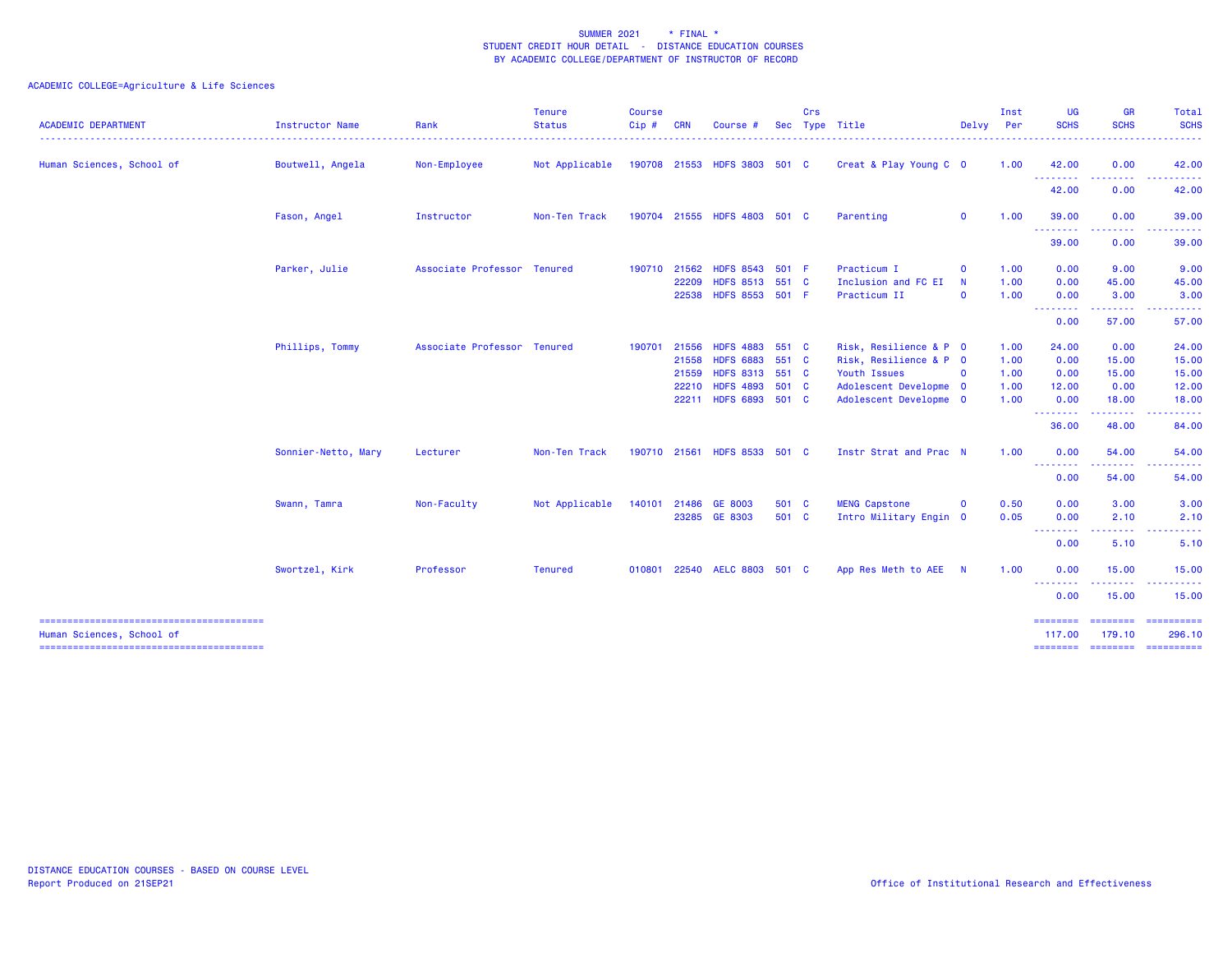| <b>ACADEMIC DEPARTMENT</b>                                    | Instructor Name | Rank     | Tenure<br>Status | <b>Course</b><br>Cip# | <b>CRN</b> | Course # Sec Type Title |       | Crs |                 | Delvy        | Inst<br>Per | <b>UG</b><br><b>SCHS</b>      | <b>GR</b><br><b>SCHS</b>              | Total<br><b>SCHS</b>              |
|---------------------------------------------------------------|-----------------|----------|------------------|-----------------------|------------|-------------------------|-------|-----|-----------------|--------------|-------------|-------------------------------|---------------------------------------|-----------------------------------|
| Landscape Architecture                                        | Rood, Cynthia   | Lecturer | Non-Ten Track    |                       |            | 040601 21617 LA 1803    | 501 C |     | Land Arch Appre | $\mathbf{o}$ | 1.00        | 39,00<br>39,00                | 0.00<br>0.00                          | 39,00<br>.<br>39,00               |
| -----------------------------------<br>Landscape Architecture |                 |          |                  |                       |            |                         |       |     |                 |              |             | ========<br>39,00<br>======== | $=$ = = = = = = =<br>0.00<br>======== | ==========<br>39,00<br>========== |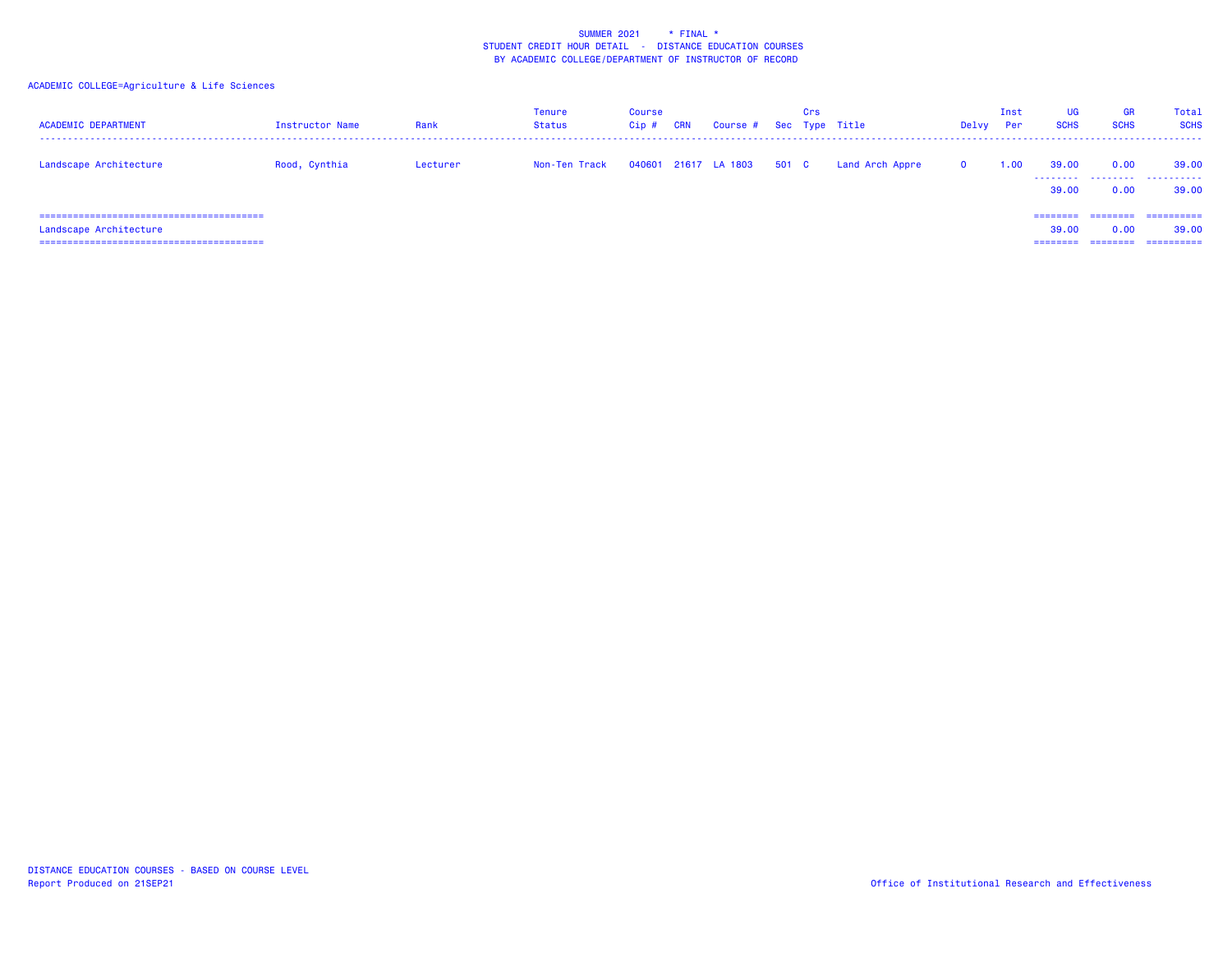| <b>ACADEMIC DEPARTMENT</b> | Instructor Name   | Rank       | Tenure<br><b>Status</b> | <b>Course</b><br>Cip# | <b>CRN</b> | Course # Sec Type Title     | Crs |                        | Delvy | Inst<br><b>Per</b> | <b>UG</b><br><b>SCHS</b>     | <b>GR</b><br><b>SCHS</b>     | Total<br><b>SCHS</b>            |
|----------------------------|-------------------|------------|-------------------------|-----------------------|------------|-----------------------------|-----|------------------------|-------|--------------------|------------------------------|------------------------------|---------------------------------|
| Plant & Soil Sciences      | Bradford, Timothy | Instructor | Non-Ten Track           |                       |            | 010000 21238 ABE 2543 501 B |     | Precision Agricultur 0 |       | 1.00               | 3.00<br>3.00                 | 0.00<br>0.00                 | 3.00<br>.<br>3.00               |
| Plant & Soil Sciences      |                   |            |                         |                       |            |                             |     |                        |       |                    | ========<br>3.00<br>======== | ========<br>0.00<br>======== | ==========<br>3.00<br>========= |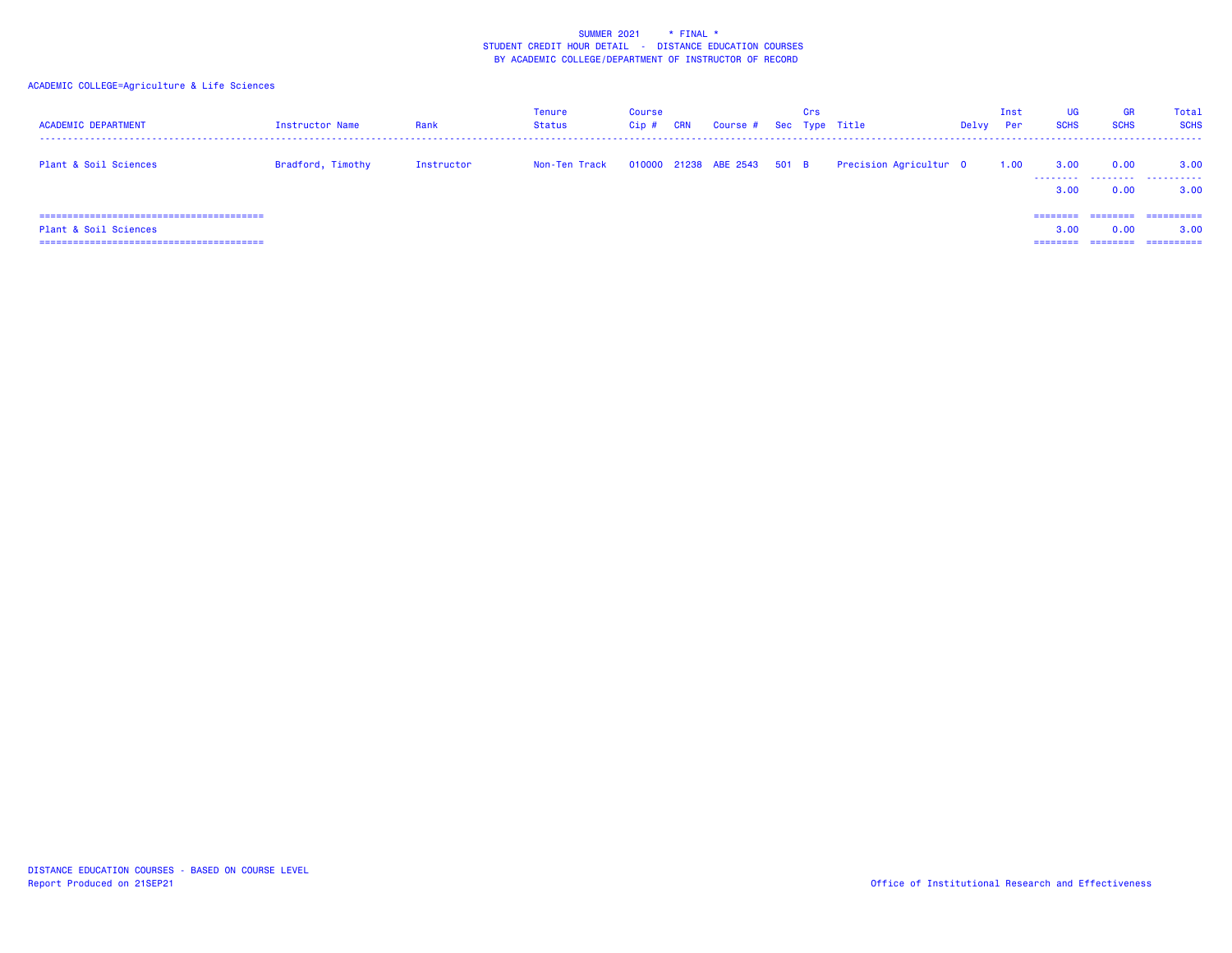| <b>ACADEMIC DEPARTMENT</b> | Instructor Name | Rank                              | Tenure<br><b>Status</b> | Course<br>Cip# | <b>CRN</b> | Course #                        |                | Crs | Sec Type Title                                    | Delvy    | Inst<br><b>Per</b> | <b>UG</b><br><b>SCHS</b> | <b>GR</b><br><b>SCHS</b> | Total<br><b>SCHS</b> |
|----------------------------|-----------------|-----------------------------------|-------------------------|----------------|------------|---------------------------------|----------------|-----|---------------------------------------------------|----------|--------------------|--------------------------|--------------------------|----------------------|
| <b>Poultry Science</b>     | Wells, Jessica  | Clinical Assist Pro Non-Ten Track |                         |                |            | 010000 22164 P0 1013            | 501 C          |     | Animal Agriculture & O                            |          | 1.00               | 15.00                    | 0.00                     | 15.00                |
|                            |                 |                                   |                         |                |            | 22165 ADS 1013<br>21686 PO 3313 | 501 C<br>501 C |     | Animal Agriculture & 0<br><b>Com Poultry Prod</b> | $\Omega$ | 1.00<br>1.00       | 6.00<br>3.00             | 0.00<br>0.00             | 6.00<br>3.00         |
|                            |                 |                                   |                         | 010907         |            | 21687 PO 3353                   | 501 E          |     | Poultry Prod Interns 0                            |          | 1.00               | 12.00                    | 0.00                     | 12.00                |
|                            |                 |                                   |                         |                |            |                                 |                |     |                                                   |          |                    |                          |                          | .                    |
|                            |                 |                                   |                         |                |            |                                 |                |     |                                                   |          |                    | 36.00                    | 0.00                     | 36.00                |
|                            |                 |                                   |                         |                |            |                                 |                |     |                                                   |          |                    |                          |                          |                      |
|                            |                 |                                   |                         |                |            |                                 |                |     |                                                   |          |                    | ========                 | ---------                | ==========           |
| <b>Poultry Science</b>     |                 |                                   |                         |                |            |                                 |                |     |                                                   |          |                    | 36.00                    | 0.00                     | 36.00                |
|                            |                 |                                   |                         |                |            |                                 |                |     |                                                   |          |                    | ========                 |                          | ==========           |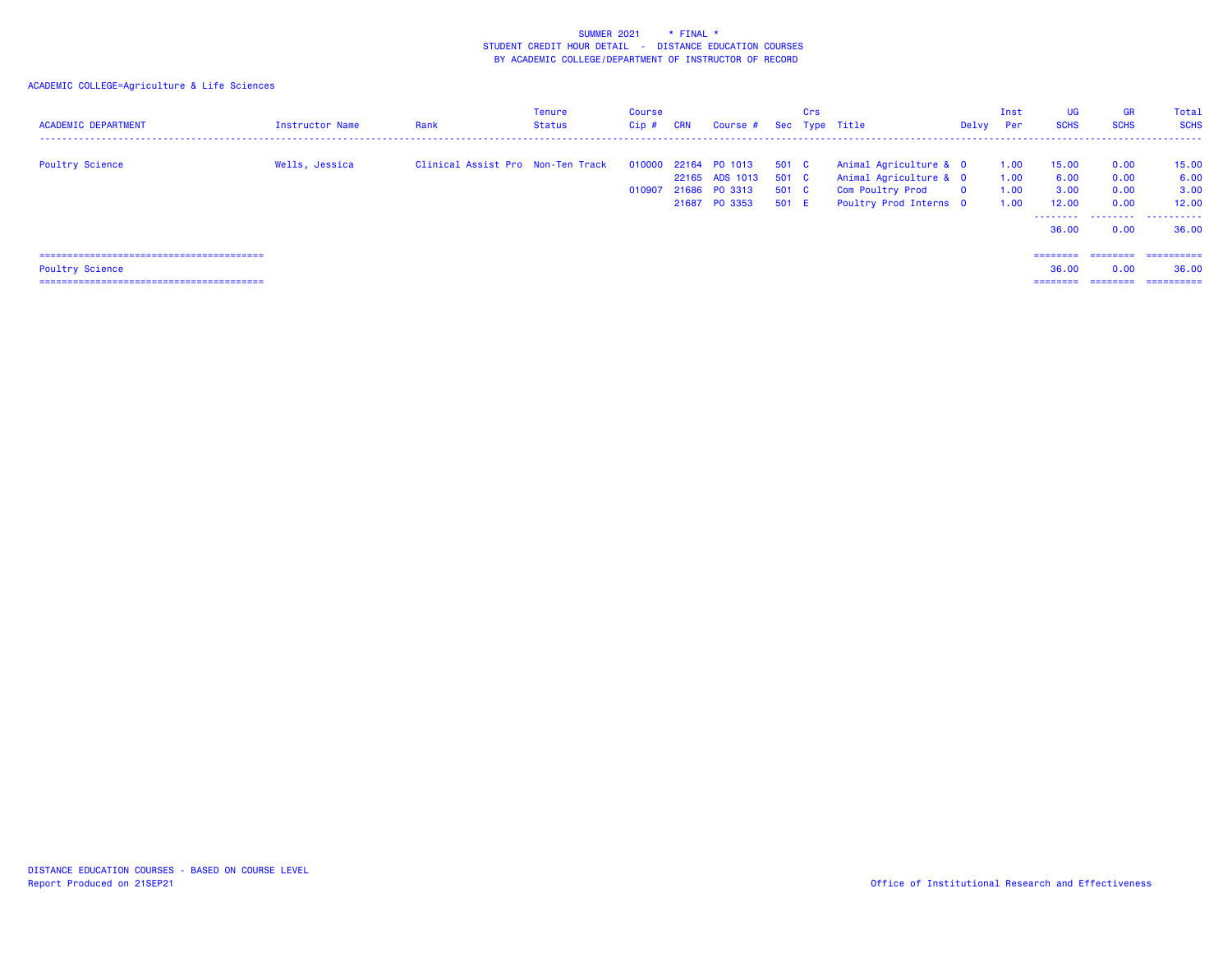## ACADEMIC COLLEGE=Architecture, Art & Design

| <b>ACADEMIC DEPARTMENT</b> | Instructor Name | Rank        | Tenure<br><b>Status</b> | <b>Course</b><br>Cip# | <b>CRN</b> | Course # Sec Type Title     | Crs |                   | Delvy        | Inst<br>Per | <b>UG</b><br><b>SCHS</b>      | GR<br><b>SCHS</b>            | Total<br><b>SCHS</b>               |
|----------------------------|-----------------|-------------|-------------------------|-----------------------|------------|-----------------------------|-----|-------------------|--------------|-------------|-------------------------------|------------------------------|------------------------------------|
| Architecture, School of    | Kemp, Leah      | Non-Faculty | Not Applicable          |                       |            | 040201 22909 ARC 1013 502 C |     | Arch Appreciation | $\mathbf{0}$ | 1.00        | 18.00<br>18,00                | 0.00<br>0.00                 | 18.00<br><br>18.00                 |
| Architecture, School of    |                 |             |                         |                       |            |                             |     |                   |              |             | ========<br>18,00<br>======== | ========<br>0.00<br>======== | -----------<br>18.00<br>========== |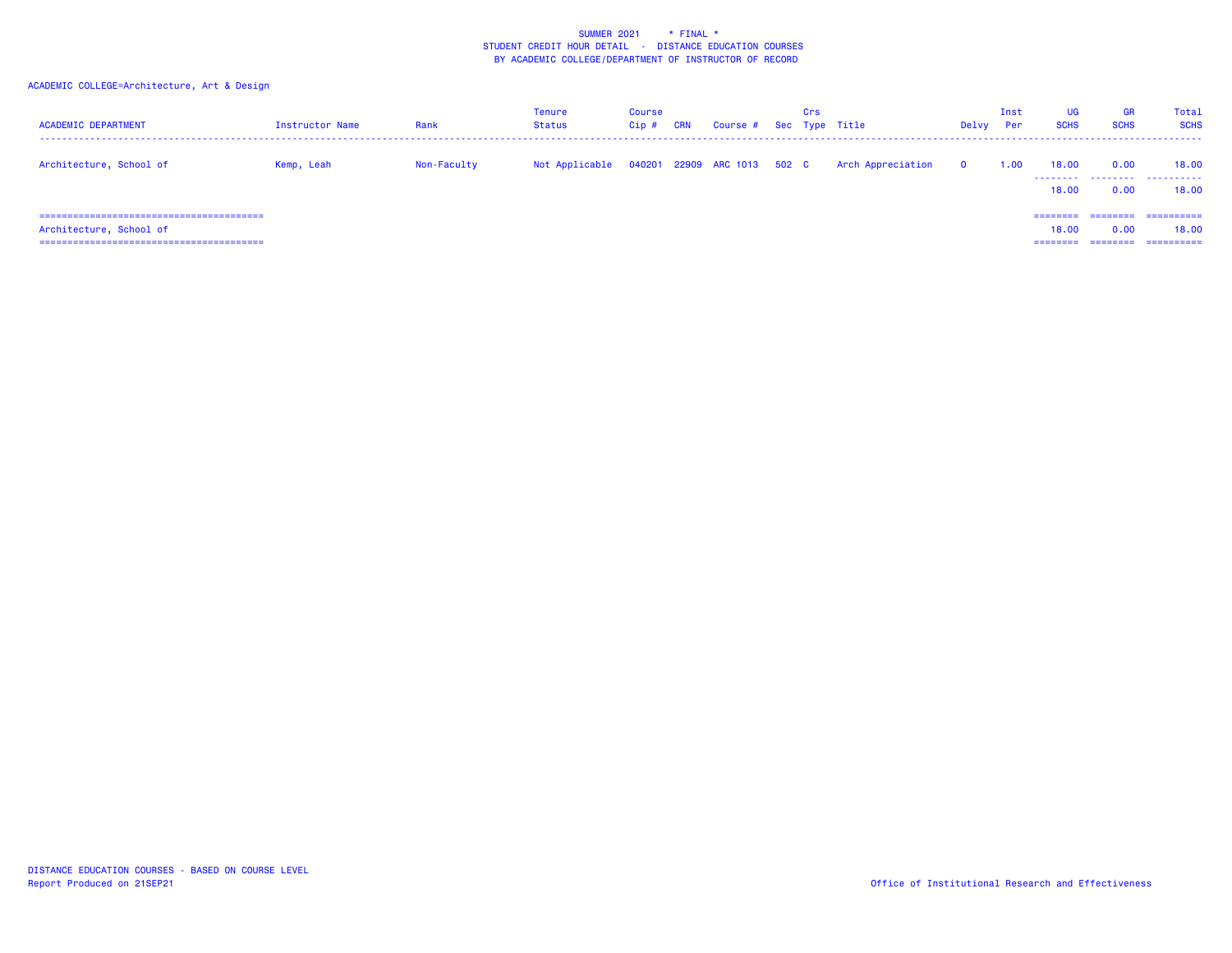ACADEMIC COLLEGE=Architecture, Art & Design

| <b>ACADEMIC DEPARTMENT</b> | Instructor Name | Rank     | Tenure<br>Status | <b>Course</b><br>Cip# | <b>CRN</b> | Course # Sec Type Title     | Crs |                  | Delvy        | Inst<br>Per | <b>UG</b><br><b>SCHS</b>      | GR<br><b>SCHS</b>            | Total<br><b>SCHS</b>               |
|----------------------------|-----------------|----------|------------------|-----------------------|------------|-----------------------------|-----|------------------|--------------|-------------|-------------------------------|------------------------------|------------------------------------|
| Art AAD                    | Gordon, Jeffery | Lecturer | Non-Ten Track    |                       |            | 500703 22908 ART 1113 501 C |     | Art Appreciation | $\mathbf{o}$ | 1.00        | 42.00<br>42.00                | 0.00<br>0.00                 | 42.00<br><br>42.00                 |
| Art AAD                    |                 |          |                  |                       |            |                             |     |                  |              |             | ========<br>42.00<br>======== | ========<br>0.00<br>======== | -----------<br>42.00<br>========== |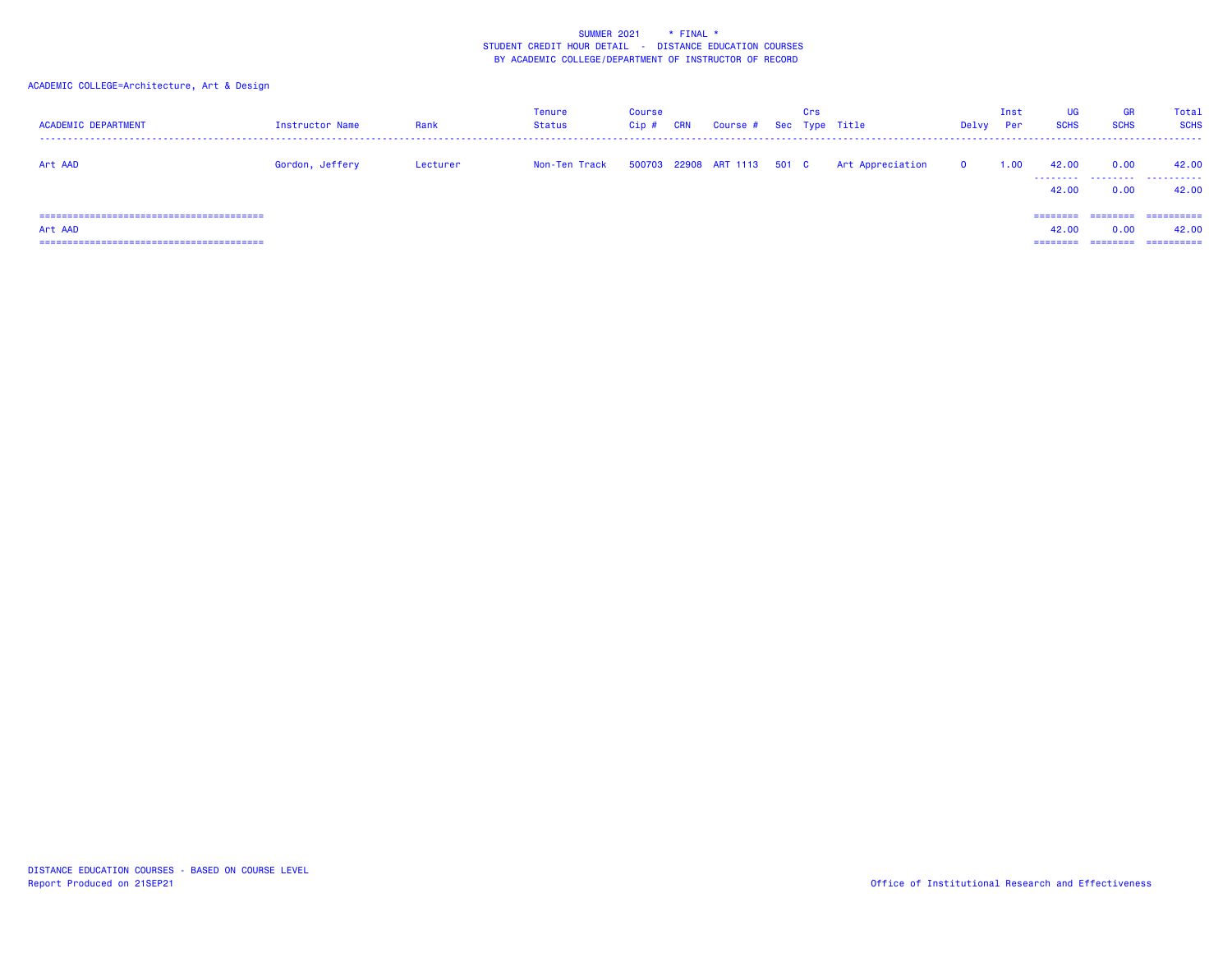| <b>ACADEMIC DEPARTMENT</b>                              | Instructor Name | Rank                          | Tenure<br>Status | <b>Course</b><br>Cip# | CRN | Course # Sec Type Title |       | Crs |                 | Delvy    | Inst<br>Per | UG<br><b>SCHS</b>             | <b>GR</b><br><b>SCHS</b> | Total<br><b>SCHS</b>               |
|---------------------------------------------------------|-----------------|-------------------------------|------------------|-----------------------|-----|-------------------------|-------|-----|-----------------|----------|-------------|-------------------------------|--------------------------|------------------------------------|
| Anthropology & Middle Eastern Cultures Osterholtz, Anna |                 | Assistant Professor Ten Track |                  | 450201                |     | 22035 AN 1103           | 502 C |     | Intro To Anthro | $\Omega$ | 1.00        | 36.00<br>36.00                | 0.00<br>0.00             | 36.00<br><br>36.00                 |
| Anthropology & Middle Eastern Cultures                  |                 |                               |                  |                       |     |                         |       |     |                 |          |             | ========<br>36.00<br>======== | ---------<br>0.00        | -----------<br>36.00<br>========== |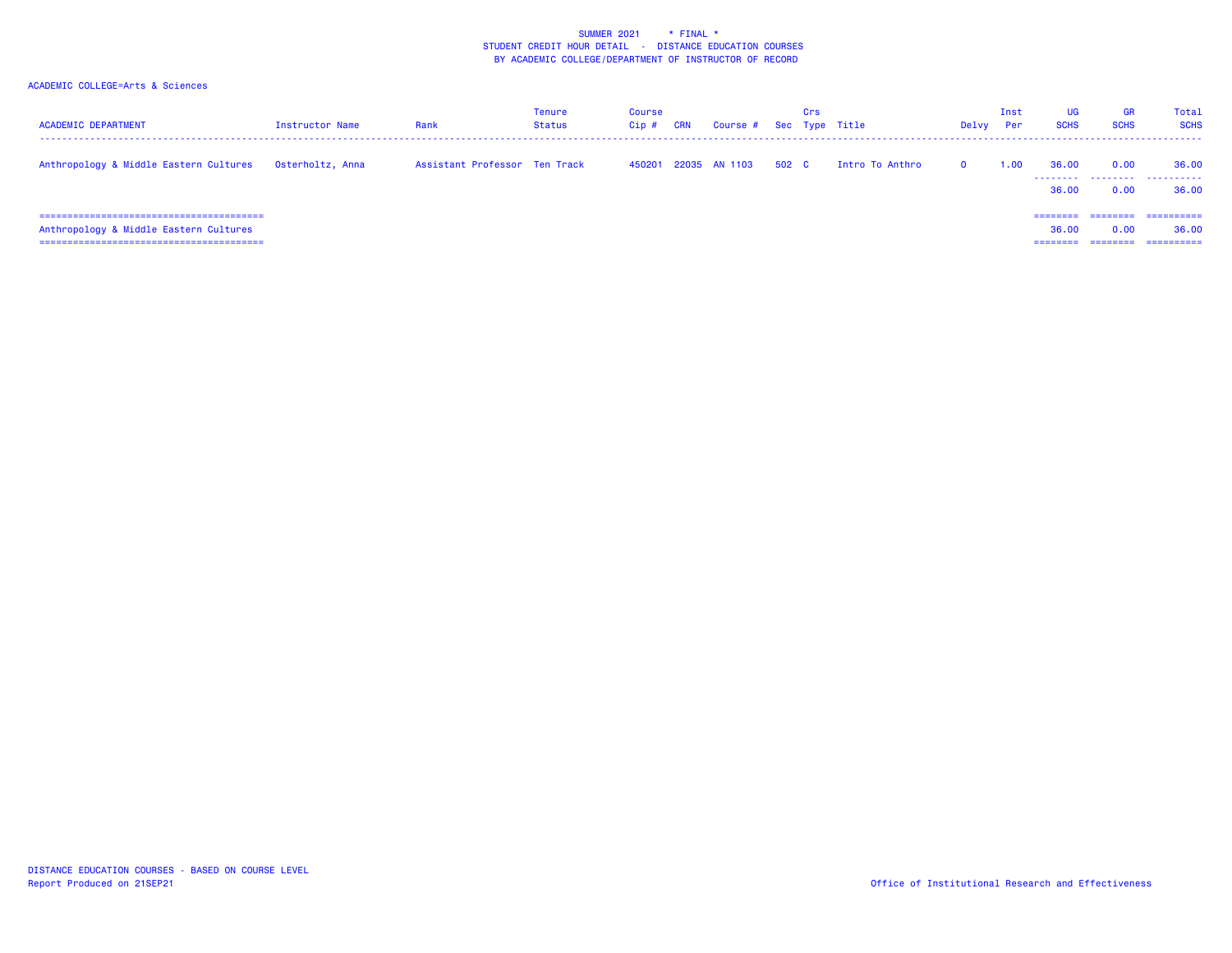| <b>ACADEMIC DEPARTMENT</b> | <b>Instructor Name</b> | Rank                        | <b>Tenure</b><br><b>Status</b> | <b>Course</b><br>Cip# | CRN   | Course #        |       | Crs | Sec Type Title         | Delvy Per    | Inst | <b>UG</b><br><b>SCHS</b> | <b>GR</b><br><b>SCHS</b> | Total<br><b>SCHS</b><br>.               |
|----------------------------|------------------------|-----------------------------|--------------------------------|-----------------------|-------|-----------------|-------|-----|------------------------|--------------|------|--------------------------|--------------------------|-----------------------------------------|
| <b>Biological Sciences</b> | Gordon, Donna          | Associate Professor Tenured |                                | 260101                | 21291 | <b>BIO 8191</b> | 501 S |     | Seminar in General B 0 |              | 1.00 | 0.00                     | 13.00                    | 13.00                                   |
|                            |                        |                             |                                | 261201                |       | 21289 BIO 6033  | 501 C |     | Fund Biotechnology     | $\mathbf 0$  | 0.50 | 0.00                     | 16.50                    | 16.50                                   |
|                            |                        |                             |                                |                       |       |                 |       |     |                        |              |      | --------<br>0.00         | .<br>29.50               | .<br>29.50                              |
|                            | Harrison, Lindsay      | Lecturer                    | Non-Ten Track                  | 260701                | 20092 | BIO 1023        | 551 C |     | Plants & Humans        | $\Omega$     | 1.00 | 39.00                    | 0.00                     | 39.00                                   |
|                            |                        |                             |                                |                       | 20093 | BIO 1023        | 552 K |     | Plants & Humans        | $\mathbf 0$  | 1.00 | 0.00                     | 0.00                     | 0.00                                    |
|                            |                        |                             |                                | 261201                | 21289 | BIO 6033        | 501 C |     | Fund Biotechnology     | $\mathbf{0}$ | 0.50 | 0.00                     | 16.50                    | 16.50                                   |
|                            |                        |                             |                                |                       |       |                 |       |     |                        |              |      | --------<br>39.00        | --------<br>16.50        | .<br>$\sim$ $\sim$ $\sim$<br>55.50      |
|                            | Jolley, Rachel         | Non-Employee                | Not Applicable                 | 261301                |       | 21290 BIO 8043  | 501 C |     | Ecology & Environ      | $\mathbf 0$  | 1.00 | 0.00<br>---------        | 60.00<br>--------        | 60.00<br>------<br>$\sim$ $\sim$ $\sim$ |
|                            |                        |                             |                                |                       |       |                 |       |     |                        |              |      | 0.00                     | 60.00                    | 60.00                                   |
|                            | McCurdy, Victoria      | Instructor                  | Non-Ten Track                  | 260806                |       | 20120 BIO 4133  | 501 C |     | <b>Human Genetics</b>  | $\mathbf 0$  | 1.00 | 102,00<br>---------      | 0.00<br>.                | 102.00<br>.                             |
|                            |                        |                             |                                |                       |       |                 |       |     |                        |              |      | 102.00                   | 0.00                     | 102.00                                  |
|                            | Williamson, Emily      | Instructor                  | Non-Ten Track                  | 260701                |       | 21288 BIO 1123  | 551 B |     | Animal Biology         | $\mathbf{O}$ | 1.00 | 33.00<br>--------        | 0.00                     | 33.00<br>.                              |
|                            |                        |                             |                                |                       |       |                 |       |     |                        |              |      | 33.00                    | 0.00                     | 33,00                                   |
|                            |                        |                             |                                |                       |       |                 |       |     |                        |              |      | ========                 |                          |                                         |
| <b>Biological Sciences</b> |                        |                             |                                |                       |       |                 |       |     |                        |              |      | 174.00                   | 106,00                   | 280.00                                  |
|                            |                        |                             |                                |                       |       |                 |       |     |                        |              |      | ========                 | ========                 | ==========                              |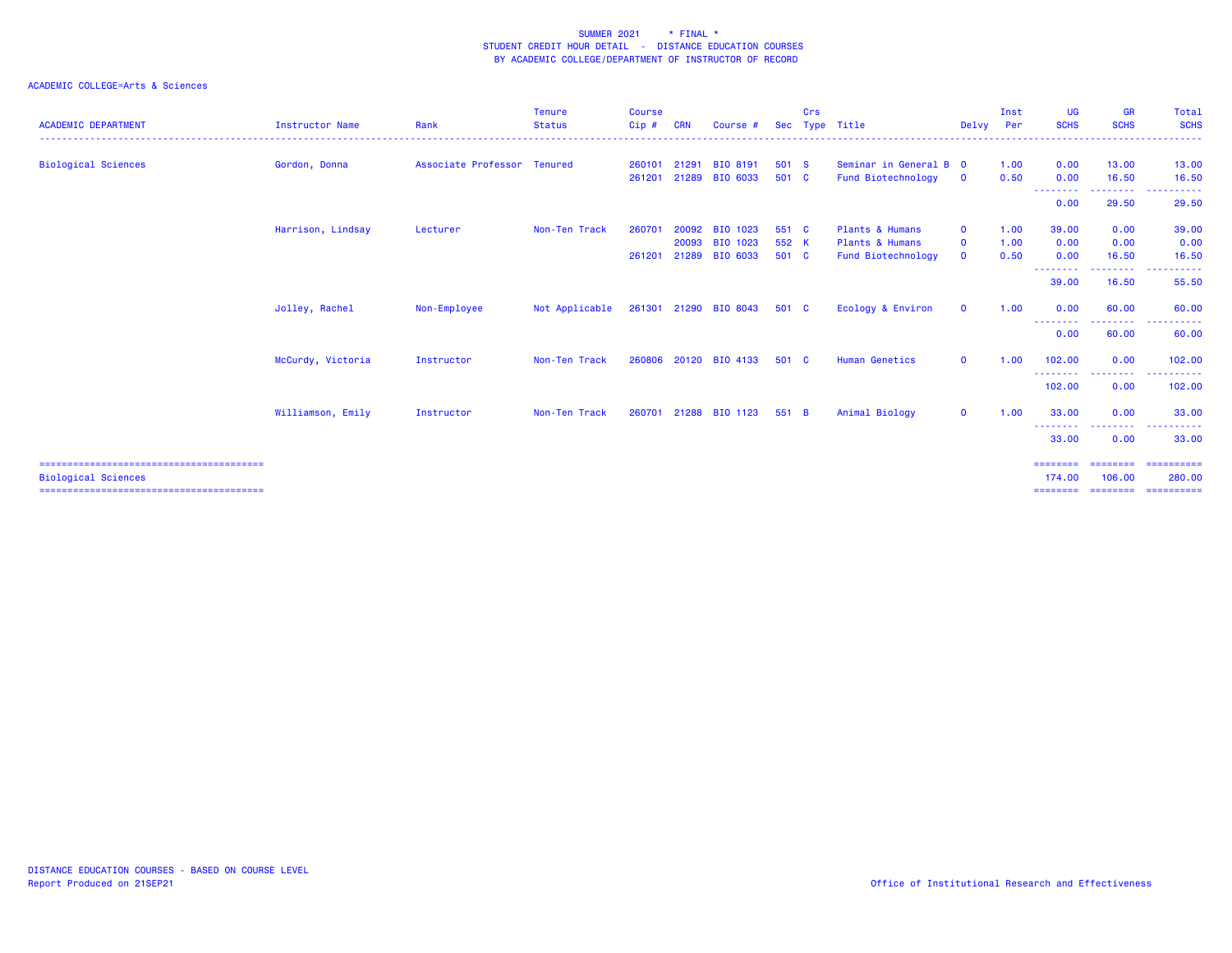| <b>ACADEMIC DEPARTMENT</b> | <b>Instructor Name</b> | Rank                              | Tenure<br><b>Status</b> | <b>Course</b><br>$Cip$ # | <b>CRN</b> | Course #                       | Sec            | Crs | Type Title                             | Delvy Per                    | Inst         | <b>UG</b><br><b>SCHS</b>         | <b>GR</b><br><b>SCHS</b>         | Total<br><b>SCHS</b><br>------   |
|----------------------------|------------------------|-----------------------------------|-------------------------|--------------------------|------------|--------------------------------|----------------|-----|----------------------------------------|------------------------------|--------------|----------------------------------|----------------------------------|----------------------------------|
| Chemistry                  | Dornshuld, Eric        | Clinical Assist Pro Non-Ten Track |                         | 400501                   |            | 23559 CH 1223                  | 552 C          |     | Chemistry II                           | $\mathbf{O}$                 | 1.00         | 3.00<br>- - - - - - - - <b>-</b> | 0.00<br>.                        | 3.00<br>.                        |
|                            |                        |                                   |                         |                          |            |                                |                |     |                                        |                              |              | 3.00                             | 0.00                             | 3.00                             |
|                            | Nettles, Charles       | Instructor                        | Non-Ten Track           | 400504                   |            | 23554 CH 4513                  | 502 C          |     | Organic Chemistry I 0                  |                              | 1.00         | 15.00<br>.                       | 0.00<br>.                        | 15.00<br>. <u>.</u> .<br>$- - -$ |
|                            |                        |                                   |                         |                          |            |                                |                |     |                                        |                              |              | 15.00                            | 0.00                             | 15.00                            |
|                            | Nettles, Whitnee       | Clinical Assist Pro Non-Ten Track |                         | 400501                   |            | 23578 CH 1213                  | 502 C          |     | Chemistry I                            | $\mathbf{0}$                 | 1.00         | 3.00                             | 0.00<br><u>- - - - - - - - -</u> | 3.00                             |
|                            |                        |                                   |                         |                          |            |                                |                |     |                                        |                              |              | 3.00                             | 0.00                             | 3.00                             |
|                            | Smith, Laura           | Instructor                        | Non-Ten Track           | 400501                   |            | 21336 CH 1043                  | 501 C          |     | Survey of Chemistry                    | $\overline{\mathbf{0}}$      | 1.00         | 6.00                             | 0.00                             | 6.00                             |
|                            |                        |                                   |                         |                          |            | 21337 CH 1051<br>21338 CH 1051 | 501 L<br>551 L |     | Experimental Chem<br>Experimental Chem | $\mathbf{O}$<br>$\mathbf{O}$ | 1.00<br>1.00 | 2.00<br>1.00                     | 0.00<br>0.00                     | 2.00<br>1.00                     |
|                            |                        |                                   |                         |                          |            |                                |                |     |                                        |                              |              | --------                         | --------                         | .                                |
|                            |                        |                                   |                         |                          |            |                                |                |     |                                        |                              |              | 9.00                             | 0.00                             | 9.00                             |
|                            |                        |                                   |                         |                          |            |                                |                |     |                                        |                              |              | ========                         | ========                         | -----------                      |
| Chemistry                  |                        |                                   |                         |                          |            |                                |                |     |                                        |                              |              | 30.00<br>========                | 0.00<br>========                 | 30,00<br>-----------             |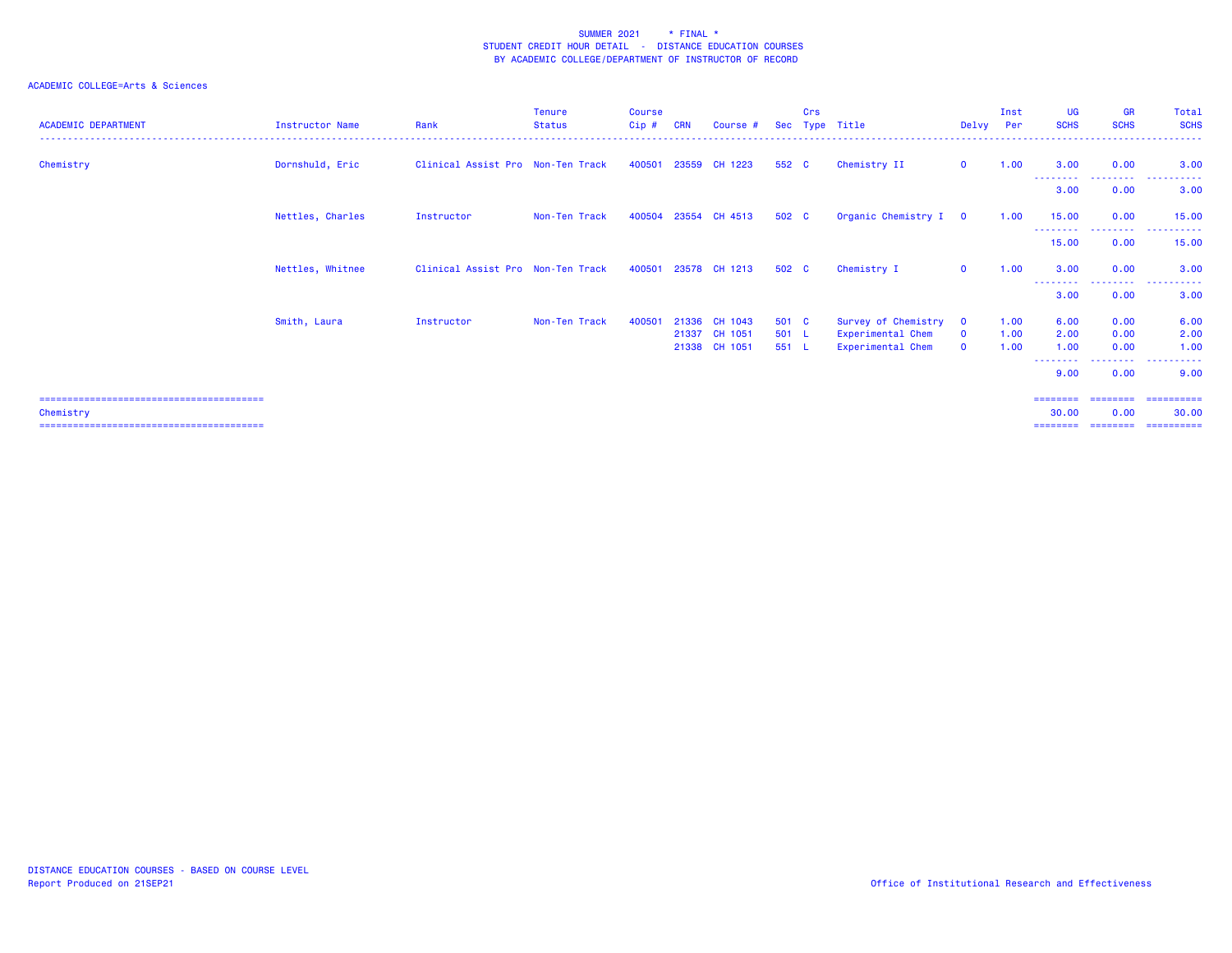| <b>ACADEMIC DEPARTMENT</b>                                 | Instructor Name     | Rank                          | <b>Tenure</b><br><b>Status</b> | <b>Course</b><br>Cip# | <b>CRN</b> | Course #                                |                | Crs          | Sec Type Title<br>.                              | Delvy                                              | Inst<br>Per  | <b>UG</b><br><b>SCHS</b>                                                                                                                                                                                                                                                                                                                                                                                                                                                                        | <b>GR</b><br><b>SCHS</b>                                                                                                                                     | <b>Total</b><br><b>SCHS</b>         |
|------------------------------------------------------------|---------------------|-------------------------------|--------------------------------|-----------------------|------------|-----------------------------------------|----------------|--------------|--------------------------------------------------|----------------------------------------------------|--------------|-------------------------------------------------------------------------------------------------------------------------------------------------------------------------------------------------------------------------------------------------------------------------------------------------------------------------------------------------------------------------------------------------------------------------------------------------------------------------------------------------|--------------------------------------------------------------------------------------------------------------------------------------------------------------|-------------------------------------|
| Classical & Modern Languages & Literatur Bartera, Salvador |                     | Associate Professor Tenured   |                                |                       |            | 160101 22099 FL 4143<br>22100 FL 6143   | 501 C<br>501 C |              | Classical Mythology<br>Classical Mythology       | $\overline{\mathbf{0}}$<br>$\overline{\mathbf{0}}$ | 1.00<br>1.00 | 6.00<br>0.00                                                                                                                                                                                                                                                                                                                                                                                                                                                                                    | 0.00<br>18.00                                                                                                                                                | 6.00<br>18.00                       |
|                                                            |                     |                               |                                |                       |            |                                         |                |              |                                                  |                                                    |              | <b></b><br>6.00                                                                                                                                                                                                                                                                                                                                                                                                                                                                                 | 18.00                                                                                                                                                        | 24.00                               |
|                                                            | Davisson, Brian     | Associate Professor Tenured   |                                |                       |            | 160905 22098 FLS 4293                   | 501 C          |              | Cinema and Spanish C 0                           |                                                    | 1.00         | 15.00<br>.                                                                                                                                                                                                                                                                                                                                                                                                                                                                                      | 0.00                                                                                                                                                         | 15.00                               |
|                                                            |                     |                               |                                |                       |            |                                         |                |              |                                                  |                                                    |              | 15.00                                                                                                                                                                                                                                                                                                                                                                                                                                                                                           | 0.00                                                                                                                                                         | 15.00                               |
|                                                            | Dighton, Aerynn     | Instructor                    | Non-Ten Track                  |                       |            | 169999 24053 FLL 6990                   | 551 C          |              | Special Topic In FLL N                           |                                                    | 1.00         | 0.00<br>.                                                                                                                                                                                                                                                                                                                                                                                                                                                                                       | 3.00<br>.                                                                                                                                                    | 3.00                                |
|                                                            |                     |                               |                                |                       |            |                                         |                |              |                                                  |                                                    |              | 0.00                                                                                                                                                                                                                                                                                                                                                                                                                                                                                            | 3.00                                                                                                                                                         | 3.00                                |
|                                                            | Hernandez, Magda    | Lecturer                      | Non-Ten Track                  |                       |            | 160905 21462 FLS 1123<br>21463 FLS 1123 | 551 C<br>552 C |              | Spanish II<br>Spanish II                         | $\mathbf 0$<br>$\mathbf{0}$                        | 1.00<br>1.00 | 15.00<br>18.00                                                                                                                                                                                                                                                                                                                                                                                                                                                                                  | 0.00<br>0.00                                                                                                                                                 | 15.00<br>18.00                      |
|                                                            |                     |                               |                                |                       |            |                                         |                |              |                                                  |                                                    |              | $\begin{array}{cccccccccccccc} \multicolumn{2}{c}{} & \multicolumn{2}{c}{} & \multicolumn{2}{c}{} & \multicolumn{2}{c}{} & \multicolumn{2}{c}{} & \multicolumn{2}{c}{} & \multicolumn{2}{c}{} & \multicolumn{2}{c}{} & \multicolumn{2}{c}{} & \multicolumn{2}{c}{} & \multicolumn{2}{c}{} & \multicolumn{2}{c}{} & \multicolumn{2}{c}{} & \multicolumn{2}{c}{} & \multicolumn{2}{c}{} & \multicolumn{2}{c}{} & \multicolumn{2}{c}{} & \multicolumn{2}{c}{} & \multicolumn{2}{c}{} & \$<br>33.00 | $\frac{1}{2} \left( \frac{1}{2} \right) \left( \frac{1}{2} \right) \left( \frac{1}{2} \right) \left( \frac{1}{2} \right) \left( \frac{1}{2} \right)$<br>0.00 | .<br>33.00                          |
|                                                            | Kraker, Julia       | Lecturer                      | Non-Ten Track                  | 160905                |            | 21460 FLS 1123<br>21461 FLS 1123        | 501 C<br>502 C |              | Spanish II<br>Spanish II                         | $\mathbf 0$<br>$\mathbf 0$                         | 1.00<br>1.00 | 42.00<br>24.00<br><b><i><u><u> - - - - - - -</u></u></i></b>                                                                                                                                                                                                                                                                                                                                                                                                                                    | 0.00<br>0.00                                                                                                                                                 | 42.00<br>24.00                      |
|                                                            |                     |                               |                                |                       |            |                                         |                |              |                                                  |                                                    |              | 66.00                                                                                                                                                                                                                                                                                                                                                                                                                                                                                           | 0.00                                                                                                                                                         | 66.00                               |
|                                                            | Little, Christopher | Lecturer                      | Non-Ten Track                  |                       |            | 160905 21458 FLS 1113 551 C             |                |              | Spanish I                                        | $\mathbf 0$                                        | 1.00         | 30.00<br><u>.</u>                                                                                                                                                                                                                                                                                                                                                                                                                                                                               | 0.00<br>المتمالين                                                                                                                                            | 30.00                               |
|                                                            |                     |                               |                                |                       |            |                                         |                |              |                                                  |                                                    |              | 30.00                                                                                                                                                                                                                                                                                                                                                                                                                                                                                           | 0.00                                                                                                                                                         | 30.00                               |
|                                                            | Russell, Amie       | Instructor                    | Non-Ten Track                  |                       |            | 160905 21456 FLS 1113                   | 501 C          |              | Spanish I                                        | $\mathbf 0$                                        | 1.00         | 36.00                                                                                                                                                                                                                                                                                                                                                                                                                                                                                           | 0.00                                                                                                                                                         | 36.00                               |
|                                                            |                     |                               |                                |                       |            | 21457 FLS 1113                          | 502 C          |              | Spanish I                                        | $\mathbf{0}$                                       | 1.00         | 33.00<br><b></b>                                                                                                                                                                                                                                                                                                                                                                                                                                                                                | 0.00<br><u>.</u>                                                                                                                                             | 33.00<br>.                          |
|                                                            |                     |                               |                                |                       |            |                                         |                |              |                                                  |                                                    |              | 69.00                                                                                                                                                                                                                                                                                                                                                                                                                                                                                           | 0.00                                                                                                                                                         | 69.00                               |
|                                                            | Simpore, Karim      | Associate Professor Tenured   |                                |                       |            | 160901 22101 FLF 2133                   | 551 C          |              | French III                                       | $\mathbf{0}$                                       | 1.00         | 27.00<br>--------                                                                                                                                                                                                                                                                                                                                                                                                                                                                               | 0.00<br>$\frac{1}{2} \left( \frac{1}{2} \right) \left( \frac{1}{2} \right) \left( \frac{1}{2} \right) \left( \frac{1}{2} \right) \left( \frac{1}{2} \right)$ | 27.00<br>.                          |
|                                                            |                     |                               |                                |                       |            |                                         |                |              |                                                  |                                                    |              | 27.00                                                                                                                                                                                                                                                                                                                                                                                                                                                                                           | 0.00                                                                                                                                                         | 27.00                               |
|                                                            | Vozzo, Rosa         | Instructor                    | Non-Ten Track                  |                       |            | 160905 21465 FLS 2133                   | 501 C          |              | Spanish III                                      | $\mathbf 0$                                        | 1.00         | 42.00<br><b>.</b> .                                                                                                                                                                                                                                                                                                                                                                                                                                                                             | 0.00                                                                                                                                                         | 42.00                               |
|                                                            |                     |                               |                                |                       |            |                                         |                |              |                                                  |                                                    |              | 42.00                                                                                                                                                                                                                                                                                                                                                                                                                                                                                           | 0.00                                                                                                                                                         | 42.00                               |
|                                                            | Zelaya, Karina      | Assistant Professor Ten Track |                                | 160905<br>169999      | 23988      | <b>FLS 7000</b><br>23286 FLS 4990       | 52<br>551 C    | $\mathbf{I}$ | Directed Indiv Study F<br>Special Topic In FLS 0 |                                                    | 1.00<br>1.00 | 0.00<br>21.00                                                                                                                                                                                                                                                                                                                                                                                                                                                                                   | 3.00<br>0.00                                                                                                                                                 | 3.00<br>21.00                       |
|                                                            |                     |                               |                                |                       |            |                                         |                |              |                                                  |                                                    |              | .<br>21.00                                                                                                                                                                                                                                                                                                                                                                                                                                                                                      | 3.00                                                                                                                                                         | 24.00                               |
|                                                            |                     |                               |                                |                       |            |                                         |                |              |                                                  |                                                    |              | ========                                                                                                                                                                                                                                                                                                                                                                                                                                                                                        | ========                                                                                                                                                     | 12222222222                         |
| Classical & Modern Languages & Literatur                   |                     |                               |                                |                       |            |                                         |                |              |                                                  |                                                    |              | 309.00                                                                                                                                                                                                                                                                                                                                                                                                                                                                                          | 24.00                                                                                                                                                        | 333.00<br>-------- ------- -------- |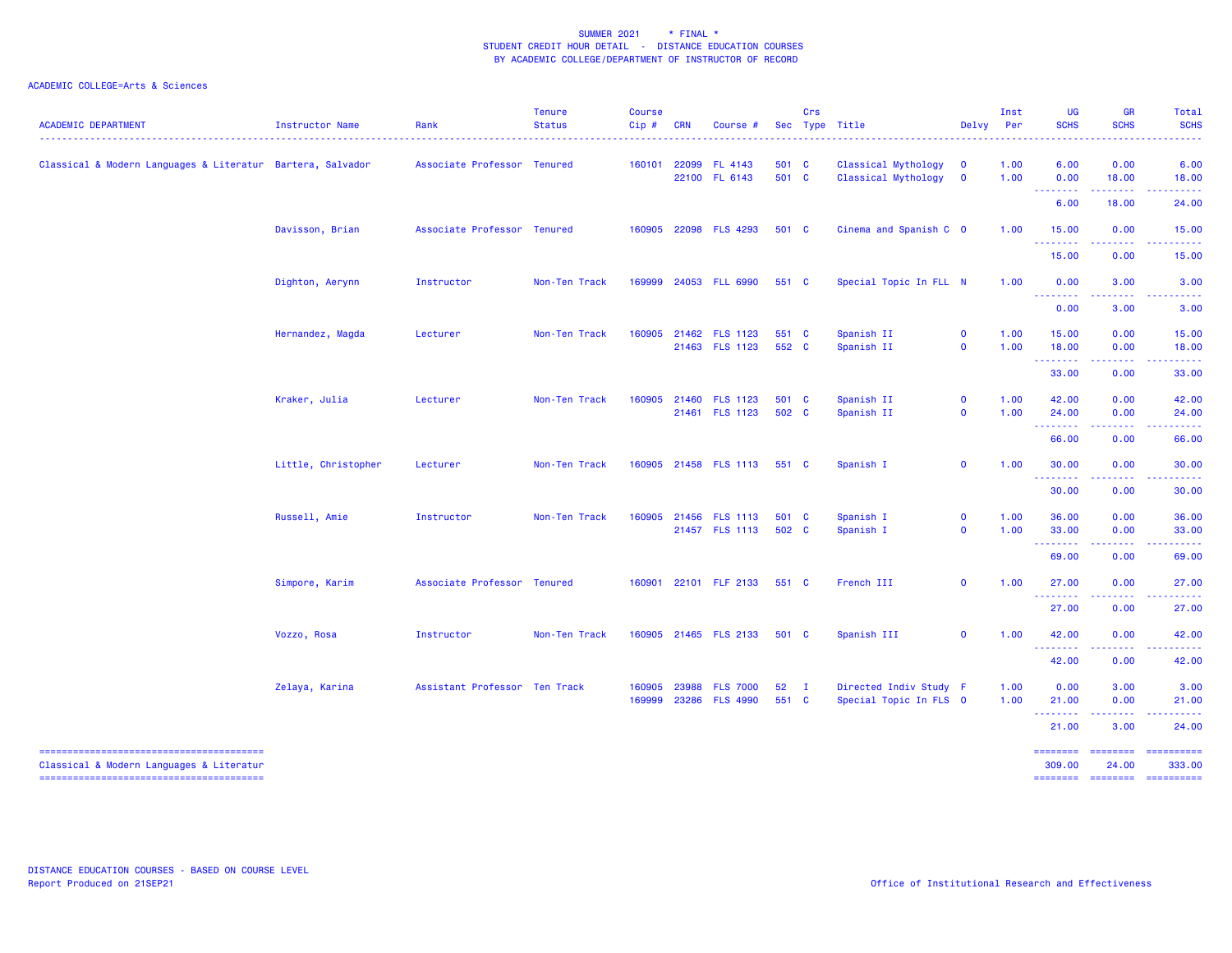## ACADEMIC COLLEGE=Arts & Sciences

| <b>ACADEMIC DEPARTMENT</b> | Instructor Name  | Rank                        | <b>Tenure</b><br><b>Status</b> | <b>Course</b><br>$Cip$ # | <b>CRN</b> | Course #             | <b>Sec</b> | Crs | Type Title             | Delvy Per    | Inst | <b>UG</b><br><b>SCHS</b>                             | <b>GR</b><br><b>SCHS</b>                             | Total<br><b>SCHS</b><br>.                 |
|----------------------------|------------------|-----------------------------|--------------------------------|--------------------------|------------|----------------------|------------|-----|------------------------|--------------|------|------------------------------------------------------|------------------------------------------------------|-------------------------------------------|
| Communication              | Chambers, Cheryl | Instructor                  | Non-Ten Track                  | 090701                   |            | 22062 CO 4433        | 501 C      |     | Television Criticism 0 |              | 1.00 | 30.00                                                | 0.00                                                 | 30.00                                     |
|                            |                  |                             |                                |                          |            |                      |            |     |                        |              |      | --------<br>30.00                                    | <b></b><br>0.00                                      | .<br>30.00                                |
|                            | Fountain, Amy    | Instructor                  | Non-Ten Track                  | 090101                   |            | 21347 CO 1013        | 501 C      |     | Intro to Communicati 0 |              | 1.00 | 48.00                                                | 0.00                                                 | 48.00                                     |
|                            |                  |                             |                                |                          |            | 21349 CO 1223        | 501 C      |     | Intro Comm Theory      | $\mathbf{o}$ | 1.00 | 33.00<br>---------                                   | 0.00<br><b><i><u><u> - - - - - - - -</u></u></i></b> | 33.00<br>.                                |
|                            |                  |                             |                                |                          |            |                      |            |     |                        |              |      | 81.00                                                | 0.00                                                 | 81.00                                     |
|                            | Knight, Amy      | Instructor                  | Non-Ten Track                  | 090101                   |            | 21348 CO 1013        | 551 C      |     | Intro to Communicati 0 |              | 1.00 | 54.00<br>--------                                    | 0.00<br>--------                                     | 54.00<br><b><i><u>A</u></i> A A A A A</b> |
|                            |                  |                             |                                |                          |            |                      |            |     |                        |              |      | 54.00                                                | 0.00                                                 | 54.00                                     |
|                            | Smith, Glenn     | Associate Professor Tenured |                                | 050207                   |            | 21354 CO 4233        | 501 C      |     | Gender and Media       | $\mathbf{o}$ | 1.00 | 33,00                                                | 0.00                                                 | 33.00                                     |
|                            |                  |                             |                                |                          |            | 22055 CO 6233        | 501 C      |     | Gender and Media       | $\mathbf 0$  | 1.00 | 0.00<br>- - - - - - - -                              | 9.00<br>.                                            | 9.00                                      |
|                            |                  |                             |                                |                          |            |                      |            |     |                        |              |      | 33.00                                                | 9.00                                                 | 42.00                                     |
|                            | Strout, Lawrence | Associate Professor Tenured |                                | 090102                   | 21356      | CO 4313              | 501 C      |     | <b>Mass Media Law</b>  | $\mathbf 0$  | 1.00 | 21.00                                                | 0.00                                                 | 21.00                                     |
|                            |                  |                             |                                | 090401                   |            | 21360 CO 6313        | 501 C      |     | <b>Mass Media Law</b>  | $\mathbf{o}$ | 1.00 | 0.00<br><b><i><u><u> - - - - - - - -</u></u></i></b> | 3.00<br>.                                            | 3.00                                      |
|                            |                  |                             |                                |                          |            |                      |            |     |                        |              |      | 21.00                                                | 3.00                                                 | .<br>24.00                                |
|                            | Williams, Kevin  | Associate Professor Tenured |                                |                          |            | 090101 21352 CO 3833 | 501 C      |     | Interviewing           | $\mathbf{O}$ | 1.00 | 33.00                                                | 0.00                                                 | 33.00                                     |
|                            |                  |                             |                                |                          |            |                      |            |     |                        |              |      | --------<br>33,00                                    | <u>.</u><br>0.00                                     | .<br>33,00                                |
| Communication              |                  |                             |                                |                          |            |                      |            |     |                        |              |      | ========<br>252.00                                   | ========<br>12.00                                    | ==========<br>264.00                      |

======================================== ======== ======== ==========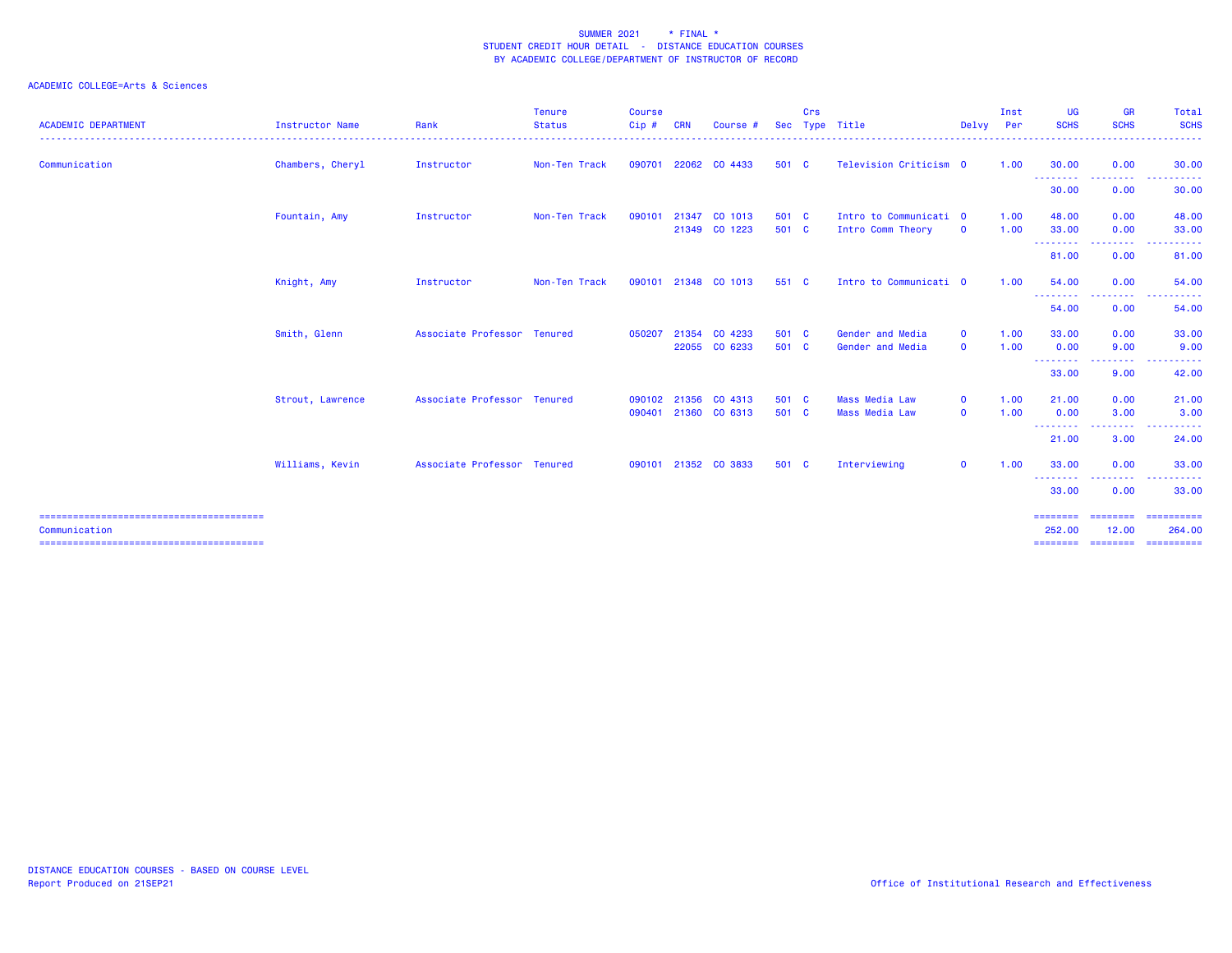| <b>ACADEMIC DEPARTMENT</b> | Instructor Name   | Rank                        | <b>Tenure</b><br><b>Status</b> | <b>Course</b><br>Cip # | <b>CRN</b> | Course                                | <b>Sec</b>     | Crs | Type Title                                       | Delvy Per    | Inst         | <b>UG</b><br><b>SCHS</b>                              | <b>GR</b><br><b>SCHS</b> | Total<br><b>SCHS</b>                                                                                                                                                                                                                                                                                                                                                                                                                                                                                                             |
|----------------------------|-------------------|-----------------------------|--------------------------------|------------------------|------------|---------------------------------------|----------------|-----|--------------------------------------------------|--------------|--------------|-------------------------------------------------------|--------------------------|----------------------------------------------------------------------------------------------------------------------------------------------------------------------------------------------------------------------------------------------------------------------------------------------------------------------------------------------------------------------------------------------------------------------------------------------------------------------------------------------------------------------------------|
| English                    | Angelo, Carolyn   | Lecturer                    | Non-Ten Track                  |                        |            | 231301 21433 EN 1113                  | 552 C          |     | En Composition II                                | $\mathbf{0}$ | 1.00         | 27.00                                                 | 0.00                     | 27.00                                                                                                                                                                                                                                                                                                                                                                                                                                                                                                                            |
|                            |                   |                             |                                |                        |            |                                       |                |     |                                                  |              |              | --------<br>27.00                                     | 0.00                     | 27.00                                                                                                                                                                                                                                                                                                                                                                                                                                                                                                                            |
|                            | Barton, Amy       | Instructor                  | Non-Ten Track                  |                        |            | 140101 21485 GE 6513                  | 501 C          |     | Engr. Writ. and Pres 0                           |              | 1.00         | 0.00<br>---------                                     | 3.00                     | 3.00                                                                                                                                                                                                                                                                                                                                                                                                                                                                                                                             |
|                            |                   |                             |                                |                        |            |                                       |                |     |                                                  |              |              | 0.00                                                  | 3.00                     | 3.00                                                                                                                                                                                                                                                                                                                                                                                                                                                                                                                             |
|                            | Mattison, Suzanne | Lecturer                    | Non-Ten Track                  |                        |            | 010802 21258 AELC 3203 501 C          |                |     | Prof Writing ANR Hum 0                           |              | 1.00         | 33.00<br><b><i><u><u> - - - - - - - -</u></u></i></b> | 0.00<br>---------        | 33.00<br>. <u>.</u> .                                                                                                                                                                                                                                                                                                                                                                                                                                                                                                            |
|                            |                   |                             |                                |                        |            |                                       |                |     |                                                  |              |              | 33.00                                                 | 0.00                     | 33.00                                                                                                                                                                                                                                                                                                                                                                                                                                                                                                                            |
|                            | Olson, Peter      | Lecturer                    | Non-Ten Track                  | 231301                 |            | 21432 EN 1113                         | 551 C          |     | En Composition II                                | $\mathbf{O}$ | 1.00         | 18.00<br>---------                                    | 0.00                     | 18.00                                                                                                                                                                                                                                                                                                                                                                                                                                                                                                                            |
|                            |                   |                             |                                |                        |            |                                       |                |     |                                                  |              |              | 18.00                                                 | 0.00                     | 18.00                                                                                                                                                                                                                                                                                                                                                                                                                                                                                                                            |
|                            | Pizer, Ginger     | Associate Professor Tenured |                                |                        |            | 160102 22213 EN 4403<br>22214 EN 6403 | 501 C<br>501 C |     | Intro To Linguistics 0<br>Intro To Linguistics 0 |              | 1.00<br>1.00 | 15.00<br>0.00                                         | 0.00<br>3.00             | 15.00<br>3.00                                                                                                                                                                                                                                                                                                                                                                                                                                                                                                                    |
|                            |                   |                             |                                |                        |            |                                       |                |     |                                                  |              |              | --------<br>15.00                                     | -----<br>3.00            | <u>.</u><br>18.00                                                                                                                                                                                                                                                                                                                                                                                                                                                                                                                |
|                            | Stinson, Emily    | Instructor                  | Non-Ten Track                  | 231401                 |            | 21435 EN 2203                         | 501 C          |     | Intro To Literature 0                            |              | 1.00         | 39.00<br><b><i><u><u> - - - - - - - -</u></u></i></b> | 0.00<br>.                | 39.00<br>.                                                                                                                                                                                                                                                                                                                                                                                                                                                                                                                       |
|                            |                   |                             |                                |                        |            |                                       |                |     |                                                  |              |              | 39.00                                                 | 0.00                     | 39.00                                                                                                                                                                                                                                                                                                                                                                                                                                                                                                                            |
|                            | Thompson, Jessica | Instructor                  | Non-Ten Track                  | 231401                 | 21437      | <b>EN 2203</b>                        | 551 C          |     | Intro To Literature 0                            |              | 1.00         | 30.00<br>--------                                     | 0.00                     | 30.00                                                                                                                                                                                                                                                                                                                                                                                                                                                                                                                            |
|                            |                   |                             |                                |                        |            |                                       |                |     |                                                  |              |              | 30.00                                                 | 0.00                     | 30.00                                                                                                                                                                                                                                                                                                                                                                                                                                                                                                                            |
| English                    |                   |                             |                                |                        |            |                                       |                |     |                                                  |              |              | ========<br>162,00                                    | ========<br>6.00         | $\begin{array}{cccccccccc} \multicolumn{2}{c}{} & \multicolumn{2}{c}{} & \multicolumn{2}{c}{} & \multicolumn{2}{c}{} & \multicolumn{2}{c}{} & \multicolumn{2}{c}{} & \multicolumn{2}{c}{} & \multicolumn{2}{c}{} & \multicolumn{2}{c}{} & \multicolumn{2}{c}{} & \multicolumn{2}{c}{} & \multicolumn{2}{c}{} & \multicolumn{2}{c}{} & \multicolumn{2}{c}{} & \multicolumn{2}{c}{} & \multicolumn{2}{c}{} & \multicolumn{2}{c}{} & \multicolumn{2}{c}{} & \multicolumn{2}{c}{} & \mult$<br>168,00<br>======== ======== ========== |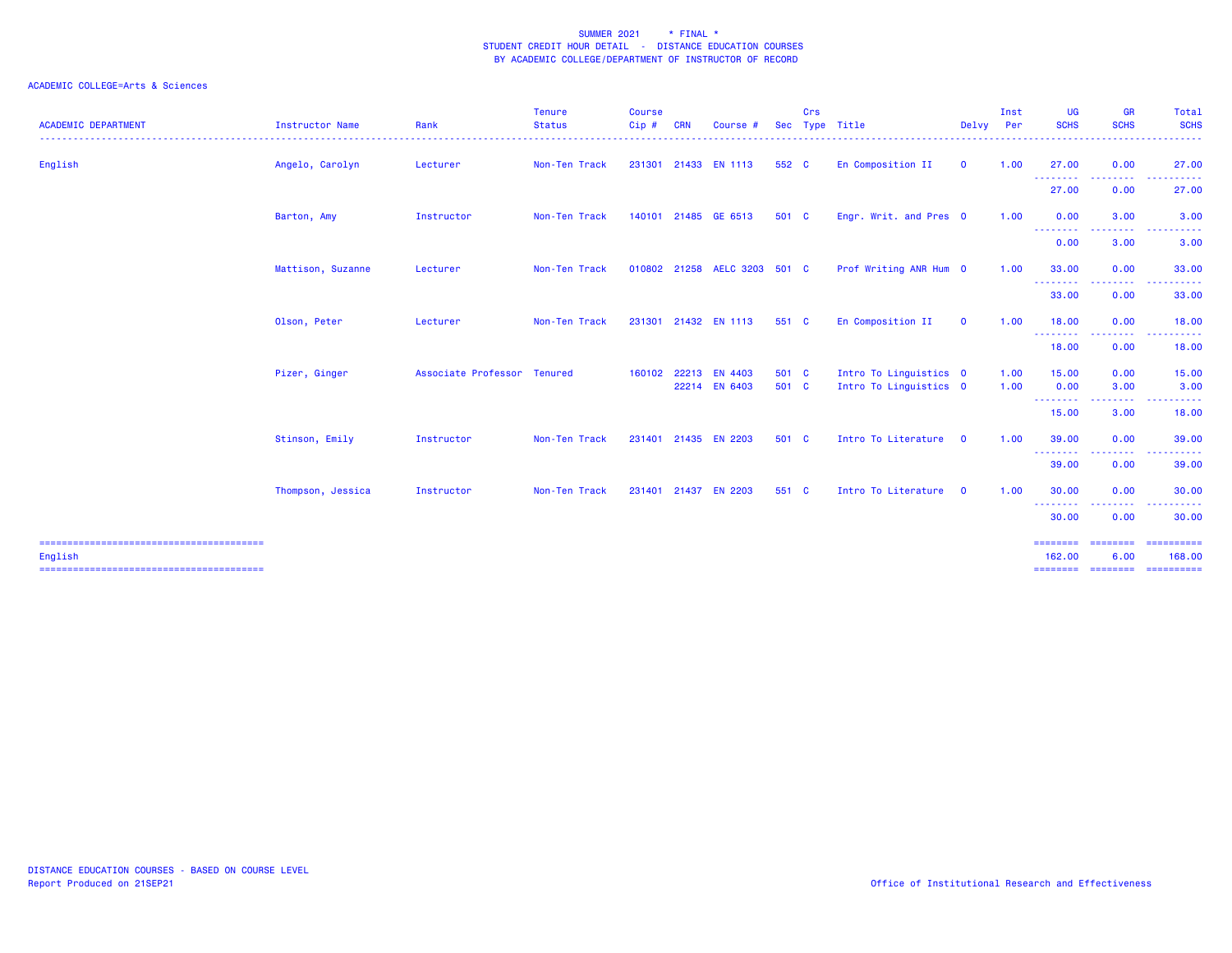## ACADEMIC COLLEGE=Arts & Sciences

| <b>ACADEMIC DEPARTMENT</b> | Instructor Name       | Rank                              | <b>Tenure</b><br><b>Status</b> | <b>Course</b><br>Cip# | <b>CRN</b> | Course #             | Sec   | Crs | Type Title               | Delvy                   | Inst<br>Per | UG<br><b>SCHS</b>                                  | <b>GR</b><br><b>SCHS</b>                                                                                                                                      | Total<br><b>SCHS</b>                           |
|----------------------------|-----------------------|-----------------------------------|--------------------------------|-----------------------|------------|----------------------|-------|-----|--------------------------|-------------------------|-------------|----------------------------------------------------|---------------------------------------------------------------------------------------------------------------------------------------------------------------|------------------------------------------------|
| Geosciences                | Brown, Michael E.     | Professor                         | <b>Tenured</b>                 | 400401                | 21545      | GR 8573              | 501 S |     | Research Applied Met 0   |                         | 1.00        | 0.00                                               | 33.00                                                                                                                                                         | 33.00                                          |
|                            |                       |                                   |                                |                       | 21546      | GR 8573              | 502 S |     | Research Applied Met 0   |                         | 1.00        | 0.00                                               | 33.00                                                                                                                                                         | 33.00                                          |
|                            |                       |                                   |                                |                       | 21547      | GR 8573              | 503 S |     | Research Applied Met 0   |                         | 1.00        | 0.00                                               | 36.00                                                                                                                                                         | 36.00                                          |
|                            |                       |                                   |                                | 400601                |            | 23282 GR 8191        | 501 S |     | <b>Geoscience Review</b> | $\mathbf 0$             | 1.00        | 0.00<br>--------                                   | 2.00                                                                                                                                                          | 2.00                                           |
|                            |                       |                                   |                                |                       |            |                      |       |     |                          |                         |             | 0.00                                               | 104.00                                                                                                                                                        | 104.00                                         |
|                            | Clary, Renee          | Professor                         | <b>Tenured</b>                 | 400603 21505          |            | GG 8423              | 501 C |     | Earthquakes & Volcan 0   |                         | 1.00        | 0.00                                               | 45.00                                                                                                                                                         | 45.00                                          |
|                            |                       |                                   |                                |                       |            | 400604 21504 GG 8343 | 501 C |     | Paleo of Dinosaurs       | $\mathbf 0$             | 1.00        | 0.00<br><b><i><u><u> - - - - - - -</u></u></i></b> | 24.00<br>$\begin{array}{cccccccccc} \bullet & \bullet & \bullet & \bullet & \bullet & \bullet & \bullet & \bullet \end{array}$                                | 24.00<br>.                                     |
|                            |                       |                                   |                                |                       |            |                      |       |     |                          |                         |             | 0.00                                               | 69.00                                                                                                                                                         | 69.00                                          |
|                            | Dash, Padmanava       | Associate Professor Tenured       |                                | 450701                | 22741      | GR 6343              | 501 B |     | Adv Remot Sensing/Ge 0   |                         | 1.00        | 0.00                                               | 18.00                                                                                                                                                         | 18.00                                          |
|                            |                       |                                   |                                |                       |            | 450702 22740 GR 4343 | 501 B |     | Adv Remot Sensing/Ge 0   |                         | 1.00        | 3.00<br><u> - - - - - - - -</u>                    | 0.00                                                                                                                                                          | 3.00                                           |
|                            |                       |                                   |                                |                       |            |                      |       |     |                          |                         |             | 3.00                                               | 18.00                                                                                                                                                         | 21.00                                          |
|                            | Ezell, John           | Non-Employee                      | Not Applicable                 |                       |            | 450702 21535 GR 8400 | 501 E |     | Field Meth In Geosci 0   |                         | 1.00        | 0.00<br><u>.</u>                                   | 19.00<br>$\frac{1}{2} \left( \frac{1}{2} \right) \left( \frac{1}{2} \right) \left( \frac{1}{2} \right) \left( \frac{1}{2} \right) \left( \frac{1}{2} \right)$ | 19.00<br>.                                     |
|                            |                       |                                   |                                |                       |            |                      |       |     |                          |                         |             | 0.00                                               | 19.00                                                                                                                                                         | 19.00                                          |
|                            | Ferdush, Jannatul     | Grad Teach Assist                 | Not Applicable                 |                       |            | 400601 21487 GG 1111 | 501 L |     | Earth Science I Lab      | $\overline{\mathbf{0}}$ | 1.00        | 17.00<br>.                                         | 0.00<br>.                                                                                                                                                     | 17.00<br>.                                     |
|                            |                       |                                   |                                |                       |            |                      |       |     |                          |                         |             | 17.00                                              | 0.00                                                                                                                                                          | 17.00                                          |
|                            | Fraza, Erik           | Clinical Assist Pro Non-Ten Track |                                | 400404                | 21516      | GR 4473              | 501 C |     | Numerical Wx Predict 0   |                         | 1.00        | 93.00                                              | 0.00                                                                                                                                                          | 93.00                                          |
|                            |                       |                                   |                                |                       | 21517      | GR 4473              | 502 C |     | Numerical Wx Predict 0   |                         | 1.00        | 99.00                                              | 0.00                                                                                                                                                          | 99.00                                          |
|                            |                       |                                   |                                |                       | 21520      | GR 4640              | 501 E |     | Met Internship           | $\mathbf 0$             | 1.00        | 1.00                                               | 0.00                                                                                                                                                          | 1.00                                           |
|                            |                       |                                   |                                |                       | 21524      | GR 4933              | 501 C |     | Dynamic Meteorology      | $\mathbf 0$             | 1.00        | 21.00                                              | 0.00                                                                                                                                                          | 21.00                                          |
|                            |                       |                                   |                                |                       | 21527      | GR 6473              | 501 C |     | Numerical Wx Predict     | $\overline{\mathbf{0}}$ | 1.00        | 0.00                                               | 21.00                                                                                                                                                         | 21.00                                          |
|                            |                       |                                   |                                | 450701 21531          |            | GR 6933              | 501 C |     | Dynamic Meteorology      | $\mathbf 0$             | 1.00        | 0.00                                               | 6.00                                                                                                                                                          | 6.00                                           |
|                            |                       |                                   |                                |                       | 23966      | <b>GR 8000</b>       | 503 D |     | Research / Thesis        | $\mathbf 0$             | 1.00        | 0.00                                               | 3.00                                                                                                                                                          | 3.00                                           |
|                            |                       |                                   |                                |                       | 24005      | GR 4000              | 501 I |     | Directed Indiv Study 0   |                         | 1.00        | 2.00<br>.                                          | 0.00<br>.                                                                                                                                                     | 2.00<br>.                                      |
|                            |                       |                                   |                                |                       |            |                      |       |     |                          |                         |             | 216.00                                             | 30.00                                                                                                                                                         | 246.00                                         |
|                            | Fuhrmann, Christopher | Associate Professor Tenured       |                                | 400401                | 21528      | GR 6643              | 501 C |     | Physical Climatology     | $\overline{\mathbf{0}}$ | 1.00        | 0.00                                               | 54.00                                                                                                                                                         | 54.00                                          |
|                            |                       |                                   |                                |                       | 21548      | GR 8633              | 501 C |     | Climate Change           | $\mathbf 0$             | 1.00        | 0.00                                               | 51.00                                                                                                                                                         | 51.00                                          |
|                            |                       |                                   |                                |                       | 21549      | GR 8633              | 502 C |     | Climate Change           | $\mathbf{0}$            | 1.00        | 0.00                                               | 54.00                                                                                                                                                         | 54.00                                          |
|                            |                       |                                   |                                |                       | 21550      | GR 8633              | 503 C |     | Climate Change           | $\mathbf 0$             | 1.00        | 0.00                                               | 60.00                                                                                                                                                         | 60.00                                          |
|                            |                       |                                   |                                | 450701                |            | 23392 GR 8000        | 501 D |     | Research / Thesis        | $\Omega$                | 1.00        | 0.00<br>.                                          | 3.00<br>.                                                                                                                                                     | 3.00<br><b><i><u><u> - - - - -</u></u></i></b> |
|                            |                       |                                   |                                |                       |            |                      |       |     |                          |                         |             | 0.00                                               | 222.00                                                                                                                                                        | 222.00                                         |
|                            | Gutter, Barrett       | Clinical Assist Pro Non-Ten Track |                                | 400404                | 21525      | GR 4963              | 501 C |     | Mesoscale Meteorolog 0   |                         | 1.00        | 30.00                                              | 0.00                                                                                                                                                          | 30.00                                          |
|                            |                       |                                   |                                | 400601                | 23402      | GR 8423              | 502 S |     | Virtual Field Method 0   |                         | 1.00        | 0.00                                               | 27.00                                                                                                                                                         | 27.00                                          |
|                            |                       |                                   |                                |                       | 23403      | GR 8423              | 503 S |     | Virtual Field Method 0   |                         | 1.00        | 0.00                                               | 21.00                                                                                                                                                         | 21.00                                          |
|                            |                       |                                   |                                |                       |            | 450701 21532 GR 6963 | 501 C |     | Mesoscale Meteorolo 0    |                         | 1.00        | 0.00<br>.                                          | 18.00<br>$\frac{1}{2} \left( \frac{1}{2} \right) \left( \frac{1}{2} \right) \left( \frac{1}{2} \right) \left( \frac{1}{2} \right) \left( \frac{1}{2} \right)$ | 18.00                                          |
|                            |                       |                                   |                                |                       |            |                      |       |     |                          |                         |             | 30.00                                              | 66.00                                                                                                                                                         | 96.00                                          |
|                            | Haney, Christa        | Clinical Assist Pro Non-Ten Track |                                | 231303 21495          |            | GG 4333              | 501 C |     | Geowriting               | $\mathbf 0$             | 1.00        | 60.00                                              | 0.00                                                                                                                                                          | 60.00                                          |
|                            |                       |                                   |                                |                       | 21496      | GG 4333              | 502 C |     | Geowriting               | $\mathbf 0$             | 1.00        | 33.00                                              | 0.00                                                                                                                                                          | 33.00                                          |

DISTANCE EDUCATION COURSES - BASED ON COURSE LEVEL<br>Report Produced on 21SEP21

Office of Institutional Research and Effectiveness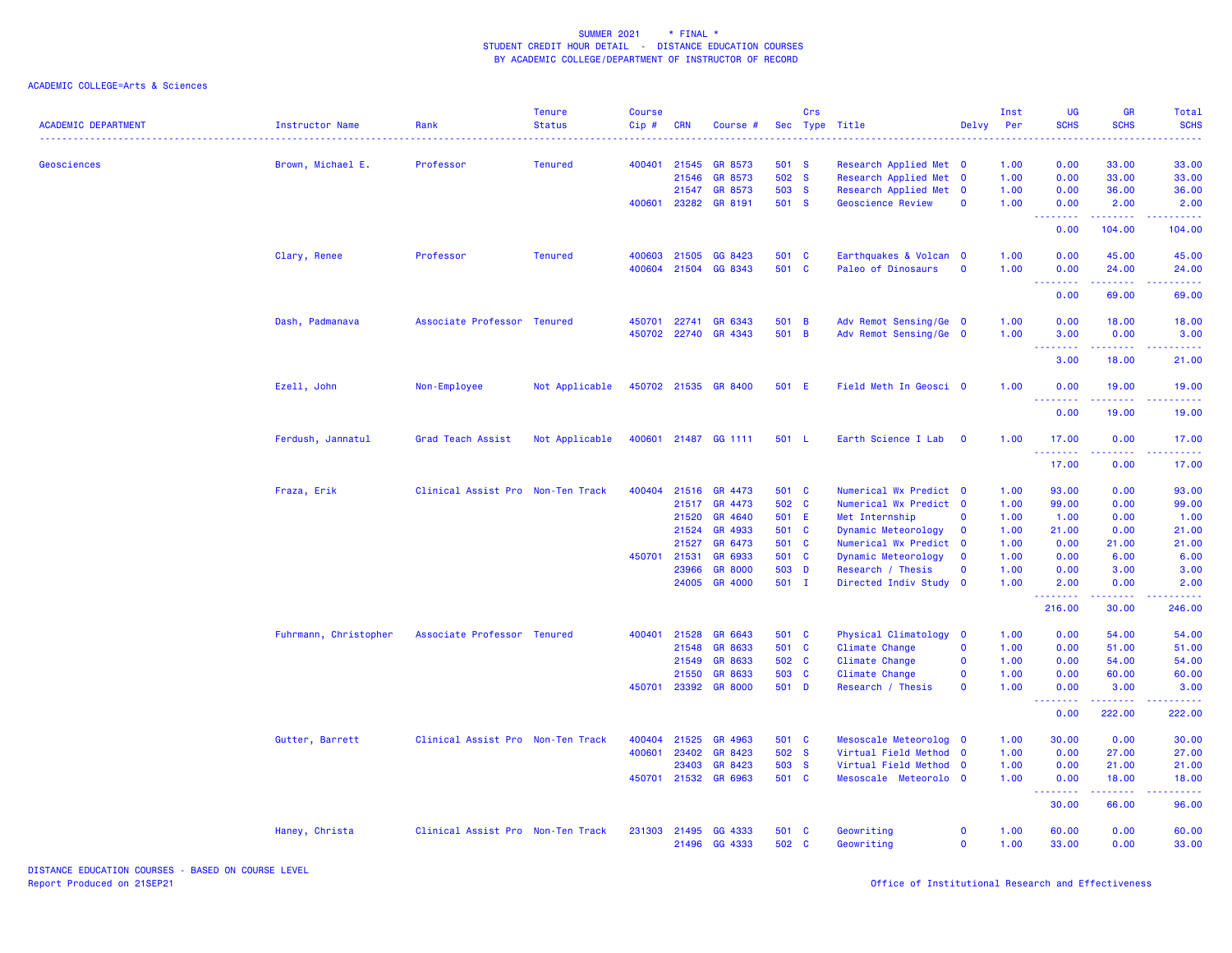| <b>ACADEMIC DEPARTMENT</b> | Instructor Name     | Rank                               | <b>Tenure</b><br><b>Status</b> | <b>Course</b><br>Cip# | <b>CRN</b>   | Course #             |       | Crs | Sec Type Title         | Delvy        | Inst<br>Per | UG<br><b>SCHS</b> | GR<br><b>SCHS</b>                     | Total<br><b>SCHS</b> |
|----------------------------|---------------------|------------------------------------|--------------------------------|-----------------------|--------------|----------------------|-------|-----|------------------------|--------------|-------------|-------------------|---------------------------------------|----------------------|
| Geosciences                | Haney, Christa      | Clinical Assist Pro Non-Ten Track  |                                | 400607                | 21493        | GG 3603              | 501 C |     | Intro To Oceanograph 0 |              | 1.00        | 90.00             | 0.00                                  | 90.00                |
|                            |                     |                                    |                                |                       |              | 21494 GG 3603        | 502 C |     | Intro To Oceanograph 0 |              | 1.00        | 72.00<br><b></b>  | 0.00<br>.                             | 72.00<br>.           |
|                            |                     |                                    |                                |                       |              |                      |       |     |                        |              |             | 255.00            | 0.00                                  | 255.00               |
|                            | Holliday, Brian     | Grad Research Assis Not Applicable |                                | 400404                | 21523        | GR 4733              | 501 C |     | Synoptic Meteorology 0 |              | 0.90        | 35.10             | 0.00                                  | 35.10                |
|                            |                     |                                    |                                | 450701                |              | 21529 GR 6733        | 501 C |     | Synoptic Meteorology 0 |              | 0.90        | 0.00<br>.         | 2.70                                  | 2.70                 |
|                            |                     |                                    |                                |                       |              |                      |       |     |                        |              |             | 35.10             | 2.70                                  | 37.80                |
|                            | Islam, MD Tazmul    | Non-Employee                       | Not Applicable                 |                       |              | 450701 21509 GR 1123 | 501 C |     | Intro World Geog       | $\mathbf 0$  | 1.00        | 54.00<br><u>.</u> | 0.00<br>.                             | 54.00<br>. <u>.</u>  |
|                            |                     |                                    |                                |                       |              |                      |       |     |                        |              |             | 54.00             | 0.00                                  | 54.00                |
|                            | Kirkland, Brenda    | Non-Employee                       | Not Applicable                 | 400601                |              | 21507 GG 8643        | 501 B |     | Carbonate Petrograph 0 |              | 1.00        | 0.00<br>.         | 12.00<br>$- - - -$                    | 12.00                |
|                            |                     |                                    |                                |                       |              |                      |       |     |                        |              |             | 0.00              | 12.00                                 | 12.00                |
|                            | Lalk, Sarah         | Clinical Assist Pro Non-Ten Track  |                                | 400601                | 21497        | GG 4523              | 501 C |     | Coastal Environments 0 |              | 1.00        | 3.00              | 0.00                                  | 3.00                 |
|                            |                     |                                    |                                |                       | 21498        | GG 6523              | 501 C |     | Coastal Environments 0 |              | 1.00        | 0.00              | 36.00                                 | 36.00                |
|                            |                     |                                    |                                |                       | 21502        | GG 8203              | 501 C |     | Ocean Science          | $\mathbf 0$  | 1.00        | 0.00              | 48.00                                 | 48.00                |
|                            |                     |                                    |                                |                       | 21503        | GG 8203              | 502 C |     | Ocean Science          | $\Omega$     | 1.00        | 0.00              | 33.00                                 | 33.00                |
|                            |                     |                                    |                                |                       |              | 23404 GR 8423        | 504 S |     | Virtual Field Method 0 |              | 1.00        | 0.00<br>.         | 27.00<br>.                            | 27.00<br><u>.</u>    |
|                            |                     |                                    |                                |                       |              |                      |       |     |                        |              |             | 3.00              | 144.00                                | 147.00               |
|                            | Mercer, Andrew      | Associate Professor Tenured        |                                | 400401                | 21543        | GR 8453              | 501 C |     | Quant Analysis Climo 0 |              | 1.00        | 0.00              | 69.00                                 | 69.00                |
|                            |                     |                                    |                                |                       | 21544        | GR 8453              | 502 C |     | Quant Analysis Climo 0 |              | 1.00        | 0.00              | 30.00                                 | 30.00                |
|                            |                     |                                    |                                |                       | 400404 21523 | GR 4733              | 501 C |     | Synoptic Meteorology 0 |              | 0.10        | 3.90              | 0.00                                  | 3.90                 |
|                            |                     |                                    |                                |                       | 450701 21529 | GR 6733              | 501 C |     | Synoptic Meteorology 0 |              | 0.10        | 0.00<br>.         | 0.30<br>$- - - - -$                   | 0.30<br>.            |
|                            |                     |                                    |                                |                       |              |                      |       |     |                        |              |             | 3.90              | 99.30                                 | 103.20               |
|                            | Nagel, Athena       | Clinical Assist Pro Non-Ten Track  |                                | 400601                | 21490        | GG 1113              | 501 C |     | Survey Earth Sci I     | $\mathbf 0$  | 1.00        | 66.00             | 0.00                                  | 66.00                |
|                            |                     |                                    |                                |                       | 21506        | GG 8503              | 501 C |     | Landforms              | $\Omega$     | 1.00        | 0.00              | 42.00                                 | 42.00                |
|                            |                     |                                    |                                |                       | 23401        | GR 8423              | 501 S |     | Virtual Field Method 0 |              | 1.00        | 0.00              | 27.00                                 | 27.00                |
|                            |                     |                                    |                                | 450701                | 21526        | GR 6303              | 501 B |     | Principles of GIS      | $\mathbf 0$  | 1.00        | 0.00              | 75.00                                 | 75.00                |
|                            |                     |                                    |                                |                       |              | 450702 21513 GR 4303 | 501 B |     | Principles of GIS      | $\mathbf 0$  | 1.00        | 3.00<br>.         | 0.00<br>.                             | 3.00                 |
|                            |                     |                                    |                                |                       |              |                      |       |     |                        |              |             | 69.00             | 144.00                                | 213.00               |
|                            | Nordstrom, Gregory  | Instructor                         | Non-Ten Track                  | 400404                | 21512        | GR 1604              | 501 B |     | Weather and Climate    | $\mathbf 0$  | 1.00        | 92.00             | 0.00                                  | 92.00                |
|                            |                     |                                    |                                |                       |              | 21514 GR 4453        | 501 C |     | Weather Prediction I 0 |              | 1.00        | 90.00             | 0.00                                  | 90.00                |
|                            |                     |                                    |                                |                       |              | 21515 GR 4453        | 502 C |     | Weather Prediction I 0 |              | 1.00        | 87.00             | 0.00                                  | 87.00                |
|                            |                     |                                    |                                |                       | 450701 21508 | GR 1114              | 501 B |     | Physical Geography     | $\mathbf 0$  | 1.00        | 60.00<br><u>.</u> | 0.00<br><b><i><u><u>.</u></u></i></b> | 60.00<br><u>.</u>    |
|                            |                     |                                    |                                |                       |              |                      |       |     |                        |              |             | 329.00            | 0.00                                  | 329.00               |
|                            | Nunley, Christopher | Lecturer                           | Non-Ten Track                  | 400401                | 21518        | GR 4613              | 501 B |     | Applied Climatology    | $\mathbf{o}$ | 1.00        | 90.00             | 0.00                                  | 90.00                |
|                            |                     |                                    |                                |                       |              | 21519 GR 4613        | 502 B |     | Applied Climatology    | $\mathbf 0$  | 1.00        | 81.00             | 0.00                                  | 81.00                |
|                            |                     |                                    |                                |                       | 21521        | GR 4643              | 501 C |     | Physical Climatology 0 |              | 1.00        | 108.00            | 0.00                                  | 108.00               |
|                            |                     |                                    |                                |                       |              | 21522 GR 4643        | 502 C |     | Physical Climatology 0 |              | 1.00        | 102.00            | 0.00                                  | 102.00               |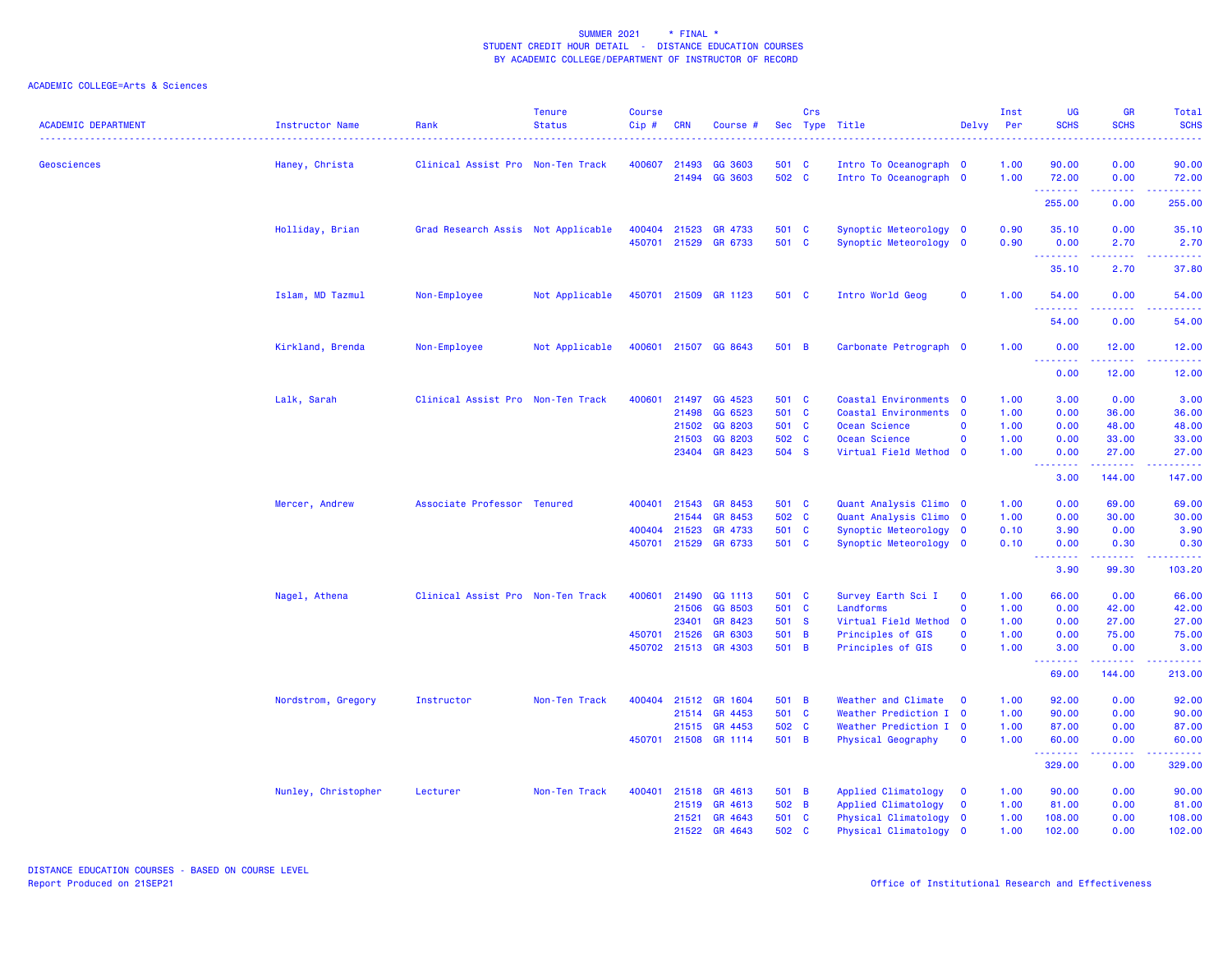| <b>ACADEMIC DEPARTMENT</b> | Instructor Name | Rank       | <b>Tenure</b><br>Status | <b>Course</b><br>Cip # | <b>CRN</b> | Course #             |       | Crs | Sec Type Title    | Delvy Per    | Inst | UG<br><b>SCHS</b>   | <b>GR</b><br><b>SCHS</b> | Total<br><b>SCHS</b>                   |
|----------------------------|-----------------|------------|-------------------------|------------------------|------------|----------------------|-------|-----|-------------------|--------------|------|---------------------|--------------------------|----------------------------------------|
|                            |                 |            |                         |                        |            |                      |       |     |                   |              |      | 381.00              | 0.00                     | --------  --------  --------<br>381,00 |
| Geosciences                | Poe, Lindsey    | Instructor | Non-Ten Track           |                        |            | 450701 21511 GR 1123 | 551 C |     | Intro World Geog  | $\mathbf{0}$ | 1.00 | 75.00               | 0.00                     | 75.00                                  |
|                            |                 |            |                         |                        |            |                      |       |     |                   |              |      | 75.00               | 0.00                     | --------  --------  --------<br>75.00  |
|                            | Rodgers, John   | Professor  | Tenured                 | 450701                 | 23399      | <b>GR 8000</b>       | 502 D |     | Research / Thesis | $\Omega$     | 1.00 | 0.00                | 3.00                     | 3.00                                   |
|                            |                 |            |                         |                        |            |                      |       |     |                   |              |      | .<br>0.00           | 3.00                     | <br>3.00                               |
|                            |                 |            |                         |                        |            |                      |       |     |                   |              |      |                     |                          | -----------                            |
| Geosciences                |                 |            |                         |                        |            |                      |       |     |                   |              |      | 1471.00<br>======== | 933,00                   | 2404.00<br>--------------------        |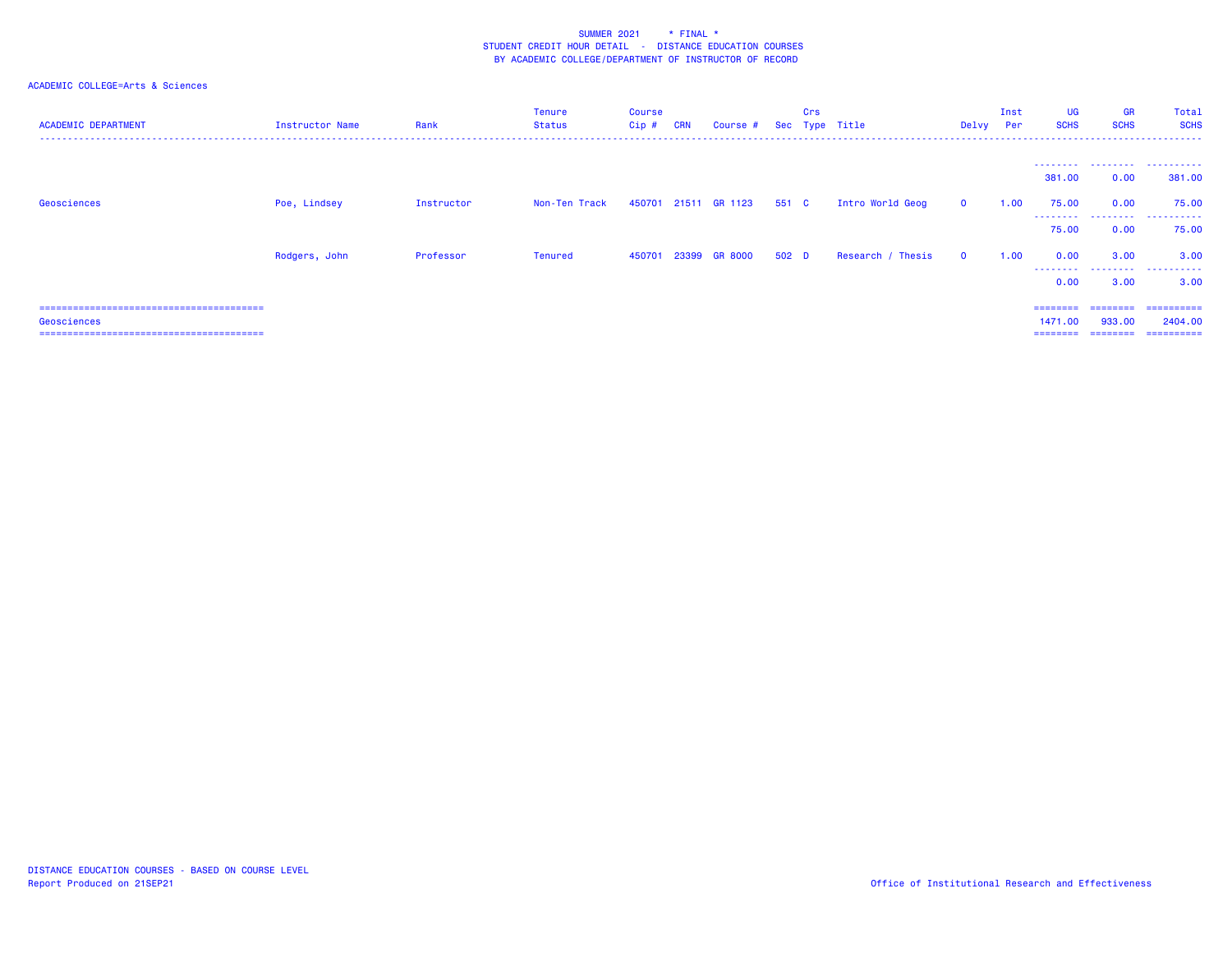| <b>ACADEMIC DEPARTMENT</b> | <b>Instructor Name</b> | Rank                        | <b>Tenure</b><br><b>Status</b><br>---------------- | <b>Course</b><br>Cip# | <b>CRN</b> | Course #                       |                | Crs | Sec Type Title                             | Delvy Per                    | Inst         | <b>UG</b><br><b>SCHS</b> | <b>GR</b><br><b>SCHS</b>                     | Total<br><b>SCHS</b><br>------  |
|----------------------------|------------------------|-----------------------------|----------------------------------------------------|-----------------------|------------|--------------------------------|----------------|-----|--------------------------------------------|------------------------------|--------------|--------------------------|----------------------------------------------|---------------------------------|
| History                    | Anderson, Heath        | Grad Teach Assist           | Not Applicable                                     |                       |            | 540101 21866 HI 4533           | 501 C          |     | History of the Cold 0                      |                              | 0.50         | 3.00<br>--------         | 0.00<br><b></b>                              | 3.00<br>.                       |
|                            |                        |                             |                                                    |                       |            |                                |                |     |                                            |                              |              | 3.00                     | 0.00                                         | 3.00                            |
|                            | Brain, Stephen         | Associate Professor Tenured |                                                    |                       |            | 540101 21866 HI 4533           | 501 C          |     | History of the Cold 0                      |                              | 0.50         | 3.00                     | 0.00                                         | 3.00                            |
|                            |                        |                             |                                                    |                       |            |                                |                |     |                                            |                              |              | --------<br>3.00         | المالم المالية ال<br>0.00                    | 3.00                            |
|                            | Davenport, Christy     | Grad Teach Assist           | Not Applicable                                     |                       |            | 540101 21865 HI 3333           | 501 C          |     | Mississippi History 0                      |                              | 0.75         | 36.00                    | 0.00                                         | 36.00                           |
|                            |                        |                             |                                                    |                       |            |                                |                |     |                                            |                              |              | --------<br>36.00        | <b><i><u><u>ALLERS A</u></u></i></b><br>0.00 | .<br>36.00                      |
|                            | Davis, Henry           | Grad Teach Assist           | Not Applicable                                     |                       |            | 540101 21867 HI 4683           | 501 C          |     | Europe WWI - Hitler                        | $\overline{\mathbf{0}}$      | 0.75         | 6.75                     | 0.00                                         | 6.75                            |
|                            |                        |                             |                                                    |                       |            |                                |                |     |                                            |                              |              | --------<br>6.75         | .<br>0.00                                    | .<br><u>- - - - - -</u><br>6.75 |
|                            | Drake, Nathan          | Non-Faculty                 | Not Applicable                                     |                       |            | 240102 21618 LIB 9010          | 501 S          |     | ETD Format and Submi 0                     |                              | 0.10         | 0.00                     | 0.00                                         | 0.00                            |
|                            |                        |                             |                                                    |                       |            |                                |                |     |                                            |                              |              | --------<br>0.00         | <u> - - - - - - - -</u><br>0.00              | . <u>.</u><br>0.00              |
|                            | Marshall, Anne         | Associate Professor Tenured |                                                    | 540101                |            | 21865 HI 3333<br>21867 HI 4683 | 501 C<br>501 C |     | Mississippi History<br>Europe WWI - Hitler | $\mathbf{0}$<br>$\mathbf{0}$ | 0.25<br>0.25 | 12.00<br>2.25            | 0.00<br>0.00                                 | 12.00<br>2.25                   |
|                            |                        |                             |                                                    |                       |            |                                |                |     |                                            |                              |              | .                        | - - - - -                                    | . <u>.</u> .<br>14.25           |
|                            |                        |                             |                                                    |                       |            |                                |                |     |                                            |                              |              | 14.25                    | 0.00                                         |                                 |
| History                    |                        |                             |                                                    |                       |            |                                |                |     |                                            |                              |              | ========<br>63.00        | ========<br>0.00                             | -==========<br>63.00            |
|                            |                        |                             |                                                    |                       |            |                                |                |     |                                            |                              |              |                          | ===============================              |                                 |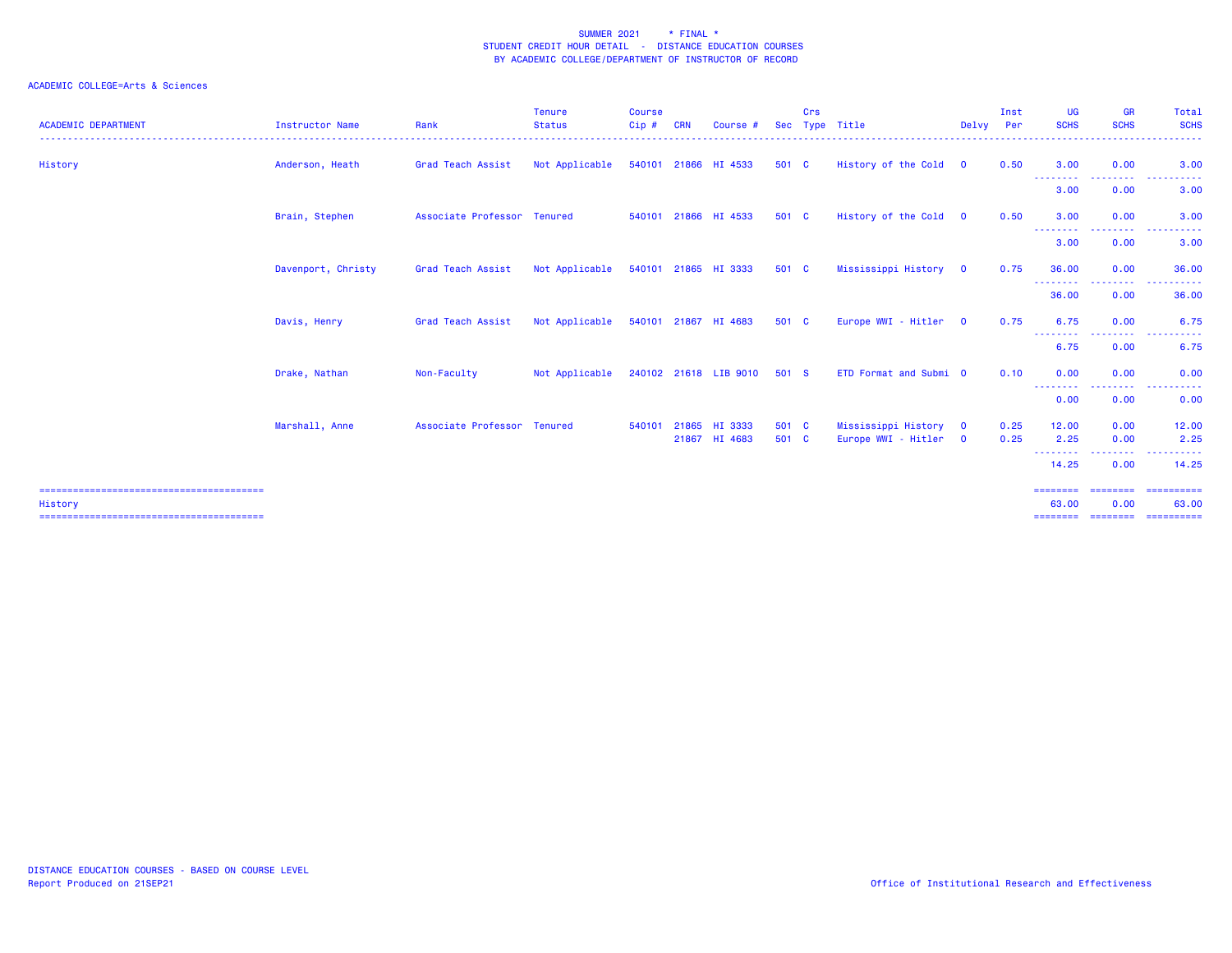| <b>ACADEMIC DEPARTMENT</b>          | Instructor Name     | Rank        | <b>Tenure</b><br><b>Status</b> | Course<br>Cip# | <b>CRN</b> | Course i                                        | Sec                     | Crs | Type Title                                                    | Delvy                      | Inst<br>Per          | <b>UG</b><br><b>SCHS</b>                            | <b>GR</b><br><b>SCHS</b> | Total<br><b>SCHS</b>    |
|-------------------------------------|---------------------|-------------|--------------------------------|----------------|------------|-------------------------------------------------|-------------------------|-----|---------------------------------------------------------------|----------------------------|----------------------|-----------------------------------------------------|--------------------------|-------------------------|
| Mathematics & Statistics            | Bashford, Hannah    | Lecturer    | Non-Ten Track                  |                |            | 270101 21627 MA 1713                            | 501 C                   |     | Calculus I                                                    | $\mathbf{0}$               | 1.00                 | 30.00                                               | 0.00<br>.                | 30.00<br>.              |
|                                     |                     |             |                                |                |            |                                                 |                         |     |                                                               |                            |                      | ---------<br>30.00                                  | 0.00                     | 30.00                   |
|                                     | Beckman, Jennifer   | Instructor  | Non-Ten Track                  | 270501         | 21631      | MA 3123<br>21721 ST 3123                        | 501 B<br>501 B          |     | Intro to Stat. Inf<br>Intro to Stat. Inf.                     | $\mathbf 0$<br>$\mathbf 0$ | 1.00<br>1.00         | 9.00<br>12.00                                       | 0.00<br>0.00             | 9.00<br>12.00           |
|                                     |                     |             |                                |                |            |                                                 |                         |     |                                                               |                            |                      | ---------<br>21.00                                  | .<br>0.00                | .<br>21.00              |
|                                     | Eaton, Jonathan     | Non-Faculty | Not Applicable                 | 270501         |            | 21630 MA 2113<br>21720 ST 2113                  | 502 B<br>502 B          |     | Intro to Stats<br>Intro to Stats                              | $\mathbf 0$<br>$\mathbf 0$ | 1.00<br>1.00         | 21.00<br>15.00                                      | 0.00<br>0.00             | 21.00<br>15.00          |
|                                     |                     |             |                                |                |            |                                                 |                         |     |                                                               |                            |                      | <b>.</b> .<br>36.00                                 | المامات ماما<br>0.00     | .<br>36.00              |
|                                     | Kilpatrick, Matthew | Instructor  | Non-Ten Track                  | 270501         |            | 21629 MA 2113<br>21719 ST 2113                  | 501 C<br>501 C          |     | Intro to Stats<br>Intro to Stats                              | $\mathbf 0$<br>$\mathbf 0$ | 1.00<br>1.00         | 24.00<br>15.00                                      | 0.00<br>0.00<br>-----    | 24.00<br>15.00<br>.     |
|                                     |                     |             |                                |                |            |                                                 |                         |     |                                                               |                            |                      | --------<br>39.00                                   | 0.00                     | 39.00                   |
|                                     | Nation, Julie       | Instructor  | Non-Ten Track                  | 270101         |            | 21622 MA 1323<br>21624 MA 1423<br>21626 MA 1613 | 501 C<br>501 C<br>501 C |     | Trigonometry<br>Problem Solving Real 0<br>Cal Bus & Life Sc I | $\mathbf 0$<br>$\mathbf 0$ | 1.00<br>1.00<br>1.00 | 27.00<br>90.00<br>24.00                             | 0.00<br>0.00<br>0.00     | 27.00<br>90.00<br>24.00 |
|                                     |                     |             |                                |                |            |                                                 |                         |     |                                                               |                            |                      | <u>.</u><br>141.00                                  | .<br>0.00                | 141.00                  |
|                                     | Robinson, Amber     | Instructor  | Non-Ten Track                  |                |            | 270101 22238 MA 3253                            | 501 C                   |     | Diff Equations                                                | $\mathbf 0$                | 1.00                 | 27.00<br>--------                                   | 0.00<br>.                | 27.00                   |
|                                     |                     |             |                                |                |            |                                                 |                         |     |                                                               |                            |                      | 27.00                                               | 0.00                     | 27.00                   |
|                                     | Walters, Kimberly   | Instructor  | Non-Ten Track                  |                |            | 270102 21620 MA 1313                            | 501 C                   |     | College Algebra                                               | $\mathbf 0$                | 1.00                 | 33.00<br><b><i><u><u> - - - - - - -</u></u></i></b> | 0.00<br>.                | 33.00<br>.              |
|                                     |                     |             |                                |                |            |                                                 |                         |     |                                                               |                            |                      | 33.00                                               | 0.00                     | 33.00                   |
|                                     | Woodard, Kelly      | Lecturer    | Non-Ten Track                  | 270101         |            | 21619 MA 0103                                   | 501 C                   |     | Intermediate Algebra 0                                        |                            | 1.00                 | 36.00                                               | 0.00                     | 36.00                   |
|                                     |                     |             |                                |                | 21623      | MA 1413                                         | 501 C                   |     | Structure Real Numbe 0                                        |                            | 1.00                 | 66.00                                               | 0.00                     | 66.00                   |
|                                     |                     |             |                                |                | 21625      | MA 1433<br>270102 21621 MA 1313                 | 501 C<br>502 B          |     | Informal Geom & Meas 0<br>College Algebra                     | $\mathbf 0$                | 1.00<br>1.00         | 54.00<br>24.00                                      | 0.00<br>0.00             | 54.00<br>24.00          |
|                                     |                     |             |                                |                |            |                                                 |                         |     |                                                               |                            |                      | <b>.</b> .<br>180.00                                | المحاميات<br>0.00        | .<br>180.00             |
| <b>Mathematics &amp; Statistics</b> |                     |             |                                |                |            |                                                 |                         |     |                                                               |                            |                      | ========<br>507.00                                  | ========<br>0.00         | ==========<br>507.00    |
|                                     |                     |             |                                |                |            |                                                 |                         |     |                                                               |                            |                      | <b>EDEDEDED</b>                                     |                          |                         |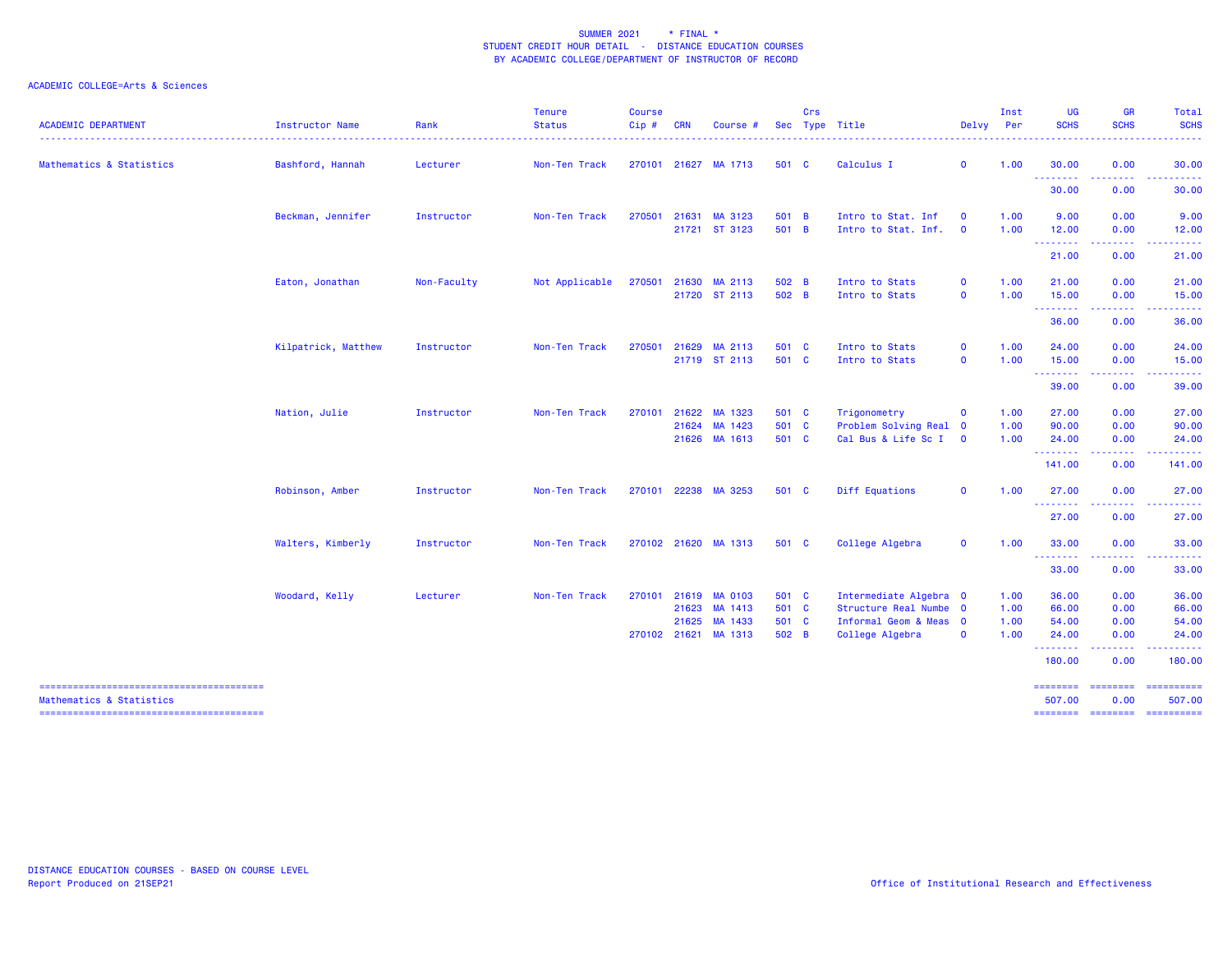| <b>ACADEMIC DEPARTMENT</b> | Instructor Name      | Rank       | Tenure<br>Status | <b>Course</b><br>Cip# | <b>CRN</b> | Course # Sec Type Title                |       | Crs |                                        | Delvy Per                   | Inst         | <b>UG</b><br><b>SCHS</b>   | <b>GR</b><br><b>SCHS</b> | Total<br><b>SCHS</b>             |
|----------------------------|----------------------|------------|------------------|-----------------------|------------|----------------------------------------|-------|-----|----------------------------------------|-----------------------------|--------------|----------------------------|--------------------------|----------------------------------|
| Philosophy & Religion      | Bisson, Albert       | Instructor | Non-Ten Track    | 380201                |            | 21710 REL 1103<br>21711 REL 1103 551 C | 501 C |     | Intro To Religion<br>Intro To Religion | $\mathbf 0$<br>$\mathbf{0}$ | 1.00<br>1.00 | 54.00<br>33.00<br>-------- | 0.00<br>0.00<br>.        | 54.00<br>33,00<br>------<br>---- |
|                            |                      |            |                  |                       |            |                                        |       |     |                                        |                             |              | 87.00                      | 0.00                     | 87.00                            |
|                            | Hammons, Christopher | Lecturer   | Non-Ten Track    |                       |            | 380103 21027 PHI 1123                  | 501 C |     | Intro To Ethics                        | $\mathbf{0}$                | 1.00         | 15.00                      | 0.00                     | 15.00                            |
|                            |                      |            |                  |                       |            |                                        |       |     |                                        |                             |              | ---------<br>15.00         | .<br>0.00                | .<br>15,00                       |
|                            |                      |            |                  |                       |            |                                        |       |     |                                        |                             |              | $=$ = = = = = = =          | ---------                | ==========                       |
| Philosophy & Religion      |                      |            |                  |                       |            |                                        |       |     |                                        |                             |              | 102.00                     | 0.00                     | 102,00                           |
|                            |                      |            |                  |                       |            |                                        |       |     |                                        |                             |              | $=$ = = = = = = =          | ========                 | ==========                       |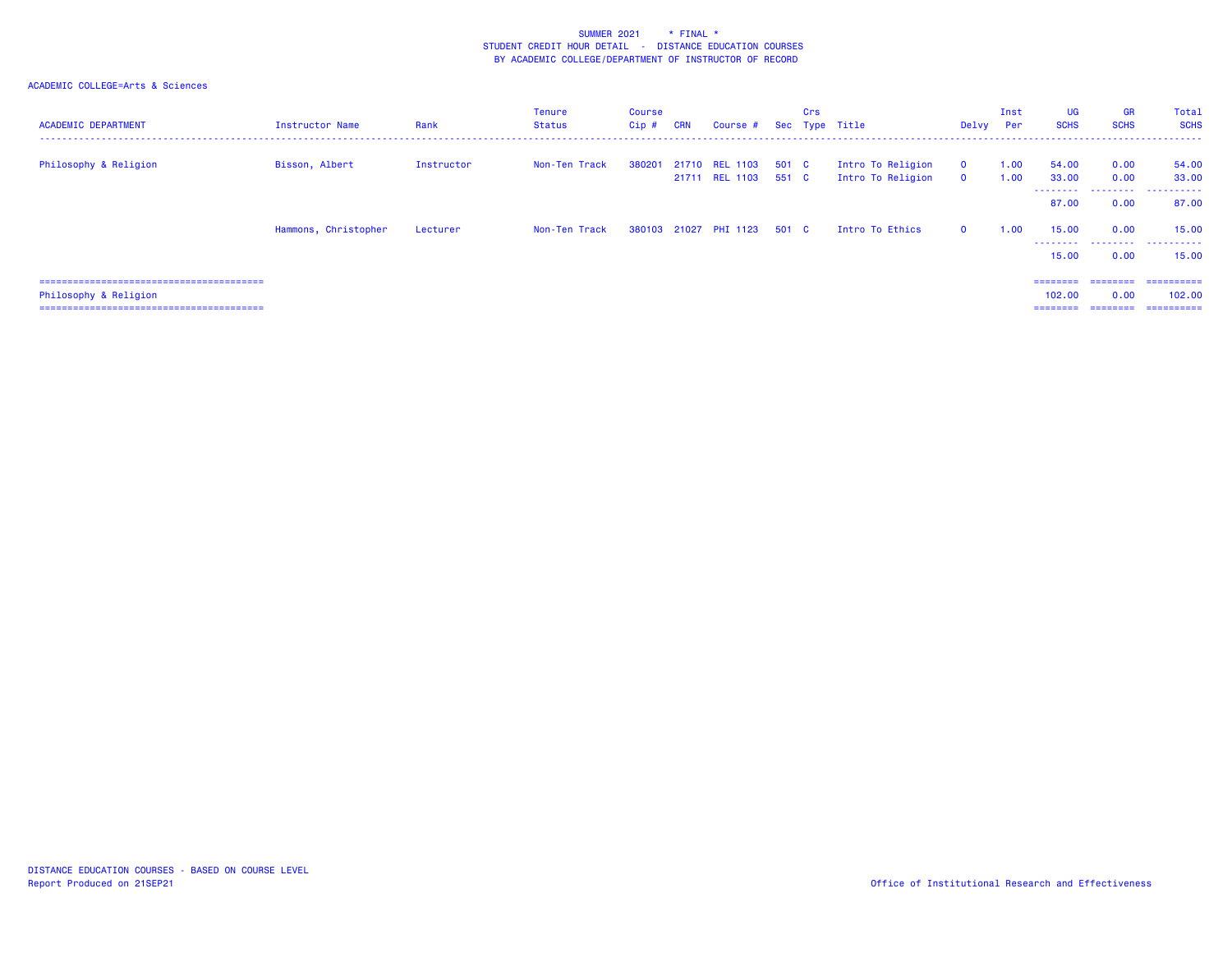## ACADEMIC COLLEGE=Arts & Sciences

| <b>ACADEMIC DEPARTMENT</b>     | Instructor Name      | Rank              | Tenure<br><b>Status</b>             | <b>Course</b><br>$Cip$ # | <b>CRN</b> | Course #             |       | <b>Crs</b> | Sec Type Title         | Delvy Per    | Inst | <b>UG</b><br><b>SCHS</b> | <b>GR</b><br><b>SCHS</b> | Total<br><b>SCHS</b> |
|--------------------------------|----------------------|-------------------|-------------------------------------|--------------------------|------------|----------------------|-------|------------|------------------------|--------------|------|--------------------------|--------------------------|----------------------|
| <b>Physics &amp; Astronomy</b> | Mohanmurthy, Prajwal | Grad Teach Assist | Not Applicable 400801 21682 PH 1021 |                          |            |                      | 501 L |            | Physical Science Lab 0 |              | 0.01 | 0.04                     | 0.00                     | 0.04                 |
|                                |                      |                   |                                     |                          |            |                      |       |            |                        |              |      | --------<br>0.04         | .<br>0.00                | .<br>0.04            |
|                                | Moody, Judith        | Lecturer          | Non-Ten Track                       |                          |            | 400801 21683 PH 1023 | 501 C |            | Physical Sci Survey 0  |              | 1.00 | 12.00                    | 0.00                     | 12.00                |
|                                |                      |                   |                                     |                          |            |                      |       |            |                        |              |      | - - - - - - - -<br>12.00 | .<br>0.00                | -------<br>12.00     |
|                                | Swanson, Robert      | Instructor        | Non-Ten Track                       |                          |            | 400202 22545 PH 1063 | 501 C |            | Descrip Astronomy      | $\mathbf{0}$ | 1.00 | 9.00                     | 0.00                     | 9.00                 |
|                                |                      |                   |                                     | 400801                   |            | 21682 PH 1021        | 501 L |            | Physical Science Lab 0 |              | 0.99 | 3.96                     | 0.00                     | 3.96                 |
|                                |                      |                   |                                     |                          |            | 22544 PH 1013        | 501 C |            | Physical Sci Survey 0  |              | 1.00 | 6.00                     | 0.00                     | 6.00                 |
|                                |                      |                   |                                     |                          |            |                      |       |            |                        |              |      | 18.96                    | 0.00                     | 18.96                |
|                                |                      |                   |                                     |                          |            |                      |       |            |                        |              |      | ========                 | ========                 | ==========           |

======================================== ======== ======== ==========

Physics & Astronomy 31.00 0.00 31.00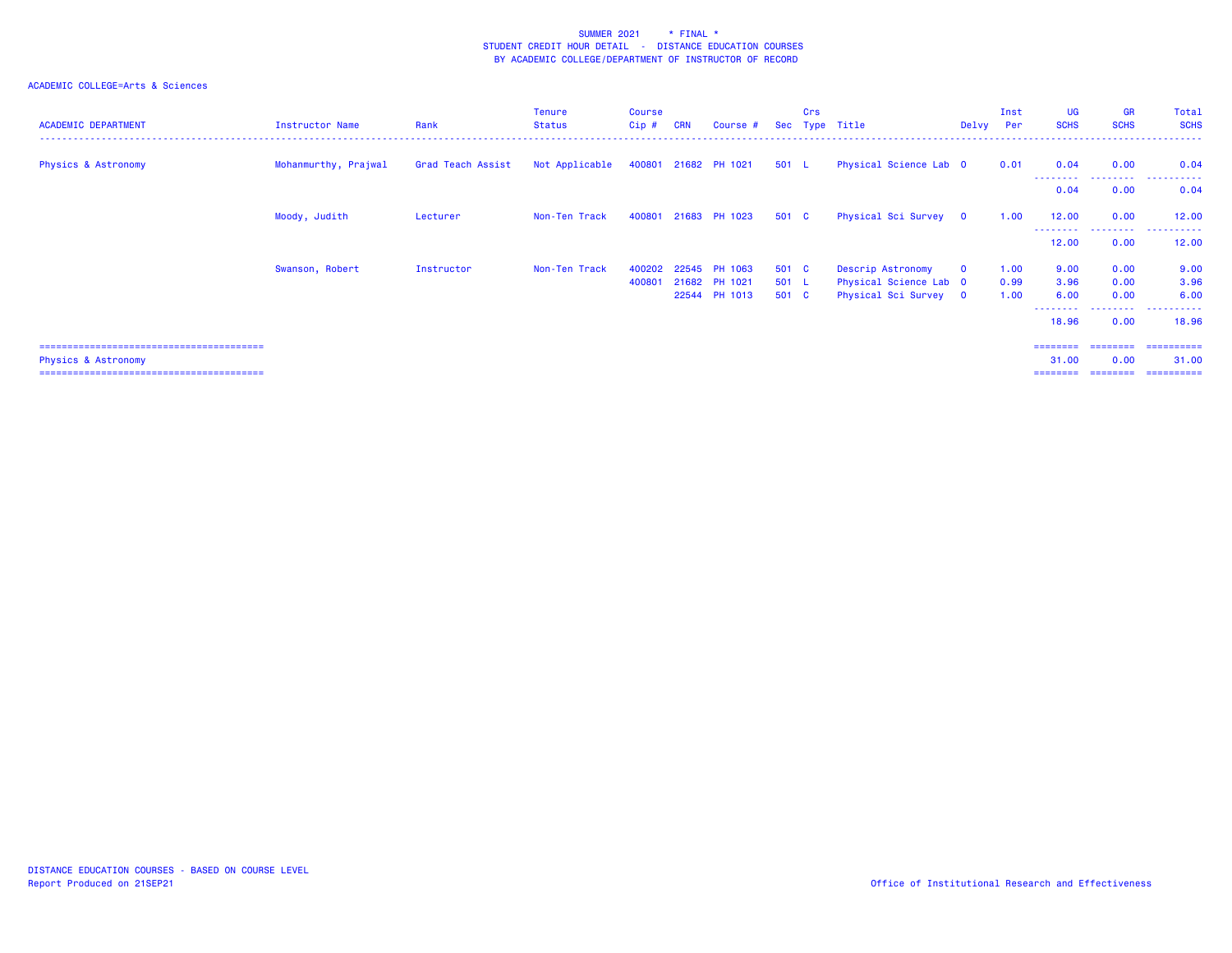| <b>ACADEMIC DEPARTMENT</b>                                   | Instructor Name | Rank                          | Tenure<br><b>Status</b> | <b>Course</b><br>Cip# | CRN | Course # Sec Type Title     | Crs |                        | Delvy | Inst<br>Per | UG<br><b>SCHS</b>            | GR<br><b>SCHS</b>          | Total<br><b>SCHS</b>              |
|--------------------------------------------------------------|-----------------|-------------------------------|-------------------------|-----------------------|-----|-----------------------------|-----|------------------------|-------|-------------|------------------------------|----------------------------|-----------------------------------|
| Political Science & Public Administratio Abutabenjeh, Sawsan |                 | Assistant Professor Ten Track |                         |                       |     | 440401 22261 PPA 8990 551 C |     | Special Topic In PPA 0 |       | 1.00        | 0.00<br>.<br>0.00            | 33,00<br>.<br>33,00        | 33,00<br>.<br>33,00               |
| Political Science & Public Administratio                     |                 |                               |                         |                       |     |                             |     |                        |       |             | ========<br>0.00<br>======== | $=$ = = = = = = =<br>33,00 | ==========<br>33,00<br>========== |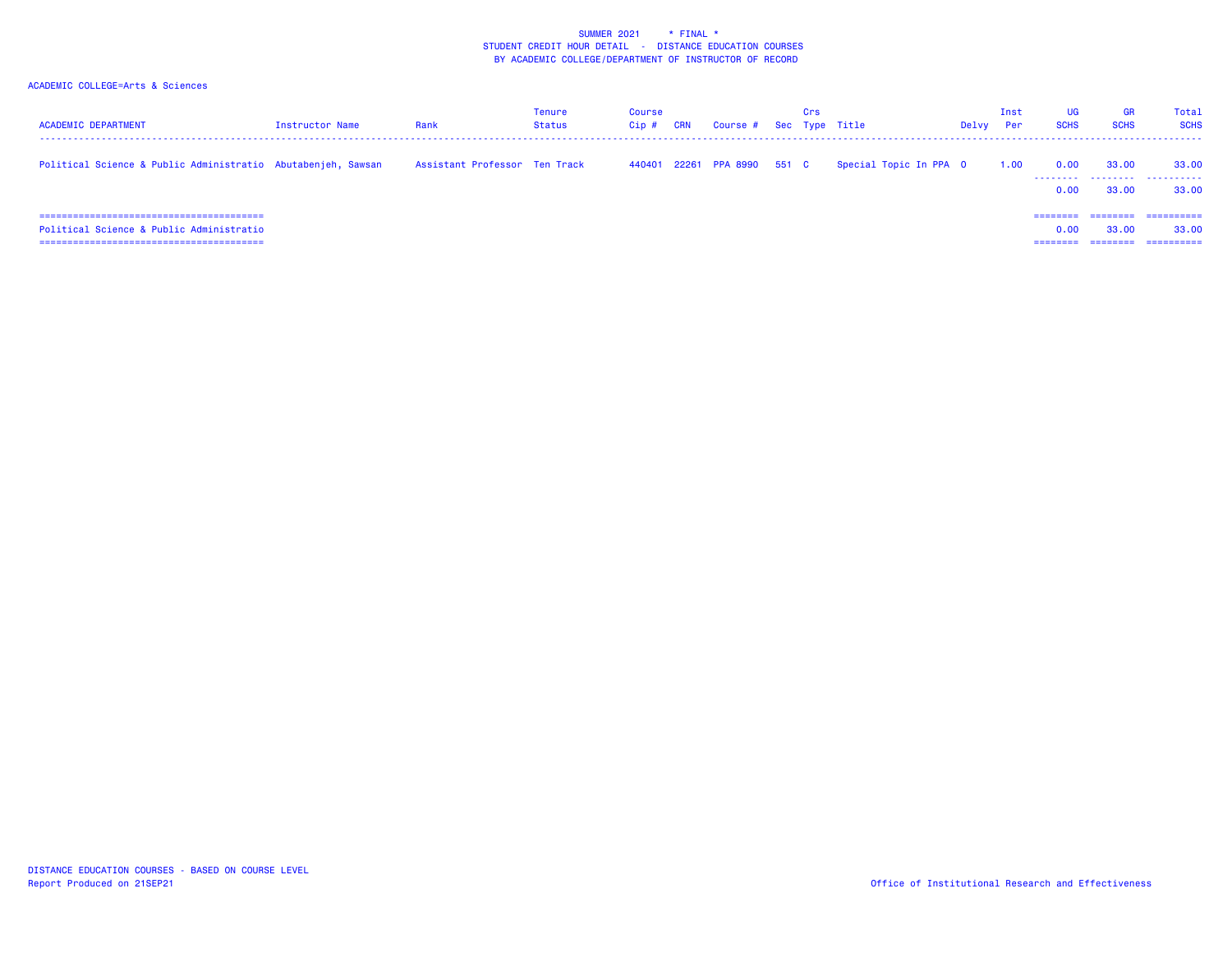| <b>ACADEMIC DEPARTMENT</b> | Instructor Name    | Rank         | <b>Tenure</b><br><b>Status</b> | <b>Course</b><br>$Cip$ # | <b>CRN</b> | Course #              |       | Crs | Sec Type Title<br>------------------ | Delvy       | Inst<br>Per | UG<br><b>SCHS</b>  | GR<br><b>SCHS</b> | Total<br><b>SCHS</b> |
|----------------------------|--------------------|--------------|--------------------------------|--------------------------|------------|-----------------------|-------|-----|--------------------------------------|-------------|-------------|--------------------|-------------------|----------------------|
| Psychology                 | Bell, Jacqueline   | Lecturer     | Non-Ten Track                  |                          |            | 422706 21864 PSY 4403 | 501 C |     | Biological Psycholog 0               |             | 1.00        | 57.00              | 0.00              | 57.00                |
|                            |                    |              |                                |                          |            |                       |       |     |                                      |             |             | .<br>57.00         | 0.00              | 57.00                |
|                            | Campbell, Kristen  | Instructor   | Non-Ten Track                  |                          |            | 422708 21692 PSY 3104 | 501 B |     | Introductory Psychol 0               |             | 1.00        | 52.00<br>.         | 0.00              | 52.00                |
|                            |                    |              |                                |                          |            |                       |       |     |                                      |             |             | 52.00              | 0.00              | 52.00                |
|                            | Johnson, Mallory   | Lecturer     | Non-Ten Track                  |                          |            | 422707 21695 PSY 3353 | 501 C |     | Motivation                           | $\mathbf 0$ | 1.00        | 90.00<br>.         | 0.00              | 90.00                |
|                            |                    |              |                                |                          |            |                       |       |     |                                      |             |             | 90.00              | 0.00              | 90.00                |
|                            | Johnson, Marlena   | Lecturer     | Non-Ten Track                  |                          |            | 422813 21694 PSY 3343 | 501 C |     | Psych Of Learning                    | $\mathbf 0$ | 1.00        | 84.00<br>--------  | 0.00              | 84.00                |
|                            |                    |              |                                |                          |            |                       |       |     |                                      |             |             | 84.00              | 0.00              | 84.00                |
|                            | Roby, Earnestine   | Non-Faculty  | Not Applicable                 |                          |            | 422703 21701 PSY 3803 | 501 C |     | Int Dev Psychology                   | $\mathbf 0$ | 1.00        | 63.00<br>--------  | 0.00              | 63.00                |
|                            |                    |              |                                |                          |            |                       |       |     |                                      |             |             | 63.00              | 0.00              | 63.00                |
|                            | Spencer, Jordan    | Non-Faculty  | Not Applicable                 |                          |            | 422805 21441 EPY 4103 | 501 C |     | ABA for Behavior Tec 0               |             | 1.00        | 30.00              | 0.00              | 30.00                |
|                            |                    |              |                                |                          |            | 21442 EPY 4103        | 551 C |     | ABA for Behavior Tec 0               |             | 1.00        | 30.00              | 0.00              | 30.00                |
|                            |                    |              |                                |                          |            | 21444 EPY 6103        | 501 C |     | ABA for Behavior Tec 0               |             | 1.00        | 0.00               | 12.00             | 12.00                |
|                            |                    |              |                                |                          |            | 21445 EPY 6103        | 551 C |     | ABA for Behavior Tec 0               |             | 1.00        | 0.00<br>--------   | 6.00<br>.         | 6.00                 |
|                            |                    |              |                                |                          |            |                       |       |     |                                      |             |             | 60.00              | 18.00             | 78.00                |
|                            | Tan, Elaine        | Lecturer     | Non-Ten Track                  |                          |            | 422701 21699 PSY 3713 | 501 C |     | Cognitive Psychology 0               |             | 1.00        | 69.00              | 0.00              | 69.00                |
|                            |                    |              |                                |                          |            |                       |       |     |                                      |             |             | 69.00              | 0.00              | 69.00                |
|                            | Valentine, Michael | Non-Faculty  | Not Applicable                 |                          |            | 422803 21703 PSY 4223 | 501 C |     | Drug Use And Abuse                   | $\mathbf 0$ | 1.00        | 75.00<br>--------  | 0.00              | 75.00                |
|                            |                    |              |                                |                          |            |                       |       |     |                                      |             |             | 75.00              | 0.00              | 75.00                |
|                            | Webb, Christopher  | Non-Employee | Not Applicable                 |                          |            | 422707 21705 PSY 4353 | 501 C |     | Psychology and the L 0               |             | 1.00        | 54.00<br>--------  | 0.00<br>- - - - - | 54.00                |
|                            |                    |              |                                |                          |            |                       |       |     |                                      |             |             | 54.00              | 0.00              | 54.00                |
| Psychology                 |                    |              |                                |                          |            |                       |       |     |                                      |             |             | ========<br>604.00 | --------<br>18.00 | ==========<br>622.00 |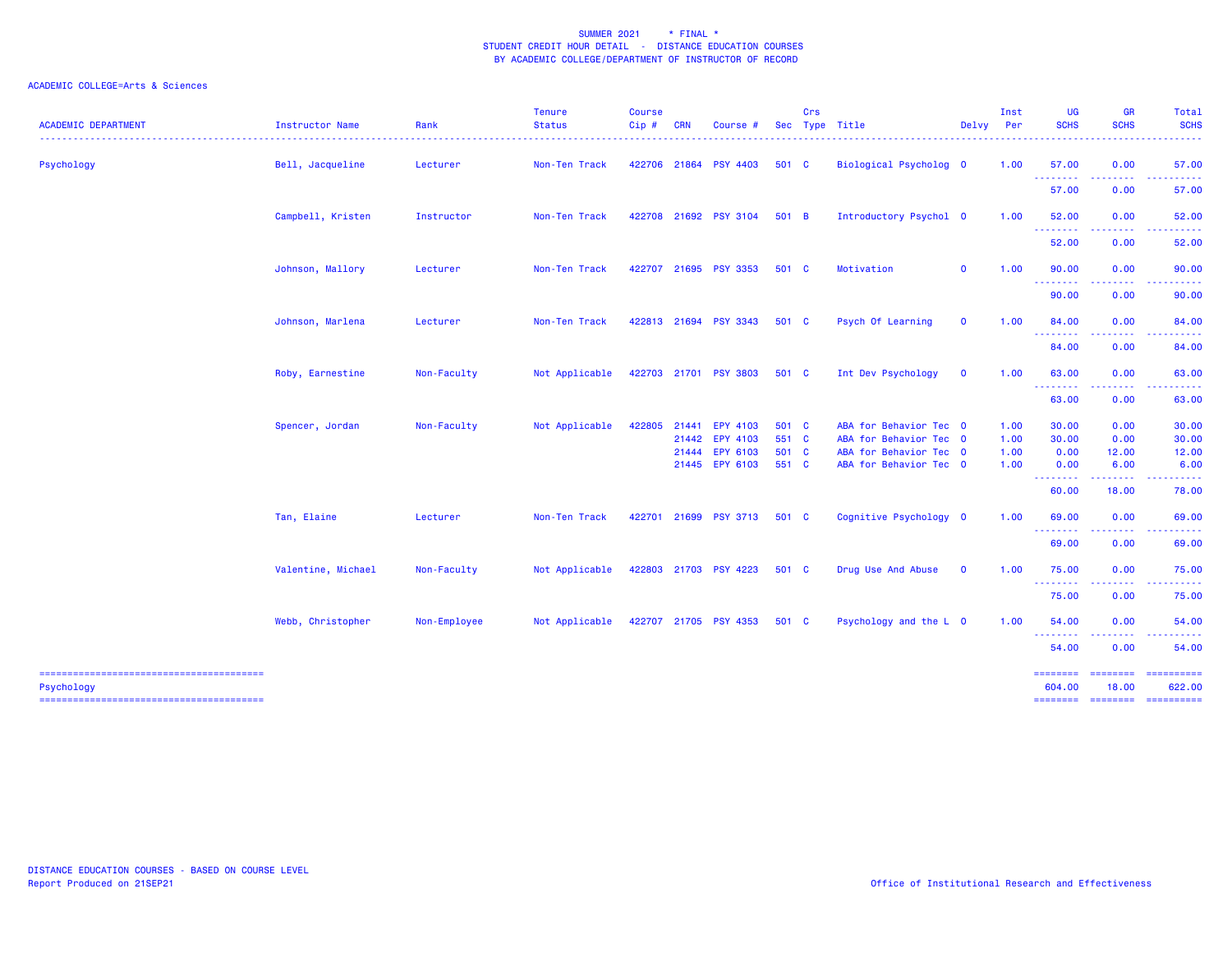| <b>ACADEMIC DEPARTMENT</b> | <b>Instructor Name</b> | Rank                        | Tenure<br><b>Status</b><br>. | <b>Course</b><br>Cip# | <b>CRN</b> | Course #                       |                | Crs | Sec Type Title                                   | Delvv        | Inst<br>Per  | <b>UG</b><br><b>SCHS</b>   | <b>GR</b><br><b>SCHS</b>                 | Total<br><b>SCHS</b> |
|----------------------------|------------------------|-----------------------------|------------------------------|-----------------------|------------|--------------------------------|----------------|-----|--------------------------------------------------|--------------|--------------|----------------------------|------------------------------------------|----------------------|
| Sociology                  | Kelly, Kimberly        | Associate Professor Tenured |                              |                       |            | 451101 22075 SO 1003           | 501 C          |     | Intro To Sociology                               | $\mathbf{0}$ | 1.00         | 54,00                      | 0.00                                     | 54.00                |
|                            |                        |                             |                              |                       |            |                                |                |     |                                                  |              |              | --------<br>54.00          | <b></b><br>0.00                          | ------<br>.<br>54.00 |
|                            | Knowles, Veronica      | Instructor                  | Non-Ten Track                | 440701                | 21882      | <b>SW 3033</b>                 | 501 S          |     | Seminar in Resilienc 0                           |              | 1.00         | 27,00                      | 0.00                                     | 27,00                |
|                            |                        |                             |                              |                       |            |                                |                |     |                                                  |              |              | .<br>27.00                 | --------<br>0.00                         | .<br>27.00           |
|                            | Nolen, Amelia          | Lecturer                    | Non-Ten Track                | 440701                |            | 21881 SW 3023                  | 501 C          |     | Hum Beh Soc Envir II 0                           |              | 1.00         | 18.00                      | 0.00                                     | 18.00                |
|                            |                        |                             |                              |                       |            |                                |                |     |                                                  |              |              | ---------<br>18.00         | <b><i><u>ALLERS CONT</u></i></b><br>0.00 | .<br>18.00           |
|                            | Perry, Ashley          | Instructor                  | Non-Ten Track                | 450401                |            | 21885 CRM 1003                 | 502 C          |     | Crime & Justice in A 0                           |              | 1.00         | 21.00                      | 0.00                                     | 21,00                |
|                            |                        |                             |                              |                       |            |                                |                |     |                                                  |              |              | - - - - - - - - -<br>21.00 | --------<br>0.00                         | 21.00                |
|                            | Vancil-Leap, Ashley    | Instructor                  | Non-Ten Track                | 050207                |            | 21552 GS 1173<br>21713 SO 1173 | 501 C<br>501 C |     | Introduction to Gend 0<br>Intro Gender Studies 0 |              | 1.00<br>1.00 | 3.00<br>12.00              | 0.00<br>0.00                             | 3.00<br>12.00        |
|                            |                        |                             |                              | 451101                |            | 22249 AN 1173<br>21717 SO 4403 | 501 C<br>501 C |     | Intro Gender Studies 0<br>Soc of Gender and Se 0 |              | 1.00<br>1.00 | 6.00<br>21.00              | 0.00<br>0.00                             | 6.00<br>21.00        |
|                            |                        |                             |                              |                       |            |                                |                |     |                                                  |              |              | --------<br>42.00          | --------<br>0.00                         | ------<br>42.00      |
|                            |                        |                             |                              |                       |            |                                |                |     |                                                  |              |              | ========                   | ========                                 | -----------          |
| Sociology                  |                        |                             |                              |                       |            |                                |                |     |                                                  |              |              | 162,00<br>========         | 0.00                                     | 162,00               |
|                            |                        |                             |                              |                       |            |                                |                |     |                                                  |              |              |                            |                                          |                      |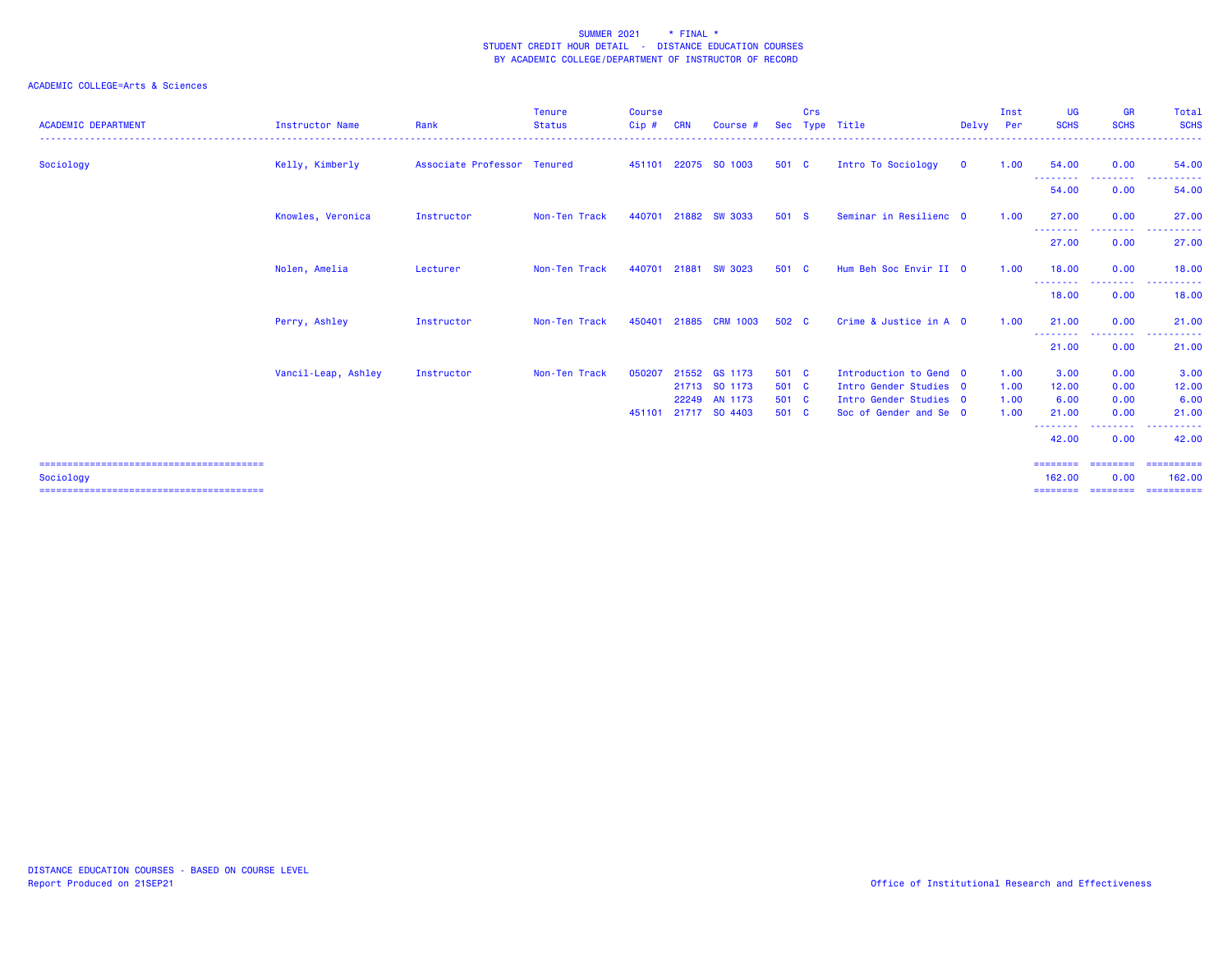| <b>ACADEMIC DEPARTMENT</b> | Instructor Name   | Rank        | <b>Tenure</b><br>Status                    | <b>Course</b><br>Cip# | <b>CRN</b> | Course #                               |       | Crs | Sec Type Title                                   | Delvy | Inst<br><b>Per</b> | UG<br><b>SCHS</b>             | GR<br><b>SCHS</b>              | Total<br><b>SCHS</b>                |
|----------------------------|-------------------|-------------|--------------------------------------------|-----------------------|------------|----------------------------------------|-------|-----|--------------------------------------------------|-------|--------------------|-------------------------------|--------------------------------|-------------------------------------|
| Accountancy, School of     | Addy, Noel        | Lecturer    | Non-Ten Track                              | 520301                |            | 21241 ACC 8213<br>23514 ACC 8213 522 C | 521 C |     | Fin & Acc Report Ana 0<br>Fin & Acc Report Ana 0 |       | 1.00<br>1.00       | 0.00<br>0.00                  | 87.00<br>96.00                 | 87.00<br>96.00                      |
|                            |                   |             |                                            |                       |            |                                        |       |     |                                                  |       |                    | ---------<br>0.00             | ---------<br>183,00            | .<br>183,00                         |
|                            | Gardner, Virginia | Non-Faculty | Not Applicable 520301 21240 ACC 2203 501 C |                       |            |                                        |       |     | Survey of Accounting 0                           |       | 1.00               | 33.00                         | 0.00                           | 33.00                               |
|                            |                   |             |                                            |                       |            |                                        |       |     |                                                  |       |                    | --------<br>33.00             | .<br>0.00                      | .<br>33.00                          |
|                            | Pannell, Angela   | Instructor  | Non-Ten Track                              |                       |            | 520301 21239 ACC 2023                  | 501 C |     | Prin Managerial Acct 0                           |       | 1.00               | 21.00                         | 0.00                           | 21.00                               |
|                            |                   |             |                                            |                       |            |                                        |       |     |                                                  |       |                    | --------<br>21.00             | --------<br>0.00               | .<br>21,00                          |
| Accountancy, School of     |                   |             |                                            |                       |            |                                        |       |     |                                                  |       |                    | ========<br>54,00<br>======== | ========<br>183,00<br>======== | ==========<br>237.00<br>----------- |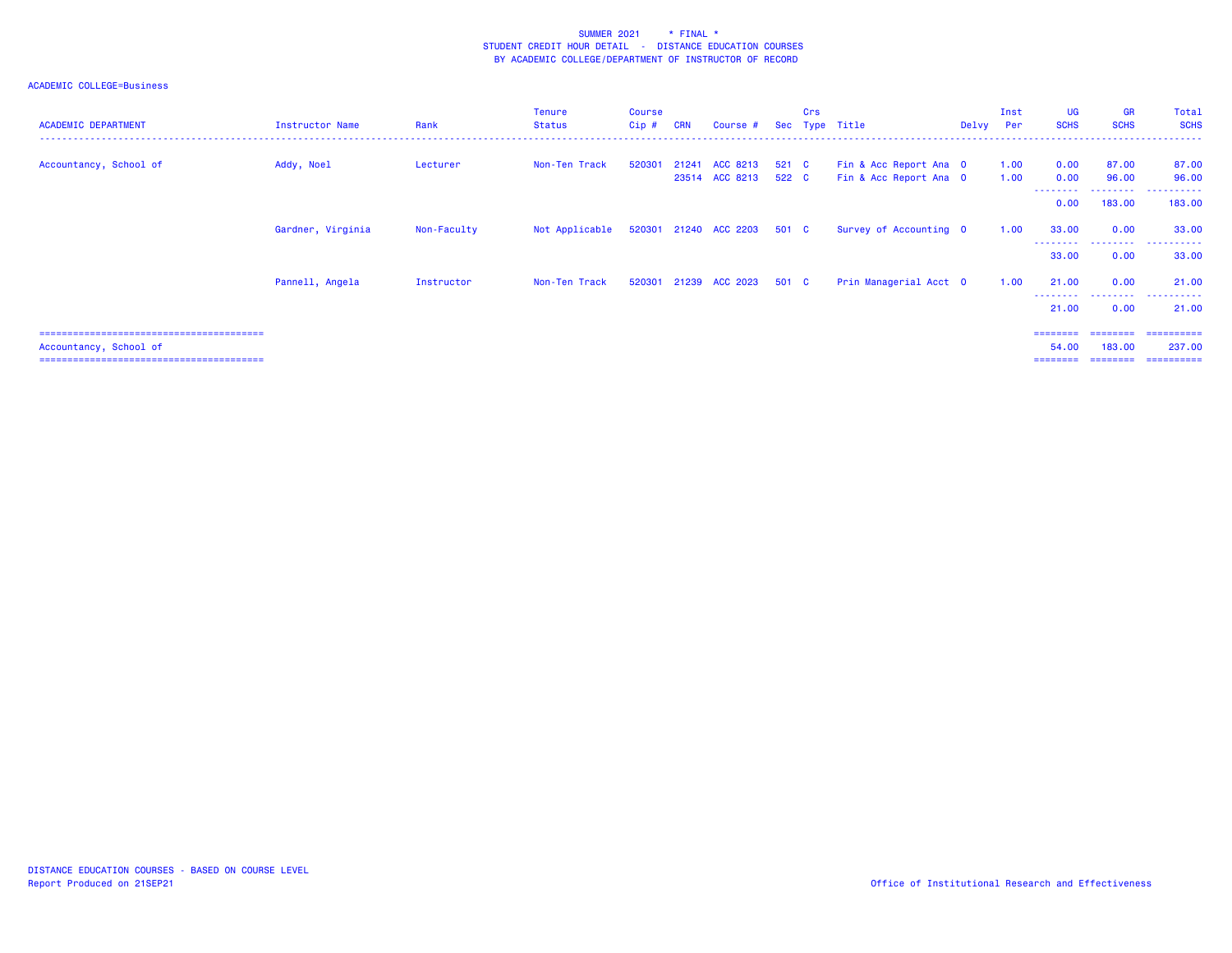| <b>ACADEMIC DEPARTMENT</b>     | Instructor Name    | Rank                              | <b>Tenure</b><br>Status | Course<br>$Cip$ # | <b>CRN</b> | Course #                         | Sec            | Crs | Type Title                                 | Delvy                       | Inst<br>Per  | <b>UG</b><br><b>SCHS</b>              | <b>GR</b><br><b>SCHS</b>        | Total<br><b>SCHS</b>               |
|--------------------------------|--------------------|-----------------------------------|-------------------------|-------------------|------------|----------------------------------|----------------|-----|--------------------------------------------|-----------------------------|--------------|---------------------------------------|---------------------------------|------------------------------------|
| <b>Finance &amp; Economics</b> | Metz, Tammi        | Instructor                        | Non-Ten Track           | 520804<br>521701  |            | 21616 INS 3503<br>21615 INS 3303 | 501 C<br>501 C |     | <b>Employee Benefits</b><br>Life Insurance | $\mathbf 0$<br>$\mathbf{o}$ | 1.00<br>1.00 | 39.00<br>33.00                        | 0.00<br>0.00                    | 39.00<br>33.00                     |
|                                |                    |                                   |                         |                   |            |                                  |                |     |                                            |                             |              | - - - - - - - - <sup>-</sup><br>72.00 | 0.00                            | 72.00                              |
|                                | Roskelley, Kenneth | Professor                         | Tenured                 |                   |            | 520801 21452 FIN 8113 501 C      |                |     | Corporate Finance                          | $\mathbf 0$                 | 1.00         | 0.00                                  | 135.00<br>---------             | 135.00<br>.                        |
|                                |                    |                                   |                         |                   |            |                                  |                |     |                                            |                             |              | 0.00                                  | 135.00                          | 135.00                             |
|                                | Whitledge, Matthew | Clinical Assist Pro Non-Ten Track |                         |                   |            | 520801 21451 FIN 3123 501 C      |                |     | Financial Management 0                     |                             | 1.00         | 114.00<br>- - - - - - - - -           | 0.00<br>.                       | 114.00<br>----------               |
|                                |                    |                                   |                         |                   |            |                                  |                |     |                                            |                             |              | 114.00                                | 0.00                            | 114.00                             |
| <b>Finance &amp; Economics</b> |                    |                                   |                         |                   |            |                                  |                |     |                                            |                             |              | ========<br>186,00<br>========        | ========<br>135,00<br>--------- | ==========<br>321,00<br>========== |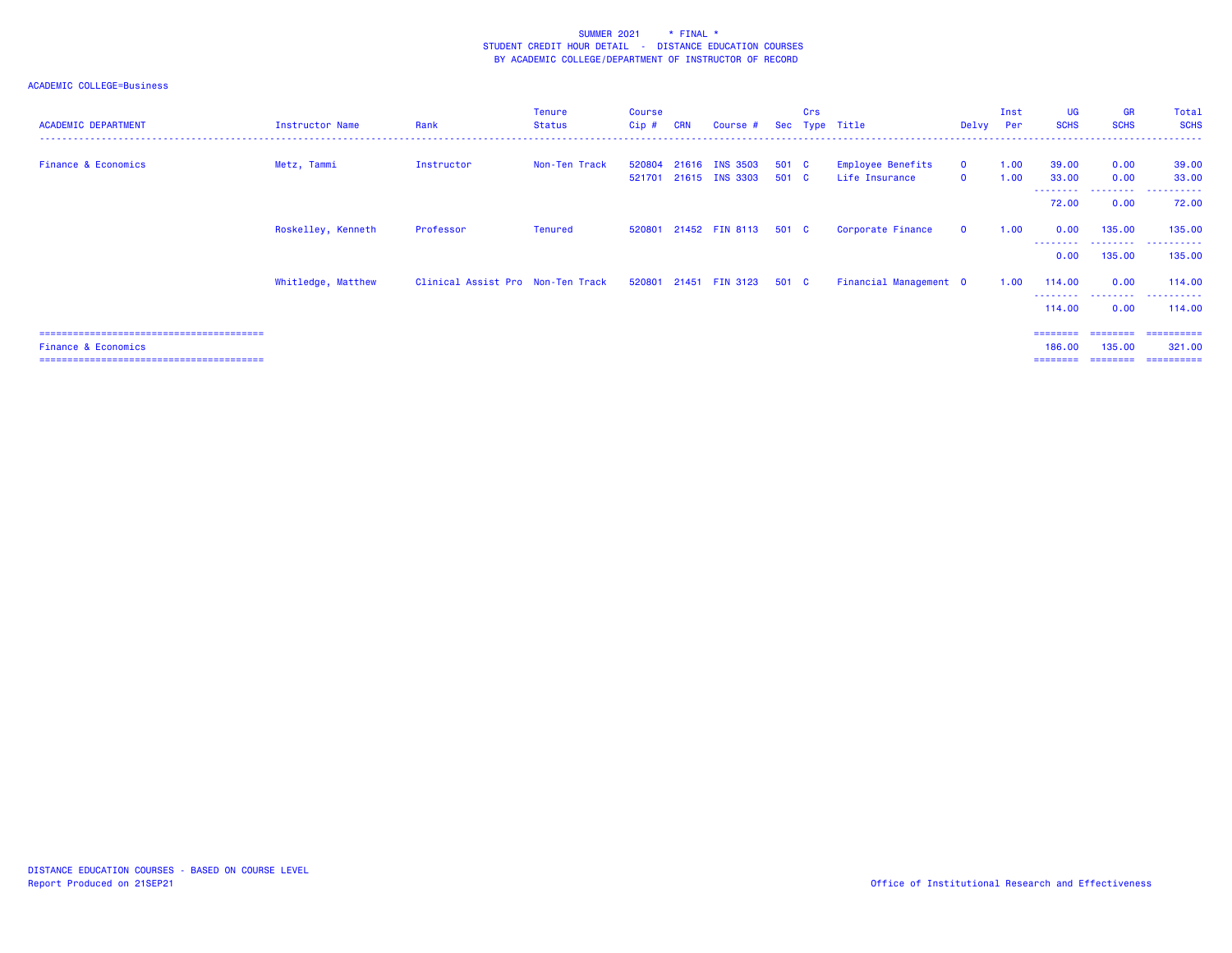| <b>ACADEMIC DEPARTMENT</b>       | <b>Instructor Name</b> | Rank                          | <b>Tenure</b><br><b>Status</b><br>. | <b>Course</b><br>Cip# | <b>CRN</b> | Course #              |         | Crs | Sec Type Title<br>.    | Delvy Per    | Inst | <b>UG</b><br><b>SCHS</b> | <b>GR</b><br><b>SCHS</b> | Total<br><b>SCHS</b><br>. |
|----------------------------------|------------------------|-------------------------------|-------------------------------------|-----------------------|------------|-----------------------|---------|-----|------------------------|--------------|------|--------------------------|--------------------------|---------------------------|
| Management & Information Systems | Bogue, Patty           | Instructor                    | Non-Ten Track                       | 520201                |            | 21662 MGT 3213        | 501 C   |     | Org Communications     | $\mathbf 0$  | 1.00 | 99.00<br>--------        | 0.00<br>.                | 99.00<br>.                |
|                                  |                        |                               |                                     |                       |            |                       |         |     |                        |              |      | 99.00                    | 0.00                     | 99.00                     |
|                                  | Jones, Gabrielle       | Non-Faculty                   | Not Applicable                      |                       |            | 521201 21292 BIS 3233 | 501 C   |     | Management Informati 0 |              | 1.00 | 51.00                    | 0.00                     | 51.00                     |
|                                  |                        |                               |                                     |                       |            |                       |         |     |                        |              |      | --------<br>51.00        | <u>.</u><br>0.00         | 51.00                     |
|                                  | Long, Rebecca          | Professor                     | <b>Tenured</b>                      | 520201                | 21663      | <b>MGT 8103</b>       | 501 C   |     | Strategic Entreprene 0 |              | 1.00 | 0.00                     | 174.00                   | 174.00                    |
|                                  |                        |                               |                                     |                       |            |                       |         |     |                        |              |      | --------<br>0.00         | . <b>.</b> .<br>174.00   | .<br>174.00               |
|                                  | Pervez, Adam           | Assistant Professor Ten Track |                                     | 520201                | 21661      | <b>MGT 3113</b>       | 501 C   |     | Principles of Manag 0  |              | 1.00 | 66.00                    | 0.00                     | 66.00                     |
|                                  |                        |                               |                                     |                       |            |                       |         |     |                        |              |      | --------<br>66.00        | --------<br>0.00         | .<br>66.00                |
|                                  | Spencer, Barbara       | Lecturer                      | Non-Ten Track                       | 520201                | 21665      | <b>MGT 8123</b>       | 501 C   |     | Strategic Bus Consul 0 |              | 1.00 | 0.00                     | 75.00                    | 75.00                     |
|                                  |                        |                               |                                     |                       |            |                       |         |     |                        |              |      | --------<br>0.00         | .<br>75.00               | .<br>75.00                |
|                                  | Vardaman, James        | Non-Employee                  | Not Applicable                      |                       |            | 520201 21664 MGT 8113 | $521$ C |     | Leadership Skills      | $\mathbf{O}$ | 1.00 | 0.00                     | 144,00                   | 144.00                    |
|                                  |                        |                               |                                     |                       |            |                       |         |     |                        |              |      | --------<br>0.00         | .<br>144.00              | 144.00                    |
|                                  |                        |                               |                                     |                       |            |                       |         |     |                        |              |      | ========                 | ========                 | ==========                |
| Management & Information Systems |                        |                               |                                     |                       |            |                       |         |     |                        |              |      | 216,00                   | 393,00                   | 609,00                    |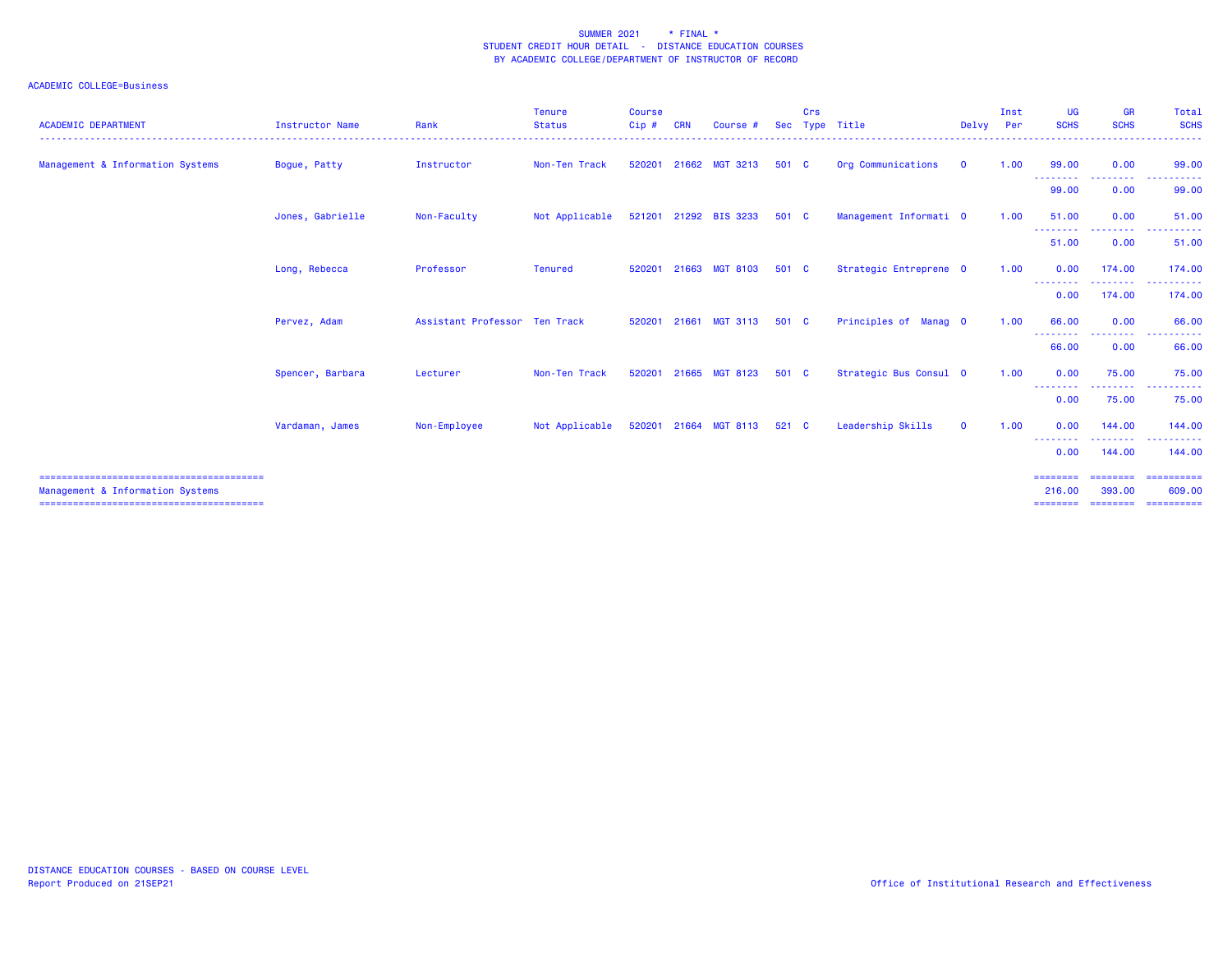## ACADEMIC COLLEGE=Business

| <b>ACADEMIC DEPARTMENT</b>                            | Instructor Name     | Rank                          | <b>Tenure</b><br><b>Status</b> | <b>Course</b><br>Cip# | <b>CRN</b>     | Course #                           |                | Crs | Sec Type Title                                      | Delvy                      | Inst<br>Per  | UG<br><b>SCHS</b>                                                                                                                 | <b>GR</b><br><b>SCHS</b>                                                                                                                                      | Total<br><b>SCHS</b> |
|-------------------------------------------------------|---------------------|-------------------------------|--------------------------------|-----------------------|----------------|------------------------------------|----------------|-----|-----------------------------------------------------|----------------------------|--------------|-----------------------------------------------------------------------------------------------------------------------------------|---------------------------------------------------------------------------------------------------------------------------------------------------------------|----------------------|
| Marketing, Quantitative Analysis & Busin Ballard, Iva |                     | Instructor                    | Non-Ten Track                  |                       |                | 521302 21296 BQA 3123              | 511 C          |     | Bus Stat Methods II                                 | $\overline{\mathbf{0}}$    | 1.00         | 21.00<br>.                                                                                                                        | 0.00                                                                                                                                                          | 21.00                |
|                                                       |                     |                               |                                |                       |                |                                    |                |     |                                                     |                            |              | 21.00                                                                                                                             | 0.00                                                                                                                                                          | 21.00                |
|                                                       | Boone, Christopher  | Assistant Professor Ten Track |                                |                       |                | 520203 21672 MKT 8213              | 501 C          |     | Supply Chain Operati 0                              |                            | 1.00         | 0.00<br>.                                                                                                                         | 90.00<br>.                                                                                                                                                    | 90.00<br>.           |
|                                                       |                     |                               |                                |                       |                |                                    |                |     |                                                     |                            |              | 0.00                                                                                                                              | 90.00                                                                                                                                                         | 90.00                |
|                                                       | Breazeale, Michael  | Associate Professor Tenured   |                                | 521401                | 21669          | <b>MKT 4423</b><br>21670 MKT 6423  | 511 C<br>511 C |     | Strategic Brand Mana 0<br>Strategic Brand Mana 0    |                            | 1.00<br>1.00 | 24.00<br>0.00                                                                                                                     | 0.00<br>81.00                                                                                                                                                 | 24.00<br>81.00       |
|                                                       |                     |                               |                                |                       |                |                                    |                |     |                                                     |                            |              | .<br>24.00                                                                                                                        | 81.00                                                                                                                                                         | 105.00               |
|                                                       | Dunlap, Kali        | Non-Faculty                   | Not Applicable                 |                       |                | 240102 21571 IDS 4111 501 C        |                |     | Professional Seminar 0                              |                            | 1.00         | 9.00                                                                                                                              | 0.00                                                                                                                                                          | 9.00                 |
|                                                       |                     |                               |                                |                       |                |                                    |                |     |                                                     |                            |              | $\frac{1}{2} \left( \frac{1}{2} \right) \left( \frac{1}{2} \right) \left( \frac{1}{2} \right) \left( \frac{1}{2} \right)$<br>9.00 | 0.00                                                                                                                                                          | 9.00                 |
|                                                       | Hardman, Haley      | Grad Teach Assist             | Not Applicable                 |                       |                | 521401 21668 MKT 4113 521 C        |                |     | Personal Selling                                    | $\mathbf 0$                | 1.00         | 66.00<br>.                                                                                                                        | 0.00<br>$\frac{1}{2} \left( \frac{1}{2} \right) \left( \frac{1}{2} \right) \left( \frac{1}{2} \right) \left( \frac{1}{2} \right) \left( \frac{1}{2} \right)$  | 66.00<br>.           |
|                                                       |                     |                               |                                |                       |                |                                    |                |     |                                                     |                            |              | 66.00                                                                                                                             | 0.00                                                                                                                                                          | 66.00                |
|                                                       | Hazen, Benjamin     | Non-Employee                  | Not Applicable                 | 520203                |                | 23540 MKT 8213                     | 502 C          |     | Supply Chain Operati 0                              |                            | 1.00         | 0.00                                                                                                                              | 81.00                                                                                                                                                         | 81.00                |
|                                                       |                     |                               |                                |                       |                |                                    |                |     |                                                     |                            |              | .<br>0.00                                                                                                                         | $\frac{1}{2} \left( \frac{1}{2} \right) \left( \frac{1}{2} \right) \left( \frac{1}{2} \right) \left( \frac{1}{2} \right) \left( \frac{1}{2} \right)$<br>81.00 | .<br>81.00           |
|                                                       | He, Lu              | Non-Employee                  | Not Applicable                 | 520201                |                | 23644 BQA 6423                     | 502 C          |     | Business Decision An 0                              |                            | 1.00         | 0.00                                                                                                                              | 72.00                                                                                                                                                         | 72.00                |
|                                                       |                     |                               |                                |                       |                |                                    |                |     |                                                     |                            |              | .<br>0.00                                                                                                                         | 72.00                                                                                                                                                         | 72.00                |
|                                                       | Mallette, Stephanie | Instructor                    | Non-Ten Track                  | 220205<br>229999      | 21294          | <b>BL 2413</b><br>21295 BL 8113    | 521 C<br>511 C |     | Legal Envt Bus<br>Law Ethics Disp Res               | $\mathbf 0$<br>$\mathbf 0$ | 1.00<br>1.00 | 33.00<br>0.00                                                                                                                     | 0.00<br>75.00                                                                                                                                                 | 33.00<br>75.00       |
|                                                       |                     |                               |                                |                       |                |                                    |                |     |                                                     |                            |              | .<br>33.00                                                                                                                        | 75.00                                                                                                                                                         | 108.00               |
|                                                       | Meredith, Kavitha   | Grad Teach Assist             | Not Applicable                 |                       |                | 521403 21667 MKT 3323              | 521 C          |     | International Logist 0                              |                            | 1.00         | 45.00<br><u>.</u>                                                                                                                 | 0.00<br><u>.</u>                                                                                                                                              | 45.00<br>.           |
|                                                       |                     |                               |                                |                       |                |                                    |                |     |                                                     |                            |              | 45.00                                                                                                                             | 0.00                                                                                                                                                          | 45.00                |
|                                                       | Moore, Robert       | Professor                     | <b>Tenured</b>                 | 521401                | 21666          | <b>MKT 3013</b>                    | 521 C          |     | Principles Of Mkt                                   | $\mathbf 0$                | 1.00         | 60.00                                                                                                                             | 0.00                                                                                                                                                          | 60.00                |
|                                                       |                     |                               |                                |                       |                |                                    |                |     |                                                     |                            |              | .<br>60.00                                                                                                                        | .<br>0.00                                                                                                                                                     | . <u>.</u><br>60.00  |
|                                                       | Shanahan, Kevin     | Professor                     | <b>Tenured</b>                 |                       |                | 521401 21671 MKT 8153              | 501 C          |     | Strategic Marketing                                 | $\mathbf 0$                | 1.00         | 0.00                                                                                                                              | 99.00                                                                                                                                                         | 99.00                |
|                                                       |                     |                               |                                |                       |                | 23512 MKT 8153                     | 531 C          |     | Strategic Marketing                                 | $\mathbf 0$                | 1.00         | 0.00<br>.                                                                                                                         | 108.00<br>$   -$                                                                                                                                              | 108.00               |
|                                                       |                     |                               |                                |                       |                |                                    |                |     |                                                     |                            |              | 0.00                                                                                                                              | 207.00                                                                                                                                                        | 207.00               |
|                                                       | Wen, Jutong         | Grad Teach Assist             | Not Applicable                 |                       |                | 521403 22263 MKT 3933              | 511 C          |     | International Mkt                                   | $\mathbf 0$                | 1.00         | 36.00<br>--------                                                                                                                 | 0.00<br>-----                                                                                                                                                 | 36.00                |
|                                                       |                     |                               |                                |                       |                |                                    |                |     |                                                     |                            |              | 36.00                                                                                                                             | 0.00                                                                                                                                                          | 36.00                |
|                                                       | Zhuo, Yueran        | Assistant Professor Ten Track |                                | 520201<br>521302      | 22552<br>22297 | <b>BQA 6423</b><br><b>BQA 8443</b> | 501 C<br>501 C |     | <b>Business Decision An 0</b><br>Stat Analy Bus Dec | $\mathbf 0$                | 1.00<br>1.00 | 0.00<br>0.00                                                                                                                      | 93.00<br>135.00                                                                                                                                               | 93.00<br>135.00      |

DISTANCE EDUCATION COURSES - BASED ON COURSE LEVEL<br>Report Produced on 21SEP21

Office of Institutional Research and Effectiveness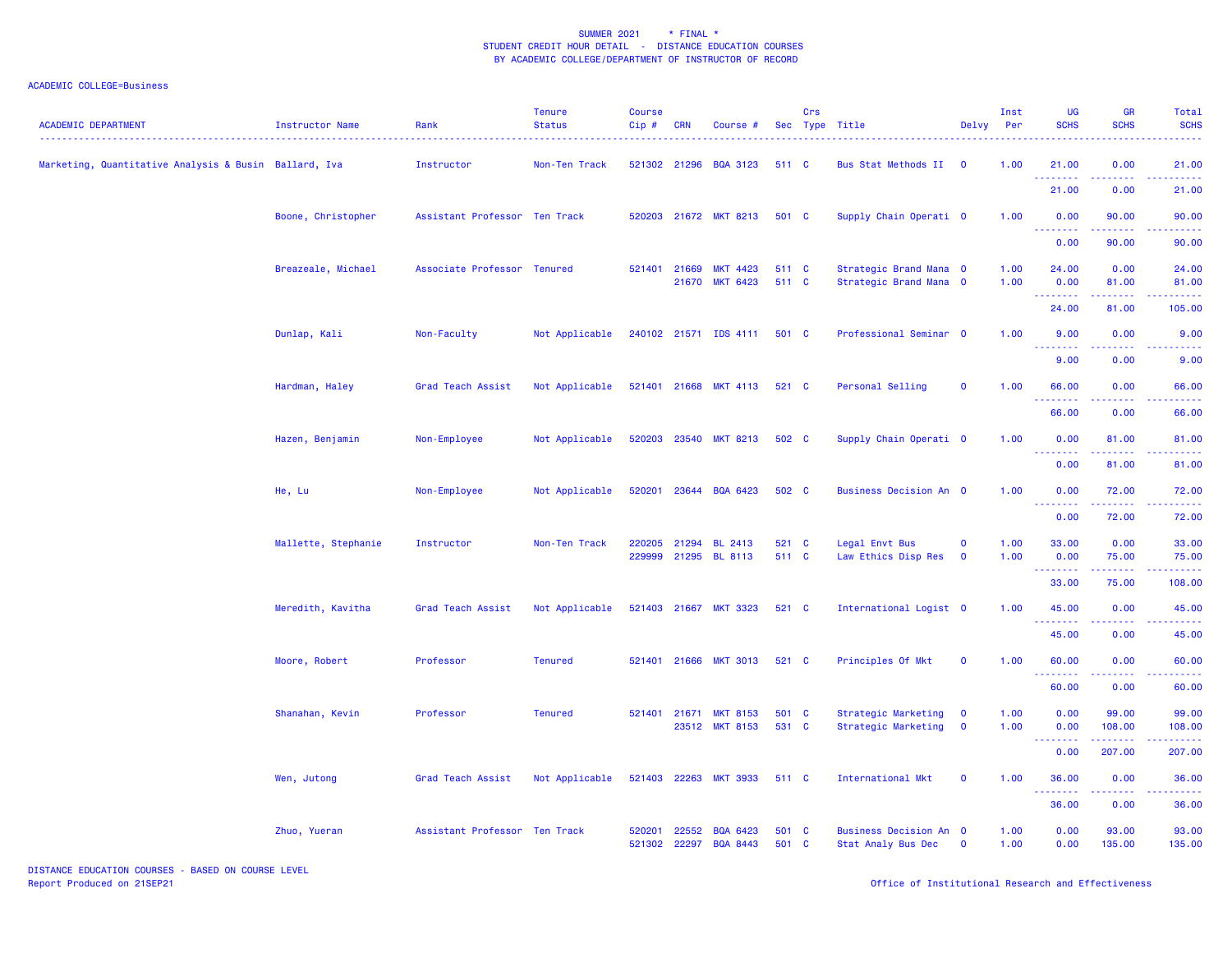## ACADEMIC COLLEGE=Business

| <b>ACADEMIC DEPARTMENT</b>               | Instructor Name | Rank | Tenure<br>Status | <b>Course</b><br>Cip# | <b>CRN</b> | Course # Sec Type Title | Crs | Delvy | Inst<br>Per | <b>UG</b><br><b>SCHS</b> | GR<br><b>SCHS</b>  | Total<br><b>SCHS</b>  |
|------------------------------------------|-----------------|------|------------------|-----------------------|------------|-------------------------|-----|-------|-------------|--------------------------|--------------------|-----------------------|
|                                          |                 |      |                  |                       |            |                         |     |       |             | 0.00                     | <br>228,00         | .<br>228,00           |
| Marketing, Quantitative Analysis & Busin |                 |      |                  |                       |            |                         |     |       |             | ========<br>294,00       | ========<br>834.00 | ==========<br>1128.00 |
|                                          |                 |      |                  |                       |            |                         |     |       |             | ========                 | ---------          | ==========            |

======================================== ======== ======== ==========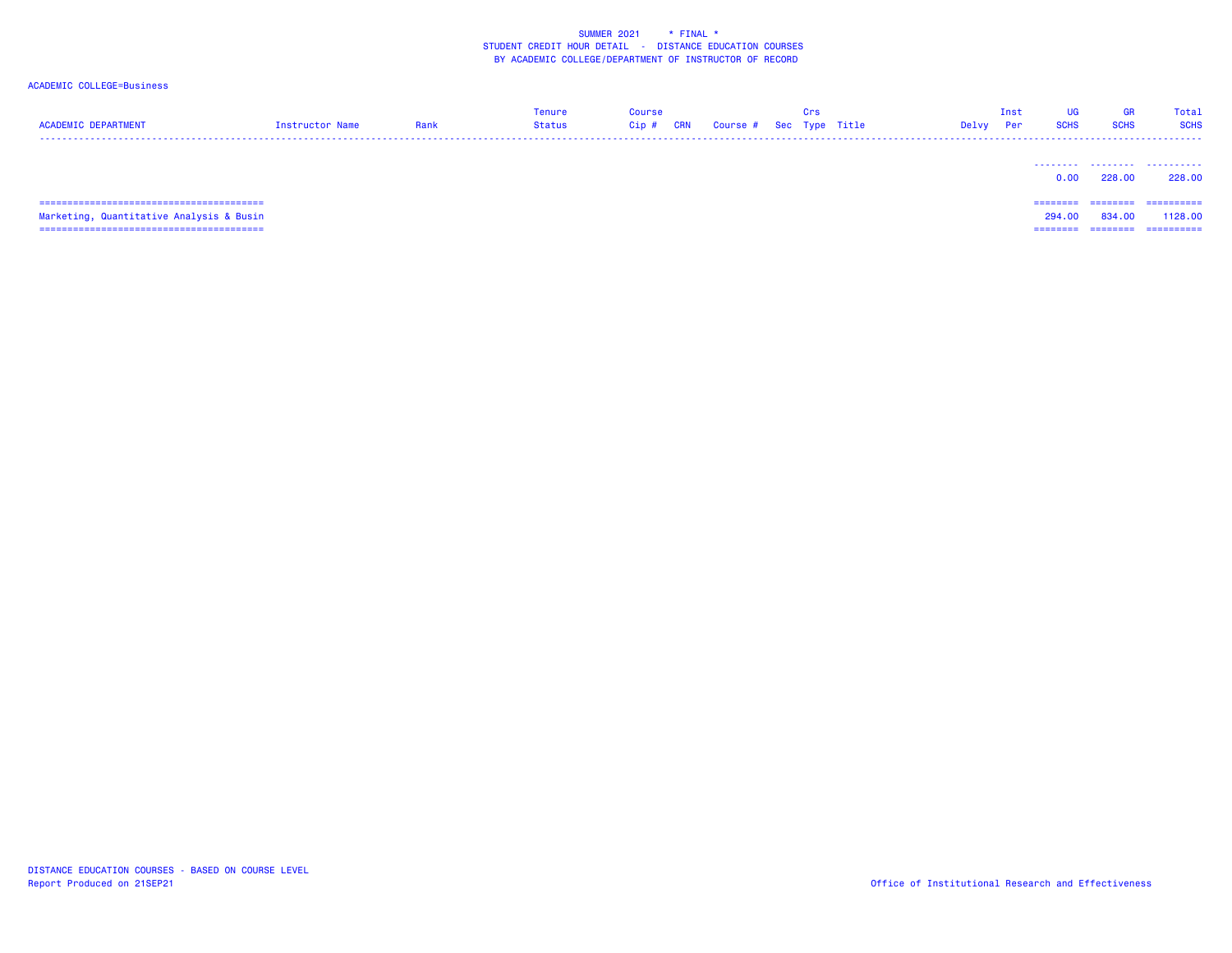| <b>ACADEMIC DEPARTMENT</b>              | <b>Instructor Name</b> | Rank                              | <b>Tenure</b><br><b>Status</b> | <b>Course</b><br>$C$ ip $#$ | <b>CRN</b> | Course                | <b>Sec</b> | Crs | Type Title             |              | Inst<br>Delvy Per | <b>UG</b><br><b>SCHS</b>                             | <b>GR</b><br><b>SCHS</b> | Total<br><b>SCHS</b>                                                                                                                                                                                                                                                                                                                                                                                                                                                                   |
|-----------------------------------------|------------------------|-----------------------------------|--------------------------------|-----------------------------|------------|-----------------------|------------|-----|------------------------|--------------|-------------------|------------------------------------------------------|--------------------------|----------------------------------------------------------------------------------------------------------------------------------------------------------------------------------------------------------------------------------------------------------------------------------------------------------------------------------------------------------------------------------------------------------------------------------------------------------------------------------------|
| Counseling, Educational Psychology, and | Abernathy, Larry       | Research Assoc Prof Non-Ten Track |                                |                             |            | 422806 21439 EPY 2513 | 551 C      |     | Human Growth & Devel 0 |              | 1.00              | 15.00                                                | 0.00                     | 15.00                                                                                                                                                                                                                                                                                                                                                                                                                                                                                  |
|                                         |                        |                                   |                                |                             |            |                       |            |     |                        |              |                   | - - - - - - - - <b>-</b><br>15.00                    | 0.00                     | 15.00                                                                                                                                                                                                                                                                                                                                                                                                                                                                                  |
|                                         | Ball, Kimberly         | Lecturer                          | Non-Ten Track                  | 422807                      |            | 21440 EPY 3543        | 551 C      |     | Psych Of Adoles        | $\mathbf{O}$ | 1.00              | 27,00<br><u>.</u>                                    | 0.00                     | 27.00                                                                                                                                                                                                                                                                                                                                                                                                                                                                                  |
|                                         |                        |                                   |                                |                             |            |                       |            |     |                        |              |                   | 27.00                                                | 0.00                     | 27.00                                                                                                                                                                                                                                                                                                                                                                                                                                                                                  |
|                                         | Borgen, John           | Assistant Professor Ten Track     |                                |                             |            | 422703 21923 EPY 8253 | 501 C      |     | Child Dev/Pathology    | $\mathbf 0$  | 1.00              | 0.00                                                 | 33.00                    | 33.00                                                                                                                                                                                                                                                                                                                                                                                                                                                                                  |
|                                         |                        |                                   |                                |                             |            |                       |            |     |                        |              |                   | <b><i><u><u> - - - - - - - -</u></u></i></b><br>0.00 | 33.00                    | 33.00                                                                                                                                                                                                                                                                                                                                                                                                                                                                                  |
|                                         | Gainer, Donna          | Instructor                        | Non-Ten Track                  | 130499                      | 21443      | <b>EPY 4313</b>       | 551 C      |     | Measure & Eval         | $\mathbf N$  | 1.00              | 39.00                                                | 0.00                     | 39.00                                                                                                                                                                                                                                                                                                                                                                                                                                                                                  |
|                                         |                        |                                   |                                | 422806                      |            | 22558 EPY 3503        | 501 C      |     | Principles of Ed Psy 0 |              | 1.00              | 24.00                                                | 0.00                     | 24.00                                                                                                                                                                                                                                                                                                                                                                                                                                                                                  |
|                                         |                        |                                   |                                |                             |            |                       |            |     |                        |              |                   | ---------<br>63.00                                   | 0.00                     | 63.00                                                                                                                                                                                                                                                                                                                                                                                                                                                                                  |
|                                         | Smith, Hallie          | Assistant Professor Ten Track     |                                |                             |            | 422803 21924 EPY 8263 | 551 C      |     | Psy Test Ed Rel Set 0  |              | 1.00              | 0.00                                                 | 30.00<br><u>.</u>        | 30.00                                                                                                                                                                                                                                                                                                                                                                                                                                                                                  |
|                                         |                        |                                   |                                |                             |            |                       |            |     |                        |              |                   | <b></b><br>0.00                                      | 30.00                    | 30.00                                                                                                                                                                                                                                                                                                                                                                                                                                                                                  |
|                                         | Stinson-Perez, Sylvia  | Non-Faculty                       | Not Applicable                 |                             |            | 131009 21362 COE 6323 | 501 C      |     | Sensory Aid Technlgy 0 |              | 1.00              | 0.00                                                 | 48.00                    | 48.00                                                                                                                                                                                                                                                                                                                                                                                                                                                                                  |
|                                         |                        |                                   |                                |                             |            |                       |            |     |                        |              |                   | <b></b><br>0.00                                      | .<br>48.00               | 48.00                                                                                                                                                                                                                                                                                                                                                                                                                                                                                  |
|                                         | Wei, Tianlan           | Associate Professor Ten Track     |                                | 130603                      | 21446      | EPY 6214              | 501 C      |     | Ed & Psy Statistics    | $\mathbf{0}$ | 1.00              | 0.00                                                 | 72.00                    | 72.00                                                                                                                                                                                                                                                                                                                                                                                                                                                                                  |
|                                         |                        |                                   |                                |                             |            | 21447 EPY 8214        | 551 B      |     | Int Ed & Psy Stat      | $\mathbf{0}$ | 1.00              | 0.00                                                 | 64.00                    | 64.00                                                                                                                                                                                                                                                                                                                                                                                                                                                                                  |
|                                         |                        |                                   |                                |                             |            |                       |            |     |                        |              |                   | <u> - - - - - - - -</u><br>0.00                      | .<br>136.00              | 136.00                                                                                                                                                                                                                                                                                                                                                                                                                                                                                 |
| Counseling, Educational Psychology, and |                        |                                   |                                |                             |            |                       |            |     |                        |              |                   | $=$ =======<br>105,00                                | ========<br>247.00       | 352.00                                                                                                                                                                                                                                                                                                                                                                                                                                                                                 |
|                                         |                        |                                   |                                |                             |            |                       |            |     |                        |              |                   | ========                                             | ========                 | $\begin{array}{cccccccccc} \multicolumn{2}{c}{} & \multicolumn{2}{c}{} & \multicolumn{2}{c}{} & \multicolumn{2}{c}{} & \multicolumn{2}{c}{} & \multicolumn{2}{c}{} & \multicolumn{2}{c}{} & \multicolumn{2}{c}{} & \multicolumn{2}{c}{} & \multicolumn{2}{c}{} & \multicolumn{2}{c}{} & \multicolumn{2}{c}{} & \multicolumn{2}{c}{} & \multicolumn{2}{c}{} & \multicolumn{2}{c}{} & \multicolumn{2}{c}{} & \multicolumn{2}{c}{} & \multicolumn{2}{c}{} & \multicolumn{2}{c}{} & \mult$ |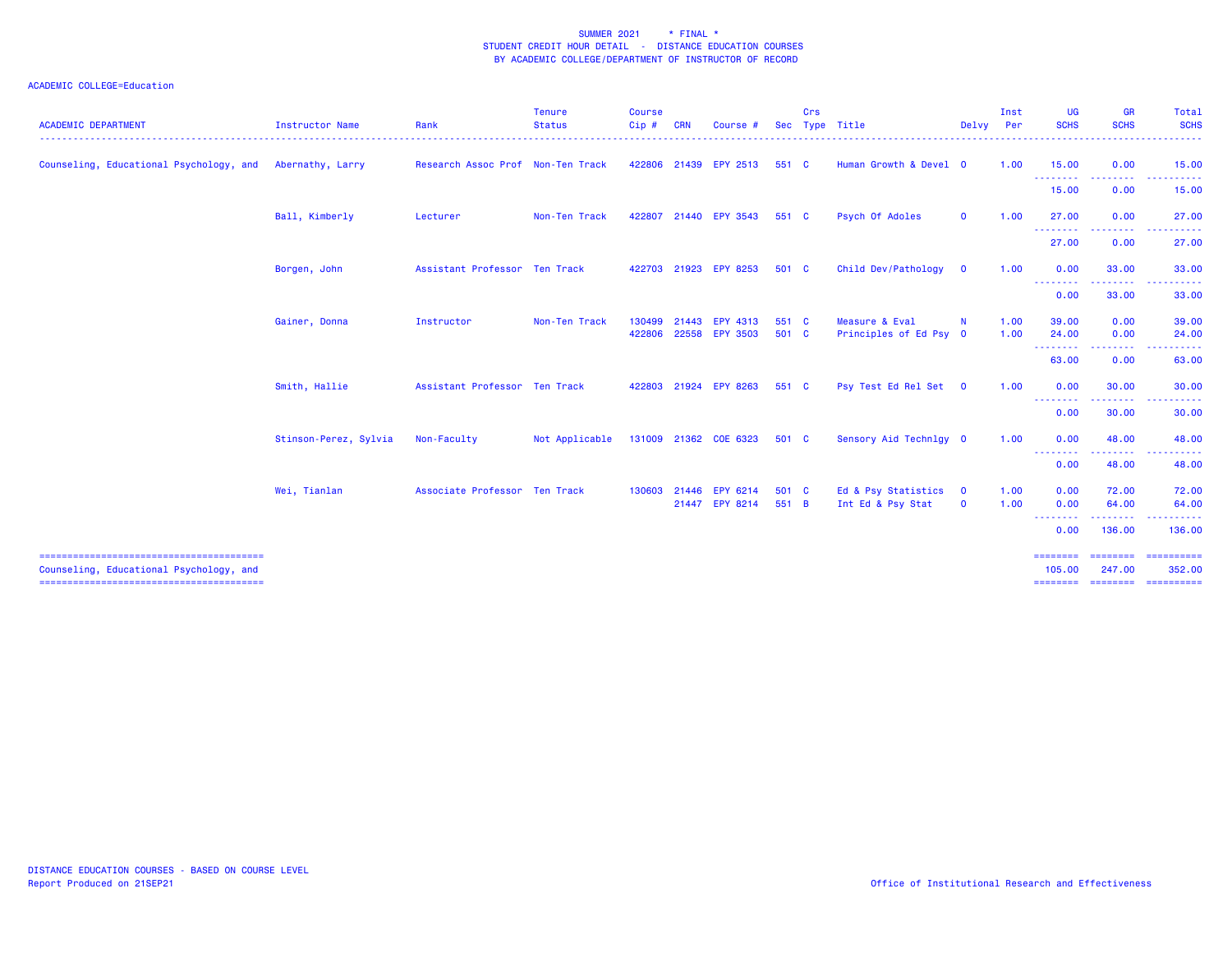| <b>ACADEMIC DEPARTMENT</b>                             | Instructor Name   | Rank                              | <b>Tenure</b><br><b>Status</b> | <b>Course</b><br>$Cip$ # | <b>CRN</b>     | Course #                           |                | Crs | Sec Type Title                                   | Delvy                                              | Inst<br>Per  | UG<br><b>SCHS</b>        | <b>GR</b><br><b>SCHS</b>                                                                                                           | Total<br><b>SCHS</b> |
|--------------------------------------------------------|-------------------|-----------------------------------|--------------------------------|--------------------------|----------------|------------------------------------|----------------|-----|--------------------------------------------------|----------------------------------------------------|--------------|--------------------------|------------------------------------------------------------------------------------------------------------------------------------|----------------------|
| Curriculum, Instruction & Special Educat Binford, Paul |                   | Associate Professor Tenured       |                                | 131203 21409             | 22428          | <b>EDS 8243</b><br><b>EDS 8243</b> | 501 C<br>503 C |     | Adv. Plan Manage Lea 0<br>Adv. Plan Manage Lea 0 |                                                    | 1.00<br>1.00 | 0.00<br>0.00             | 66.00<br>21.00                                                                                                                     | 66.00<br>21.00       |
|                                                        |                   |                                   |                                |                          |                |                                    |                |     |                                                  |                                                    |              | المتمالين<br>0.00        | .<br>87.00                                                                                                                         | .<br>87.00           |
|                                                        | Coffey, Kenneth   | Professor                         | <b>Tenured</b>                 | 131001                   | 21419<br>23956 | <b>EDX 6193</b><br><b>EDX 7000</b> | 501 C<br>503 I |     | Adv. Plan Special Ed 0<br>Directed Indiv Study 0 |                                                    | 1.00<br>1.00 | 0.00<br>0.00             | 75.00<br>1.00                                                                                                                      | 75.00<br>1.00        |
|                                                        |                   |                                   |                                |                          |                |                                    |                |     |                                                  |                                                    |              | -----<br>0.00            | 76.00                                                                                                                              | 76.00                |
|                                                        | Collier, Matthew  | Lecturer                          | Non-Ten Track                  |                          |                | 131001 21420 EDX 6193              | 502 C          |     | Adv. Plan Special Ed 0                           |                                                    | 1.00         | 0.00                     | 66.00                                                                                                                              | 66.00                |
|                                                        |                   |                                   |                                |                          |                |                                    |                |     |                                                  |                                                    |              | 0.00                     | 66.00                                                                                                                              | 66.00                |
|                                                        | Fondren, Patricia | Assistant Professor Ten Track     |                                | 131001 21422             |                | <b>EDX 6813</b><br>21424 EDX 6813  | 501 C<br>503 C |     | Intro Assmt Spec Ed<br>Intro Assmt Spec Ed       | $\overline{\mathbf{0}}$<br>$\overline{\mathbf{0}}$ | 1.00<br>1.00 | 0.00<br>0.00             | 90.00<br>66.00                                                                                                                     | 90.00<br>66.00       |
|                                                        |                   |                                   |                                |                          |                |                                    |                |     |                                                  |                                                    |              | <b>.</b><br>0.00         | 156.00                                                                                                                             | 156.00               |
|                                                        | Franz, Dana       | Professor                         | <b>Tenured</b>                 | 131205 23890             |                | <b>EDS 7000</b>                    | $501$ I        |     | Directed Indiv Study 0                           |                                                    | 1.00         | 0.00<br>.                | 3.00                                                                                                                               | 3.00                 |
|                                                        |                   |                                   |                                |                          |                |                                    |                |     |                                                  |                                                    |              | 0.00                     | 3.00                                                                                                                               | 3.00                 |
|                                                        | Hopper, Peggy     | Professor                         | <b>Tenured</b>                 | 131205 24033             | 24034          | <b>EDS 7000</b><br><b>EDS 7000</b> | 551 I<br>552 I |     | Directed Indiv Study 0<br>Directed Indiv Study 0 |                                                    | 1.00<br>1.00 | 0.00<br>0.00             | 1.00<br>1.00                                                                                                                       | 1.00<br>1.00         |
|                                                        |                   |                                   |                                | 131315 21709             | 23619          | <b>RDG 8653</b><br><b>RDG 8653</b> | 551 C<br>552 C |     | Teach Read Sec Sch<br>Teach Read Sec Sch         | $\mathbf 0$<br>$\mathbf 0$                         | 1.00<br>1.00 | 0.00<br>0.00<br><u>.</u> | 66.00<br>63.00                                                                                                                     | 66.00<br>63.00       |
|                                                        |                   |                                   |                                |                          |                |                                    |                |     |                                                  |                                                    |              | 0.00                     | 131.00                                                                                                                             | 131.00               |
|                                                        | Jamison, Breana   | Instructor                        | Non-Ten Track                  |                          | 131001 21418   | <b>EDX 4113</b>                    | 501 C          |     | Mthds/Mats Erly Chil 0                           |                                                    | 1.00         | 39.00                    | 0.00                                                                                                                               | 39.00                |
|                                                        |                   |                                   |                                |                          | 22445          | <b>EDX 8013</b>                    | 502 C          |     | Fundamentals of Teac 0                           |                                                    | 1.00         | 0.00                     | 54.00                                                                                                                              | 54.00                |
|                                                        |                   |                                   |                                |                          |                | 22531 EDX 8023                     | 552 C          |     | Fundamentals of Teac 0                           |                                                    | 1.00         | 0.00<br>.                | 42.00<br>$\frac{1}{2} \left( \frac{1}{2} \right) \left( \frac{1}{2} \right) \left( \frac{1}{2} \right) \left( \frac{1}{2} \right)$ | 42.00                |
|                                                        |                   |                                   |                                |                          |                |                                    |                |     |                                                  |                                                    |              | 39.00                    | 96.00                                                                                                                              | 135.00               |
|                                                        | Javorsky, Kristin | Assistant Professor Ten Track     |                                |                          |                | 131315 21382 EDE 3233              | 501 C          |     | Teach Lit at Elem/Mi 0                           |                                                    | 1.00         | 39.00<br>.               | 0.00<br>.                                                                                                                          | 39.00                |
|                                                        |                   |                                   |                                |                          |                |                                    |                |     |                                                  |                                                    |              | 39.00                    | 0.00                                                                                                                               | 39.00                |
|                                                        | Lindsey, Gail     | Clinical Assist Pro Non-Ten Track |                                | 131202 21384             |                | <b>EDE 3443</b>                    | 501 C          |     | Creat Arts Elem / Mid 0                          |                                                    | 1.00         | 75.00                    | 0.00                                                                                                                               | 75.00                |
|                                                        |                   |                                   |                                |                          | 21385          | <b>EDE 3443</b>                    | 502 C          |     | Creat Arts Elem / Mid 0                          |                                                    | 1.00         | 81.00<br><u>.</u>        | 0.00<br>.                                                                                                                          | 81.00<br>.           |
|                                                        |                   |                                   |                                |                          |                |                                    |                |     |                                                  |                                                    |              | 156.00                   | 0.00                                                                                                                               | 156.00               |
|                                                        | Mattox, Kimberly  | Instructor                        | Non-Ten Track                  |                          |                | 422814 21417 EDX 3213              | 501 C          |     | Indiv Inst Except Ch 0                           |                                                    | 1.00         | 48.00<br>.               | 0.00                                                                                                                               | 48.00                |
|                                                        |                   |                                   |                                |                          |                |                                    |                |     |                                                  |                                                    |              | 48.00                    | 0.00                                                                                                                               | 48.00                |
|                                                        | McGinnis, Brecken | Instructor                        | Non-Ten Track                  | 131001 21425             |                | <b>EDX 8013</b>                    | 501 C          |     | Fundamentals of Teac 0                           |                                                    | 1.00         | 0.00                     | 54.00                                                                                                                              | 54.00                |
|                                                        |                   |                                   |                                |                          | 21426          | <b>EDX 8023</b>                    | 551 C          |     | Fundamentals of Teac 0                           |                                                    | 1.00         | 0.00                     | 57.00                                                                                                                              | 57.00                |
|                                                        |                   |                                   |                                |                          | 21427<br>21428 | <b>EDX 8173</b><br><b>EDX 8173</b> | 505 C<br>506 C |     | Sp Ed In Reg Classrm 0<br>Sp Ed In Reg Classrm 0 |                                                    | 1.00<br>1.00 | 0.00<br>0.00             | 57.00<br>48.00                                                                                                                     | 57.00<br>48.00       |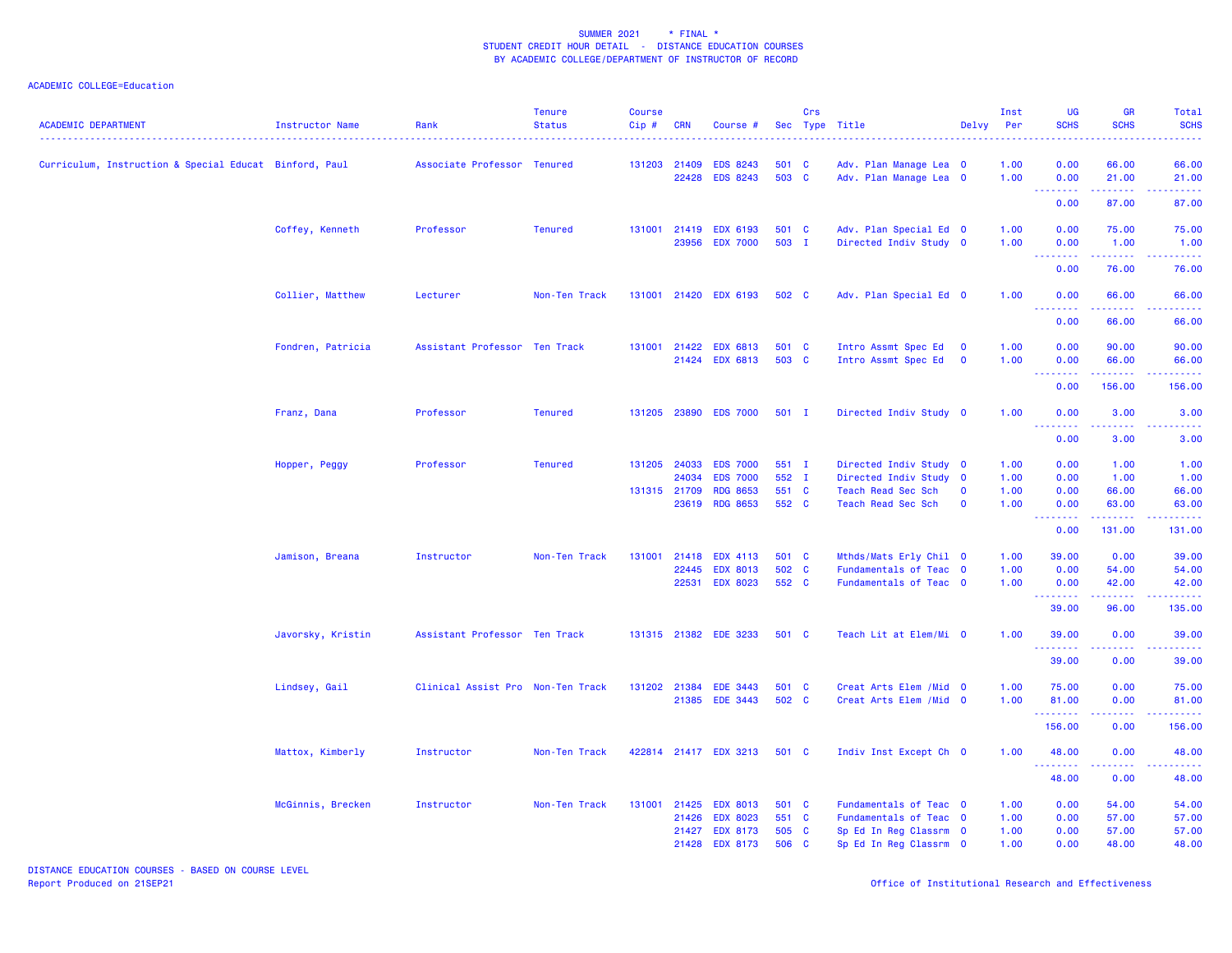| <b>ACADEMIC DEPARTMENT</b>                                 | <b>Instructor Name</b> | Rank                        | <b>Tenure</b><br><b>Status</b> | <b>Course</b><br>Cip#  | <b>CRN</b>                                | <b>Course</b>                                                                               |                                           | Crs | Sec Type Title                                                                                                        | Delvy                                                                         | Inst<br>Per                          | <b>UG</b><br><b>SCHS</b>                         | <b>GR</b><br><b>SCHS</b>                     | Total<br><b>SCHS</b>                        |
|------------------------------------------------------------|------------------------|-----------------------------|--------------------------------|------------------------|-------------------------------------------|---------------------------------------------------------------------------------------------|-------------------------------------------|-----|-----------------------------------------------------------------------------------------------------------------------|-------------------------------------------------------------------------------|--------------------------------------|--------------------------------------------------|----------------------------------------------|---------------------------------------------|
| Curriculum, Instruction & Special Educat McGinnis, Brecken |                        | Instructor                  | Non-Ten Track                  |                        |                                           | 131001 23977 EDX 7000                                                                       | $501$ I                                   |     | Directed Indiv Study 0                                                                                                |                                                                               | 1.00                                 | 0.00                                             | 3.00                                         | 3.00                                        |
|                                                            |                        |                             |                                |                        |                                           |                                                                                             |                                           |     |                                                                                                                       |                                                                               |                                      | .<br>0.00                                        | 219.00                                       | 219.00                                      |
|                                                            | Mulkana, Angela        | Lecturer                    | Non-Ten Track                  | 131203                 | 21706<br>22451                            | <b>RDG 8113</b><br><b>RDG 8113</b>                                                          | 501 C<br>502 C                            |     | Mid Level Literacy I 0<br>Mid Level Literacy I 0                                                                      |                                                                               | 1.00<br>1.00                         | 0.00<br>0.00                                     | 66.00<br>54.00                               | 66.00<br>54.00                              |
|                                                            |                        |                             |                                |                        |                                           |                                                                                             |                                           |     |                                                                                                                       |                                                                               |                                      | .<br>0.00                                        | .<br>120.00                                  | 120.00                                      |
|                                                            | Parker, Sarah          | Instructor                  | Non-Ten Track                  | 131202 21381           |                                           | <b>EDE 2521</b>                                                                             | 501 C                                     |     | Intro to Elem Ed                                                                                                      | $\mathbf{o}$                                                                  | 1.00                                 | 21.00                                            | 0.00                                         | 21.00                                       |
|                                                            |                        |                             |                                |                        |                                           |                                                                                             |                                           |     |                                                                                                                       |                                                                               |                                      | .<br>21.00                                       | 0.00                                         | . <b>.</b> .<br>21.00                       |
|                                                            | Ratliff, Lindon        | Associate Professor Tenured |                                | 130301<br>131205 21984 | 21404<br>21406<br>21986                   | <b>EDS 6403</b><br><b>EDS 6403</b><br><b>EDS 6403</b><br><b>EDS 8623</b>                    | 501 C<br>551 C<br>503 C<br>502 C          |     | Eval in Sec Schools<br>Eval in Sec Schools<br>Eval in Sec Schools<br>Effective Instructio 0                           | $\overline{\mathbf{0}}$<br>$\mathbf 0$<br>$\mathbf 0$                         | 1.00<br>1.00<br>1.00<br>1.00         | 0.00<br>0.00<br>0.00<br>0.00                     | 69.00<br>69.00<br>21.00<br>72.00             | 69.00<br>69.00<br>21.00<br>72.00            |
|                                                            |                        |                             |                                |                        |                                           |                                                                                             |                                           |     |                                                                                                                       |                                                                               |                                      | .<br>0.00                                        | 231.00                                       | .<br>231.00                                 |
|                                                            | Smith, Kimberly        | Instructor                  | Non-Ten Track                  |                        |                                           | 131202 21383 EDE 3343                                                                       | 501 C                                     |     | Teach Adoles Lit                                                                                                      | $\mathbf{o}$                                                                  | 1.00                                 | 30.00                                            | 0.00                                         | 30,00                                       |
|                                                            |                        |                             |                                |                        |                                           |                                                                                             |                                           |     |                                                                                                                       |                                                                               |                                      | ---------<br>30.00                               | .<br>0.00                                    | . <b>.</b><br>30.00                         |
|                                                            | Stampley, Amy          | Lecturer                    | Non-Ten Track                  | 131203<br>131205       |                                           | 21411 EDS 8243<br>23620 EDS 8623                                                            | 551 C<br>504 C                            |     | Adv. Plan Manage Lea 0<br>Effective Instructio 0                                                                      |                                                                               | 1.00<br>1.00                         | 0.00<br>0.00<br><u> - - - - - - - -</u>          | 60.00<br>78.00<br>.                          | 60.00<br>78.00<br>.                         |
|                                                            |                        |                             |                                |                        |                                           |                                                                                             |                                           |     |                                                                                                                       |                                                                               |                                      | 0.00                                             | 138.00                                       | 138.00                                      |
|                                                            | Vollenweider, Jennifer | Instructor                  | Non-Ten Track                  | 150612 21609           | 21996                                     | INDT 3343 501 C<br>INDT 3363 501 B                                                          |                                           |     | 3D Modeling for Manu 0<br>Motion & Time Study 0                                                                       |                                                                               | 1.00<br>1.00                         | 18.00<br>30.00<br>.                              | 0.00<br>0.00<br>$- - - - - -$                | 18.00<br>30.00<br>.                         |
|                                                            |                        |                             |                                |                        |                                           |                                                                                             |                                           |     |                                                                                                                       |                                                                               |                                      | 48.00                                            | 0.00                                         | 48.00                                       |
|                                                            | Walker, Ryan           | Associate Professor Tenured |                                | 130101<br>131205       | 21408<br>21415<br>21987<br>23891<br>24076 | <b>EDS 8103</b><br><b>EDS 8613</b><br><b>EDS 8613</b><br><b>EDS 7000</b><br><b>EDS 7000</b> | 501 C<br>501 C<br>551 C<br>502 I<br>503 I |     | Adv Meth in Mid/Sec<br>Mdle & Sec Sch Curr<br>Mdle & Sec Sch Curr<br>Directed Indiv Study 0<br>Directed Indiv Study 0 | $\overline{\mathbf{0}}$<br>$\overline{\mathbf{0}}$<br>$\overline{\mathbf{0}}$ | 1.00<br>1.00<br>1.00<br>1.00<br>1.00 | 0.00<br>0.00<br>0.00<br>0.00<br>0.00<br>-------- | 60.00<br>69.00<br>39.00<br>3.00<br>3.00<br>. | 60.00<br>69.00<br>39.00<br>3.00<br>3.00     |
|                                                            |                        |                             |                                |                        |                                           |                                                                                             |                                           |     |                                                                                                                       |                                                                               |                                      | 0.00                                             | 174.00                                       | 174.00                                      |
| Curriculum, Instruction & Special Educat                   |                        |                             |                                |                        |                                           |                                                                                             |                                           |     |                                                                                                                       |                                                                               |                                      | ========<br>381,00<br><b>EDESSERS</b>            | ========<br>1497.00<br><b>CONSIGNS</b>       | $=$ ==========<br>1878.00<br>$-$ ========== |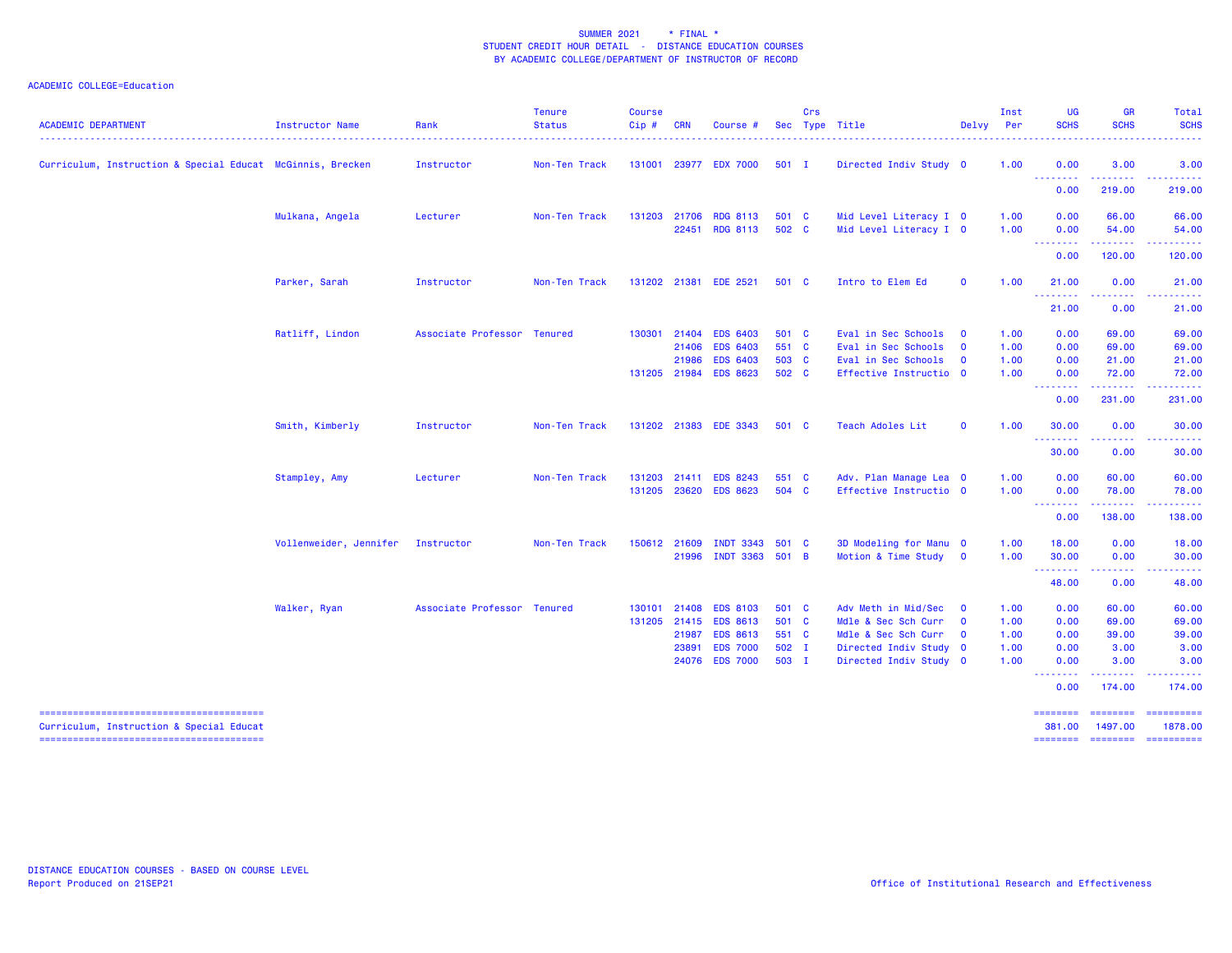| <b>ACADEMIC DEPARTMENT</b> | Instructor Name     | Rank                          | <b>Tenure</b><br><b>Status</b> | <b>Course</b><br>Cip# | <b>CRN</b>     | Course #                           |              | Crs          | Sec Type Title                          | Delvy                   | Inst<br><b>Per</b> | <b>UG</b><br><b>SCHS</b>        | <b>GR</b><br><b>SCHS</b>                                                                                                        | Total<br><b>SCHS</b>                                                                                                                                          |
|----------------------------|---------------------|-------------------------------|--------------------------------|-----------------------|----------------|------------------------------------|--------------|--------------|-----------------------------------------|-------------------------|--------------------|---------------------------------|---------------------------------------------------------------------------------------------------------------------------------|---------------------------------------------------------------------------------------------------------------------------------------------------------------|
| Educational Leadership     | Blackbourn, Richard | Professor                     | <b>Tenured</b>                 | 130401                | 21394<br>21399 | <b>EDL 8413</b><br><b>EDL 8633</b> | 551<br>551 C | <b>C</b>     | Sch Legal & Ethic Pe 0<br>HR Leadership | $\mathbf 0$             | 1.00<br>1.00       | 0.00<br>0.00                    | 39.00<br>24.00                                                                                                                  | 39.00<br>24.00                                                                                                                                                |
|                            |                     |                               |                                |                       |                |                                    |              |              |                                         |                         |                    | .<br>0.00                       | .<br>63.00                                                                                                                      | .<br>63.00                                                                                                                                                    |
|                            | Briscoe, Kaleb      | Assistant Professor Ten Track |                                | 130499                | 23486          | <b>HED 8990</b>                    | 502 C        |              | Special Topic In HED N                  |                         | 1.00               | 0.00                            | 24.00                                                                                                                           | 24.00                                                                                                                                                         |
|                            |                     |                               |                                |                       |                |                                    |              |              |                                         |                         |                    | <u> - - - - - - - -</u><br>0.00 | .<br>24.00                                                                                                                      | .<br>24.00                                                                                                                                                    |
|                            | Coats, Linda        | Professor                     | <b>Tenured</b>                 | 130407                | 21299          | <b>CCL 8113</b>                    | 501 C        |              | Comm Col Hist/Philos 0                  |                         | 1.00               | 0.00                            | 42.00                                                                                                                           | 42.00                                                                                                                                                         |
|                            |                     |                               |                                |                       | 21301          | <b>CCL 8133</b>                    | 501 C        |              | Lead Theory Pract in 0                  |                         | 1.00               | 0.00                            | 54.00                                                                                                                           | 54.00                                                                                                                                                         |
|                            |                     |                               |                                |                       | 21302          | <b>CCL 8143</b>                    | 501 C        |              | Program Planning and 0                  |                         | 1.00               | 0.00                            | 30.00                                                                                                                           | 30.00                                                                                                                                                         |
|                            |                     |                               |                                |                       | 21309          | <b>CCL 9000</b>                    | 502 D        |              | Diss./Dissertation R 0                  |                         | 1.00               | 0.00<br><u> - - - - - - - -</u> | 10.00<br>.                                                                                                                      | 10.00<br><u>.</u>                                                                                                                                             |
|                            |                     |                               |                                |                       |                |                                    |              |              |                                         |                         |                    | 0.00                            | 136.00                                                                                                                          | 136.00                                                                                                                                                        |
|                            | Fincher, Mark       | Associate Professor Tenured   |                                | 130407                | 21306          | <b>CCL 8233</b>                    | 501 C        |              | Comm Col Legal Issue 0                  |                         | 1.00               | 0.00                            | 39.00                                                                                                                           | 39.00                                                                                                                                                         |
|                            |                     |                               |                                |                       | 21310          | <b>CCL 9000</b>                    | 503 D        |              | Diss./Dissertation R 0                  |                         | 1.00               | 0.00                            | 1.00                                                                                                                            | 1.00                                                                                                                                                          |
|                            |                     |                               |                                |                       |                | 21991 CCL 8193                     | 501 S        |              | Sem Comm Coll Lead                      | $\mathbf 0$             | 1.00               | 0.00<br>.                       | 48.00<br>.                                                                                                                      | 48.00<br>$\frac{1}{2} \left( \frac{1}{2} \right) \left( \frac{1}{2} \right) \left( \frac{1}{2} \right) \left( \frac{1}{2} \right) \left( \frac{1}{2} \right)$ |
|                            |                     |                               |                                |                       |                |                                    |              |              |                                         |                         |                    | 0.00                            | 88.00                                                                                                                           | 88.00                                                                                                                                                         |
|                            | Hickmon, Fredrick   | Lecturer                      | Non-Ten Track                  | 130401                | 21400          | <b>EDL 8713</b>                    | 501          | <b>C</b>     | Sch Bus & Facilities 0                  |                         | 1.00               | 0.00                            | 75.00                                                                                                                           | 75.00                                                                                                                                                         |
|                            |                     |                               |                                |                       |                | 23892 EDL 8713                     | 502 C        |              | Sch Bus & Facilities 0                  |                         | 1.00               | 0.00                            | 39.00                                                                                                                           | 39.00                                                                                                                                                         |
|                            |                     |                               |                                |                       |                |                                    |              |              |                                         |                         |                    | .<br>0.00                       | $\begin{array}{cccccccccc} \bullet & \bullet & \bullet & \bullet & \bullet & \bullet & \bullet & \bullet \end{array}$<br>114.00 | .<br>114.00                                                                                                                                                   |
|                            | King, Stephanie     | Associate Professor Tenured   |                                |                       |                | 130407 21308 CCL 9000              | 501 D        |              | Diss./Dissertation R 0                  |                         | 1.00               | 0.00                            | 8.00                                                                                                                            | 8.00                                                                                                                                                          |
|                            |                     |                               |                                |                       |                |                                    |              |              |                                         |                         |                    | 0.00                            | 8.00                                                                                                                            | 8.00                                                                                                                                                          |
|                            |                     |                               |                                |                       |                |                                    |              |              |                                         |                         |                    |                                 |                                                                                                                                 |                                                                                                                                                               |
|                            | Labat Jr., Myron    | Associate Professor Ten Track |                                | 130401                | 21401          | <b>EDL 8723</b>                    | 501 C        |              | Positive Sch Culture 0                  |                         | 1.00               | 0.00                            | 57.00                                                                                                                           | 57.00                                                                                                                                                         |
|                            |                     |                               |                                |                       | 21402          | <b>EDL 8723</b>                    | 551 C        |              | Positive Sch Culture 0                  |                         | 1.00               | 0.00                            | 51.00                                                                                                                           | 51.00                                                                                                                                                         |
|                            |                     |                               |                                |                       | 21992          | <b>EDA 8353</b>                    | 501 C        |              | Apli Theory Educ Adm 0                  |                         | 1.00               | 0.00                            | 27.00                                                                                                                           | 27.00                                                                                                                                                         |
|                            |                     |                               |                                |                       | 23482          | <b>EDA 8990</b>                    | 501 C        |              | Special Topic In EDA 0                  |                         | 1.00               | 0.00                            | 30.00                                                                                                                           | 30.00                                                                                                                                                         |
|                            |                     |                               |                                | 130601                | 21994          | <b>EDA 8473</b>                    | 501 C        |              | Intro to Research in 0                  |                         | 1.00               | 0.00<br>.                       | 57.00<br>.                                                                                                                      | 57.00<br>.                                                                                                                                                    |
|                            |                     |                               |                                |                       |                |                                    |              |              |                                         |                         |                    | 0.00                            | 222.00                                                                                                                          | 222.00                                                                                                                                                        |
|                            | Labat, Cherie       | Lecturer                      | Non-Ten Track                  |                       |                | 130401 21993 EDA 8463              | 501 C        |              | Tech and Comm in Ed                     | $\overline{\mathbf{0}}$ | 1.00               | 0.00<br>.                       | 21.00<br><b>.</b>                                                                                                               | 21.00<br>.                                                                                                                                                    |
|                            |                     |                               |                                |                       |                |                                    |              |              |                                         |                         |                    | 0.00                            | 21.00                                                                                                                           | 21.00                                                                                                                                                         |
|                            | Maulding, Christy   | Non-Employee                  | Not Applicable                 |                       |                | 130401 21397 EDL 8433              | 501 C        |              | Data for Sch Impr                       | $\mathbf{o}$            | 1.00               | 0.00<br>--------                | 45.00<br>. <b>.</b>                                                                                                             | 45.00<br>.                                                                                                                                                    |
|                            |                     |                               |                                |                       |                |                                    |              |              |                                         |                         |                    | 0.00                            | 45.00                                                                                                                           | 45.00                                                                                                                                                         |
|                            | Prince, Debra       | Associate Professor Tenured   |                                | 130401                | 21391          | <b>EDF 8443</b>                    | 501 C        |              | Eval of Sch Prog                        | $\mathbf 0$             | 1.00               | 0.00                            | 42.00                                                                                                                           | 42.00                                                                                                                                                         |
|                            |                     |                               |                                | 130601                | 21390          | <b>EDF 8363</b>                    | 501 C        |              | Func & Met Res In Ed 0                  |                         | 1.00               | 0.00                            | 27.00                                                                                                                           | 27.00                                                                                                                                                         |
|                            |                     |                               |                                | 131202                | 21388          | <b>EDF 3423</b>                    | 501          | $\mathbf{C}$ | <b>Exploring Diversity</b>              | $\mathbf{o}$            | 1.00               | 75.00                           | 0.00                                                                                                                            | 75.00                                                                                                                                                         |
|                            |                     |                               |                                |                       | 21389          | EDF 3423                           | 502 C        |              | Exploring Diversity                     | $\mathbf 0$             | 1.00               | 72.00                           | 0.00                                                                                                                            | 72.00                                                                                                                                                         |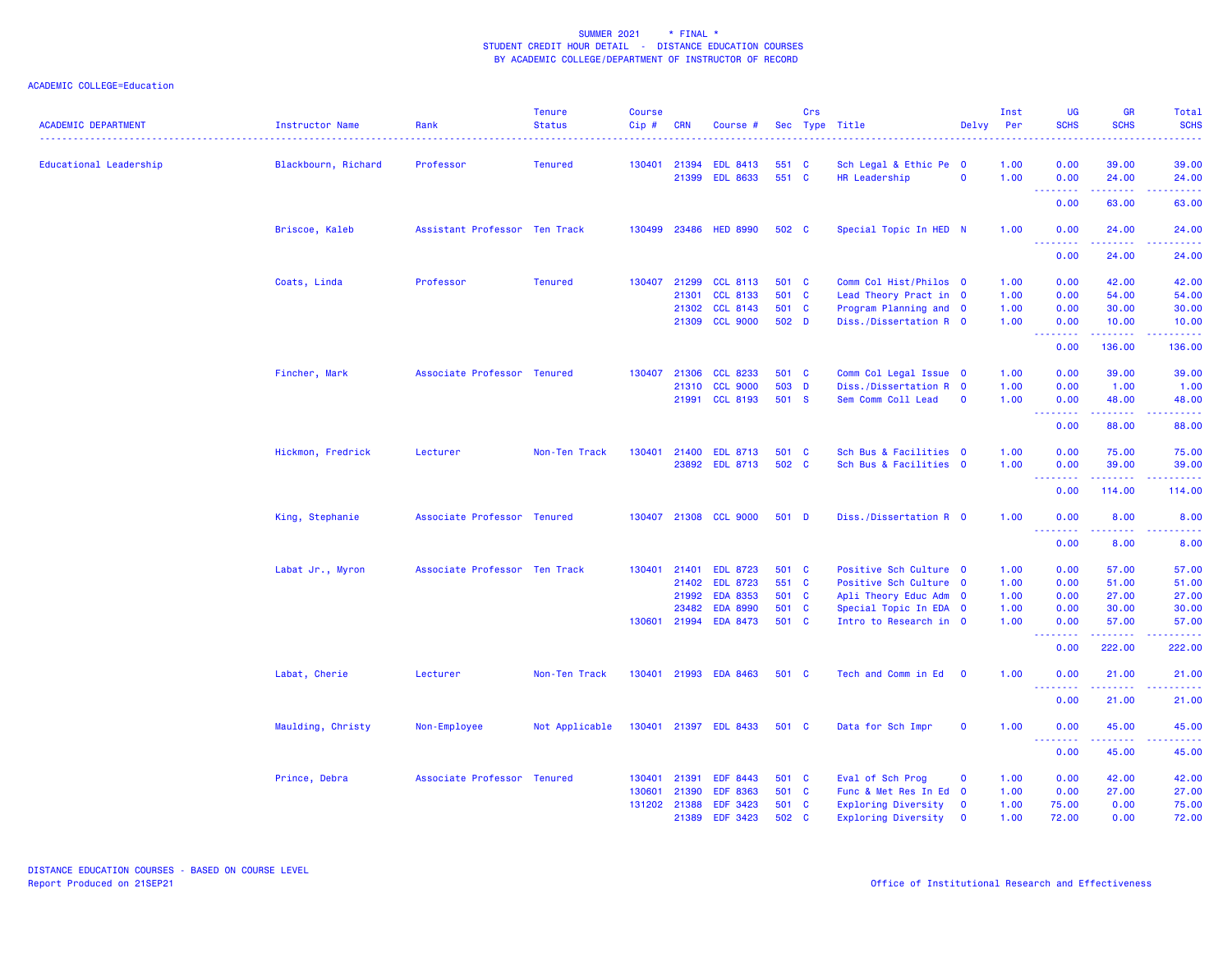| <b>ACADEMIC DEPARTMENT</b> | Instructor Name  | Rank                          | Tenure<br><b>Status</b> | <b>Course</b><br>Cip # | <b>CRN</b> | Course #              | <b>Sec</b> | Crs | Type Title             | Delvy        | Inst<br>Per | UG<br><b>SCHS</b>               | <b>GR</b><br><b>SCHS</b> | <b>Total</b><br><b>SCHS</b> |
|----------------------------|------------------|-------------------------------|-------------------------|------------------------|------------|-----------------------|------------|-----|------------------------|--------------|-------------|---------------------------------|--------------------------|-----------------------------|
|                            |                  |                               |                         |                        |            |                       |            |     |                        |              |             |                                 | ---------                | .                           |
|                            |                  |                               |                         |                        |            |                       |            |     |                        |              |             | 147.00                          | 69.00                    | 216.00                      |
| Educational Leadership     | Tharp, Paula     | Assistant Professor Ten Track |                         | 130401                 | 21395      | <b>EDL 8423</b>       | 501 C      |     | School Leadership      | $\mathbf{O}$ | 1.00        | 0.00                            | 36.00                    | 36.00                       |
|                            |                  |                               |                         |                        |            | 21396 EDL 8423        | 551 C      |     | School Leadership      | $\mathbf{0}$ | 1.00        | 0.00                            | 15.00                    | 15.00                       |
|                            |                  |                               |                         |                        |            | 21398 EDL 8433        | 551 C      |     | Data for Sch Impr      | $\mathbf{o}$ | 1.00        | 0.00                            | 30.00                    | 30.00                       |
|                            |                  |                               |                         |                        | 23477      | <b>EDL 8413</b>       | 501 C      |     | Sch Legal & Ethic Pe 0 |              | 1.00        | 0.00                            | 60.00                    | 60.00                       |
|                            |                  |                               |                         |                        |            | 24078 EDL 7000        | 551 I      |     | Directed Indiv Study 0 |              | 1.00        | 0.00                            | 3.00                     | 3.00                        |
|                            |                  |                               |                         |                        |            |                       |            |     |                        |              |             | <u> - - - - - - - -</u><br>0.00 | .<br>144.00              | <u>----------</u><br>144.00 |
|                            | Winkler, Christa | Assistant Professor Ten Track |                         |                        |            | 130499 23480 HED 8990 | 501 C      |     | Special Topic In HED N |              | 1.00        | 0.00                            | 51.00                    | 51.00                       |
|                            |                  |                               |                         |                        |            |                       |            |     |                        |              |             | 0.00                            | 51.00                    | 51.00                       |
|                            |                  |                               |                         |                        |            |                       |            |     |                        |              |             | ========                        | ========                 | ==========                  |
| Educational Leadership     |                  |                               |                         |                        |            |                       |            |     |                        |              |             | 147,00                          | 985,00                   | 1132.00                     |
|                            |                  |                               |                         |                        |            |                       |            |     |                        |              |             |                                 |                          | ==========                  |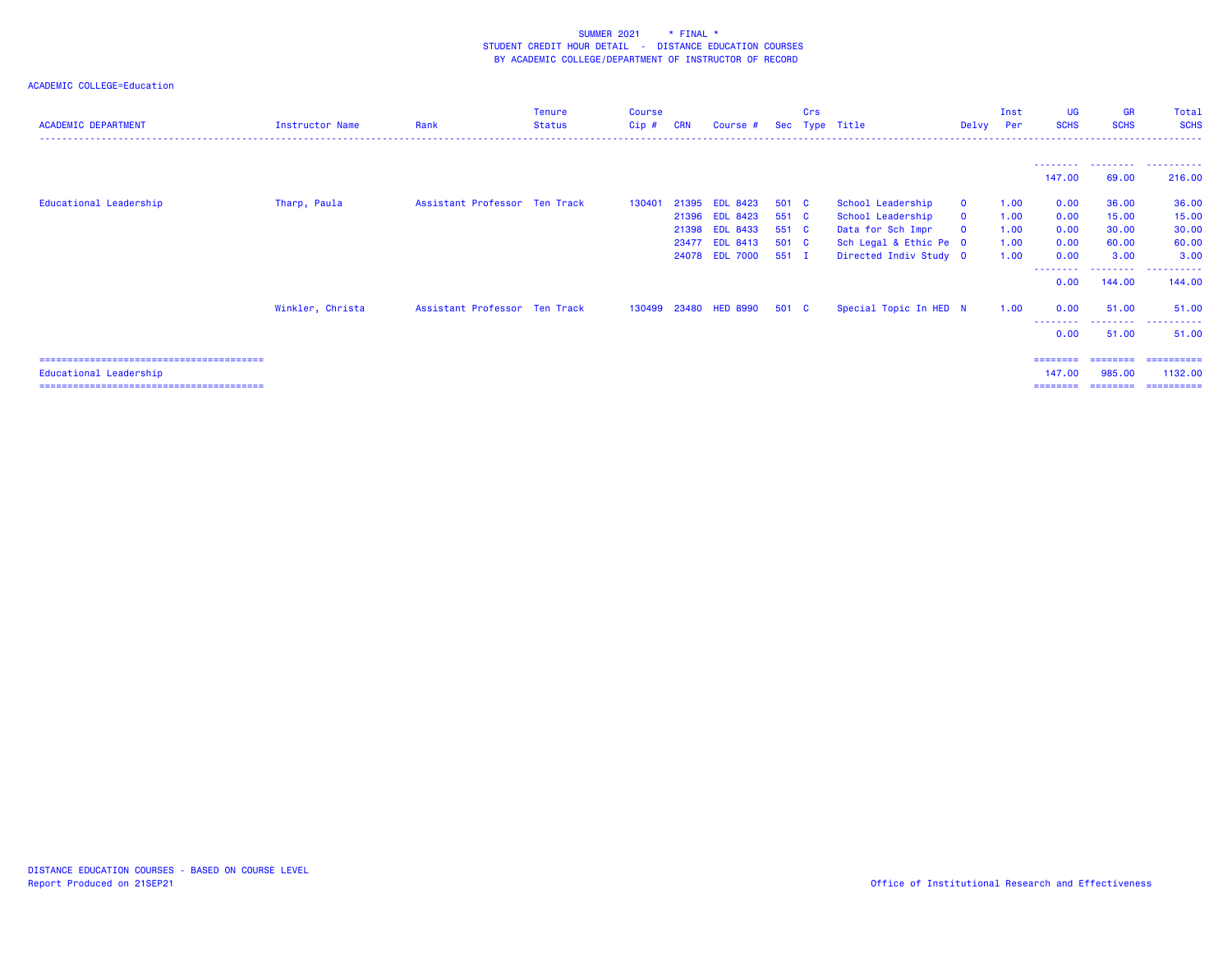|                                                       |                      |                                   | <b>Tenure</b>  | <b>Course</b> |              |                              |       | Crs            |                        |             | Inst | UG                              | <b>GR</b>                                                                                                                                                     | Total              |
|-------------------------------------------------------|----------------------|-----------------------------------|----------------|---------------|--------------|------------------------------|-------|----------------|------------------------|-------------|------|---------------------------------|---------------------------------------------------------------------------------------------------------------------------------------------------------------|--------------------|
| <b>ACADEMIC DEPARTMENT</b>                            | Instructor Name      | Rank                              | <b>Status</b>  | Cip#          | <b>CRN</b>   | Course #                     |       |                | Sec Type Title         | Delvy       | Per  | <b>SCHS</b>                     | <b>SCHS</b>                                                                                                                                                   | <b>SCHS</b>        |
| Instructional Systems and Workforce Deve Adams, James |                      | Professor                         | <b>Tenured</b> |               | 131309 22027 | TECH 4143 551 C              |       |                | His & Phil Career &    | - 0         | 1.00 | 6.00                            | 0.00                                                                                                                                                          | 6.00               |
|                                                       |                      |                                   |                |               | 22028        | <b>TECH 6143</b>             | 551 C |                | His & Phil Career &    | $\mathbf 0$ | 1.00 | 0.00                            | 9.00                                                                                                                                                          | 9.00               |
|                                                       |                      |                                   |                |               | 131310 22005 | <b>TECH 4493</b>             | 501 C |                | Meth Tchn Career Pat 0 |             | 1.00 | 3.00                            | 0.00                                                                                                                                                          | 3.00               |
|                                                       |                      |                                   |                |               | 22006        | <b>TECH 6493</b>             | 501 C |                | Meth Tchn Career Pat 0 |             | 1.00 | 0.00                            | 21.00                                                                                                                                                         | 21.00              |
|                                                       |                      |                                   |                |               | 131399 22007 | <b>TECH 4263</b>             | 501 C |                | Diverse Wrk & Ed Env 0 |             | 1.00 | 6.00                            | 0.00                                                                                                                                                          | 6.00               |
|                                                       |                      |                                   |                |               | 22008        | <b>TECH 6263</b>             | 501 C |                | Diverse Wrk & Ed Env 0 |             | 1.00 | 0.00                            | 36.00                                                                                                                                                         | 36.00              |
|                                                       |                      |                                   |                |               | 22021        | <b>TECH 4263</b>             | 551 C |                | Diverse Wrk & Ed Env 0 |             | 1.00 | 6.00                            | 0.00                                                                                                                                                          | 6.00               |
|                                                       |                      |                                   |                |               |              | 22022 TECH 6263 551 C        |       |                | Diverse Wrk & Ed Env 0 |             | 1.00 | 0.00                            | 33.00                                                                                                                                                         | 33.00              |
|                                                       |                      |                                   |                |               |              |                              |       |                |                        |             |      | <u>.</u><br>21.00               | 99.00                                                                                                                                                         | <u>.</u><br>120.00 |
|                                                       | Bailey, Melinda      | Non-Faculty                       | Not Applicable |               |              | 240102 21573 IDS 4111        | 503 C |                | Professional Seminar 0 |             | 1.00 | 8.00<br><u> - - - - - - - -</u> | 0.00<br>.                                                                                                                                                     | 8.00               |
|                                                       |                      |                                   |                |               |              |                              |       |                |                        |             |      | 8.00                            | 0.00                                                                                                                                                          | 8.00               |
|                                                       | Buchanan, Jody       | Instructor                        | Non-Ten Track  |               |              | 150613 21614 INDT 4463 501 C |       |                | Mfg Tech & Proc II     | $\mathbf 0$ | 1.00 | 27,00<br>.                      | 0.00<br>22222                                                                                                                                                 | 27.00<br>.         |
|                                                       |                      |                                   |                |               |              |                              |       |                |                        |             |      | 27.00                           | 0.00                                                                                                                                                          | 27.00              |
|                                                       | Francom, Gregory     | Clinical Assist Pro Non-Ten Track |                | 110301        | 22019        | TECH 4543 551 C              |       |                | Information Processi 0 |             | 1.00 | 21.00                           | 0.00                                                                                                                                                          | 21.00              |
|                                                       |                      |                                   |                | 131309        | 22002        | <b>TECH 4763</b>             | 501 C |                | Digital Tools/Learni 0 |             | 1.00 | 21.00                           | 0.00                                                                                                                                                          | 21.00              |
|                                                       |                      |                                   |                |               | 22003        | TECH 6763 501 C              |       |                | Digital Tools/Learni 0 |             | 1.00 | 0.00                            | 21.00                                                                                                                                                         | 21.00              |
|                                                       |                      |                                   |                |               |              |                              |       |                |                        |             |      | .                               | $\omega$ is $\omega$ in $\omega$                                                                                                                              | .                  |
|                                                       |                      |                                   |                |               |              |                              |       |                |                        |             |      | 42.00                           | 21.00                                                                                                                                                         | 63.00              |
|                                                       | Lee, Sang Joon       | Associate Professor Tenured       |                | 110801        | 22013        | <b>TECH 4583</b>             | 501 B |                | Graphics and Web Des 0 |             | 1.00 | 18.00                           | 0.00                                                                                                                                                          | 18.00              |
|                                                       |                      |                                   |                |               | 22014        | <b>TECH 6583</b>             | 501   | $\blacksquare$ | Graphics and Web Des 0 |             | 1.00 | 0.00                            | 9.00                                                                                                                                                          | 9.00               |
|                                                       |                      |                                   |                |               |              | 131309 22010 TECH 4343 501 C |       |                | Infor Tech Project M 0 |             | 1.00 | 21.00<br>--------               | 0.00<br>$\frac{1}{2} \left( \frac{1}{2} \right) \left( \frac{1}{2} \right) \left( \frac{1}{2} \right) \left( \frac{1}{2} \right) \left( \frac{1}{2} \right)$  | 21.00<br>.         |
|                                                       |                      |                                   |                |               |              |                              |       |                |                        |             |      | 39.00                           | 9.00                                                                                                                                                          | 48.00              |
|                                                       | Okojie, Mabel        | Professor                         | <b>Tenured</b> | 110301        | 22018        | TECH 8773 501 C              |       |                | Teach & Train with M 0 |             | 1.00 | 0.00                            | 18.00                                                                                                                                                         | 18.00              |
|                                                       |                      |                                   |                | 131309        | 22023        | TECH 8233 551 C              |       |                | Analysis & Survey Re 0 |             | 1.00 | 0.00                            | 18.00                                                                                                                                                         | 18.00              |
|                                                       |                      |                                   |                |               | 22033        | TECH 8273 551 C              |       |                | Con Iss Cur Pla ISWD 0 |             | 1.00 | 0.00                            | 18.00                                                                                                                                                         | 18.00              |
|                                                       |                      |                                   |                |               |              |                              |       |                |                        |             |      | <u>.</u><br>0.00                | $\frac{1}{2} \left( \frac{1}{2} \right) \left( \frac{1}{2} \right) \left( \frac{1}{2} \right) \left( \frac{1}{2} \right) \left( \frac{1}{2} \right)$<br>54.00 | 54.00              |
|                                                       | Peterson, Whitney    | Instructor                        | Non-Ten Track  | 110301        | 22015        | TECH 1273 501 C              |       |                | Computer Application 0 |             | 1.00 | 39.00                           | 0.00                                                                                                                                                          | 39.00              |
|                                                       |                      |                                   |                |               |              | 22020 TECH 1273 551 C        |       |                | Computer Application 0 |             | 1.00 | 15.00                           | 0.00                                                                                                                                                          | 15.00              |
|                                                       |                      |                                   |                |               |              |                              |       |                |                        |             |      | 54.00                           | 0.00                                                                                                                                                          | 54.00              |
|                                                       | Scott-Bracey, Pamela | Associate Professor Tenured       |                |               |              | 131309 22016 TECH 6473 501 C |       |                | Methods of Teaching    | $\mathbf 0$ | 1.00 | 0.00                            | 18.00                                                                                                                                                         | 18.00              |
|                                                       |                      |                                   |                |               |              |                              |       |                |                        |             |      | <u>.</u><br>0.00                | $\frac{1}{2}$<br>18.00                                                                                                                                        | 18.00              |
|                                                       | Sun, Yan             | Assistant Professor Ten Track     |                |               |              | 150613 22024 TECH 8713 551 B |       |                | Research in ISWD       | $\mathbf 0$ | 1.00 | 0.00                            | 54.00                                                                                                                                                         | 54.00              |
|                                                       |                      |                                   |                |               |              |                              |       |                |                        |             |      | 0.00                            | 222222<br>54.00                                                                                                                                               | 54.00              |
|                                                       | Yu, Chien            | Professor                         | <b>Tenured</b> | 130501        | 22000        | TECH 8523 501 C              |       |                | Project Mgt in Instr 0 |             | 1.00 | 0.00                            | 27.00                                                                                                                                                         | 27.00              |
|                                                       |                      |                                   |                | 131319        | 23623        | TECH 7000 503                |       | $\mathbf{I}$   | Directed Indiv Study N |             | 1.00 | 0.00                            | 3.00                                                                                                                                                          | 3.00               |
|                                                       |                      |                                   |                | 131321        | 22009        | TECH 8813 501 C              |       |                | Foundations of Dista 0 |             | 1.00 | 0.00                            | 42.00                                                                                                                                                         | 42.00              |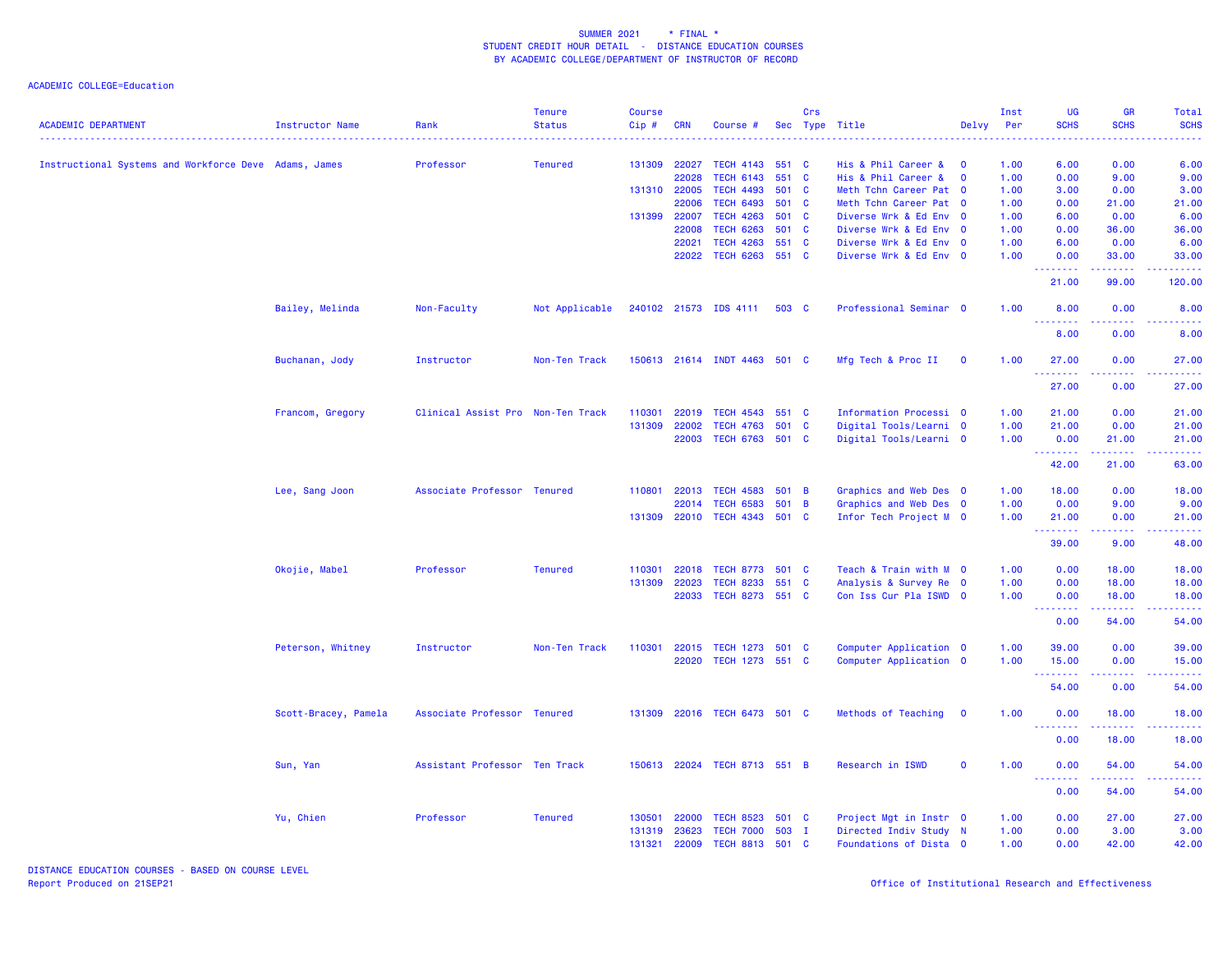| <b>ACADEMIC DEPARTMENT</b>                             | <b>Instructor Name</b> | Rank                          | Tenure<br>Status | <b>Course</b><br>Cip# | <b>CRN</b> | Course # Sec Type Title                               | Crs |                                                  | Delvy Per | Inst         | <b>UG</b><br><b>SCHS</b>     | <b>GR</b><br><b>SCHS</b> | Total<br><b>SCHS</b>               |
|--------------------------------------------------------|------------------------|-------------------------------|------------------|-----------------------|------------|-------------------------------------------------------|-----|--------------------------------------------------|-----------|--------------|------------------------------|--------------------------|------------------------------------|
|                                                        |                        |                               |                  |                       |            |                                                       |     |                                                  |           |              | 0.00                         | 72.00                    | <br>72.00                          |
| Instructional Systems and Workforce Deve Yu, Wei-Chieh |                        | Assistant Professor Ten Track |                  |                       |            | 131319 22914 TECH 7000 501 I<br>23481 TECH 7000 502 I |     | Directed Indiv Study 0<br>Directed Indiv Study 0 |           | 1.00<br>1.00 | 0.00<br>0.00<br>.            | 1.00<br>1.00             | 1.00<br>1.00<br>                   |
|                                                        |                        |                               |                  |                       |            |                                                       |     |                                                  |           |              | 0.00                         | 2.00                     | 2.00                               |
| Instructional Systems and Workforce Deve               |                        |                               |                  |                       |            |                                                       |     |                                                  |           |              | ========<br>191.00<br>====== | ========<br>329,00       | ==========<br>520,00<br>========== |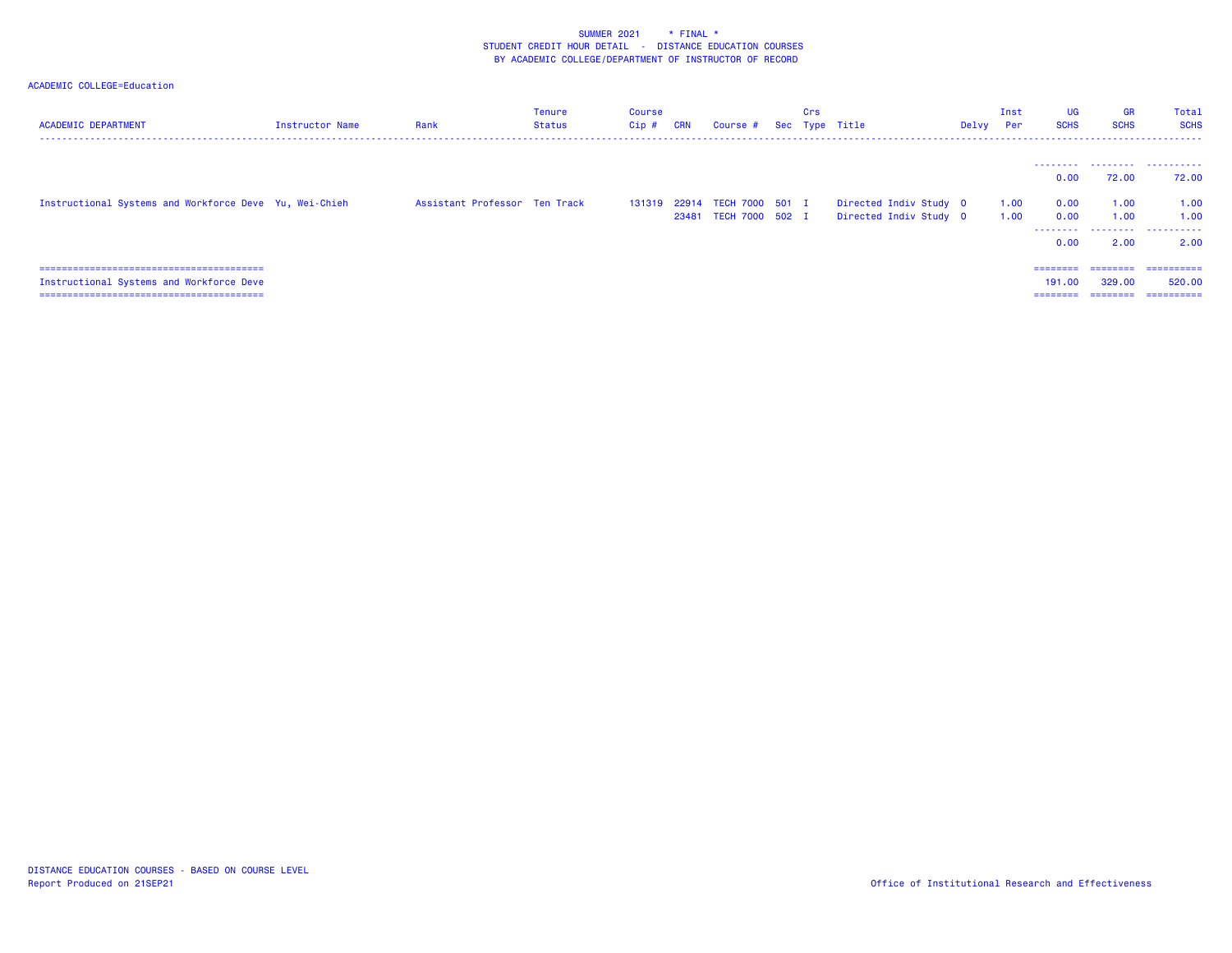| <b>ACADEMIC DEPARTMENT</b> | <b>Instructor Name</b> | Rank                          | Tenure<br><b>Status</b> | <b>Course</b><br>Cip# | <b>CRN</b> | Course #                          | <b>Sec</b>     | Crs | Type Title                                   | Delvy                       | Inst<br>Per  | <b>UG</b><br><b>SCHS</b> | <b>GR</b><br><b>SCHS</b> | Total<br><b>SCHS</b>                                                    |
|----------------------------|------------------------|-------------------------------|-------------------------|-----------------------|------------|-----------------------------------|----------------|-----|----------------------------------------------|-----------------------------|--------------|--------------------------|--------------------------|-------------------------------------------------------------------------|
| Kinesiology                | Chen, Chih Chia        | Assistant Professor Ten Track |                         |                       |            | 131314 21942 PE 3163              | 501 C          |     | Sport Psychology                             | $\mathbf{0}$                | 1.00         | 54.00                    | 0.00                     | 54.00                                                                   |
|                            |                        |                               |                         |                       |            |                                   |                |     |                                              |                             |              | --------<br>54.00        | .<br>0.00                | 54.00                                                                   |
|                            | Jackson, Stacy         | Non-Faculty                   | Not Applicable          | 320104<br>320105      | 22180      | <b>DSS 0113</b><br>22181 DSS 0713 | 501 C<br>501 C |     | Practical Money Skil 0<br>Career Exploration | $\overline{\mathbf{0}}$     | 1.00<br>1.00 | 6.00<br>3.00             | 0.00<br>0.00             | 6.00<br>3.00                                                            |
|                            |                        |                               |                         |                       |            |                                   |                |     |                                              |                             |              | --------<br>9.00         | <b></b><br>0.00          | $\sim$ $\sim$ $\sim$ $\sim$<br><b><i><u>A A A A A A</u></i></b><br>9.00 |
|                            | Kim, Dae Eun           | Instructor                    | Non-Ten Track           | 310504                |            | 21940 SS 3503                     | 501 C          |     | Sport and Rec Leader 0                       |                             | 1.00         | 33.00                    | 0.00                     | 33,00                                                                   |
|                            |                        |                               |                         |                       |            |                                   |                |     |                                              |                             |              | --------<br>33.00        | --------<br>0.00         | <u>.</u><br>33.00                                                       |
|                            | Price Jr., Lexie       | Non-Employee                  | Not Applicable          | 131304                | 21681      | PE 4413                           | 501 C          |     | Basic Driver Ed I                            | $\mathbf 0$                 | 1.00         | 69.00                    | 0.00                     | 69.00                                                                   |
|                            |                        |                               |                         | 512201                |            | 21679 PE 3433<br>21680 PE 3433    | 501 C<br>551 C |     | Genl Safety Methods<br>Genl Safety Methods   | $\mathbf 0$<br>$\mathbf{0}$ | 1.00<br>1.00 | 33.00<br>45.00           | 0.00<br>0.00             | 33.00<br>45.00                                                          |
|                            |                        |                               |                         |                       |            |                                   |                |     |                                              |                             |              | --------<br>147.00       | --------<br>0.00         | . <b>.</b><br>147.00                                                    |
|                            | Watson, Deborah        | Grad Teach Assist             | Not Applicable          |                       |            | 310505 21941 KI 2213              | 501 C          |     | Emergency Health Car 0                       |                             | 1.00         | 27.00                    | 0.00<br>.                | 27,00                                                                   |
|                            |                        |                               |                         |                       |            |                                   |                |     |                                              |                             |              | 27,00                    | 0.00                     | 27,00                                                                   |
| Kinesiology                |                        |                               |                         |                       |            |                                   |                |     |                                              |                             |              | ========<br>270.00       | ========<br>0.00         | - ==========<br>270,00                                                  |
|                            |                        |                               |                         |                       |            |                                   |                |     |                                              |                             |              | ========                 | ---------                | ==========                                                              |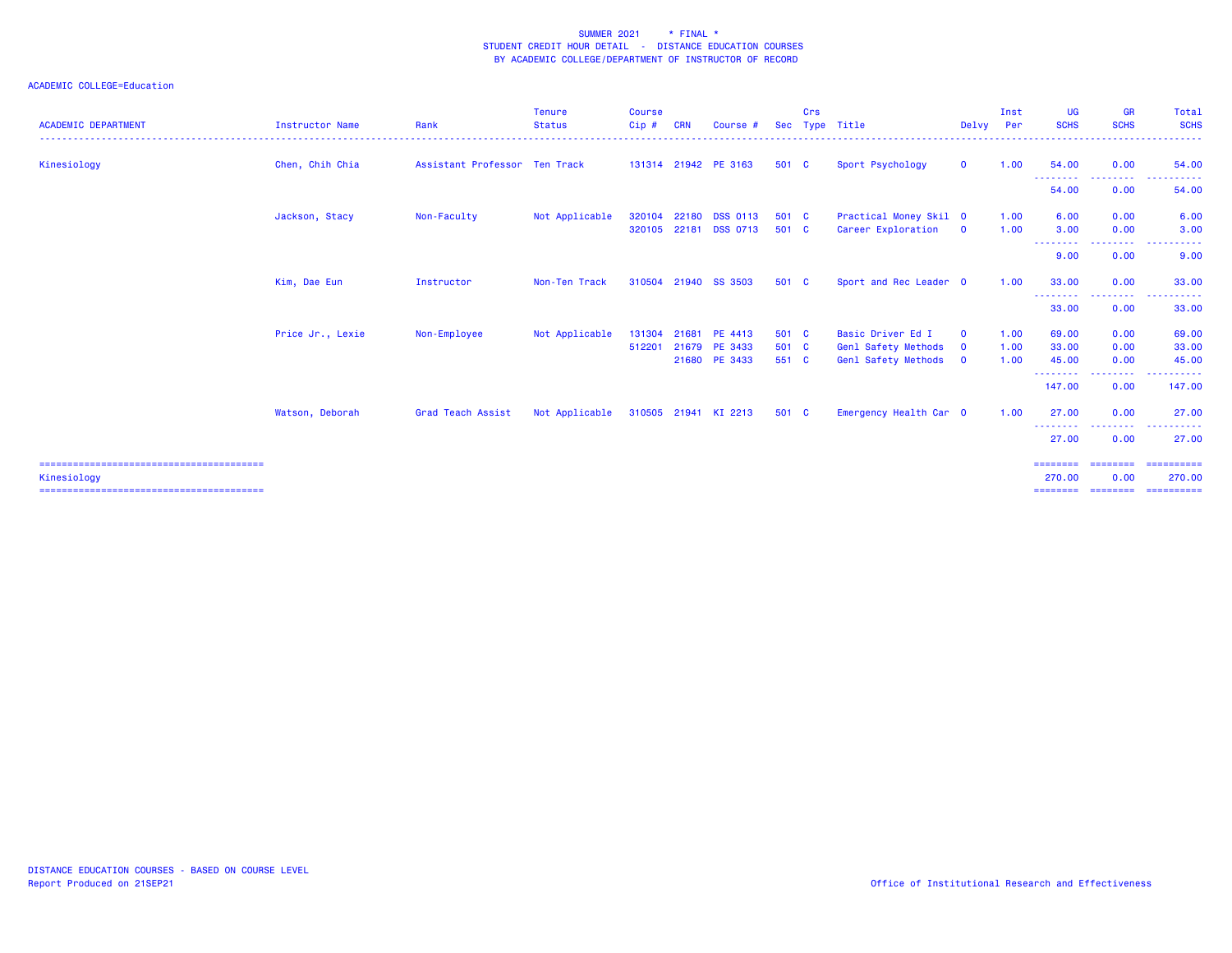| <b>ACADEMIC DEPARTMENT</b> | <b>Instructor Name</b> | Rank                          | <b>Tenure</b><br>Status | <b>Course</b><br>Cip# | <b>CRN</b> | Course #                              |                | <b>Crs</b> | Sec Type Title                                  | Delvy Per | Inst         | <b>UG</b><br><b>SCHS</b>   | <b>GR</b><br><b>SCHS</b> | Total<br><b>SCHS</b>  |
|----------------------------|------------------------|-------------------------------|-------------------------|-----------------------|------------|---------------------------------------|----------------|------------|-------------------------------------------------|-----------|--------------|----------------------------|--------------------------|-----------------------|
| Music                      | Davis, Daniel          | Non-Faculty                   | Not Applicable          |                       |            | 240102 21618 LIB 9010 501 S           |                |            | ETD Format and Submi 0                          |           | 0.10         | 0.00                       | 0.00                     | 0.00                  |
|                            |                        |                               |                         |                       |            |                                       |                |            |                                                 |           |              | 0.00                       | ---------<br>0.00        | .<br>0.00             |
|                            | Haislip, Matthew       | Assistant Professor Ten Track |                         | 500901                |            | 131312 21674 MU 1123<br>21673 MU 1113 | 551 C<br>501 C |            | American Music App. 0<br>His & Apprec Of Musi 0 |           | 1.00<br>1.00 | 57.00<br>30.00             | 0.00<br>0.00             | 57.00<br>30.00        |
|                            |                        |                               |                         |                       |            |                                       |                |            |                                                 |           |              | - - - - - - - - -<br>87.00 | ---------<br>0.00        | . <u>.</u> .<br>87.00 |
|                            | Hause, Barry           | Lecturer                      | Non-Ten Track           |                       |            | 500902 21675 MU 1133                  | 501 C          |            | The History of Rock 0                           |           | 1.00         | 45.00                      | 0.00                     | 45.00                 |
|                            |                        |                               |                         |                       |            |                                       |                |            |                                                 |           |              | 45.00                      | 0.00                     | 45.00                 |
|                            | Sobaskie, James        | Associate Professor Tenured   |                         | 500901                |            | 21975 MU 1173                         | 551 C          |            | Music of the Beatles 0                          |           | 1.00         | 27.00                      | 0.00                     | 27.00                 |
|                            |                        |                               |                         |                       |            |                                       |                |            |                                                 |           |              | 27.00                      | ---------<br>0.00        | .<br>27.00            |
|                            |                        |                               |                         |                       |            |                                       |                |            |                                                 |           |              | ========                   |                          | ========= ==========  |
| Music                      |                        |                               |                         |                       |            |                                       |                |            |                                                 |           |              | 159.00<br>========         | 0.00<br>========         | 159.00<br>----------- |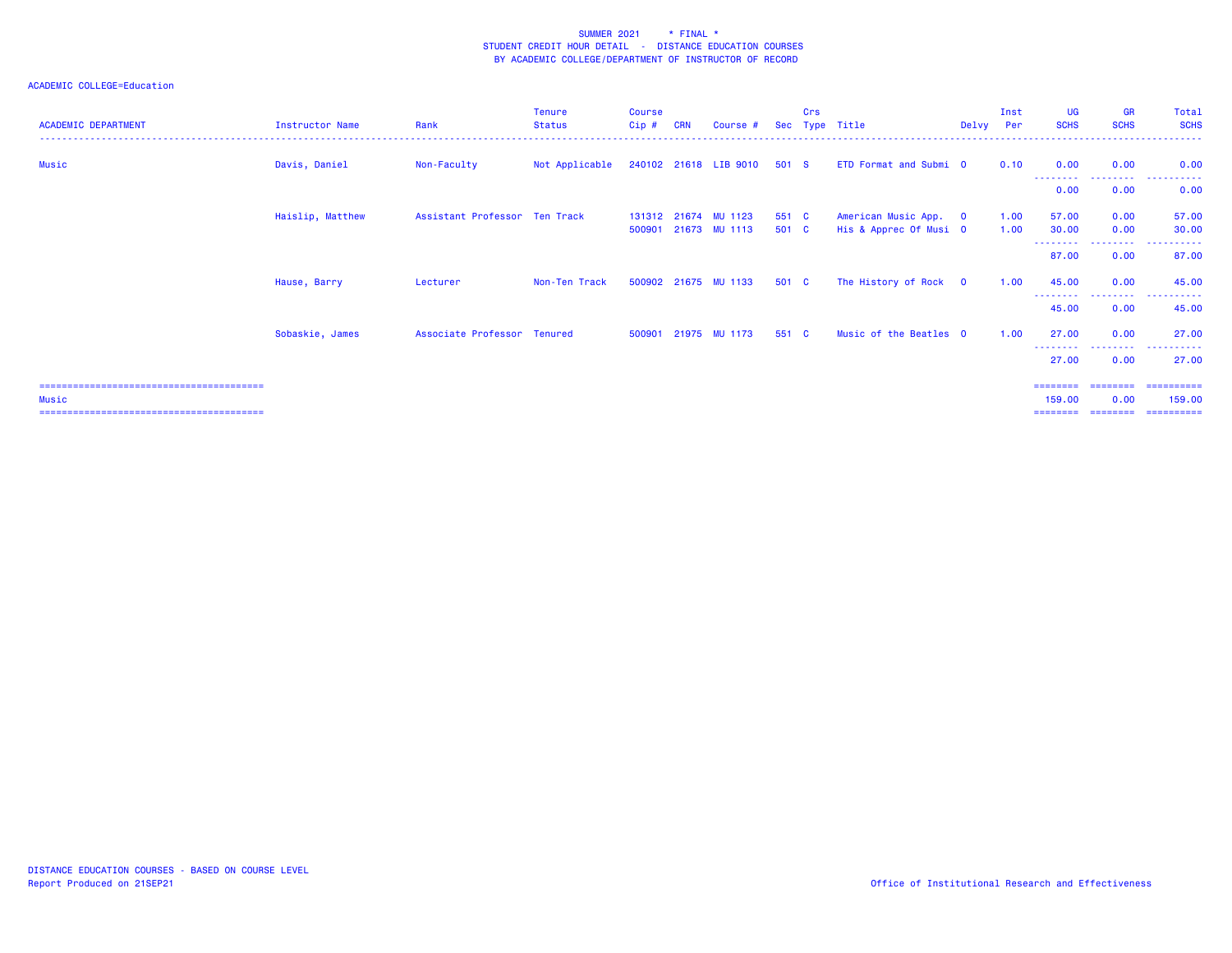| <b>ACADEMIC DEPARTMENT</b> | Instructor Name | Rank       | Tenure<br><b>Status</b> | <b>Course</b><br>Cip# | <b>CRN</b> | Course # Sec Type Title     | Crs |                        | Delvy | Inst<br>Per | <b>UG</b><br><b>SCHS</b>     | GR<br><b>SCHS</b> | Total<br><b>SCHS</b>               |
|----------------------------|-----------------|------------|-------------------------|-----------------------|------------|-----------------------------|-----|------------------------|-------|-------------|------------------------------|-------------------|------------------------------------|
| Aerospace Engineering      | Walker, Calvin  | Instructor | Non-Ten Track           |                       |            | 140201 21268 ASE 6163 551 C |     | Intro to Flight Test N |       | 1.00        | 0.00<br>0.00                 | 21.00<br>21.00    | 21,00<br>.<br>21.00                |
| Aerospace Engineering      |                 |            |                         |                       |            |                             |     |                        |       |             | ========<br>0.00<br>======== | ========<br>21,00 | -----------<br>21.00<br>========== |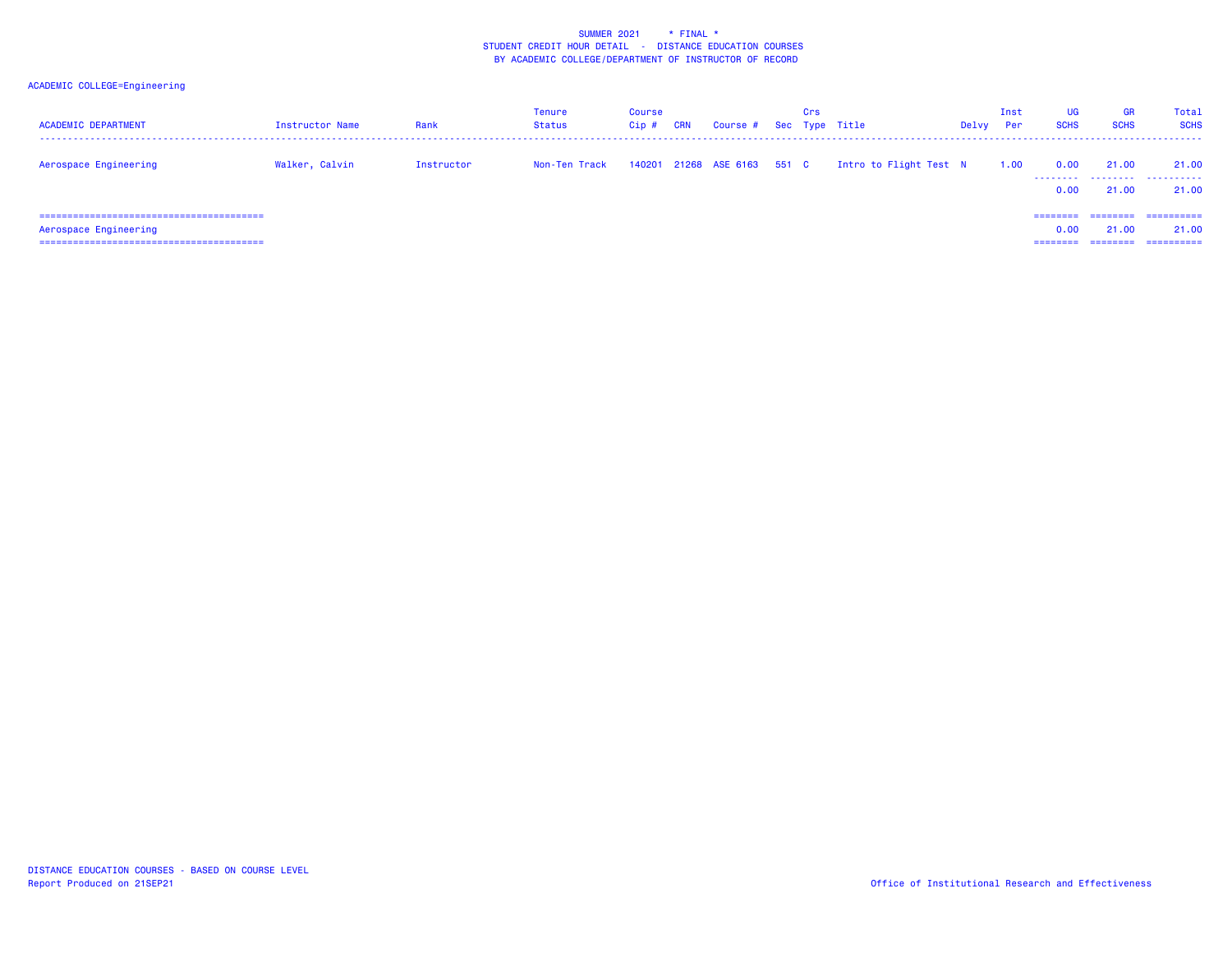## ACADEMIC COLLEGE=Engineering

| <b>ACADEMIC DEPARTMENT</b>      | Instructor Name  | Rank                              | <b>Tenure</b><br><b>Status</b> | <b>Course</b><br>Cip# | <b>CRN</b> | Course #        |       | <b>Crs</b> | Sec Type Title         | Delvy        | Inst<br>Per | <b>UG</b><br><b>SCHS</b> | <b>GR</b><br><b>SCHS</b> | Total<br><b>SCHS</b> |
|---------------------------------|------------------|-----------------------------------|--------------------------------|-----------------------|------------|-----------------|-------|------------|------------------------|--------------|-------------|--------------------------|--------------------------|----------------------|
| Chemical Engineering, School of | Amirlatifi, Amin | Assistant Professor Ten Track     |                                | 140701                |            | 23882 CHE 9000  | 502 D |            | Research/Diss          | $\mathbf{0}$ | 1.00        | 0.00                     | 1.00                     | 1.00                 |
|                                 |                  |                                   |                                |                       |            |                 |       |            |                        |              |             | ---------<br>0.00        | .<br>1.00                | .<br>1.00            |
|                                 | Kundu, Santanu   | Associate Professor Tenured       |                                | 140701                |            | 23843 CHE 9000  | 501 D |            | Research/Diss          | $\mathbf{0}$ | 1.00        | 0.00                     | 1.00                     | 1.00                 |
|                                 |                  |                                   |                                |                       |            |                 |       |            |                        |              |             | - - - - - - - -<br>0.00  | ---------<br>1.00        | .<br>1.00            |
|                                 | Pearson, Larry   | Clinical Assist Pro Non-Ten Track |                                | 140701                | 23683      | CHE 3123        | 501 C |            | Chem En Thermo II      | $\mathbf N$  | 1.00        | 3.00                     | 0.00                     | 3.00                 |
|                                 |                  |                                   |                                |                       | 23684      | <b>CHE 3223</b> | 551 C |            | Separation Processes N |              | 1.00        | 3.00                     | 0.00                     | 3.00                 |
|                                 |                  |                                   |                                |                       | 23688      | <b>CHE 3203</b> | 501 C |            | Fluid Flow Op          | N            | 1.00        | 3.00                     | 0.00                     | 3.00                 |
|                                 |                  |                                   |                                |                       | 23689      | <b>CHE 3213</b> | 551 C |            | Heat Transfer Op       | N            | 1.00        | 3.00                     | 0.00                     | 3.00                 |
|                                 |                  |                                   |                                |                       |            |                 |       |            |                        |              |             | --------<br>12.00        | ---------<br>0.00        | .<br>12.00           |
|                                 |                  |                                   |                                |                       |            |                 |       |            |                        |              |             | ========                 |                          | ==================== |
| Chemical Engineering, School of |                  |                                   |                                |                       |            |                 |       |            |                        |              |             | 12.00                    | 2.00                     | 14.00                |
|                                 |                  |                                   |                                |                       |            |                 |       |            |                        |              |             | ========                 | ---------                | -----------          |

======================================== ======== ======== ==========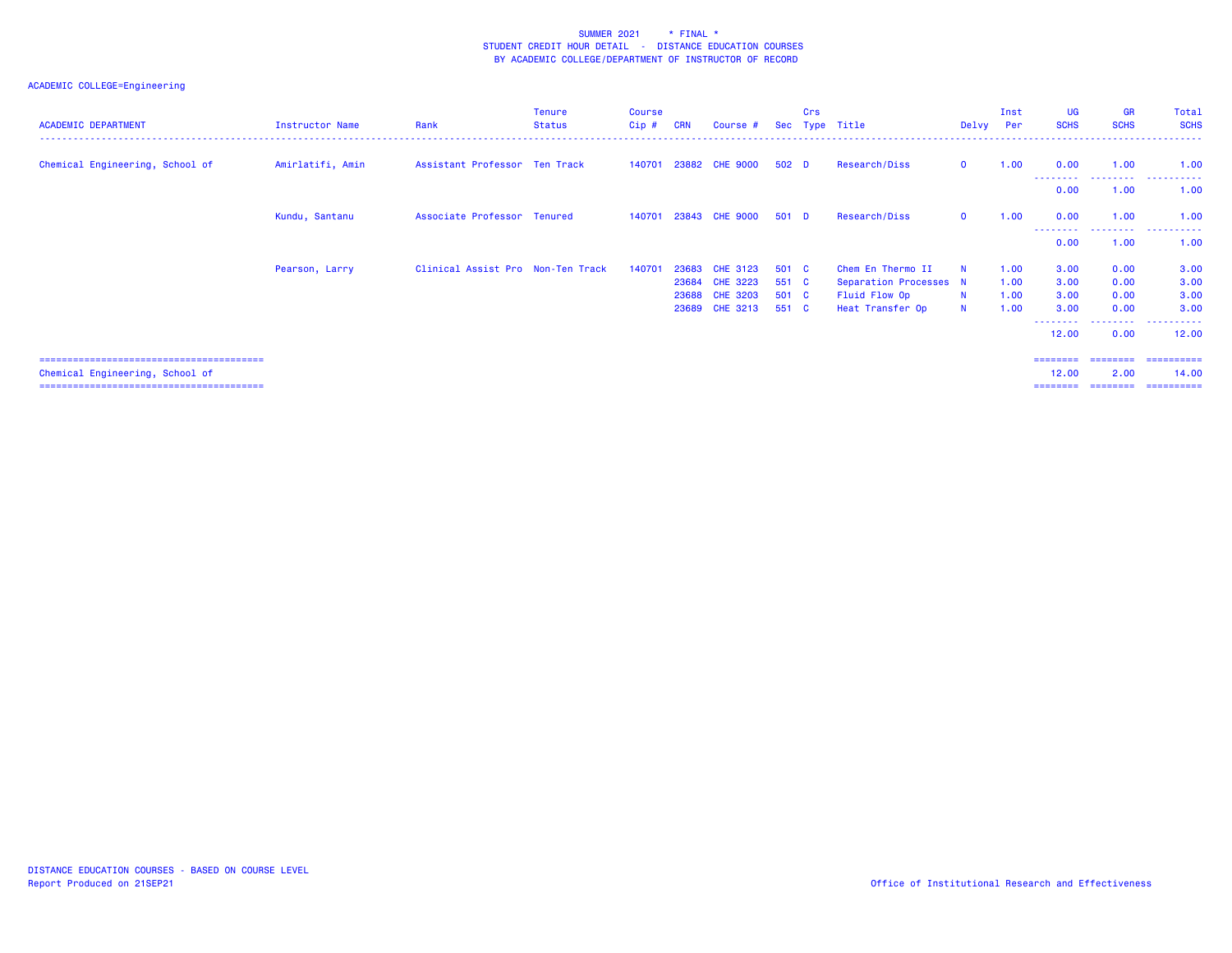| <b>ACADEMIC DEPARTMENT</b>        | Instructor Name       | Rank                          | <b>Tenure</b><br><b>Status</b> | <b>Course</b><br>Cip# | <b>CRN</b> | <b>Course</b> | Sec   | Crs | Type Title                    | Delvy       | Inst<br><b>Per</b> | <b>UG</b><br><b>SCHS</b>                           | <b>GR</b><br><b>SCHS</b>                                                                                                                                      | <b>Total</b><br><b>SCHS</b>                                                                                                                                                                                                                                                                                                                                                                                                                                                                     |
|-----------------------------------|-----------------------|-------------------------------|--------------------------------|-----------------------|------------|---------------|-------|-----|-------------------------------|-------------|--------------------|----------------------------------------------------|---------------------------------------------------------------------------------------------------------------------------------------------------------------|-------------------------------------------------------------------------------------------------------------------------------------------------------------------------------------------------------------------------------------------------------------------------------------------------------------------------------------------------------------------------------------------------------------------------------------------------------------------------------------------------|
| Civil & Environmental Engineering | Freyne, Seamus        | Associate Professor Tenured   |                                | 140801                |            | 21324 CE 9000 | 501 D |     | Research / Diss               | $\mathbf 0$ | 1.00               | 0.00<br><u> - - - - - - - -</u>                    | 1.00                                                                                                                                                          | 1.00                                                                                                                                                                                                                                                                                                                                                                                                                                                                                            |
|                                   |                       |                               |                                |                       |            |               |       |     |                               |             |                    | 0.00                                               | 1.00                                                                                                                                                          | 1.00                                                                                                                                                                                                                                                                                                                                                                                                                                                                                            |
|                                   | Gude, Veera           | Associate Professor Tenured   |                                | 140801                |            | 21325 CE 9000 | 502 D |     | Research / Diss               | $\mathbf 0$ | 1.00               | 0.00<br><b><i><u><u> - - - - - - -</u></u></i></b> | 3.00<br>$\frac{1}{2} \left( \frac{1}{2} \right) \left( \frac{1}{2} \right) \left( \frac{1}{2} \right) \left( \frac{1}{2} \right) \left( \frac{1}{2} \right)$  | 3.00<br>.                                                                                                                                                                                                                                                                                                                                                                                                                                                                                       |
|                                   |                       |                               |                                |                       |            |               |       |     |                               |             |                    | 0.00                                               | 3.00                                                                                                                                                          | 3.00                                                                                                                                                                                                                                                                                                                                                                                                                                                                                            |
|                                   | Howard, Isaac         | Professor                     | <b>Tenured</b>                 | 140801                |            | 21315 CE 8000 | 504 D |     | Research / Thesis             | $\mathbf 0$ | 1.00               | 0.00                                               | 2.00                                                                                                                                                          | 2.00                                                                                                                                                                                                                                                                                                                                                                                                                                                                                            |
|                                   |                       |                               |                                |                       |            | 21327 CE 9000 | 504 D |     | Research / Diss               | $\mathbf 0$ | 1.00               | 0.00                                               | 2.00                                                                                                                                                          | 2.00                                                                                                                                                                                                                                                                                                                                                                                                                                                                                            |
|                                   |                       |                               |                                | 140803                |            | 21902 CE 8333 | 501 C |     | Pavement Rehabillita N        |             | 1.00               | 0.00<br><b><i><u><u> - - - - - - -</u></u></i></b> | 18.00<br>$\frac{1}{2} \left( \frac{1}{2} \right) \left( \frac{1}{2} \right) \left( \frac{1}{2} \right) \left( \frac{1}{2} \right) \left( \frac{1}{2} \right)$ | 18.00<br>. <b>.</b> .                                                                                                                                                                                                                                                                                                                                                                                                                                                                           |
|                                   |                       |                               |                                |                       |            |               |       |     |                               |             |                    | 0.00                                               | 22.00                                                                                                                                                         | 22.00                                                                                                                                                                                                                                                                                                                                                                                                                                                                                           |
|                                   | Johnston, Gary        | Non-Employee                  | Not Applicable                 | 140101                |            | 23285 GE 8303 | 501 C |     | Intro Military Engin 0        |             | 0.95               | 0.00<br><u>.</u>                                   | 39.90<br>$-1 - 1 - 1$                                                                                                                                         | 39.90                                                                                                                                                                                                                                                                                                                                                                                                                                                                                           |
|                                   |                       |                               |                                |                       |            |               |       |     |                               |             |                    | 0.00                                               | 39.90                                                                                                                                                         | 39.90                                                                                                                                                                                                                                                                                                                                                                                                                                                                                           |
|                                   | Ramirez Avila, John   | Assistant Professor Ten Track |                                | 140801                |            | 21318 CE 8000 | 508 D |     | Research / Thesis             | $\mathbf 0$ | 1.00               | 0.00                                               | 2.00                                                                                                                                                          | 2.00                                                                                                                                                                                                                                                                                                                                                                                                                                                                                            |
|                                   |                       |                               |                                |                       |            | 21330 CE 9000 | 508 D |     | Research / Diss               | $\mathbf 0$ | 1.00               | 0.00                                               | 1.00                                                                                                                                                          | 1.00                                                                                                                                                                                                                                                                                                                                                                                                                                                                                            |
|                                   |                       |                               |                                |                       |            |               |       |     |                               |             |                    | --------<br>0.00                                   | .<br>3.00                                                                                                                                                     | $\frac{1}{2} \left( \frac{1}{2} \right) \left( \frac{1}{2} \right) \left( \frac{1}{2} \right) \left( \frac{1}{2} \right) \left( \frac{1}{2} \right)$<br>3.00                                                                                                                                                                                                                                                                                                                                    |
|                                   | Taylor, Oliver-Denzil | Non-Employee                  | Not Applicable                 | 140801                |            | 21903 CE 8433 | 551 C |     | <b>Advanced Foundations N</b> |             | 1.00               | 0.00                                               | 12.00                                                                                                                                                         | 12.00                                                                                                                                                                                                                                                                                                                                                                                                                                                                                           |
|                                   |                       |                               |                                |                       |            |               |       |     |                               |             |                    | 0.00                                               | 12.00                                                                                                                                                         | 12.00                                                                                                                                                                                                                                                                                                                                                                                                                                                                                           |
|                                   | Vahedifard, Farshid   | Associate Professor Tenured   |                                | 140801                |            | 21320 CE 8000 | 510 D |     | Research / Thesis             | $\mathbf 0$ | 1.00               | 0.00                                               | 6.00                                                                                                                                                          | 6.00                                                                                                                                                                                                                                                                                                                                                                                                                                                                                            |
|                                   |                       |                               |                                |                       |            | 21332 CE 9000 | 510 D |     | Research / Diss               | $\mathbf 0$ | 1.00               | 0.00                                               | 1.00                                                                                                                                                          | 1.00                                                                                                                                                                                                                                                                                                                                                                                                                                                                                            |
|                                   |                       |                               |                                |                       |            | 21335 CE 9000 | 513 D |     | Research / Diss               | $\mathbf 0$ | 1.00               | 0.00                                               | 1.00<br><b><i><u><u>.</u></u></i></b>                                                                                                                         | 1.00                                                                                                                                                                                                                                                                                                                                                                                                                                                                                            |
|                                   |                       |                               |                                |                       |            |               |       |     |                               |             |                    | <b>.</b> .<br>0.00                                 | 8.00                                                                                                                                                          | .<br>8.00                                                                                                                                                                                                                                                                                                                                                                                                                                                                                       |
|                                   | Wang, Jun             | Assistant Professor Ten Track |                                | 140801                |            | 21334 CE 9000 | 512 D |     | Research / Diss               | $\mathbf 0$ | 1.00               | 0.00                                               | 6.00                                                                                                                                                          | 6.00                                                                                                                                                                                                                                                                                                                                                                                                                                                                                            |
|                                   |                       |                               |                                |                       |            |               |       |     |                               |             |                    | $\sim 100$<br>0.00                                 | 6.00                                                                                                                                                          | 6.00                                                                                                                                                                                                                                                                                                                                                                                                                                                                                            |
| Civil & Environmental Engineering |                       |                               |                                |                       |            |               |       |     |                               |             |                    | ---------<br>0.00                                  | <b>EEEEEEEE</b><br>94.90                                                                                                                                      | $\begin{array}{cccccccccc} \multicolumn{2}{c}{} & \multicolumn{2}{c}{} & \multicolumn{2}{c}{} & \multicolumn{2}{c}{} & \multicolumn{2}{c}{} & \multicolumn{2}{c}{} & \multicolumn{2}{c}{} & \multicolumn{2}{c}{} & \multicolumn{2}{c}{} & \multicolumn{2}{c}{} & \multicolumn{2}{c}{} & \multicolumn{2}{c}{} & \multicolumn{2}{c}{} & \multicolumn{2}{c}{} & \multicolumn{2}{c}{} & \multicolumn{2}{c}{} & \multicolumn{2}{c}{} & \multicolumn{2}{c}{} & \multicolumn{2}{c}{} & \mult$<br>94.90 |
|                                   |                       |                               |                                |                       |            |               |       |     |                               |             |                    | ========                                           | <b>CONSISTS</b>                                                                                                                                               | ==========                                                                                                                                                                                                                                                                                                                                                                                                                                                                                      |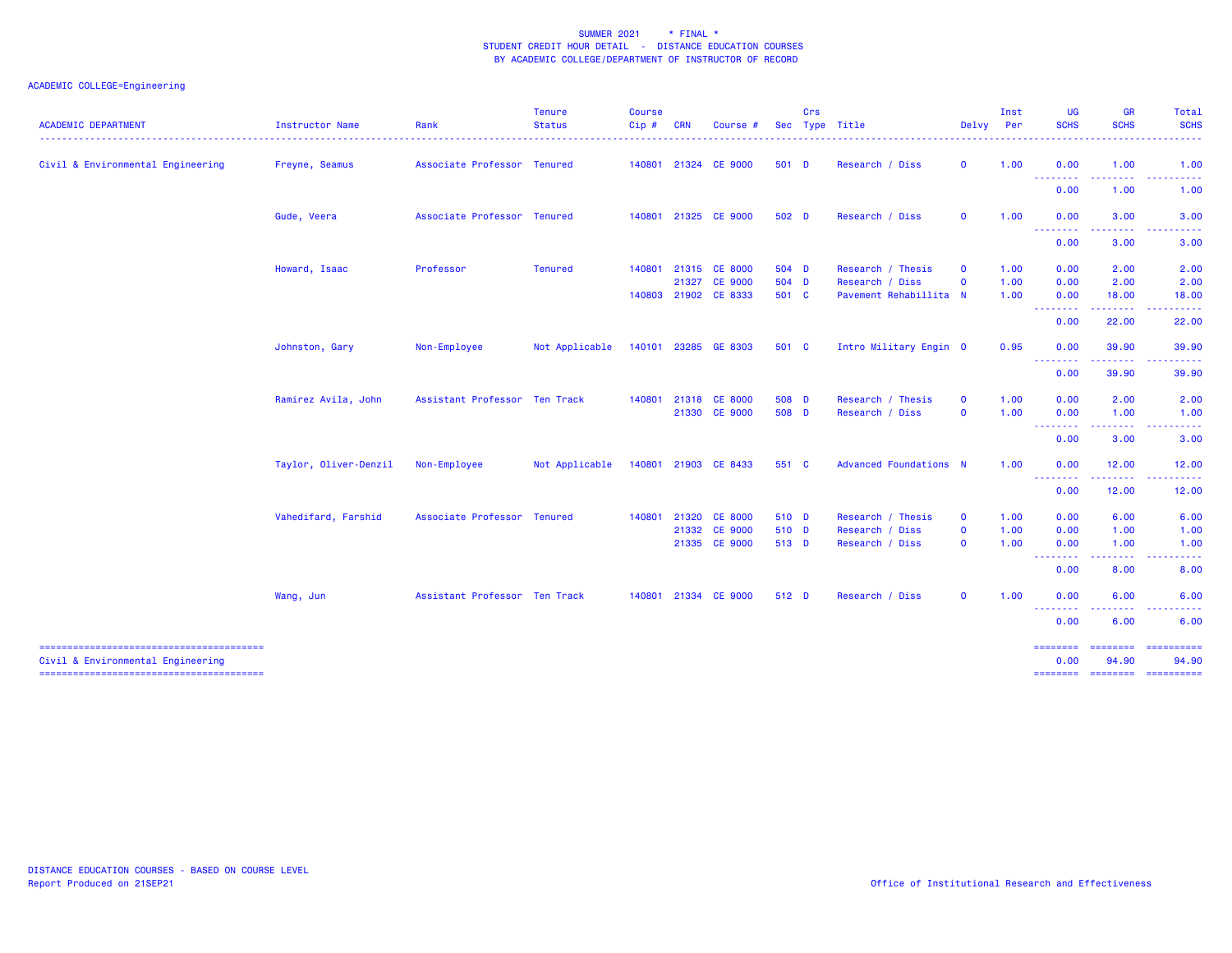| <b>ACADEMIC DEPARTMENT</b>     | <b>Instructor Name</b> | Rank                              | Tenure<br><b>Status</b> | <b>Course</b><br>$Cip$ # | <b>CRN</b> | Course          | <b>Sec</b> | Crs | Type Title                | Delvy        | Inst<br><b>Per</b> | <b>UG</b><br><b>SCHS</b>         | <b>GR</b><br><b>SCHS</b>                             | Total<br><b>SCHS</b>                                                                                                                                      |
|--------------------------------|------------------------|-----------------------------------|-------------------------|--------------------------|------------|-----------------|------------|-----|---------------------------|--------------|--------------------|----------------------------------|------------------------------------------------------|-----------------------------------------------------------------------------------------------------------------------------------------------------------|
| Computer Science & Engineering | Banicescu, Ioana       | Professor                         | <b>Tenured</b>          | 309999                   | 21343      | <b>CME 9000</b> | 502 D      |     | Research/Dis              | $\mathbf{0}$ | 1.00               | 0.00                             | 6.00                                                 | 6.00<br>$\frac{1}{2} \left( \frac{1}{2} \right) \left( \frac{1}{2} \right) \left( \frac{1}{2} \right)$                                                    |
|                                |                        |                                   |                         |                          |            |                 |            |     |                           |              |                    | ---------<br>0.00                | --------<br>6.00                                     | .<br>6.00                                                                                                                                                 |
|                                | Iannucci, Stefano      | Assistant Professor Ten Track     |                         | 110101                   |            | 22574 CSE 6733  | 501 C      |     | Operating Systems I 0     |              | 1.00               | 0.00                             | 3.00                                                 | 3.00<br>$\mathcal{L}^{\mathcal{L}}\mathcal{L}^{\mathcal{L}}\mathcal{L}^{\mathcal{L}}\mathcal{L}^{\mathcal{L}}\mathcal{L}^{\mathcal{L}}$                   |
|                                |                        |                                   |                         |                          |            |                 |            |     |                           |              |                    | --------<br>0.00                 | <b><i><u><u> - - - - - - - -</u></u></i></b><br>3.00 | <u>.</u><br>3.00                                                                                                                                          |
|                                | Knight, Aubrey         | Instructor                        | Non-Ten Track           | 110201                   | 21367      | <b>CSE 1384</b> | 501 B      |     | <b>Intermed Comp Prog</b> | $\mathbf{O}$ | 1.00               | 4.00                             | 0.00                                                 | 4.00                                                                                                                                                      |
|                                |                        |                                   |                         |                          |            |                 |            |     |                           |              |                    | - - - - - - - - <b>-</b><br>4.00 | .<br>0.00                                            | . <u>.</u> .<br>4.00                                                                                                                                      |
|                                | Luke, Edward           | Professor                         | <b>Tenured</b>          | 309999                   | 24007      | <b>CME 7000</b> | 502 I      |     | Directed Indiv Study 0    |              | 1.00               | 0.00                             | 3.00                                                 | 3.00                                                                                                                                                      |
|                                |                        |                                   |                         |                          |            |                 |            |     |                           |              |                    | --------<br>0.00                 | .<br>3.00                                            | $\sim$ $\sim$ $\sim$<br>$\frac{1}{2} \left( \frac{1}{2} \right) \left( \frac{1}{2} \right) \left( \frac{1}{2} \right) \left( \frac{1}{2} \right)$<br>3.00 |
|                                | Ramkumar, Mahalingam   | Associate Professor Tenured       |                         | 309999                   | 21346      | <b>CME 9000</b> | 505 D      |     | Research/Dis              | $\mathbf 0$  | 1.00               | 0.00                             | 3,00                                                 | 3.00                                                                                                                                                      |
|                                |                        |                                   |                         |                          | 23759      | <b>CME 7000</b> | $501$ I    |     | Directed Indiv Study 0    |              | 1.00               | 0.00                             | 3.00                                                 | 3.00                                                                                                                                                      |
|                                |                        |                                   |                         |                          |            |                 |            |     |                           |              |                    | .<br>0.00                        | .<br>6.00                                            | $\frac{1}{2}$<br>6.00                                                                                                                                     |
|                                | Trawick, George        | Clinical Assoc Prof Non-Ten Track |                         | 111003                   | 22240      | <b>CSE 4773</b> | 501 C      |     | Intro to Cyber Ops        | $\mathbf{O}$ | 1.00               | 3.00                             | 0.00                                                 | 3.00                                                                                                                                                      |
|                                |                        |                                   |                         |                          |            | 22241 CSE 6773  | 501 C      |     | Intro to Cyber Ops        | $\mathbf{O}$ | 1.00               | 0.00                             | 15.00                                                | 15.00                                                                                                                                                     |
|                                |                        |                                   |                         |                          |            |                 |            |     |                           |              |                    | <u>.</u><br>3.00                 | .<br>15.00                                           | .<br>18.00                                                                                                                                                |
| Computer Science & Engineering |                        |                                   |                         |                          |            |                 |            |     |                           |              |                    | ========<br>7.00                 | ========<br>33,00                                    | ==========<br>40.00                                                                                                                                       |
|                                |                        |                                   |                         |                          |            |                 |            |     |                           |              |                    |                                  | ========= ========= ==========                       |                                                                                                                                                           |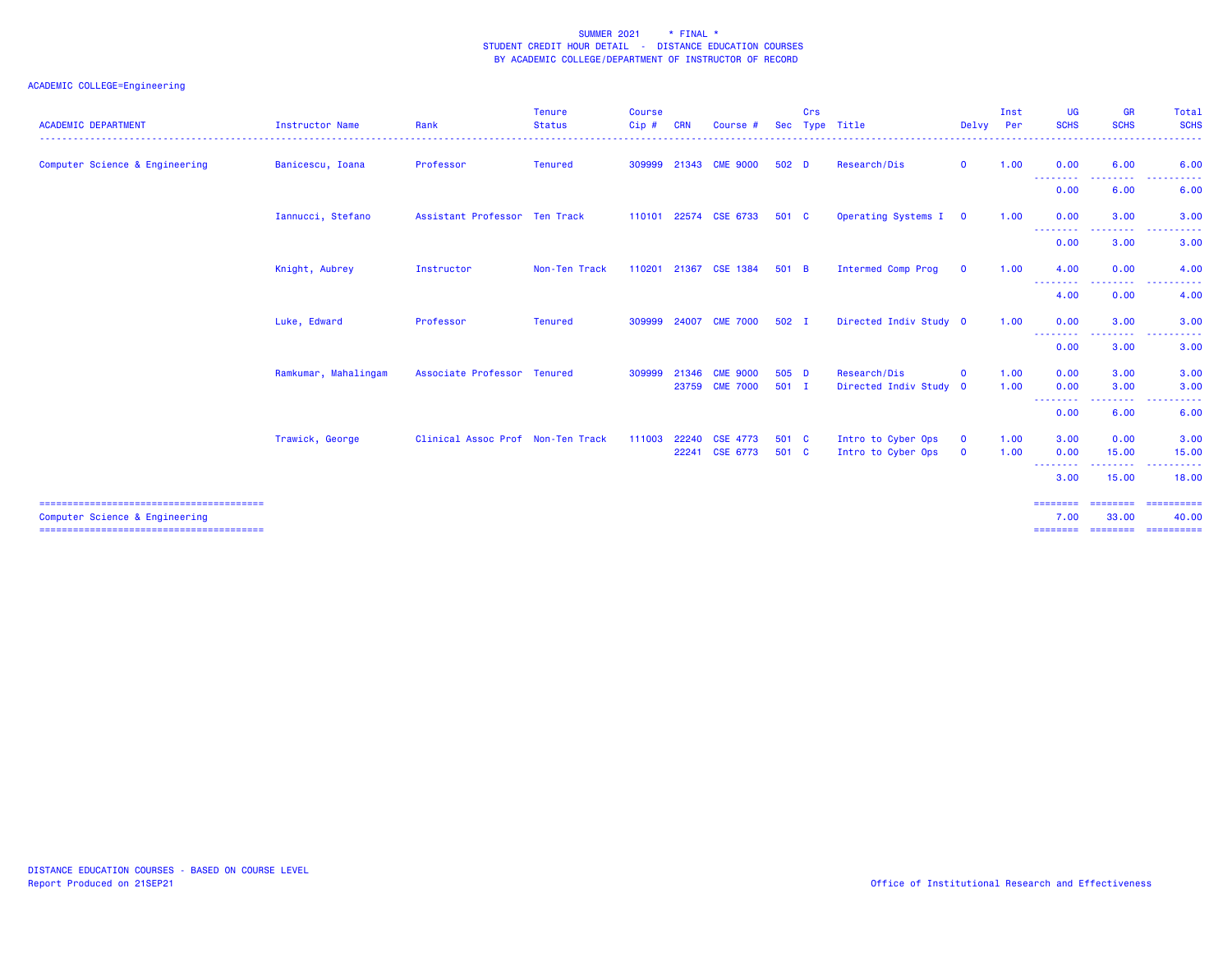| <b>ACADEMIC DEPARTMENT</b>        | Instructor Name                                           | Rank                              | <b>Tenure</b><br><b>Status</b> | <b>Course</b><br>Cip# | <b>CRN</b>     | Course #                           |                | <b>Crs</b> | Sec Type Title                     | Delvy                        | Inst<br>Per  | <b>UG</b><br><b>SCHS</b>                | <b>GR</b><br><b>SCHS</b>            | Total<br><b>SCHS</b>                                                                                                              |
|-----------------------------------|-----------------------------------------------------------|-----------------------------------|--------------------------------|-----------------------|----------------|------------------------------------|----------------|------------|------------------------------------|------------------------------|--------------|-----------------------------------------|-------------------------------------|-----------------------------------------------------------------------------------------------------------------------------------|
| Electrical & Computer Engineering | Ball, John                                                | Associate Professor Tenured       |                                | 141001<br>309999      | 21341          | 21375 ECE 8000<br><b>CME 8000</b>  | 505 D<br>501 D |            | Research/Thesis<br>Research/Thesis | $\mathbf 0$<br>$\mathbf 0$   | 1.00<br>1.00 | 0.00<br>0.00<br><u> - - - - - - - -</u> | 1.00<br>6.00<br>.                   | 1.00<br>6.00<br>.                                                                                                                 |
|                                   |                                                           |                                   |                                |                       |                |                                    |                |            |                                    |                              |              | 0.00                                    | 7.00                                | 7.00                                                                                                                              |
|                                   | Choi, Seungdeog                                           | Associate Professor Tenured       |                                |                       |                | 141001 21379 ECE 9000              | 514 D          |            | Research/Diss                      | $\mathbf 0$                  | 1.00         | 0.00<br><u>.</u>                        | 6.00                                | 6.00                                                                                                                              |
|                                   |                                                           |                                   |                                |                       |                |                                    |                |            |                                    |                              |              | 0.00                                    | 6.00                                | 6.00                                                                                                                              |
|                                   | Follett, Randolph                                         | Associate Professor Tenured       |                                |                       |                | 141001 23602 ECE 3443              | 551 C          |            | Signals and Systems                | N                            | 1.00         | 21.00<br>.                              | 0.00<br>.                           | 21.00<br>.                                                                                                                        |
|                                   |                                                           |                                   |                                |                       |                |                                    |                |            |                                    |                              |              | 21.00                                   | 0.00                                | 21.00                                                                                                                             |
|                                   | Gurbuz, Ali                                               | Assistant Professor Ten Track     |                                | 141001<br>309999      | 23967<br>23686 | <b>ECE 8000</b><br><b>CME 9000</b> | 511 D<br>507 D |            | Research/Thesis<br>Research/Dis    | $\mathbf{o}$<br>$\mathbf{0}$ | 1.00<br>1.00 | 0.00<br>0.00                            | 1.00<br>6.00                        | 1.00<br>6.00                                                                                                                      |
|                                   |                                                           |                                   |                                |                       |                |                                    |                |            |                                    |                              |              | ----<br>0.00                            | 7.00                                | 7.00                                                                                                                              |
|                                   | Iqbal, Umar                                               | Clinical Assist Pro Non-Ten Track |                                | 141001                |                | 22570 ECE 6990                     | 501 C          |            | Special Topic in ECE N             |                              | 1.00         | 0.00                                    | 3.00                                | 3.00                                                                                                                              |
|                                   |                                                           |                                   |                                |                       |                |                                    |                |            |                                    |                              |              | .<br>0.00                               | د د د د<br>3.00                     | $\frac{1}{2} \left( \frac{1}{2} \right) \left( \frac{1}{2} \right) \left( \frac{1}{2} \right) \left( \frac{1}{2} \right)$<br>3.00 |
|                                   | Luo, Chaomin                                              | Associate Professor Tenured       |                                |                       |                | 141001 23768 ECE 9000              | 515 D          |            | Research/Diss                      | $\mathbf 0$                  | 1.00         | 0.00                                    | 6.00                                | 6.00                                                                                                                              |
|                                   |                                                           |                                   |                                |                       |                |                                    |                |            |                                    |                              |              | <u>.</u><br>0.00                        | 6.00                                | 6.00                                                                                                                              |
|                                   | Marojevic, Vuk                                            | Associate Professor Ten Track     |                                |                       |                | 141001 21376 ECE 9000              | 509 D          |            | Research/Diss                      | $\mathbf 0$                  | 1.00         | 0.00                                    | 3.00                                | 3.00                                                                                                                              |
|                                   |                                                           |                                   |                                |                       |                |                                    |                |            |                                    |                              |              | .<br>0.00                               | د د د د<br>3.00                     | $\frac{1}{2} \left( \frac{1}{2} \right) \left( \frac{1}{2} \right) \left( \frac{1}{2} \right) \left( \frac{1}{2} \right)$<br>3.00 |
|                                   | Mohammadi-Aragh, Mahnas Assistant Professor Ten Track     |                                   |                                | 141001                | 23636          | <b>ECE 3413</b>                    | 501 C          |            | Intro to Electronic                | $\overline{\mathbf{0}}$      | 1.00         | 12.00                                   | 0.00                                | 12.00                                                                                                                             |
|                                   |                                                           |                                   |                                | 149999                | 22163          | <b>ENE 8003</b>                    | 501 C          |            | Foundations in Engin 0             |                              | 1.00         | 0.00                                    | 30.00                               | 30.00                                                                                                                             |
|                                   |                                                           |                                   |                                |                       | 23952          | <b>ENE 9000</b>                    | 502 D          |            | Research/Diss                      | $\mathbf 0$                  | 1.00         | 0.00                                    | 6.00                                | 6.00                                                                                                                              |
|                                   |                                                           |                                   |                                |                       |                |                                    |                |            |                                    |                              |              | .<br>12.00                              | .<br>36.00                          | . د د د د<br>48.00                                                                                                                |
|                                   | Moorhead, Robert                                          | Professor                         | <b>Tenured</b>                 |                       |                | 141001 21378 ECE 9000              | 513 D          |            | Research/Diss                      | $\mathbf{o}$                 | 1.00         | 0.00                                    | 3.00                                | 3.00                                                                                                                              |
|                                   |                                                           |                                   |                                |                       |                |                                    |                |            |                                    |                              |              | .<br>0.00                               | .<br>3.00                           | -----<br>3.00                                                                                                                     |
|                                   | Park, Chanyeop                                            | Assistant Professor Ten Track     |                                |                       |                | 141001 21892 ECE 9000              | 503 D          |            | Research/Diss                      | $\mathbf 0$                  | 1.00         | 0.00                                    | 1.00                                | 1.00                                                                                                                              |
|                                   |                                                           |                                   |                                |                       |                |                                    |                |            |                                    |                              |              | .<br>0.00                               | $\sim$ $\sim$ $\sim$ $\sim$<br>1.00 | 2222)                                                                                                                             |
|                                   | Samiappan, Sathishkumar Research Assist Pro Non-Ten Track |                                   |                                |                       |                | 309999 23954 CME 9000              | 509 D          |            | Research/Dis                       | $\mathbf{o}$                 | 1.00         | 0.00                                    | 3.00                                | 1.00<br>3.00                                                                                                                      |
|                                   |                                                           |                                   |                                |                       |                |                                    |                |            |                                    |                              |              | <u>.</u>                                |                                     |                                                                                                                                   |
|                                   |                                                           |                                   |                                |                       |                |                                    |                |            |                                    |                              |              | 0.00                                    | 3.00                                | 3.00                                                                                                                              |
|                                   | Zhao, Junbo                                               | Assistant Professor Ten Track     |                                |                       |                | 141001 23601 ECE 9000              | 511 D          |            | Research/Diss                      | $\mathbf 0$                  | 1.00         | 0.00<br><u>.</u>                        | 3.00<br>.                           | 3.00<br>$\frac{1}{2} \left( \frac{1}{2} \right) \left( \frac{1}{2} \right) \left( \frac{1}{2} \right) \left( \frac{1}{2} \right)$ |
|                                   |                                                           |                                   |                                |                       |                |                                    |                |            |                                    |                              |              | 0.00                                    | 3.00                                | 3.00                                                                                                                              |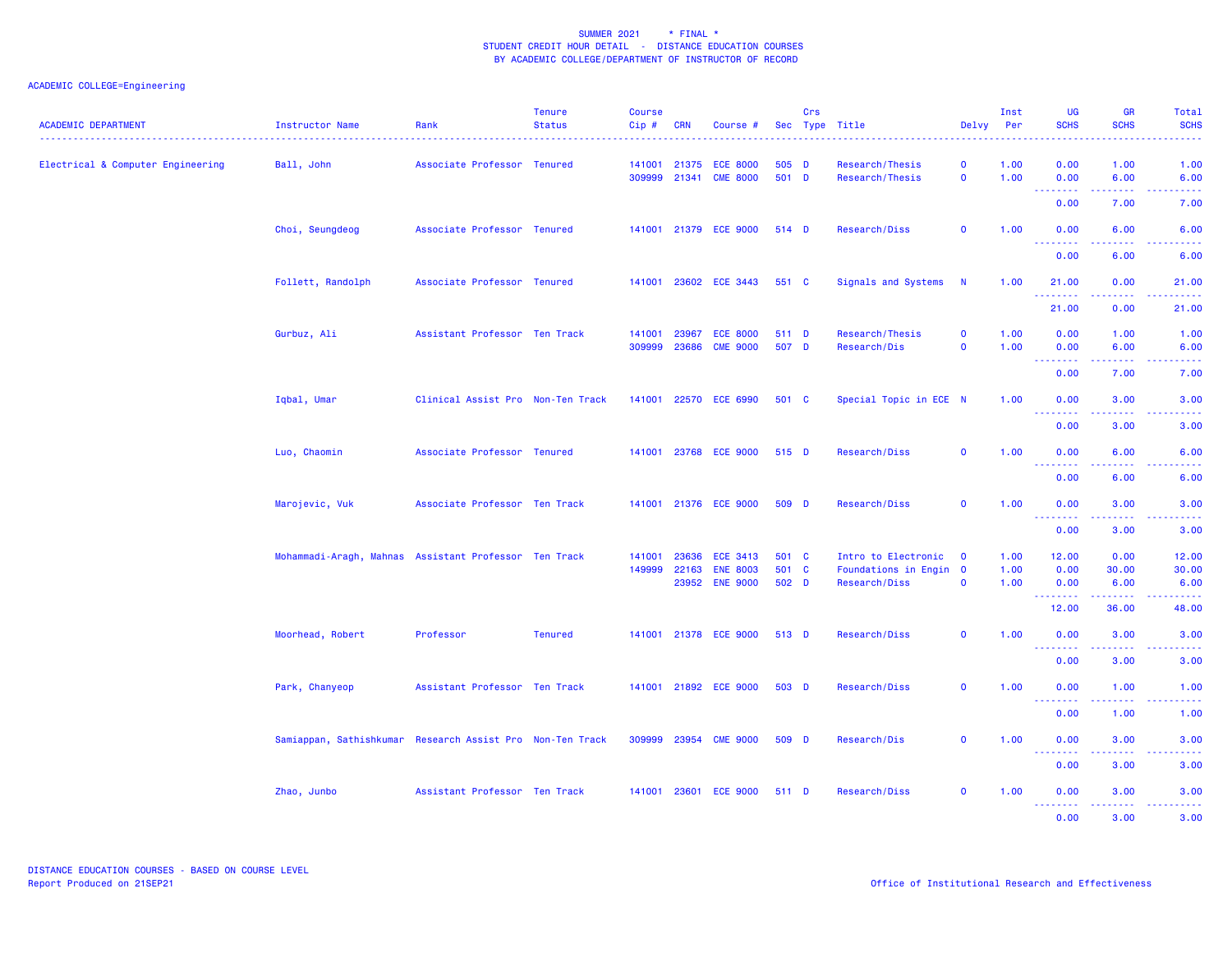## ACADEMIC COLLEGE=Engineering

|                     |                 |             | enure  | <b>Course</b> |                                   |  |        |  |             | Total       |
|---------------------|-----------------|-------------|--------|---------------|-----------------------------------|--|--------|--|-------------|-------------|
| ACADEMIC DEPARTMENT | Instructor Name | <u>tank</u> | Status |               | Cip # CRN Course # Sec Type Title |  | Delvv. |  | <b>SCHS</b> | <b>SCHS</b> |
|                     |                 |             |        |               |                                   |  |        |  |             |             |

======================================== ======== ======== ==========

 ======================================== ======== ======== ========== Electrical & Computer Engineering 33.00 78.00 111.00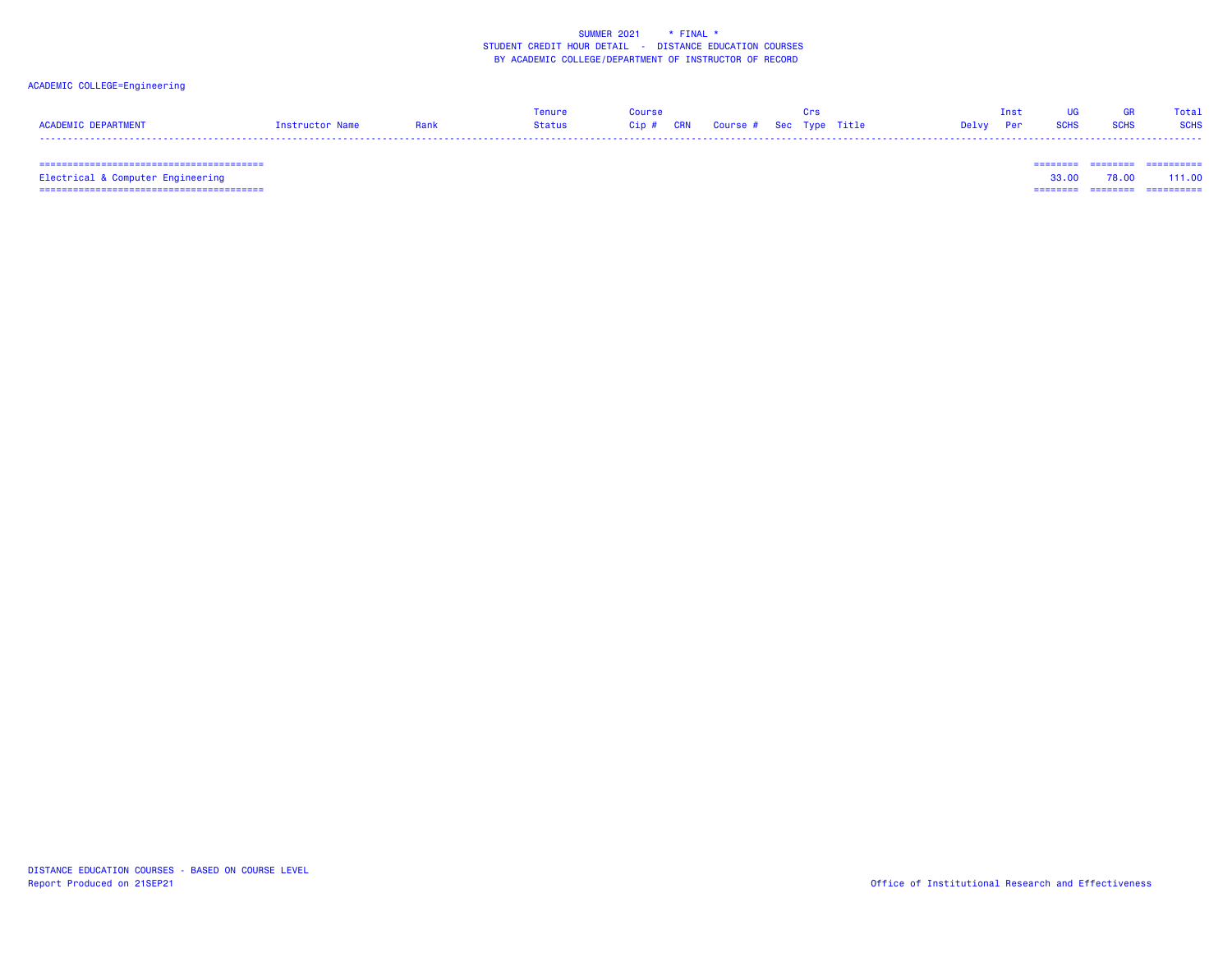| <b>ACADEMIC DEPARTMENT</b>       | Instructor Name                           | Rank                              | <b>Tenure</b><br><b>Status</b> | <b>Course</b><br>$Cip$ # | <b>CRN</b>   | Course #                              |                | Crs | Sec Type Title                               | Delvy                       | Inst<br>Per  | <b>UG</b><br><b>SCHS</b>                                                                                                                                                      | GR<br><b>SCHS</b>                                                                                                                                            | <b>Total</b><br><b>SCHS</b> |
|----------------------------------|-------------------------------------------|-----------------------------------|--------------------------------|--------------------------|--------------|---------------------------------------|----------------|-----|----------------------------------------------|-----------------------------|--------------|-------------------------------------------------------------------------------------------------------------------------------------------------------------------------------|--------------------------------------------------------------------------------------------------------------------------------------------------------------|-----------------------------|
| Industrial & Systems Engineering | Bian, Linkan                              | Associate Professor Tenured       |                                |                          |              | 143501 21592 IE 9000                  | 501 D          |     | Research/DIss                                | $\mathbf 0$                 | 1.00         | 0.00<br><b></b>                                                                                                                                                               | 1.00<br><u>.</u>                                                                                                                                             | 1.00                        |
|                                  |                                           |                                   |                                |                          |              |                                       |                |     |                                              |                             |              | 0.00                                                                                                                                                                          | 1.00                                                                                                                                                         | 1.00                        |
|                                  | Burch, Reuben                             | Assistant Professor Ten Track     |                                |                          |              | 143501 21594 IE 9000                  | 503 D          |     | Research/DIss                                | $\mathbf 0$                 | 1.00         | 0.00                                                                                                                                                                          | 9.00<br>.                                                                                                                                                    | 9.00                        |
|                                  |                                           |                                   |                                |                          |              |                                       |                |     |                                              |                             |              | 0.00                                                                                                                                                                          | 9.00                                                                                                                                                         | .<br>9.00                   |
|                                  | Campbell, Sara                            | Grad Teach Assist                 | Not Applicable                 |                          |              | 143501 23394 IE 3913                  | 501 C          |     | Engr Economy I                               | $\mathbf 0$                 | 0.90         | 2.70                                                                                                                                                                          | 0.00                                                                                                                                                         | 2.70                        |
|                                  |                                           |                                   |                                |                          |              |                                       |                |     |                                              |                             |              | $\sim 10$<br>2.70                                                                                                                                                             | 0.00                                                                                                                                                         | 2.70                        |
|                                  | Ibne Hossain, Niamat Ul Grad Teach Assist |                                   | Not Applicable                 | 143501                   | 21907        | IE 6333                               | 501 C          |     | Prod Control Sys I                           | $\mathbf 0$                 | 1.00         | 0.00                                                                                                                                                                          | 36.00                                                                                                                                                        | 36.00                       |
|                                  |                                           |                                   |                                |                          |              | 23680 IE 4333                         | 501 C          |     | Prod Control Sys I                           | $\mathbf 0$                 | 1.00         | 3.00<br>$\frac{1}{2} \left( \frac{1}{2} \right) \left( \frac{1}{2} \right) \left( \frac{1}{2} \right) \left( \frac{1}{2} \right) \left( \frac{1}{2} \right)$<br>$\frac{1}{2}$ | 0.00<br>$\frac{1}{2} \left( \frac{1}{2} \right) \left( \frac{1}{2} \right) \left( \frac{1}{2} \right) \left( \frac{1}{2} \right) \left( \frac{1}{2} \right)$ | 3.00<br>.                   |
|                                  |                                           |                                   |                                |                          |              |                                       |                |     |                                              |                             |              | 3.00                                                                                                                                                                          | 36.00                                                                                                                                                        | 39.00                       |
|                                  | Jaradat, Raed                             | Associate Professor Ten Track     |                                |                          | 143501 21583 | IE 8000<br>21595 IE 9000              | 504 D<br>504 D |     | Research / Thesis<br>Research/DIss           | $\mathbf{0}$<br>$\mathbf 0$ | 1.00<br>1.00 | 0.00<br>0.00                                                                                                                                                                  | 1.00<br>6.00                                                                                                                                                 | 1.00<br>6.00                |
|                                  |                                           |                                   |                                |                          |              |                                       |                |     |                                              |                             |              | $\sim 10$<br>$\sim$ $\sim$ $\sim$ $\sim$<br>0.00                                                                                                                              | 7.00                                                                                                                                                         | 7.00                        |
|                                  | Ma, Junfeng                               | Assistant Professor Ten Track     |                                |                          |              | 143501 21596 IE 9000                  | 505 D          |     | Research/DIss                                | $\mathbf 0$                 | 1.00         | 0.00                                                                                                                                                                          | 16.00                                                                                                                                                        | 16.00                       |
|                                  |                                           |                                   |                                |                          |              | 23588 IE 7000                         | 501 I          |     | Directed Indiv Study                         | $\overline{\mathbf{0}}$     | 1.00         | 0.00                                                                                                                                                                          | 3.00                                                                                                                                                         | 3.00                        |
|                                  |                                           |                                   |                                |                          |              |                                       |                |     |                                              |                             |              | <b><i><u>AAAAAAA</u></i></b><br>0.00                                                                                                                                          | $\frac{1}{2}$<br>19.00                                                                                                                                       | 19.00                       |
|                                  | Marufuzzaman, Mohammad                    | Associate Professor Ten Track     |                                |                          |              | 143501 21597 IE 9000                  | 506 D          |     | Research/DIss                                | $\mathbf{0}$                | 1.00         | 0.00                                                                                                                                                                          | 8.00                                                                                                                                                         | 8.00                        |
|                                  |                                           |                                   |                                |                          |              |                                       |                |     |                                              |                             |              | $\omega_{\rm c}$ and $\omega_{\rm c}$<br>22222<br>0.00                                                                                                                        | 8.00                                                                                                                                                         | 8.00                        |
|                                  | Morshedlou, Nazanin                       | Assistant Professor Ten Track     |                                |                          |              | 270101 21579 IE 6733                  | 551 C          |     | Linear Programming I N                       |                             | 1.00         | 0.00                                                                                                                                                                          | 12.00                                                                                                                                                        | 12.00                       |
|                                  |                                           |                                   |                                |                          |              | 24015 IE 4733<br>270301 21577 IE 6613 | 551 C<br>501 C |     | Linear Programming I N                       | N                           | 1.00<br>1.00 | 3.00<br>0.00                                                                                                                                                                  | 0.00<br>9.00                                                                                                                                                 | 3.00                        |
|                                  |                                           |                                   |                                |                          |              |                                       |                |     | Eng Statistics I                             |                             |              | <u>.</u>                                                                                                                                                                      |                                                                                                                                                              | 9.00                        |
|                                  |                                           |                                   |                                |                          |              |                                       |                |     |                                              |                             |              | 3.00                                                                                                                                                                          | 21.00                                                                                                                                                        | 24.00                       |
|                                  | Pirim, Harun                              | Clinical Assist Pro Non-Ten Track |                                |                          |              | 143501 21575 IE 4653                  | 551 C          |     | Ind Qual Control I                           | $\overline{\mathbf{0}}$     | 1.00         | 3.00                                                                                                                                                                          | 0.00                                                                                                                                                         | 3.00                        |
|                                  |                                           |                                   |                                |                          | 21576        | IE 6543                               | 551 C          |     | Logistics Engineerin 0                       |                             | 1.00         | 0.00                                                                                                                                                                          | 6.00                                                                                                                                                         | 6.00                        |
|                                  |                                           |                                   |                                |                          |              | 21578 IE 6653<br>22166 IE 6753        | 551 C<br>501 C |     | Ind Qual Control I<br>Systems Engr & Analy 0 | $\mathbf 0$                 | 1.00<br>1.00 | 0.00<br>0.00                                                                                                                                                                  | 12.00<br>6.00                                                                                                                                                | 12.00<br>6.00               |
|                                  |                                           |                                   |                                |                          |              |                                       |                |     |                                              |                             |              | .<br>3.00                                                                                                                                                                     | بالأباديات<br>24.00                                                                                                                                          | .<br>27.00                  |
|                                  | Reeves, Kari                              | Professor                         | <b>Tenured</b>                 | 140101                   | 21486        | GE 8003                               | 501 C          |     | <b>MENG Capstone</b>                         | $\mathbf 0$                 | 0.50         | 0.00                                                                                                                                                                          | 3.00                                                                                                                                                         | 3.00                        |
|                                  |                                           |                                   |                                | 143501                   |              | 23394 IE 3913                         | 501 C          |     | Engr Economy I                               | $\mathbf 0$                 | 0.10         | 0.30<br><b><i><u>AAAAAAA</u></i></b>                                                                                                                                          | 0.00                                                                                                                                                         | 0.30                        |
|                                  |                                           |                                   |                                |                          |              |                                       |                |     |                                              |                             |              | 0.30                                                                                                                                                                          | 3.00                                                                                                                                                         | 3.30                        |
|                                  | Smith, Brian                              | Associate Professor Ten Track     |                                |                          |              | 143501 21600 IE 9000                  | 510 D          |     | Research/DIss                                | $\mathbf{0}$                | 1.00         | 0.00<br><b><i><u>AAAAAAA</u></i></b>                                                                                                                                          | 10.00<br>.                                                                                                                                                   | 10.00                       |
|                                  |                                           |                                   |                                |                          |              |                                       |                |     |                                              |                             |              | 0.00                                                                                                                                                                          | 10.00                                                                                                                                                        | 10.00                       |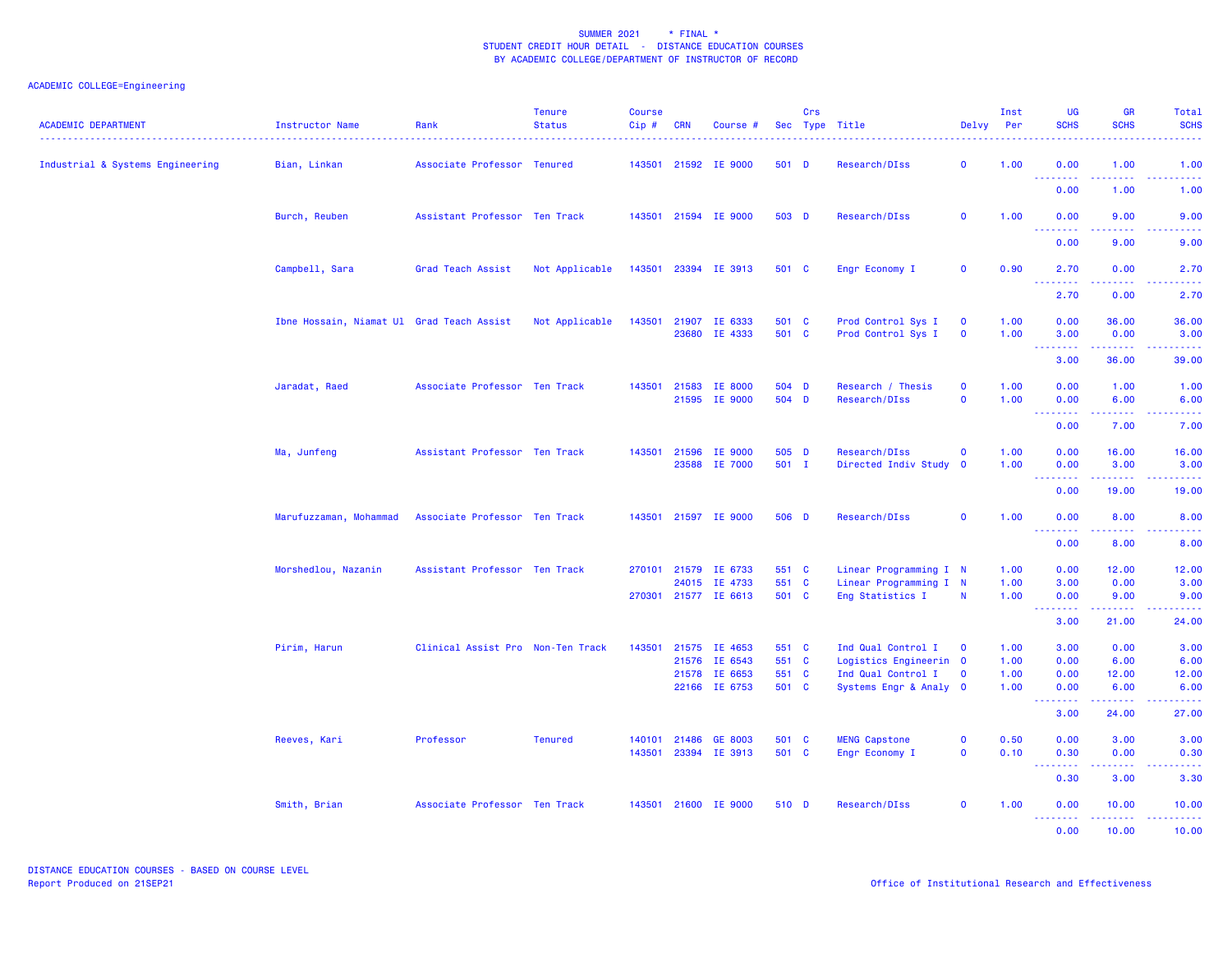| <b>ACADEMIC DEPARTMENT</b>       | Instructor Name     | Rank                          | <b>Tenure</b><br><b>Status</b> | <b>Course</b><br>$Cip$ # | <b>CRN</b> | Course #                                               |                         | Crs | Sec Type Title                                         | Delvy Per                                  | Inst                 | UG<br><b>SCHS</b>                              | GR<br><b>SCHS</b>                       | Total<br><b>SCHS</b>                        |
|----------------------------------|---------------------|-------------------------------|--------------------------------|--------------------------|------------|--------------------------------------------------------|-------------------------|-----|--------------------------------------------------------|--------------------------------------------|----------------------|------------------------------------------------|-----------------------------------------|---------------------------------------------|
| Industrial & Systems Engineering | Strawderman, Lesley | Professor                     | Tenured                        | 143501                   |            | 21601 IE 9000<br>22070 IE 6113<br>270301 22913 IE 6613 | 511 D<br>501 B<br>502 C |     | Research/DIss<br>Human Factors Eng<br>Eng Statistics I | $\mathbf 0$<br>$\mathbf 0$<br>$\mathbf{O}$ | 1.00<br>1.00<br>1.00 | 0.00<br>0.00<br>0.00<br>--------               | 8.00<br>27.00<br>15.00<br>.             | 8.00<br>27.00<br>15.00<br>.                 |
|                                  | Tian, Wenmeng       | Assistant Professor Ten Track |                                |                          |            | 309999 21345 CME 9000                                  | 504 D                   |     | Research/Dis                                           | $\mathbf 0$                                | 1.00                 | 0.00<br>0.00<br>---------                      | 50.00<br>10.00                          | 50.00<br>10.00<br>                          |
| Industrial & Systems Engineering |                     |                               |                                |                          |            |                                                        |                         |     |                                                        |                                            |                      | 0.00<br>$=$ = = = = = = =<br>12.00<br>======== | 10.00<br>========<br>198.00<br>======== | 10.00<br>==========<br>210,00<br>========== |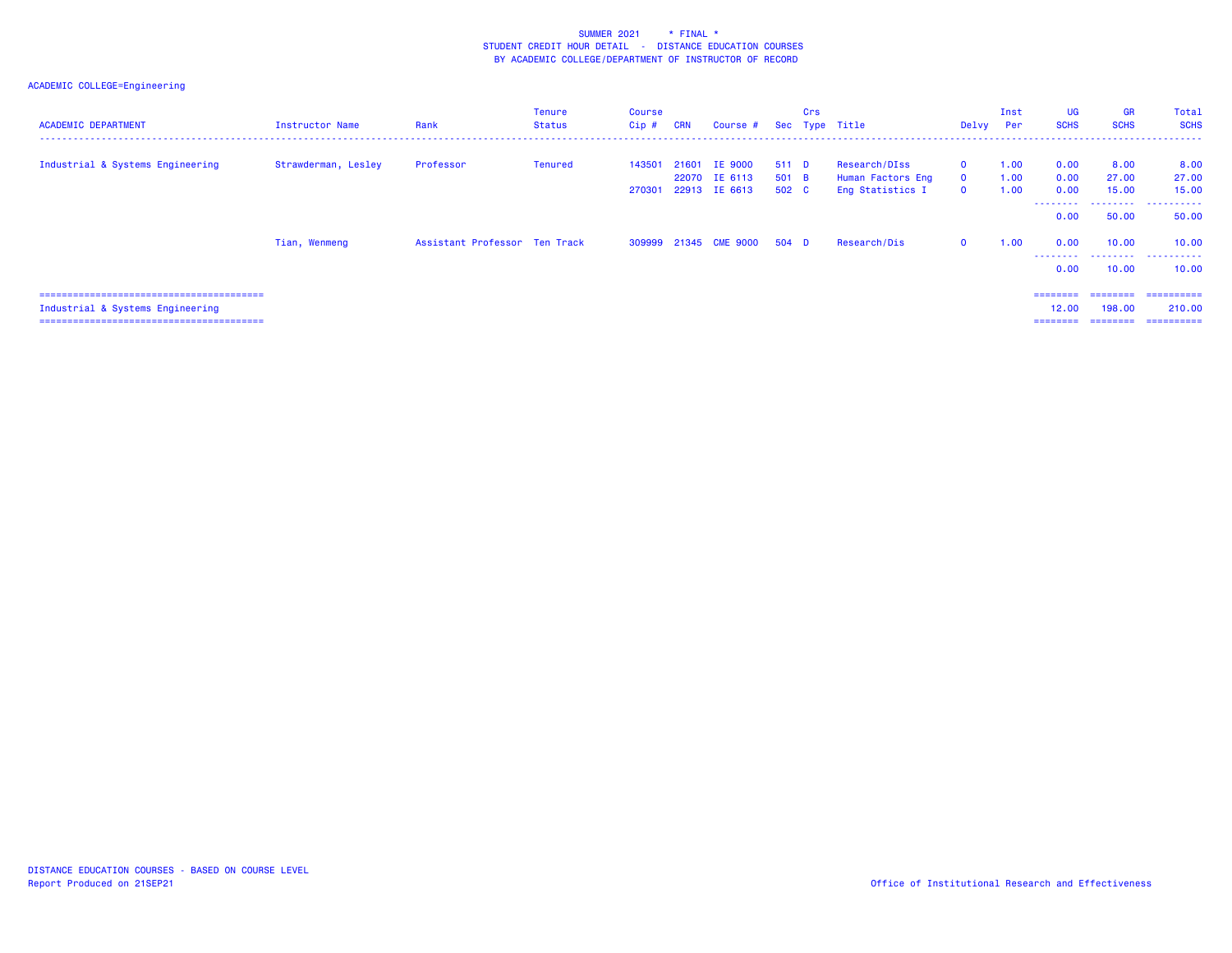| <b>ACADEMIC DEPARTMENT</b> | Instructor Name      | Rank                              | <b>Tenure</b><br><b>Status</b> | <b>Course</b><br>Cip# | <b>CRN</b> | Course #             |       | Crs | Sec Type Title           | Delvy        | Inst<br>Per | UG<br><b>SCHS</b>               | GR<br><b>SCHS</b>              | Total<br><b>SCHS</b>                  |
|----------------------------|----------------------|-----------------------------------|--------------------------------|-----------------------|------------|----------------------|-------|-----|--------------------------|--------------|-------------|---------------------------------|--------------------------------|---------------------------------------|
| Mechanical Engineering     | Cho, HeeJin          | Associate Professor Tenured       |                                |                       |            | 141901 21647 ME 9000 | 501 D |     | Research / Diss          | $\mathbf 0$  | 1.00        | 0.00                            | 3.00                           | 3.00                                  |
|                            |                      |                                   |                                |                       |            |                      |       |     |                          |              |             | ---------<br>0.00               | .<br>3.00                      | -----<br>3.00                         |
|                            | Hammi, Youssef       | Associate Professor Ten Track     |                                | 141901                | 21650      | <b>ME 9000</b>       | 504 D |     | Research / Diss          | $\mathbf 0$  | 1.00        | 0.00                            | 2.00                           | 2.00                                  |
|                            |                      |                                   |                                |                       |            | 23893 ME 7000        | 501 I |     | Directed Indiv Study 0   |              | 1.00        | 0.00                            | 3.00                           | 3.00                                  |
|                            |                      |                                   |                                |                       | 23894      | <b>ME 7000</b>       | 502 I |     | Directed Indiv Study 0   |              | 1.00        | 0.00                            | 3.00                           | 3.00                                  |
|                            |                      |                                   |                                |                       |            | 23917 ME 7000        | 503 I |     | Directed Indiv Study 0   |              | 1.00        | 0.00<br><b></b>                 | 3.00<br>.                      | 3.00<br>.                             |
|                            |                      |                                   |                                |                       |            |                      |       |     |                          |              |             | 0.00                            | 11.00                          | 11.00                                 |
|                            | Jones, Elborn        | Lecturer                          | Non-Ten Track                  | 141901                |            | 21632 ME 6443        | 501 C |     | Mech Systems Design N    |              | 1.00        | 0.00<br>.                       | 21.00<br><u> - - - - - - -</u> | 21.00                                 |
|                            |                      |                                   |                                |                       |            |                      |       |     |                          |              |             | 0.00                            | 21.00                          | 21.00                                 |
|                            | Li, Like             | Assistant Professor Ten Track     |                                |                       |            | 141901 21640 ME 8000 | 508 D |     | Research / Thesis        | $\mathbf 0$  | 1.00        | 0.00                            | 3.00                           | 3.00                                  |
|                            |                      |                                   |                                |                       |            | 23942 ME 7000        | 504 I |     | Directed Indiv Study 0   |              | 1.00        | 0.00                            | 3.00                           | 3.00                                  |
|                            |                      |                                   |                                |                       |            |                      |       |     |                          |              |             | --------                        |                                |                                       |
|                            |                      |                                   |                                |                       |            |                      |       |     |                          |              |             | 0.00                            | 6.00                           | 6.00                                  |
|                            | Marshall, Joshua     | Lecturer                          | Non-Ten Track                  |                       |            | 141101 21899 EM 8313 | 501 C |     | <b>Advanced Dynamics</b> | $\mathsf{N}$ | 1.00        | 0.00<br>--------                | 18.00<br>-----                 | 18.00                                 |
|                            |                      |                                   |                                |                       |            |                      |       |     |                          |              |             | 0.00                            | 18.00                          | 18.00                                 |
|                            | Priddy, Matthew      | Assistant Professor Ten Track     |                                |                       |            | 141901 21656 ME 9000 | 510 D |     | Research / Diss          | 0            | 1.00        | 0.00                            | 2.00                           | 2.00                                  |
|                            |                      |                                   |                                |                       |            |                      |       |     |                          |              |             | <u>.</u>                        |                                |                                       |
|                            |                      |                                   |                                |                       |            |                      |       |     |                          |              |             | 0.00                            | 2.00                           | 2.00                                  |
|                            | Singh, Prashant      | Assistant Professor Ten Track     |                                | 309999                | 23685      | <b>CME 9000</b>      | 506 D |     | Research/Dis             | $\mathbf{0}$ | 1.00        | 0.00<br>--------                | 3.00                           | 3.00                                  |
|                            |                      |                                   |                                |                       |            |                      |       |     |                          |              |             | 0.00                            | 3.00                           | 3.00                                  |
|                            | Spayde, Emily        | Clinical Assist Pro Non-Ten Track |                                | 141901                |            | 23968 ME 7000        | 505 I |     | Directed Indiv Study 0   |              | 1.00        | 0.00                            | 3.00                           | 3.00                                  |
|                            |                      |                                   |                                |                       |            |                      |       |     |                          |              |             | <u> - - - - - - - -</u><br>0.00 | 3.00                           | 3.00                                  |
|                            | Whittington, Wilburn | Assistant Professor Ten Track     |                                |                       |            | 141901 21634 ME 8000 | 502 D |     | Research / Thesis        | $\mathbf 0$  | 1.00        | 0.00                            | 3.00                           | 3.00                                  |
|                            |                      |                                   |                                |                       |            |                      |       |     |                          |              |             | --------<br>0.00                | .<br>3.00                      | 3.00                                  |
|                            |                      |                                   |                                |                       |            |                      |       |     |                          |              |             | $=$ = = = = = = =               | <b>ESSESSES</b>                |                                       |
| Mechanical Engineering     |                      |                                   |                                |                       |            |                      |       |     |                          |              |             | 0.00                            | 70.00                          | 70.00<br>======== ======== ========== |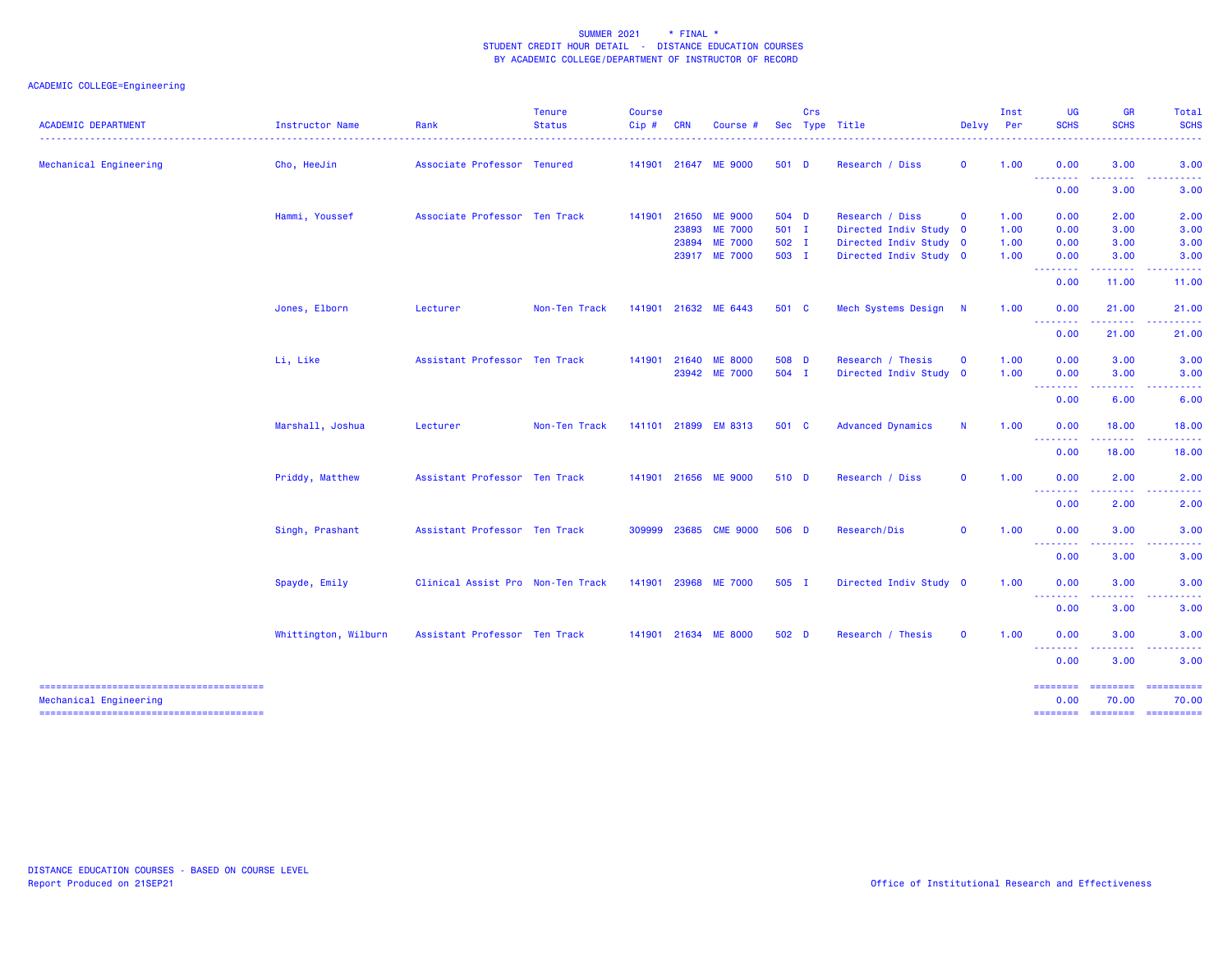## ACADEMIC COLLEGE=Forest Resources

| <b>ACADEMIC DEPARTMENT</b> | <b>Instructor Name</b>                                    | Rank                          | <b>Tenure</b><br>Status | <b>Course</b><br>Cip# | <b>CRN</b> | Course #                 | <b>Sec</b>     | Crs | Type Title                                       | Delvy        | Inst<br>Per  | <b>UG</b><br><b>SCHS</b> | <b>GR</b><br><b>SCHS</b> | Total<br><b>SCHS</b>             |
|----------------------------|-----------------------------------------------------------|-------------------------------|-------------------------|-----------------------|------------|--------------------------|----------------|-----|--------------------------------------------------|--------------|--------------|--------------------------|--------------------------|----------------------------------|
| Forestry                   | Himes, Austin                                             | Assistant Professor Ten Track |                         | 030501                | 22300      | FO 8000                  | 513 D          |     | Research / Thesis                                | $\Omega$     | 1.00         | 0.00                     | 2.00                     | 2.00                             |
|                            |                                                           |                               |                         |                       |            |                          |                |     |                                                  |              |              | 0.00                     | --------<br>2.00         | .<br>2.00                        |
|                            | Kanieski da Silva, Brun Research Assist Pro Non-Ten Track |                               |                         |                       |            | 030501 22301 F0 8000     | 514 D          |     | Research / Thesis                                | $\Omega$     | 1.00         | 0.00                     | 1.00<br><u>.</u>         | 1.00<br>.                        |
|                            |                                                           |                               |                         |                       |            |                          |                |     |                                                  |              |              | 0.00                     | 1.00                     | 1.00                             |
|                            | McConnell, Thomas                                         | Assistant Professor Ten Track |                         | 030501                | 23398      | F0 7000<br>23760 F0 7000 | 501 I<br>503 I |     | Directed Indiv Study 0<br>Directed Indiv Study 0 |              | 1.00<br>1.00 | 0.00<br>0.00             | 1.00<br>3.00             | 1.00<br>3.00                     |
|                            |                                                           |                               |                         |                       |            |                          |                |     |                                                  |              |              | <u>--------</u><br>0.00  | --------<br>4.00         | .<br>4.00                        |
|                            | Siegert, Courtney                                         | Associate Professor Tenured   |                         | 030501                |            | 21482 FO 8000            | 510 D          |     | Research / Thesis                                | $\mathbf{O}$ | 1.00         | 0.00                     | 1.00                     | 1.00                             |
|                            |                                                           |                               |                         |                       |            |                          |                |     |                                                  |              |              | --------<br>0.00         | .<br>1.00                | . <b>.</b><br>1.00               |
|                            |                                                           |                               |                         |                       |            |                          |                |     |                                                  |              |              |                          |                          | ================================ |
| Forestry                   |                                                           |                               |                         |                       |            |                          |                |     |                                                  |              |              | 0.00                     | 8.00                     | 8.00                             |
|                            |                                                           |                               |                         |                       |            |                          |                |     |                                                  |              |              | ========                 | ---------                | -----------                      |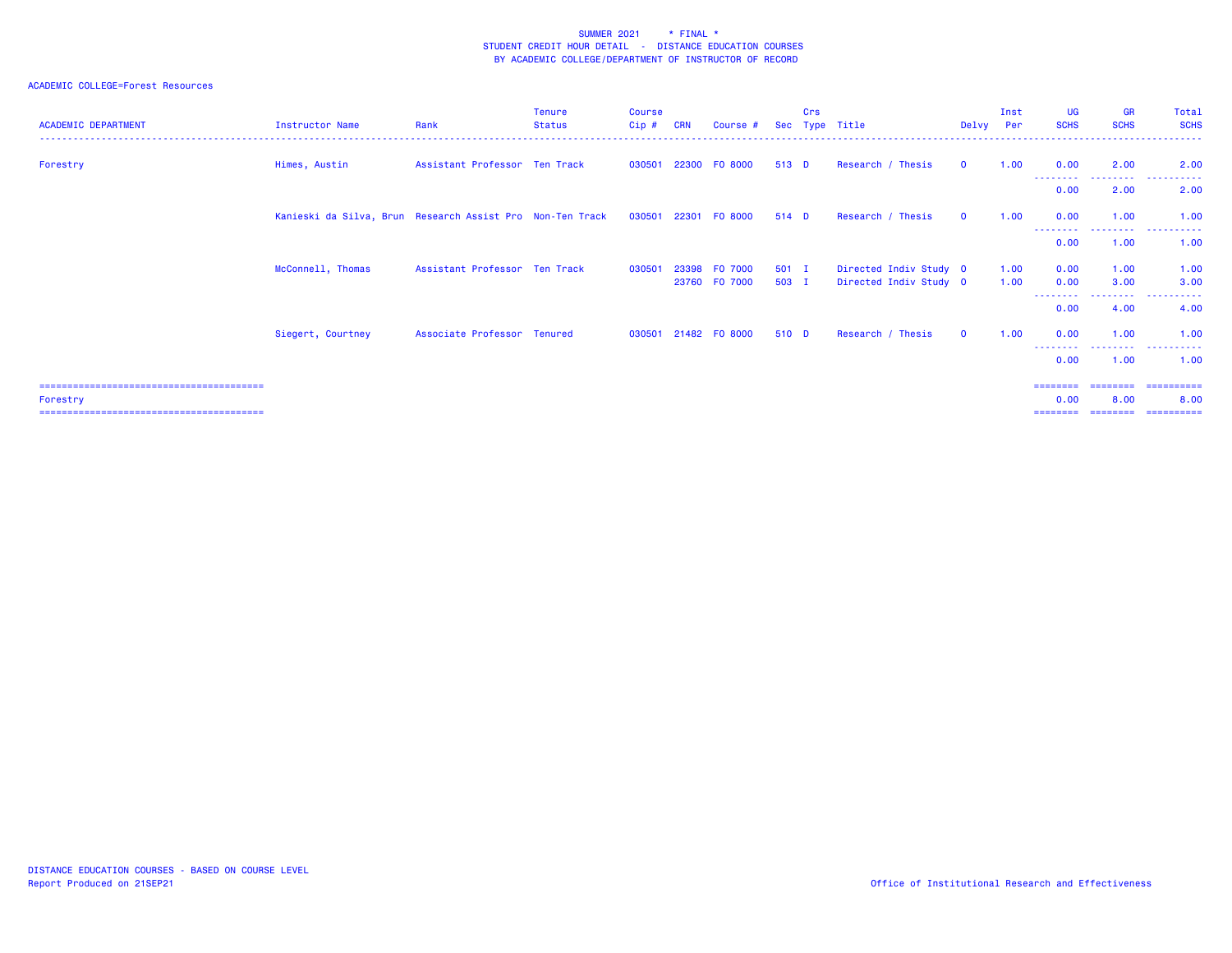## ACADEMIC COLLEGE=Forest Resources

| <b>ACADEMIC DEPARTMENT</b>        | Instructor Name | Rank                              | <b>Tenure</b><br>Status | Course<br>Cip# | <b>CRN</b> | Course #                               |       | Crs | Sec Type Title                                   | Delvy    | Inst<br>Per  | <b>UG</b><br><b>SCHS</b>     | <b>GR</b><br><b>SCHS</b>      | Total<br><b>SCHS</b>               |
|-----------------------------------|-----------------|-----------------------------------|-------------------------|----------------|------------|----------------------------------------|-------|-----|--------------------------------------------------|----------|--------------|------------------------------|-------------------------------|------------------------------------|
| Wildlife, Fisheries & Aquaculture | Hileman, Eric   | Research Assist Pro Non-Ten Track |                         | 030601         |            | 21976 WFA 4393<br>21977 WFA 6393 551 C | 551 C |     | Urban Wildlife Ecolo O<br>Urban Wildlife Ecolo 0 |          | 1.00<br>1.00 | 6.00<br>0.00<br>6.00         | 0.00<br>12.00<br>.<br>12.00   | 6.00<br>12.00<br>.<br>18.00        |
|                                   | Hines, Stacy    | Instructor                        | Non-Ten Track           |                |            | 030601 21726 WFA 6223 501 B            |       |     | Wildife Plant ID                                 | $\Omega$ | 1.00         | 0.00<br>.<br>0.00            | 9.00<br>9.00                  | 9.00<br>.<br>9.00                  |
| Wildlife, Fisheries & Aquaculture |                 |                                   |                         |                |            |                                        |       |     |                                                  |          |              | ========<br>6.00<br>======== | ========<br>21.00<br>-------- | -----------<br>27.00<br>========== |